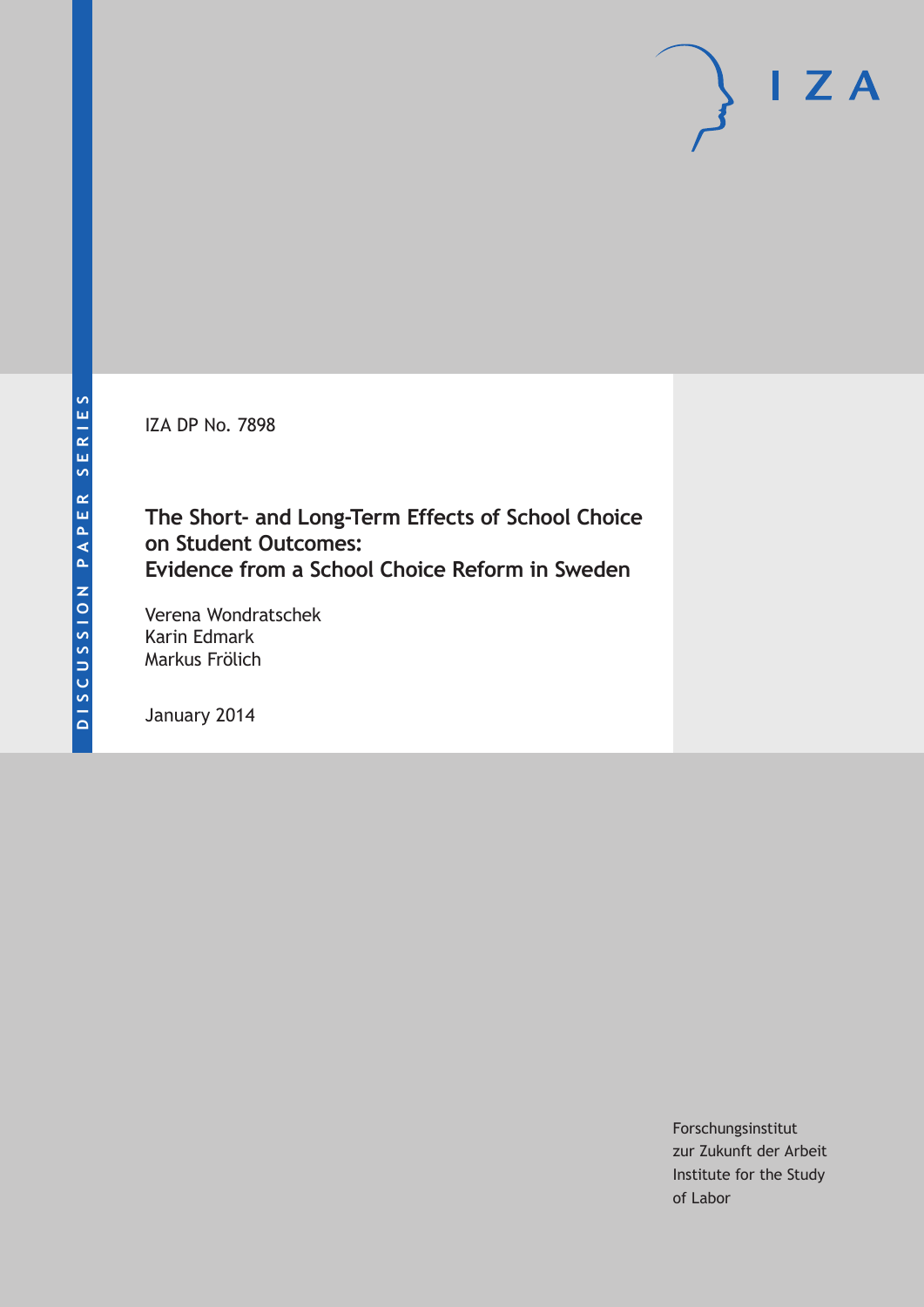# **The Short- and Long-Term Effects of School Choice on Student Outcomes: Evidence from a School Choice Reform in Sweden**

# **Verena Wondratschek**

*Centre for European Economic Research (ZEW) and IFN*

# **Karin Edmark**

*Research Institute of Industrial Economics (IFN), CESIfo, IFAU, UCLS and UCFS*

# **Markus Frölich**

*University of Mannheim, IFAU, IZA and ZEW*

# Discussion Paper No. 7898 January 2014

IZA

P.O. Box 7240 53072 Bonn Germany

Phone: +49-228-3894-0 Fax: +49-228-3894-180 E-mail: [iza@iza.org](mailto:iza@iza.org)

Any opinions expressed here are those of the author(s) and not those of IZA. Research published in this series may include views on policy, but the institute itself takes no institutional policy positions. The IZA research network is committed to the IZA Guiding Principles of Research Integrity.

<span id="page-1-0"></span>The Institute for the Study of Labor (IZA) in Bonn is a local and virtual international research center and a place of communication between science, politics and business. IZA is an independent nonprofit organization supported by Deutsche Post Foundation. The center is associated with the University of Bonn and offers a stimulating research environment through its international network, workshops and conferences, data service, project support, research visits and doctoral program. IZA engages in (i) original and internationally competitive research in all fields of labor economics, (ii) development of policy concepts, and (iii) dissemination of research results and concepts to the interested public.

IZA Discussion Papers often represent preliminary work and are circulated to encourage discussion. Citation of such a paper should account for its provisional character. A revised version may be available directly from the author.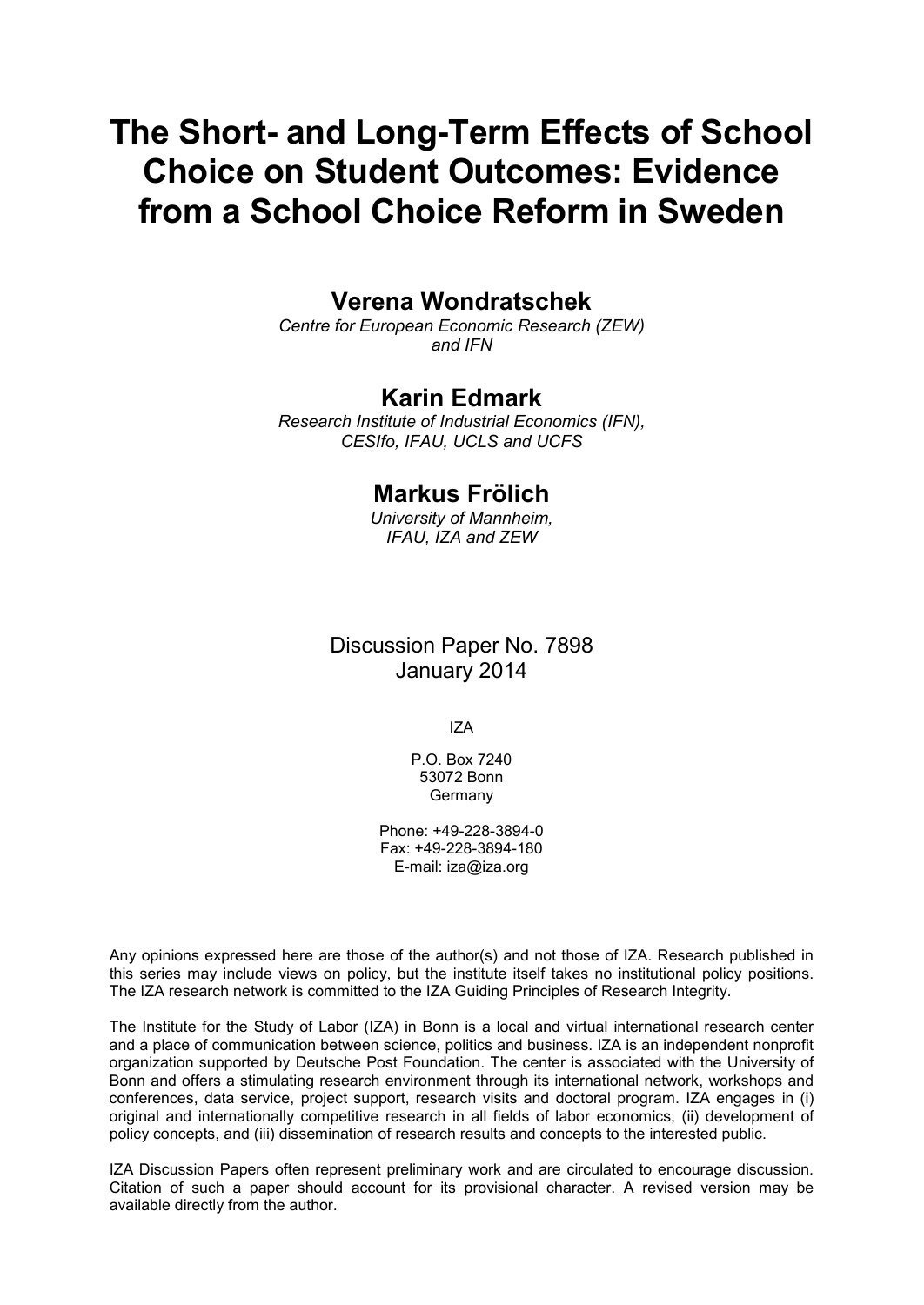IZA Discussion Paper No. 7898 January 2014

# **ABSTRACT**

# **The Short- and Long-Term Effects of School Choice on Student Outcomes: Evidence from a School Choice Reform in Sweden[\\*](#page-1-0)**

This paper evaluates the effects of a major Swedish school choice reform. The reform in 1992 increased school choice and competition among public schools as well as through a large-scale introduction of private schools. We estimate the effects of school choice and competition, using precise geographical information on the locations of school buildings and children's homes for the entire Swedish population for several cohorts affected at different stages in their educational career. We can measure the long-term effects up to age 25. We find that increased school choice had very small, but positive, effects on marks at the end of compulsory schooling, but virtually zero effects on longer term outcomes such as university education, employment, criminal activity and health.

JEL Classification: I20, C21

Keywords: school choice, school competition, treatment evaluation, cognitive and non-cognitive skills

Corresponding author:

Markus Frölich Chair of Econometrics Universität Mannheim L7, 3-5 68131 Mannheim Germany E-mail: [froelich@uni-mannheim.de](mailto:froelich@uni-mannheim.de)

We thank Louise Johannesson, Lennart Ziegler and Nina Öhrn for excellent research assistance. We also thank Mikael Lindahl, Anders Böhlmark, Jonas Vlachos, Peter Fredriksson, Helena Holmlund, Caroline Hall and seminar participants at IFAU, IFN, ZEW University of Mannheim, the HECER Economics of Education Summer Meeting and the SOLE 2013 Meeting, for valuable comments. We gratefully acknowledge project funding from The Swedish Research Council. The first author would furthermore like to thank IFAU and IFN for kindly hosting her as guest researcher on several occasions. The first author gratefully acknowledges support from the Leibniz Association, Bonn, in the research network "Non-Cognitive Skills: Acquisition and Economic Consequences". The second author is grateful for financial support from the Jan Wallander and Tom Hedelius foundation. The third author acknowledges support from the Research Center (SFB) 884 "Political Economy of Reforms" Project B5, funded by the German Research Foundation (DFG).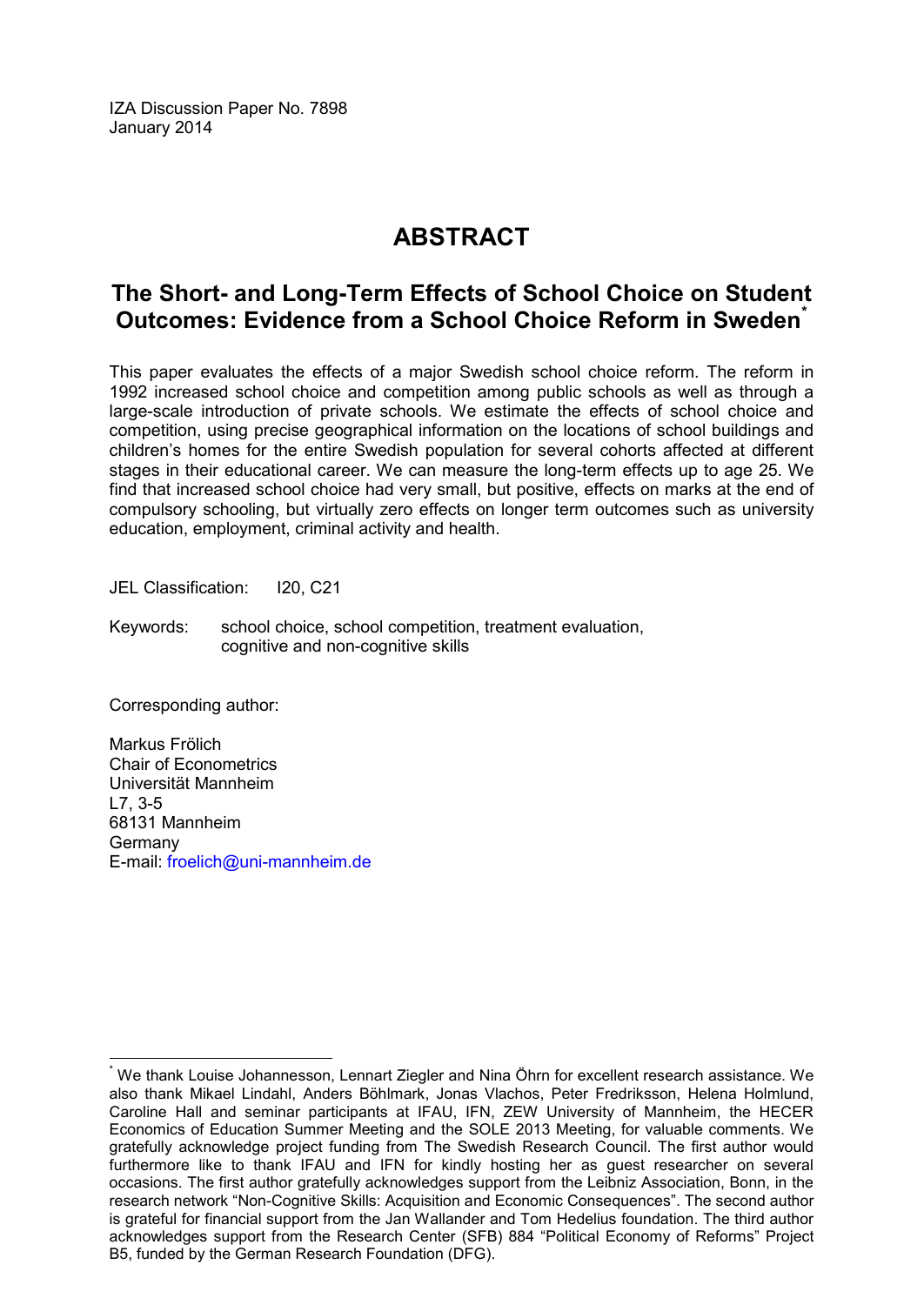# **1 Introduction**

Whether or not students should be allowed to choose their school of attendance is a highly controversial topic in many countries. Whereas some see school choice as a means to improve students' results, others fear that choice and competition will have adverse effects on the school system. Economic theory has no clear predictions on this matter: the aggregate expected effects of school choice and competition on students' outcomes are ambiguous. Empirical evaluations of existing school choice reforms are therefore important as they provide information on the actual effects of school choice policies.

In this paper<sup>[1](#page-76-0)</sup> we evaluate the effects of a large-scale school choice reform in Sweden on student outcomes. The reform was implemented in 1992 and has significantly increased the amount of school choice in compulsory education. It essentially contained two elements: first, it allowed publicly funded but privately run schools[2](#page-3-0) to set up and compete on basically equal terms with the publicly run schools; second, it encouraged choice among the already existing public schools. We believe that this reform, together with the detailed data that we have access to, provides a good opportunity for obtaining empirical evidence on the effects of a school choice reform. Moreover, since the reform was introduced 20 years ago, we can now assess not only its short-term but also its long-term effects.

The first part of the reform, the introduction of privately run, but publicly funded, schools, has been extensively studied. $3$  The overall evidence of the previous studies suggests that competition and choice, in terms of a higher share of students in the municipality attending private schools, has had positive and, depending on the identification strategy and definition of outcome, modest to large effects. There is also a vast international literature on the effects of school choice and competition on student

<span id="page-3-2"></span> $<sup>1</sup>$  A compressed version of this working paper is forthcoming in Annals of Economics and Statistics. This working</sup> paper is a more extensive version of the journal article, with some additional details and analysis.

<span id="page-3-0"></span> $2^2$  The Swedish term is friskolor, i .e. "independent schools", but we will refer to them as private schools throughout the paper.

<span id="page-3-1"></span><sup>3</sup> See Ahlin (2003), Sandström and Bergström (2005), Björklund, Edin, Fredriksson and Krueger (2004), Böhlmark and Lindahl (2007) and (2012), and Hensvik (2012).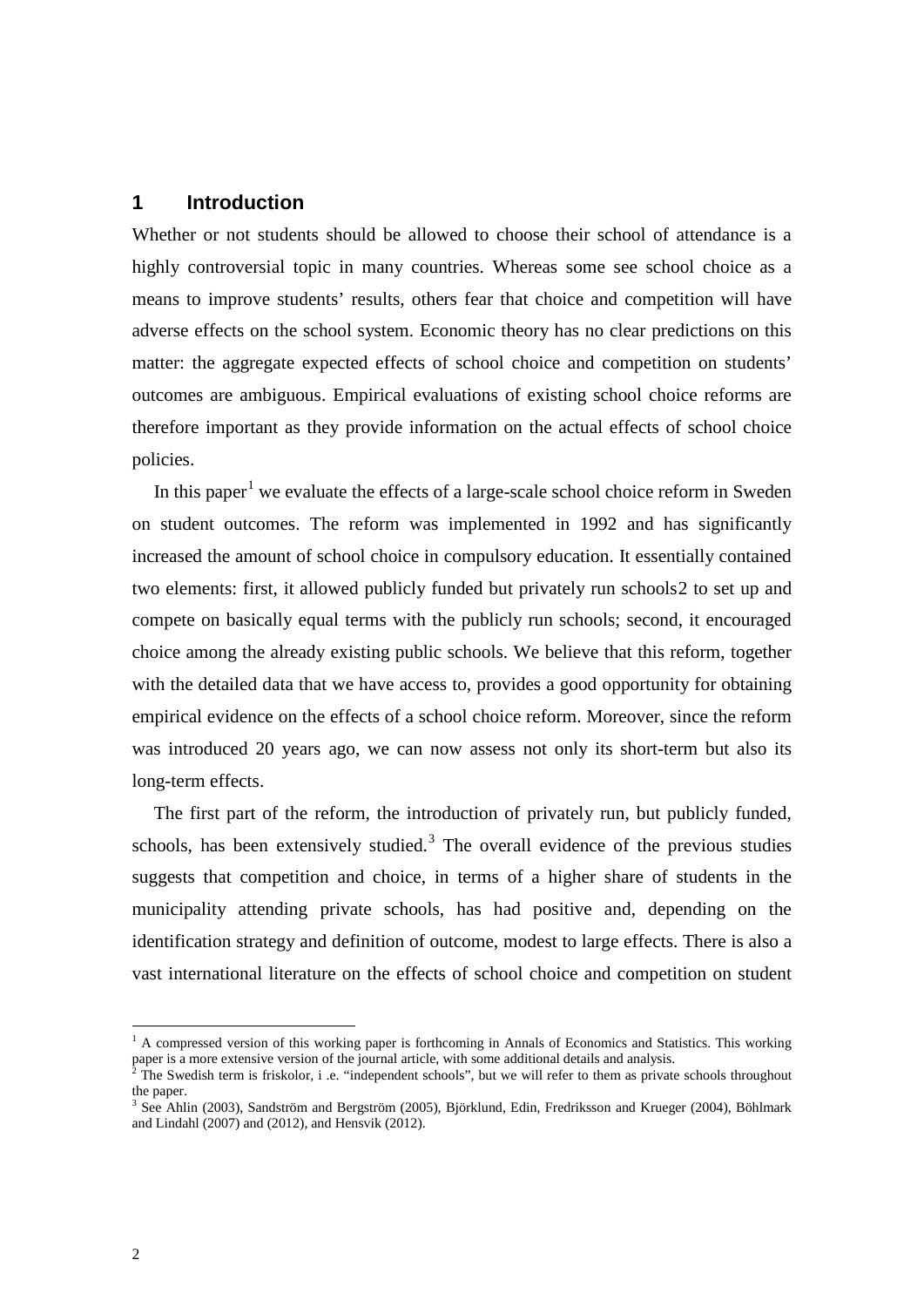outcomes. As the context in which choice and competition takes place differs between studies (i.e. whether choice options are among public, private, faith and/or charter schools, whether schools can select students on the basis of ability, background or other characteristics) and the effect identified by the studies differs (i.e. the effect on those who changed a school after receiving the option only, or the effect on the whole student population), the results vary from being insignificantly different from zero to being relatively large and positive.<sup>[4](#page-3-2)</sup>

Our study adds to the international literature by providing evidence on the effects of a large-scale voucher reform concerning both public and private schools, and by studying not only short-run outcomes, such as marks, but also long-run outcomes, such as labour market and social outcomes. Moreover, it differs from the previous Swedish studies in several ways. First, while previous studies focused on the effects of *private* schools, we study the overall effects of the choice reform, including in particular the choice among *public* schools. The latter could be particularly important since choice between public schools could be exerted immediately after the reform, whereas choice among private schools naturally requires that such new schools be founded, something that may take time and may not happen in all parts of the country. In fact, according to the National Board of Education, even in school year 2004/05, private schools existed only in 166 out of the 290 municipalities, and survey evidence suggests that, in school year 2000/01, choosing another public school than the nearest one was more common than choosing a private school.<sup>[5](#page-4-0)</sup>

Second, whereas the previous studies evaluate the effects of private schools measured by their share of students at the level of the municipality, we use detailed geographical information on the locations of schools and student residences to construct measures of choice, reflecting the number of schools near home that are specific for

<span id="page-4-1"></span> <sup>4</sup> Bettinger (2011) presents a recent review on effects of voucher reforms. Concerning choice among public schools, see for example Hoxby (2000a, 2007) for an influential study showing positive effects of school competition in the US on test scores. This study has been criticized by Rothstein (2007) who argues that the results turn insignificant after a few changes to the empirical analysis. Gibbons, Machin & Silva (2008) analyze the education market in the UK, making use of the distance to nearby schools as we do in this study, and find no effect of competition or choice for community schools but small positive effects for faith schools. Hsieh & Urquiola (2006) present evidence from a voucher reform in Chile, finding no average positive effects on outcomes but only increased sorting in private schools (which is related to the design of the admission rules of the private schools).<br><sup>5</sup> See the National Board of Education, 2005, p.29 and The National Board of Education, 2003, pp. 48f.

<span id="page-4-0"></span>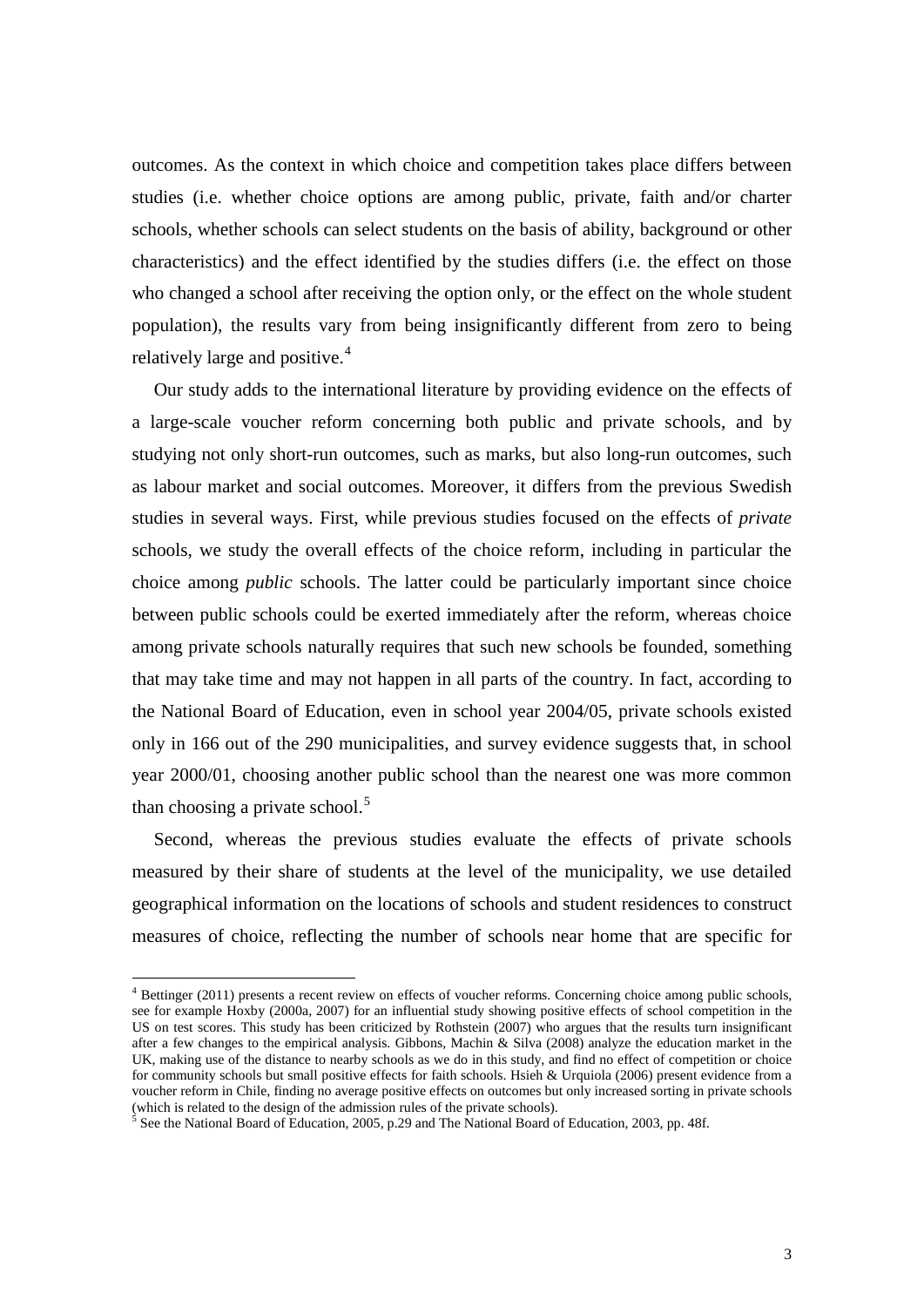each student. Our evaluation method then consists of comparing the outcomes of students with different degrees of school choice who were in compulsory education *before* versus *after* the reform. The idea is that students with few schools nearby will in practice be less affected by the introduction of the choice reforms (i.e. they will only have one school to choose from anyway), while for students with many schools nearby, the choice reforms will have a large impact on the actual choice opportunities<sup>[6](#page-4-1)</sup>.

Using identifying variation at the student-level, instead of at the level of the municipality, is potentially important since municipalities vary a lot in size, both in terms of population and area.<sup>[7](#page-5-0)</sup> which means that variation only across municipalities may be too crude to capture the essential variation in choice. Our approach also has the advantage of estimating the effects of choice *opportunities*, whereas the share of students in private schools only measures the degree to which students *exercised* choice to private schools. This is a possibly important distinction, as (potential) choice could affect school quality via competition effects among schools, even if we only observe few individuals to actually change their school of attendance.

An important methodological issue that we need to deal with is the fact that the location of schools after the reform, in particular of the private schools, is likely to be endogenous with respect to student and community factors (such as student ability and background, or population density), or with respect to the performance of existing schools in the area (demand for private schools could for example be higher where public schools are bad). Moreover, if school choice and the resulting competition leads to improved school quality, it might also be that parents who are very concerned about education may move to regions with many schools.<sup>[8](#page-5-1)</sup> If we knew which factors were important, we could control for them; yet, several factors may be unobserved.

Our empirical strategy to deal with this is to use the *pre-reform* locations of schools and students' homes to measure choice. That is, for students choosing a school in or

<sup>&</sup>lt;sup>6</sup> Note that there may still be an effect on students that only have one school nearby, as already the threat of a new school opening up in the area might increase the educational quality of the existing school.

<span id="page-5-0"></span><sup>&</sup>lt;sup>7</sup> The largest municipality in terms of population, Stockholm, had 864,324 inhabitants in 2011, while the smallest, Bjurholm, had 2,431. The largest municipality in terms of area, Kiruna, is  $20715 \text{ km}^2$  and the smallest, Sundbyberg, is 9 km<sup>2</sup>. (Source: www.scb.se)<br><sup>8</sup> Before the reform, we would see parents move as close as possible to a good school, irrespective of whether there

<span id="page-5-2"></span><span id="page-5-1"></span>were many other schools in the area.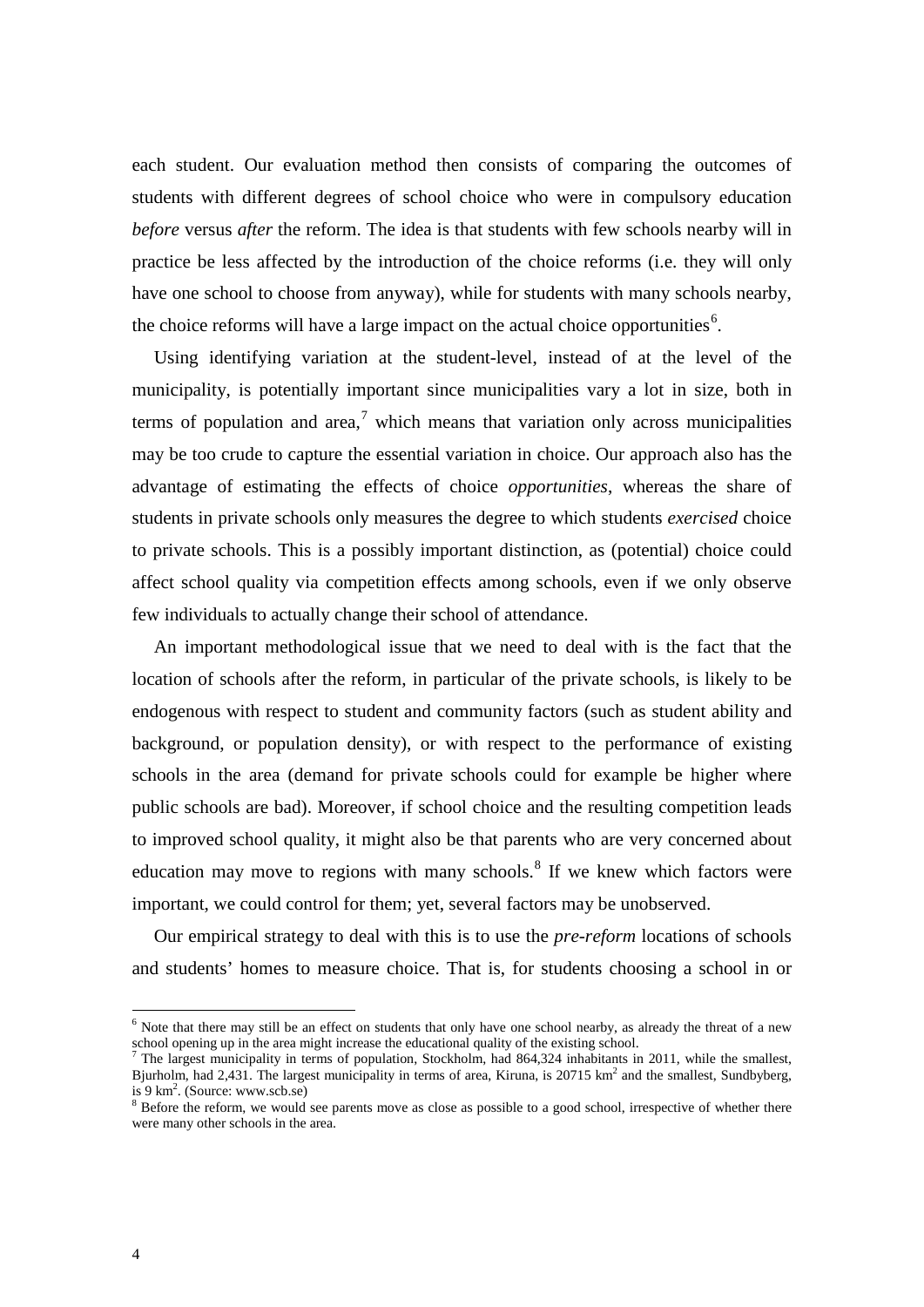after autumn 1992, we will use the locations (of schools and individuals) right before the reform, in 1991. As we argue later, the school choice reform came largely as a surprise because of an unexpected national election outcome. Hence, the location of schools and families was pre-determined to the reform.

Using the pre-reform measures for choice implies that our estimates capture how the effect of the school choice reform differs between students with varying degrees of potential choice (in terms of number of schools nearby) available at the outset of the reform. The estimates can hence be characterised as "intention-to-treat"-effects of the reform. They will include all effects resulting from the dynamic processes that were triggered by the choice opportunities at the outset of the reform, like the opening or closing of schools and parents moving in response to the new options. In additional analyses we will also examine these processes.

Obviously, the location of schools even before 1992 was not random and in addition school choice was possible to some extent by moving residence (i.e. Tiebout choice, see Tiebout, 1956). To deal with this, we control for many observable background characteristics at the individual and regional level and include municipality fixed effects. Since our data contain also unaffected cohorts, we can in addition control for all time-constant relationships between having many schools nearby and student outcomes, and we can test whether pseudo treatment effects are indeed zero and control for prereform trends.

We draw on very informative register data on the entire population of students and schools in Sweden, including a broad range of short term and long term student outcomes, ranging from educational results to labour market outcomes and socioeconomic indicators. The data cover a long period and hence enable us to evaluate the effects both immediately after the reform and many years later. This is important since effects on non-cognitive skills may not be fully reflected in school results but may become visible only later in labour market outcomes or criminal activity.

Our empirical results reveal that the effects of school choice were small during the period considered. This finding applies to the short-term effects on test scores and grades as well as to the longer-term effects on employment, higher education, criminal activity and health, where there is often no, or no economically relevant, effect. The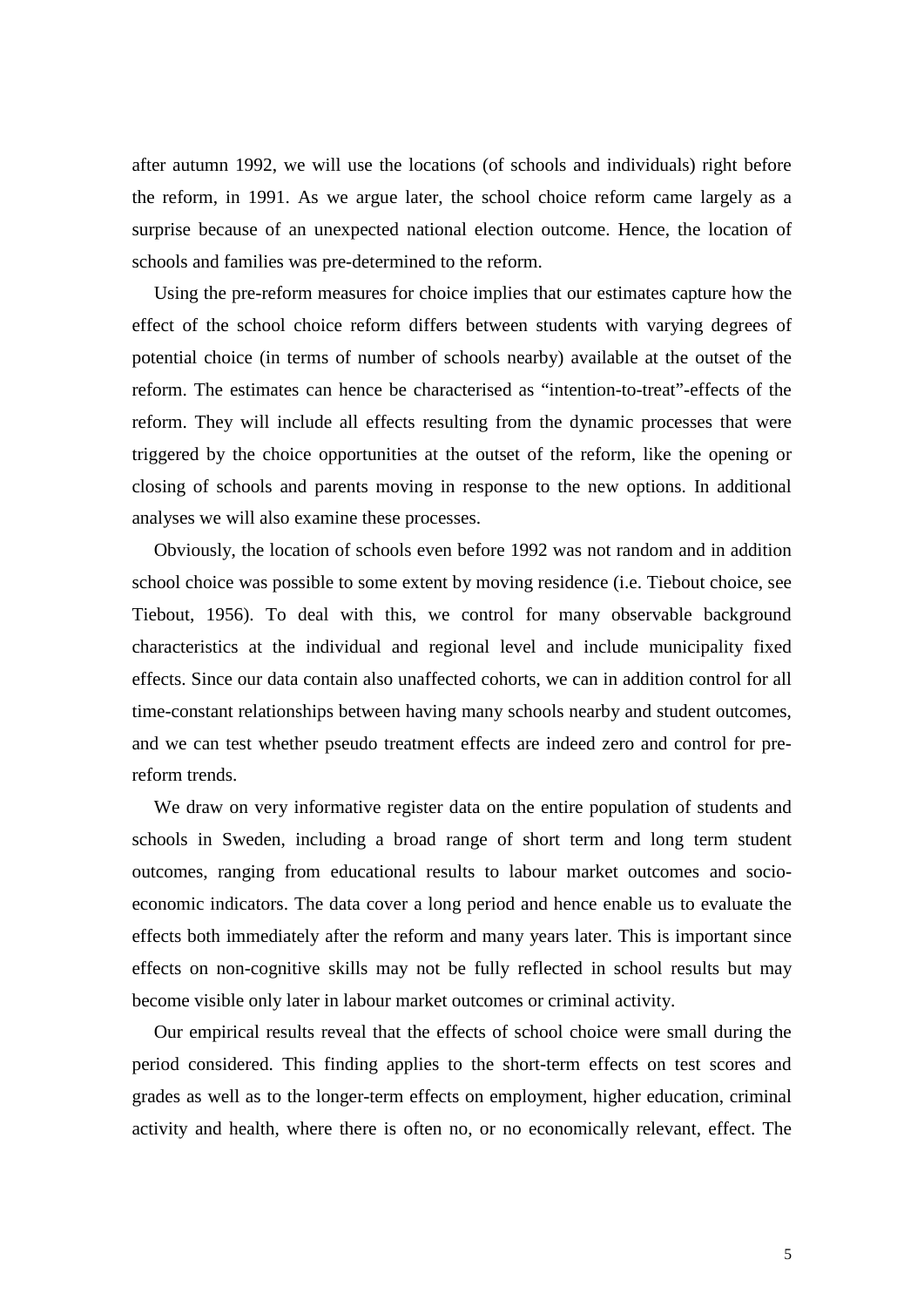effects become larger for younger cohorts, i.e. those affected by the reform earlier in life, yet remain small.

The fact that the largest effects are obtained when we use grades as the outcome variable, suggests that the effects may be driven by grade inflation. However, we can to some extent test for grade inflation, and our test suggests that grade inflation is unlikely to explain all of the effect. In any case, it can be emphasized that irrespective of whether grade inflation partly explains the result or not, the effect that we measure is small.

A potential explanation for the small effects of the choice reform that are measured in this paper, is that the previously existing Tiebout choice (i.e. moving homes) may already have provided sufficient choice options for those families who wanted to choose. Moreover, according to economic theory, the school choice reform is expected to affect students' outcomes in various ways, and it is possible that the very small estimated effects reflect that negative and positive effects in practice cancel each other out.

### **2 The Swedish School System**

#### **2.1 General information on the Swedish school system**

Sweden has nine years of compulsory schooling, starting from the year the student turns seven. During these grades all students follow the same basic curriculum. After the compulsory schooling, the great majority of students continue to voluntary secondary school.<sup>[9](#page-5-2)</sup>

Compulsory education is organized in three stages: grades 1 to 3, grades 4 to 6 and finally grades 7 to 9. Grades 1 to 6 are referred to as primary school, whereas secondary school starts with grade 7. Schools usually offer either only grades 1 to 6, or grades 7 to 9, while some offer all grades 1 to 9. Therefore, school choice is particularly relevant for entering school (i.e. grade 1) but also for grade 7, where many students graduate from elementary schools offering only grades 1 to 6.

<span id="page-7-0"></span><sup>&</sup>lt;sup>9</sup> In 2011, 98 percent of students entered secondary school. The share of students graduating from secondary school in at most 4 years was approximately 75 percent in years 1999–2011 (see The National Board of Education: www.skolverket.se).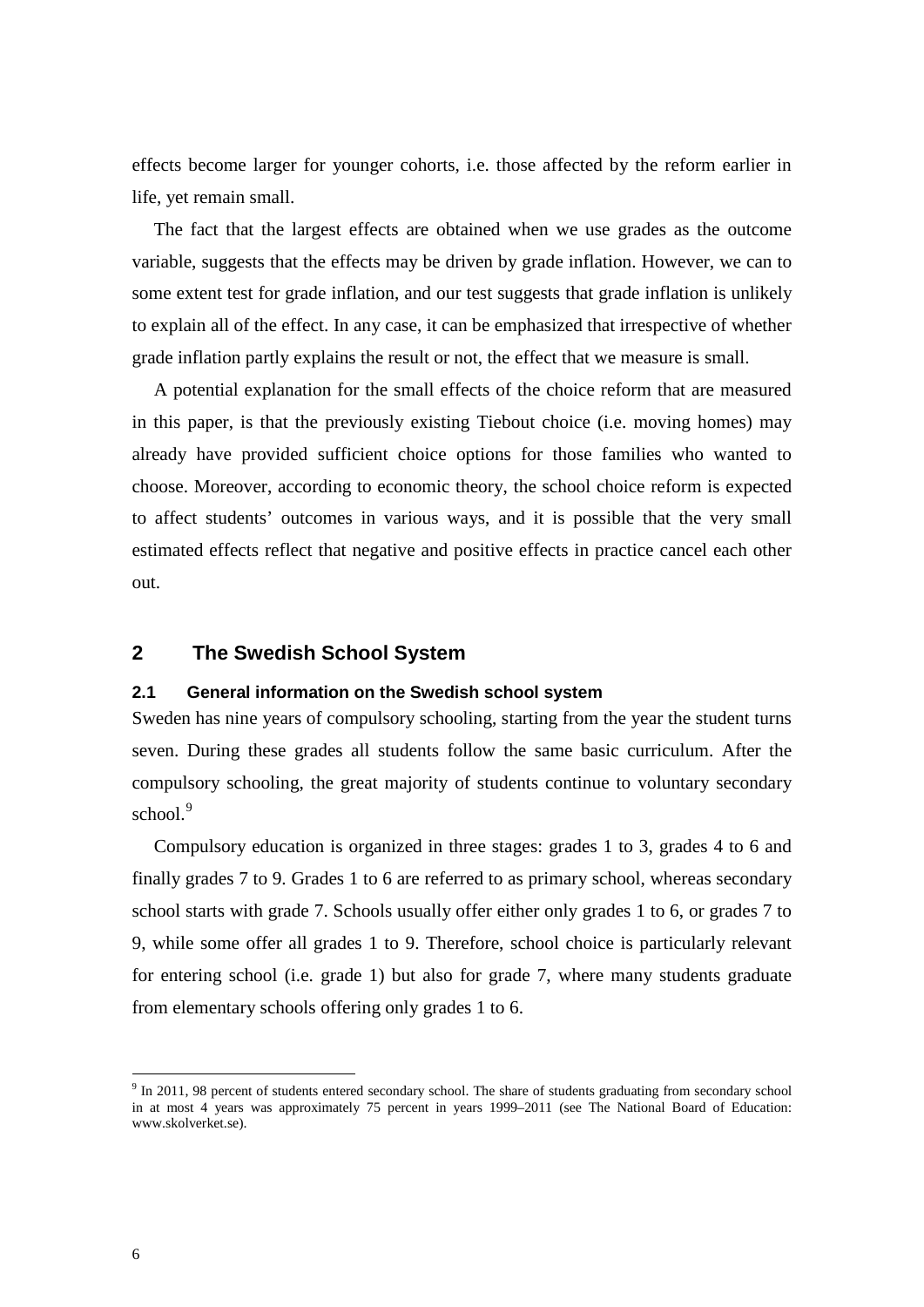Compulsory education is organized and provided by the municipalities, and the main source of finance of compulsory education is municipal tax revenues, followed by central government grants. Both the tax base and the grants are adjusted by equalization formulas that are designed to give municipalities with different population structures roughly equal economic conditions.

#### **2.2 The school system before the reform in 1992**

The school choice reforms that are studied in this paper took place in the early 1990s. Before that, school choice in Sweden was very limited, as students were placed in the school of their catchment area. Privately run schools existed, but they were few, and public funds were restricted to schools with alternative pedagogic profiles.[10](#page-7-0) There also existed a few public schools with special profiles, such as music, that accepted students based on their skills in the relevant subject. In general, however, school choice was limited to Tiebout-choice; i.e. to moving near the desired school.<sup>[11](#page-8-0)</sup>

Politically, there were however heated debates on choice and competition in the public sector, including the education system. The right-wing opposition, especially the party Moderaterna, argued in favor of increased school choice and competition throughout the 1980s, but the Social Democrats, who were in power for most of the decade, had a much more restrictive attitude. This reluctance started to soften during the late years of the 1980s, but even then the idea of the Social Democrats was first and foremost to increase choice and flexibility by increasing the local influence within schools, for example in terms of allowing schools to profile in terms of pedagogical style or special subjects.<sup>[12](#page-8-1)</sup> It can be noted that school choice was tentatively discussed also by the Social Democrats in the late 80s and early 90s, but then mainly in terms of making it easier to choose schools with special profiles, should these become more

<span id="page-8-2"></span> $10$  In fact, until 1987, in order to receive public funding, schools were in addition required to prove that the use of these alternative pedagogical methods also benefited the development of the public schools, see The National Board of Education (2003).

<span id="page-8-0"></span><sup>&</sup>lt;sup>11</sup> The allocation of students to schools was regulated in the compulsory school decree (Grundskoleförordningen 1988:655 Chapter 2 § 23), where it was stated that the allocation shall be based on what is appropriate in terms of transportation, efficient usage of facilities and other educational resources, and on parents' and students' wishes. While the regulation hence specified parents' and students' wishes as one (out of many) factor(s) to be considered, the general rule was that students were allocated to the nearest school.

<span id="page-8-1"></span> $\frac{12}{12}$  See for example prop 1988/89:4.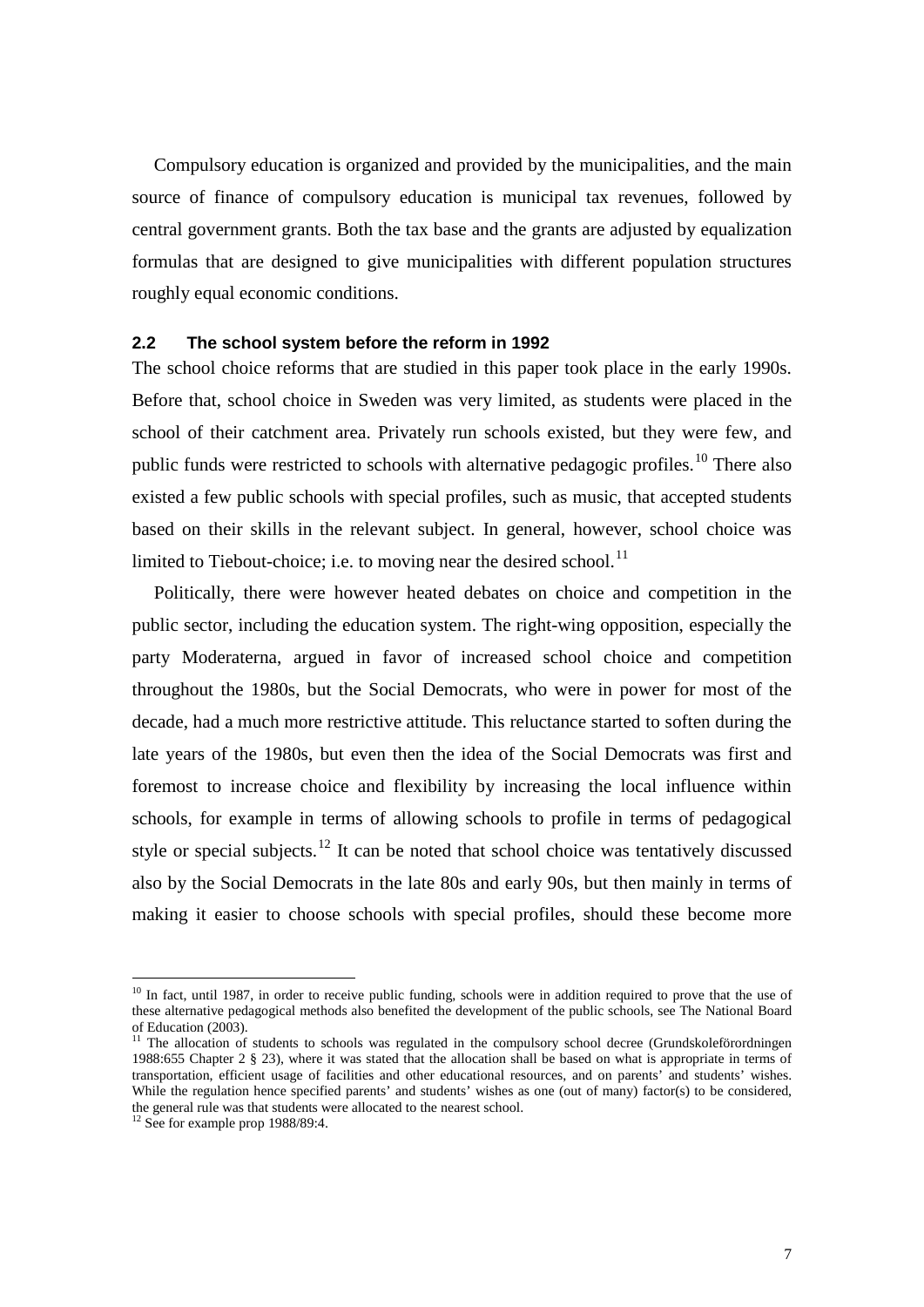common.[13](#page-8-2) Apart from the few existing private schools and schools with special profiles, school choice only existed at the idea stage. This was however soon to change.

### **2.3 The 1990s school choice reforms**

The regime shift in terms of school choice began in the fall of 1991, after a very tight parliamentary election brought a right wing coalition to power.<sup>[14](#page-9-0)</sup> The newly elected government took a series of steps to increase choice and competition in the education sector:

In March 1992, the government proclaimed, in proposition 1991/92:95, that the aim was to "achieve the largest possible freedom for children and parents to choose school". It furthermore stated that "This freedom should apply both to choice between the existing public municipal schools, and to private schools."<sup>[15](#page-9-1)</sup>

In June 1992, the parliament voted in favour of the proposition, and thus opened up for more choice between the existing public schools as well as for publicly funded but privately run compulsory schools to operate under basically the same conditions as the public schools. This new type of privately run school was to receive funding, through a voucher system, from the enrolled students' home municipalities, at a minimum of 85% of the average cost per student in the home municipality.  $16$  The schools were to be open to all students, and could only charge very limited additional student fees.

In 1994, another change in the school law, following proposition 1992/93:230, opened up for choosing a public school in another municipality than that of residence,

<span id="page-9-0"></span><sup>&</sup>lt;sup>13</sup> See pp. 56–57 prop 1988/89:4.<br><sup>14</sup> The right wing coalition (Moderaterna; Folkpartiet; Centerpartiet; and Kristdemokraterna) obtained 46.6% of votes, the socialist block (The Social Democrats and the Left Party (Vänsterpartiet)) 42.2%, and a populist party, New Democracy, which has since then disappeared from politics, obtained 6.7% and hence acquired a power balancing position. The greens, Miljöpartiet, received 3.7% of the votes and were hence only 0.3% from parliamentary representation, which requires passing the 4 percent threshold. In 1994 the Social Democrats came back to power, but by then the school choice reform was largely accepted, and no attempts were made to reverse it.

<span id="page-9-1"></span><sup>&</sup>lt;sup>15</sup> See proposition 1991/92:95: "Målet är att åstadkomma största möjliga frihet för barn och föräldrar

att välja skola. Denna frihet bör innebära möjlighet att välja mellan det offentliga skolväsendet och fristående skolor

<span id="page-9-3"></span><span id="page-9-2"></span> $^{16}$  The reason for setting the minimum compensation level to less than 100% of the public schools' average cost reflected that the public schools were still ultimately responsible for granting all students in the municipality compulsory education. This, it was argued, could give rise to higher costs for example for administrative costs for ensuring that all students in the municipality attend school and costs from having to offer schooling to children from private schools that stop operating. In addition, public schools have to cater to all students, and cannot select students by for example offering only certain profiles (see prop 1991/92:95.) In1994, following the return of the Social Democrats to power, the minimum voucher level was lowered to 75% of the average cost.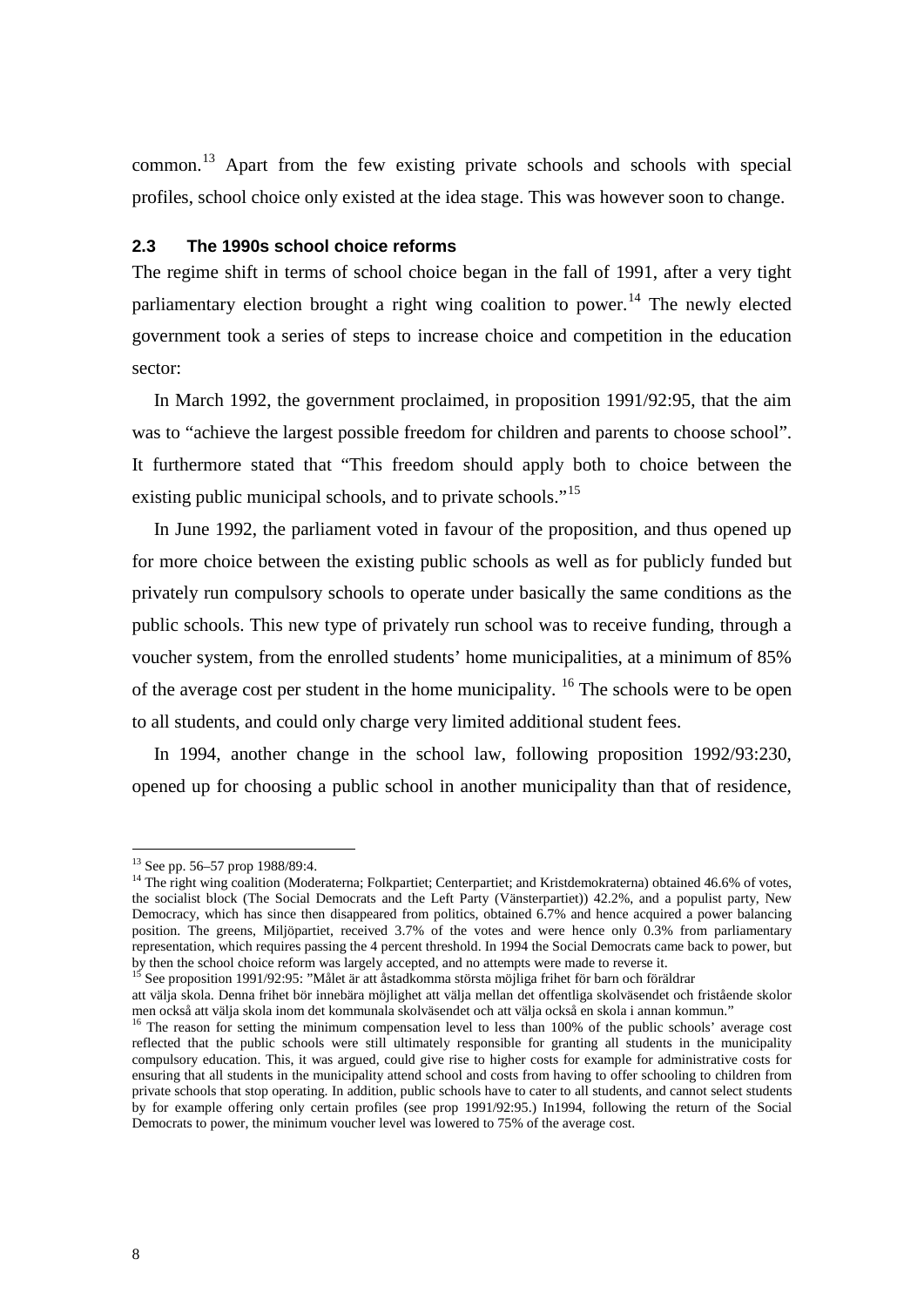something that was previously only allowed for independent schools, or in special cases such as bullying.<sup>[17](#page-9-3)</sup>

In summary, propositions 1991/92:95 and 1992/93:230 established private schools as a publicly funded alternative, and made a strong statement that the central government viewed school choice as important. While the main law changes implemented in these reforms treated the opening up for independent schools, it is clear from the propositions that the aim was to increase overall school choice, both by facilitating for privately run schools to enter, and by encouraging choice between existing publicly run schools. Evidence by the National Board of Education suggests that school choice, both to private and public schools, has increased a lot during the 20 years that the reform has been in place, in particular in more urban areas.<sup>[18](#page-10-0)</sup>

### **2.4 Other education-related reforms**

The school choice reforms in the early 1990s were not the only education-related changes taking place in the 1990s, but they were part of a broad decentralization and choice-enhancing trend in the organization of the educational sector, as well as in the public sector in general. The main changes consisted of making the municipalities, instead of the central government, responsible for the provision and organization of compulsory education, and of replacing the system of ear-marked central government grants with a system of general central government grants.<sup>[19](#page-10-1)</sup> Since these other reforms increased the municipalities' influence over compulsory education, it is reassuring that our analysis is, in contrast to most other studies of the Swedish choice reform, not conducted at the level of the municipality, which would risk to pick up effects of these other reforms.

<span id="page-10-2"></span> $17$  Following this proposition, the independent school reform was also expanded to secondary school level (grades 10-12).

<span id="page-10-1"></span><span id="page-10-0"></span>

<sup>&</sup>lt;sup>18</sup> See Section [0](#page-61-0) in the Appendix.<br><sup>19</sup> For a more detailed overview of these reforms, see Sectio[n 0](#page-63-0) in the Appendix.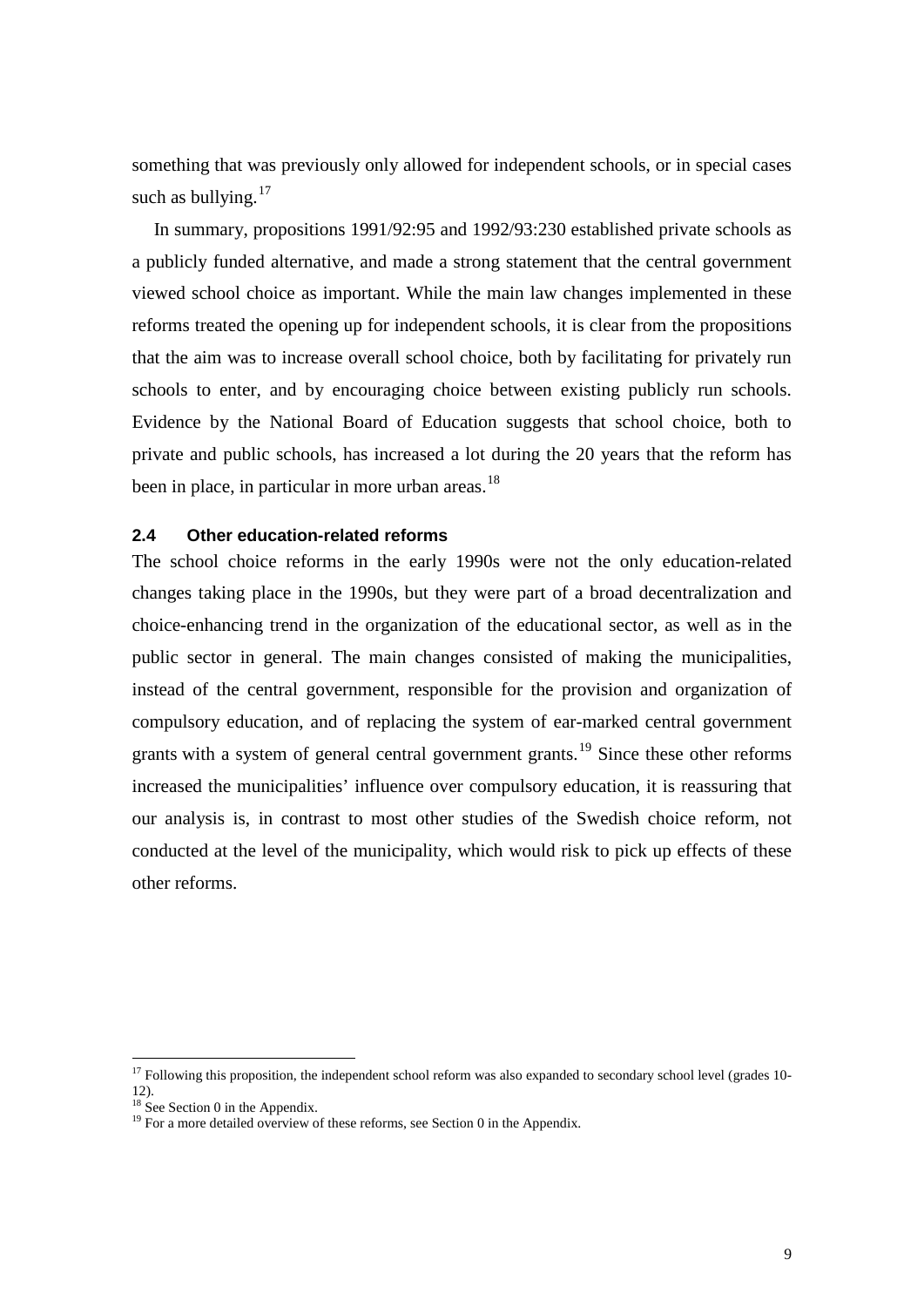# **3 Mechanisms of School Choice**

In pre-reform Sweden, students were in general allocated to schools according to the proximity principle (i.e. to the nearest school), and the only way to change school was by moving. With the reform, choice could be exercised without moving. These enhanced choice options could affect student outcomes through various channels.

First, school choice can improve the matching of students and schools, e.g. regarding the desired pedagogical tools or any other aspect of the student-school match that improves the productivity of education. This should have an unambiguously positive effect on student and school results. In addition students may increase their effort if they are allowed to attend the school of their liking.

Second, school choice may affect the allocation of students, which in turn gives rise to different peer effects.<sup>[20](#page-10-2)</sup> Theoretically, it is not clear how school choice should affect the composition of students between schools: On the one hand, loosening the link between residential address and school of attendance could in principle decrease segregation<sup>[21](#page-11-0)</sup> with respect to parental background (income, immigrant background etc), as students are no longer required to attend the school nearest to their home. That is, students from poorer areas can gain access to schools in rich areas, even though they cannot afford to live there. On the other hand, however, school choice can also lead to more segregation, if parents/students increasingly choose to attend schools with similar peers.

<span id="page-11-1"></span>It is also a priori unclear how being surrounded by more or less similar peers (with respect to academic ability, parental background etc) may affect students' educational outcomes. On the one hand, more homogenous classes are easier to teach. On the other hand, weaker students may benefit disproportionally from stronger students, which are only available in more heterogeneous classes. The overall effects are ambiguous.

 $20$  See for example Epple and Romano (1998) for a theoretical model on school choice where students sort according to ability and where peer effects are modelled. For empirical evidence on peer effects, see for example Zimmerman (2003), Sacerdote (2001), Lefgren (2004), Hanushek et al. (2002), Angrist and Lang (2004), Ammermueller and Pischke (2009), Lavy and Schlosser (2007) and Hoxby (2000b).<br><sup>21</sup> Segregation may refer to different aspects of student and parental characteristics. Here we deliberately use the term

<span id="page-11-0"></span>loosely, in the sense of "less mixing" with respect to any characteristic that may be of importance for peer effects and so to the productivity of education.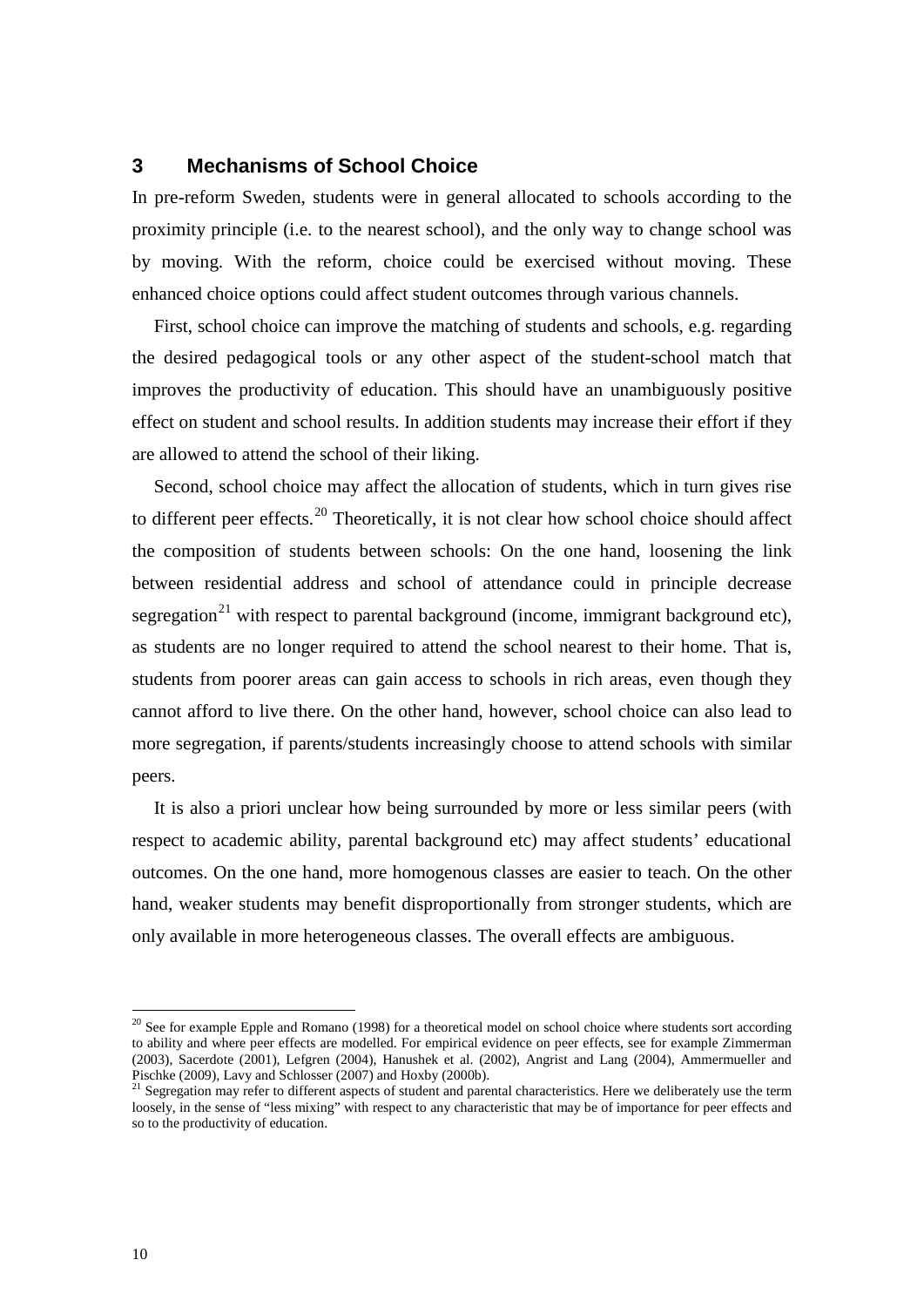Third, school choice can put competitive pressure on schools to improve quality in order to attract students.<sup>[22](#page-11-1)</sup> That more competition leads to higher quality however hinges on a couple of assumptions: i) that school quality is a determining factor for the choice of school; ii) that parents can observe school quality; iii) that schools have an incentive to attract students. The fact that funding for Swedish schools is, at least partly, based on the number of students, $^{23}$  $^{23}$  $^{23}$  suggests that there is an incentive for schools to at least attract enough students to fill the classes, in order to cover the fixed costs for facilities and teachers. Having many applicants may in addition be desirable as it signals high reputation and status, and teachers and headmasters have a clear incentive to avoid a situation where the number of students is so low that the school is forced to shut down.

The first assumption – that school choice is based on the quality of the school – is complicated by the fact that school quality can be difficult to observe. This means that, even though parents, all else equal, may want to choose the better school, they may in practise not be able to observe this. In the Swedish case, this is a relevant aspect, since the only school level results that are publicly available are the final average grades, i.e. grades when students exit compulsory school in grade 9. In addition, if school choice is determined by student grades, schools have an incentive to inflate grades, which naturally devaluates their value as quality indicators.<sup>[24](#page-12-1)</sup>

<sup>&</sup>lt;sup>22</sup> See Hoxby (2003) on school choice and school quality. See also Hanushek (1986) for an early overview of education production functions.<br><sup>23</sup> There exists little information on the different resource allocation models used by the municipalities: the first

<span id="page-12-0"></span>country wide survey, covering all municipalities, refers to the situation in 2007 (The National Board of Education (2009)). The survey suggests that the vast majority of municipalities base the resource allocation on the number of students (although part of the budget is not per-student-based, but based on for example special needs). Only 9 percent of the municipalities responded that none of the budget was directly volume based, and that the allocation was instead made through an application-procedure (the Swedish term is: äskanden), and through dialogue with the school units. According to the authors of the report, it is however likely that volume was indirectly considered also in these municipalities, although not necessarily through an exact amount per student (p. 39). The survey furthermore suggests that the budget allocation procedures have often been in place for a long time: 52 percent of the municipalities respond that they have used the same model for the last six budget years or more. 22 percent respond that the current model has been used for 4–5 budget years, and the remaining 26 percent respond that the current model has been used for less than four budget years.

<span id="page-12-2"></span><span id="page-12-1"></span> $^{24}$  Vlachos (2010) suggests that the competition stemming from the introduction of independent schools has given rise to some, but very modest, grade inflation. His estimations suggest that a ten percentage point increase in the private school-share would give rise to a 1–2 unit increase in the average student credit values (which is a measure of students GPA). This is a small effect, considering that student credit values are given at a 0–320 scale, with mean value at 206. We examine grade inflation in Sectio[n 0.](#page-71-0) in the Appendix.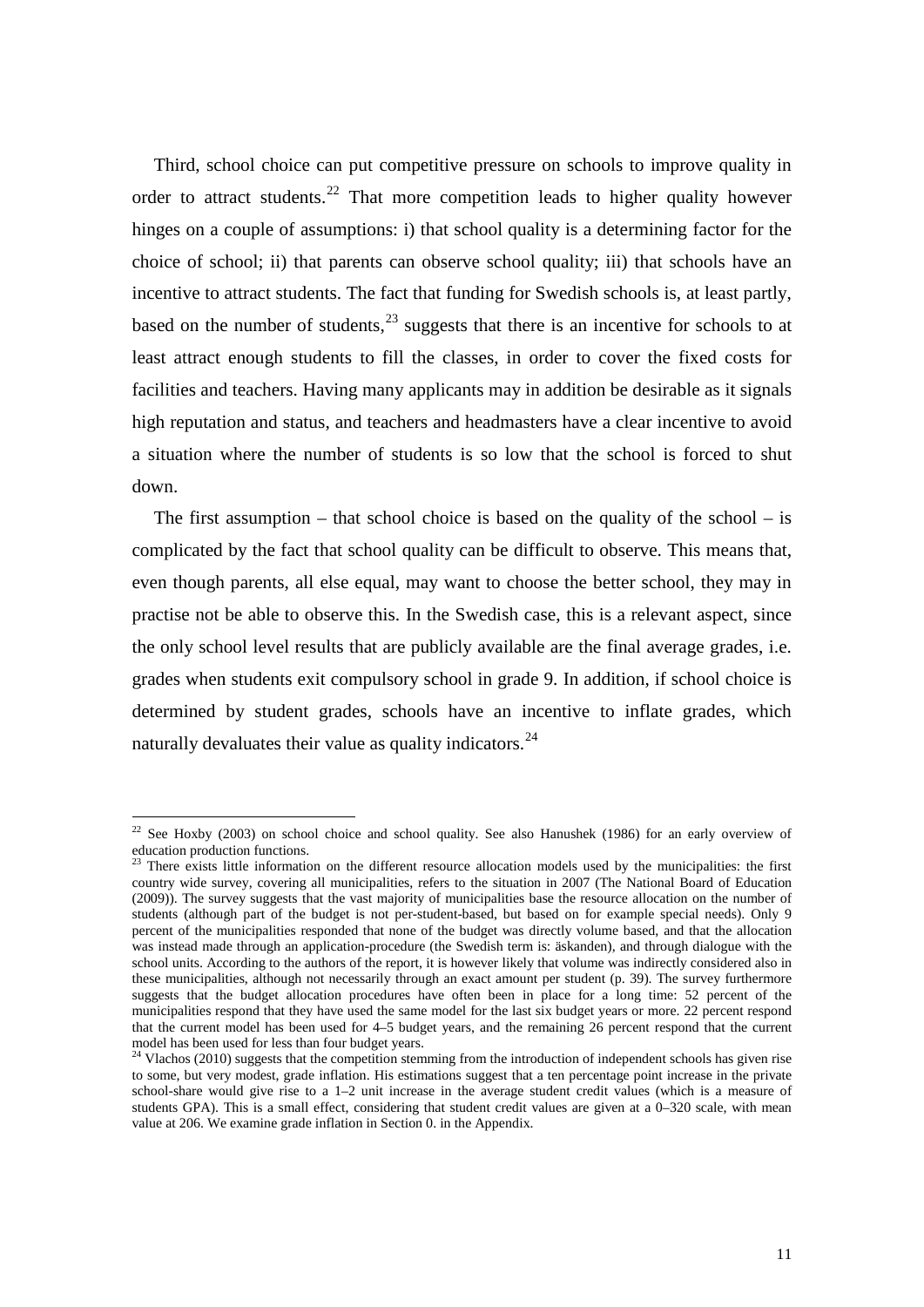In addition, there are a number of factors – apart from school results – that potentially influence the choice of school, such as proximity, facilities, peers, extra-curricular activities etc.<sup>[25](#page-12-2)</sup> These factors may or may not be correlated with students' learning. The competitive pressure on schools to attract students can hence in principle even give rise to negative effects on student outcomes by shifting focus from factors that improve teaching and learning to factors that are unrelated to students' learning, but potentially more easily observable, such as peer quality.

In sum, school choice can in theory give rise to various mechanisms, and it is hence a priori unclear which effects we should expect on students' outcomes. To be more concrete, school choice could, through these various mechanisms, potentially affect not only academic results, but also social outcomes. For example the likelihood to commit crime is likely to be affected by the peer group. Effects both on the individuals' educational attainment and on her social capital, can in addition affect longer term outcomes such as further education, labor market success or health. This motivates our choice to study not only short term educational outcomes, but also longer term, and social, outcomes.

It is also worth mentioning that the Swedish school choice reforms are likely to give rise to a *process* of changing incentives: For example, even if competition between schools eventually gives rise to over-all higher quality, this is a process that is likely to take time, and that may in the meantime cause disruptions, as bad schools downsize and better performing schools expand. The effects of the school choice reform may hence take time, and may also look different over time. This is important to take into account in the empirical analysis.

<span id="page-13-0"></span> $25$  For example, Burgess et al. (2009) suggest that British families choosing school care both about the academic performance and the student composition.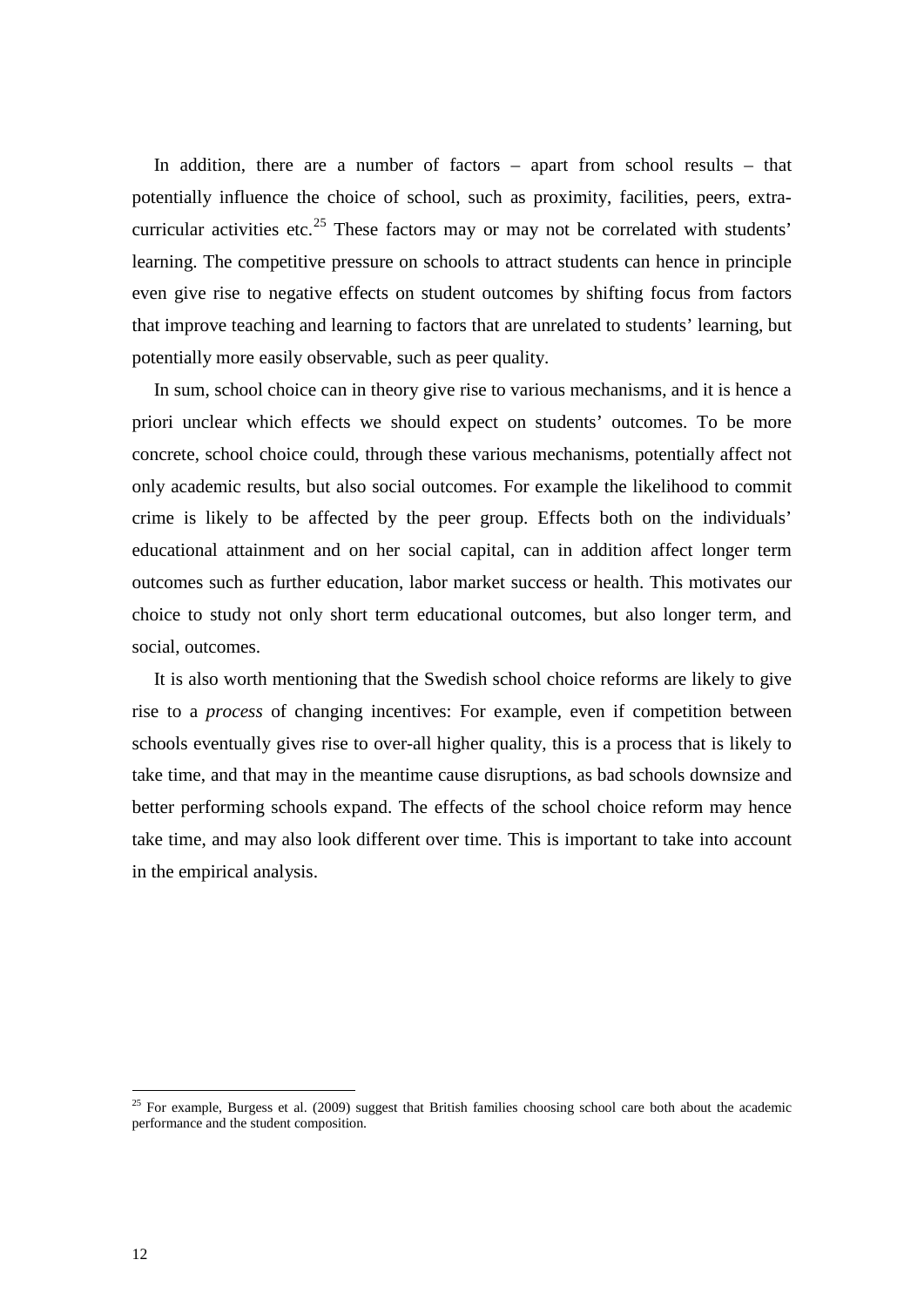## **4 Data**

#### **4.1 Data sources and definition of outcomes and covariates**

The study uses Swedish register data for the full population born in the years 1972 to 1990, and contains data from Statistics Sweden, the Swedish National Council for Crime Prevention, the Military Archives and the Swedish Defence Recruitment Agency.

First, as previously mentioned, we have access to detailed information on the geographical location of schools (for years 1988–2006) and students' residences (for 1985–2006), which enable us to construct student level indicators of choice.<sup>[26](#page-13-0)</sup> How these are constructed will be explained in the following section.

Second, our data contain information on a broad set of short-term and long-term student outcomes: First, we can observe the educational attainment at age 16 in the form of average final grades from compulsory school, i.e. by the end of grade 9 and, for the last 4 cohorts in our sample, the  $9<sup>th</sup>$  grade test scores in English, Swedish and Math. Since the latter are only available for a subsample of students, we will not make use of the information on the  $9<sup>th</sup>$  grade test scores in the main analysis, but only in order to test for grade inflation in Section [0](#page-71-0) in the Appendix. In addition, for the male students, we have access to cognitive ability test scores from the military draft. These test scores, which are also used in for example Grönqvist et al. (2010) and Lindqvist and Vestman (2011), contain the overall scores from four subtests that measure the draftees verbal, logical, spatial and technical ability, and are used to sort draftees to different assignments in the military service. The draft test scores are available for all cohorts although for the later cohorts, the share of draftees drops significantly.<sup>[27](#page-14-0)</sup> In terms of longer-term outcomes, we observe whether the individual was employed at the age of 25, as well as the highest educational degree the individual had completed at that age. We choose this age since it allows us to include many cohorts in the analysis – choosing a later age would have the benefits of capturing also older graduates, but would on the

<sup>&</sup>lt;sup>26</sup> Specifically, we have access to the midpoint coordinate of 100\*100 m squares for student residence and school location, i.e. the coordinates measure the residential location with a maximum error of approximately 70 meters.

<span id="page-14-0"></span> $27$  Until the late 90s, virtually all 18 year old males were required to take the test. After that, although the universal draft remains on paper, in practise only a minority of each cohort goes through the military service, see Figure 5 in the Appendix. According to anecdotal evidence the drafting decision can now in practise be influenced by the draftees, which leads to potential selection problems in this variable. We have analysed whether the selection is related to the choice reform (see Section [0](#page-75-0) in Appendix), but find only a very small association, that we do not believe to have important effects for our results.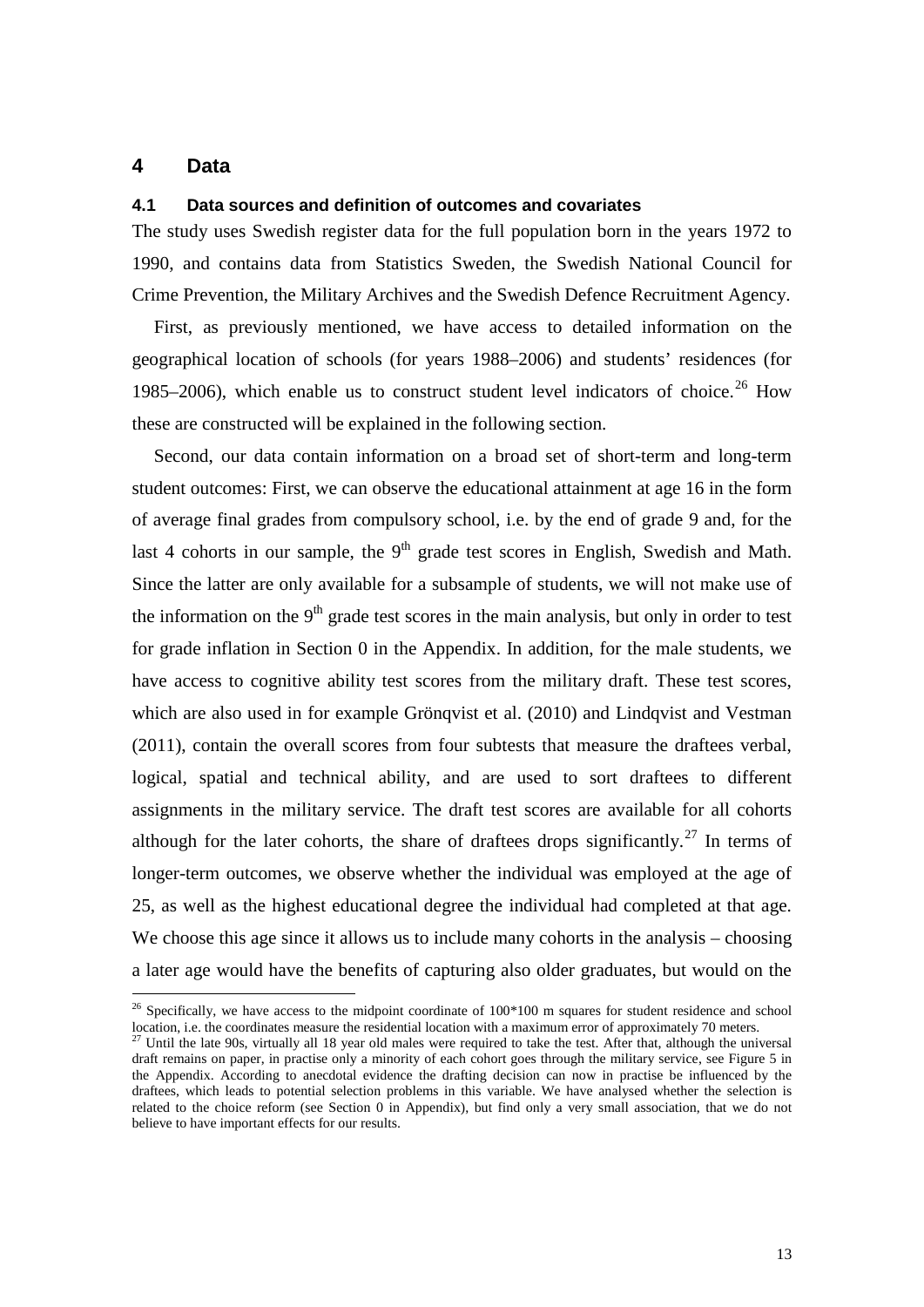other hand decrease the number of cohorts for which we observe the outcome. We also observe whether individuals had health problems, indicated by receiving sickness benefits<sup>28</sup>, at age 22, and whether the individual had ever been convicted for crime (including all crimes, from pilfering and petty traffic- and drug related crimes, to more serious types of crime, but excluding civil penalty)  $^{29}$  $^{29}$  $^{29}$  at the same age.

An important task will be to control for all covariates that could potentially influence the outcomes, while also being correlated with the choice variable. We therefore use a broad set of background covariates at the level of the student (including parental background information) as well as at the level of the local area (parish and/or municipality). The list of control variables will be given in the footnote to [Table 3](#page-25-0) and further descriptive statistics are given in [Table 20](#page-69-0) in the Appendix.

[Table 1](#page-16-0) shows descriptive statistics of students' outcomes for affected and nonaffected cohorts. Non-affected cohorts are those that have left  $9<sup>th</sup>$  grade before autumn 1992, i.e. before the reform was implemented. These are all students born in the years 1972 to 1976. Summary statistics of the choice measure will be given in Section [4.2.](#page-16-1)

Comparing the development of outcomes for the two different cohort groups we see an increase in the share of individuals with a university degree at age 25 from 35% to 41% and a decrease in share of those employed at the same age from 71% to 69%. It has to be taken into account, of course, that there are also still students that have not yet finished their studies at this age, which might thus reduce the share of employed individuals. The percentile rank in the grade point average at grade 9, which ranges from 0 to 100, has a mean of 48.21 for the non-treated and 49.40 for the treated cohorts, and a standard deviation of  $28.6$  for both.<sup>[30](#page-15-1)</sup> The cognitive score is a standardized measure that ranges between one and nine, with median value 5, and has a mean of around 5 and a standard deviation of about 1.9 in both cohort groups. The share of those having committed any criminal offense up until age 22 is 16% for the untreated and 14% for the treated cohorts. Note that this includes also includes small offenses, like

<span id="page-15-2"></span> $28$  This variable is based on the sum of the yearly benefits received as sickness benefits and as benefits for early retirement due to bad health. We define an individual as having health problems if she/he received an amount exceeding the price base amount, which is an amount used in the social welfare legislation, and which varies with the aggregate price level. During the data period of our study, this amount was approximately  $\epsilon 4,000$ .<br><sup>29</sup> The Swedish term is "ordningsböter".

<span id="page-15-0"></span>

<span id="page-15-1"></span><sup>&</sup>lt;sup>30</sup> The reason for the mean rank value not being exactly 50 is that ties in the data were given the same rank.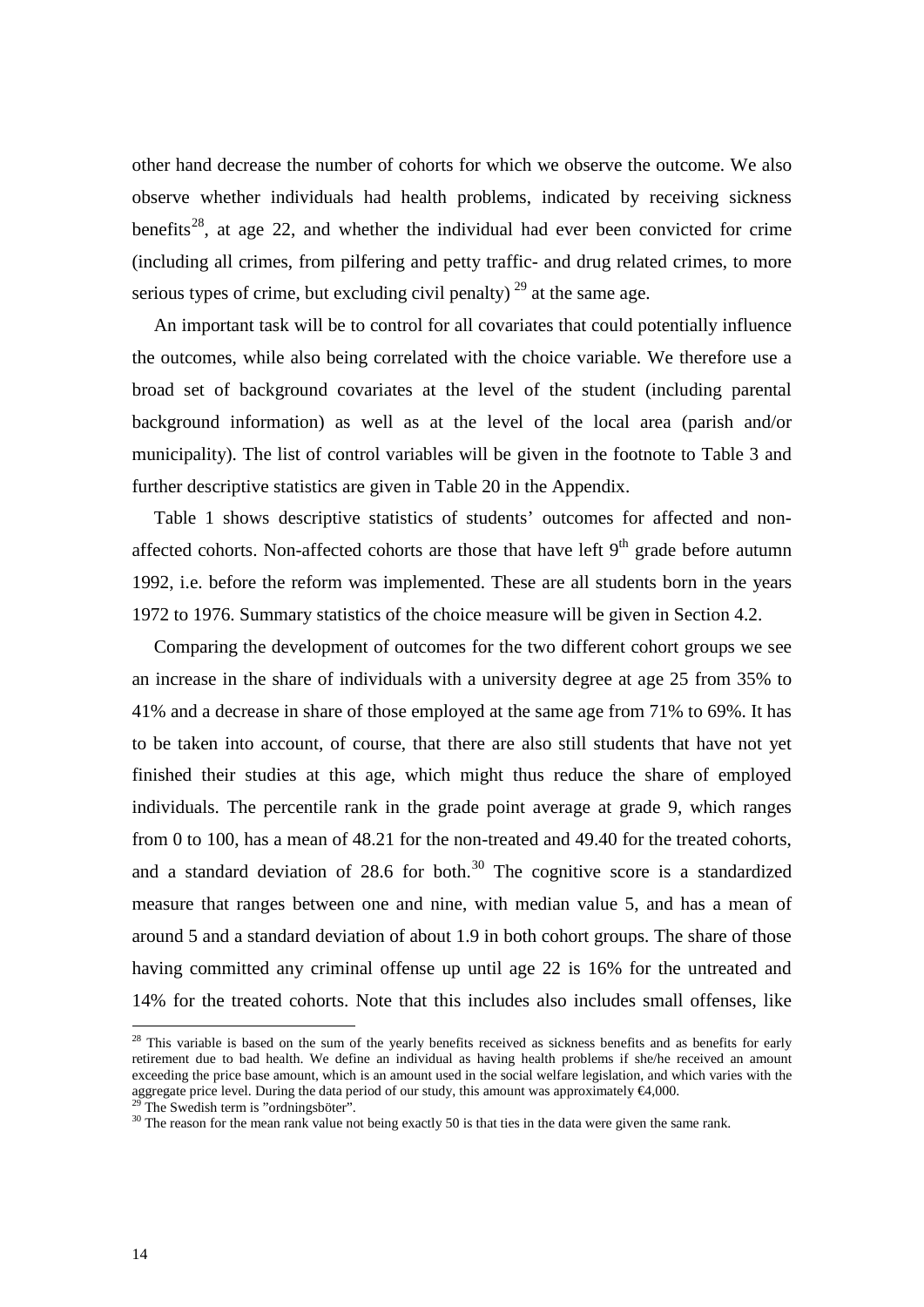speeding or petty crimes, which explains why the share is not smaller. Since school choice may affect a student's peer group and the degree of segregation, which in turn could affect the social adjustment of students, we believe that it is important to also include these less serious types of offenses.

PRE REFORM COHORTS (*cohorts 1972-1976 are not affected*) POST-REFORM COHORTS (*cohorts 1977-1990 are affected*) Mean Std. Dev. Obs. Mean Std. Dev. Obs. Percentile rank GPA 9 48.21 28.58 437 953 49.40 28.60 1 277 468 Cognitive score 5.06 1.93 213 145 5.04 1.94 403 161 University degree (at age 25) 0.35 0.48 445 295 0.41 0.49 692 729 Employed (at age 25) 0.71 0.45 446 509 0.69 0.46 698 068 Entry in criminal record (until age 22) 0.16 0.36 449 802 0.14 0.35 990 157 Health problem (at age 22) 0.07 0.26 448 043 0.08 0.27 985 478

<span id="page-16-0"></span>Table 1: Descriptive statistics for outcome variables

<span id="page-16-1"></span>Note: Sample contains only observations with full information on all covariates X given below Table 3*.*

### **4.2 Measuring the degree of choice among schools**

The degree to which students can exercise school choice crucially depends on the availability of alternative schools in the vicinity of students' homes. Thus, we measure the degree of school *choice* by exploring the distance between a student's home and the schools a student could potentially choose from. Specifically, we count the number of schools within a given radius around a student's home in order to measure her choice possibilities.<sup>[31](#page-15-2)</sup> As Sweden is a geographically diverse country with very rural but also urban areas, our preferred radius is the median commuting distance within each municipality in 1992.<sup>[32](#page-16-2)</sup> This radius takes different local settings into account in a very flexible way and, in our opinion, can be used to approximate the area within which parents might consider different schools for their children. (Note that we measure median commuting distance *before* the reform.) The average median commuting distance across all municipalities is about 5km. In addition to this flexible radius, we

<sup>&</sup>lt;sup>31</sup> See for example also Gibbons, Machin and Silva. (2008), Himmler (2009) and Noailly, Vujic and Aouragh (2009) for other studies using the distance between a student's home and schools to measure school choice.<br><sup>32</sup> We are grateful to Lab and schools to measure school choice.

<span id="page-16-2"></span>We are grateful to John Östh for providing information on municipality commuting distances. The distances are measured "as the crow flies", and do not take into account the directions of roads etcetera.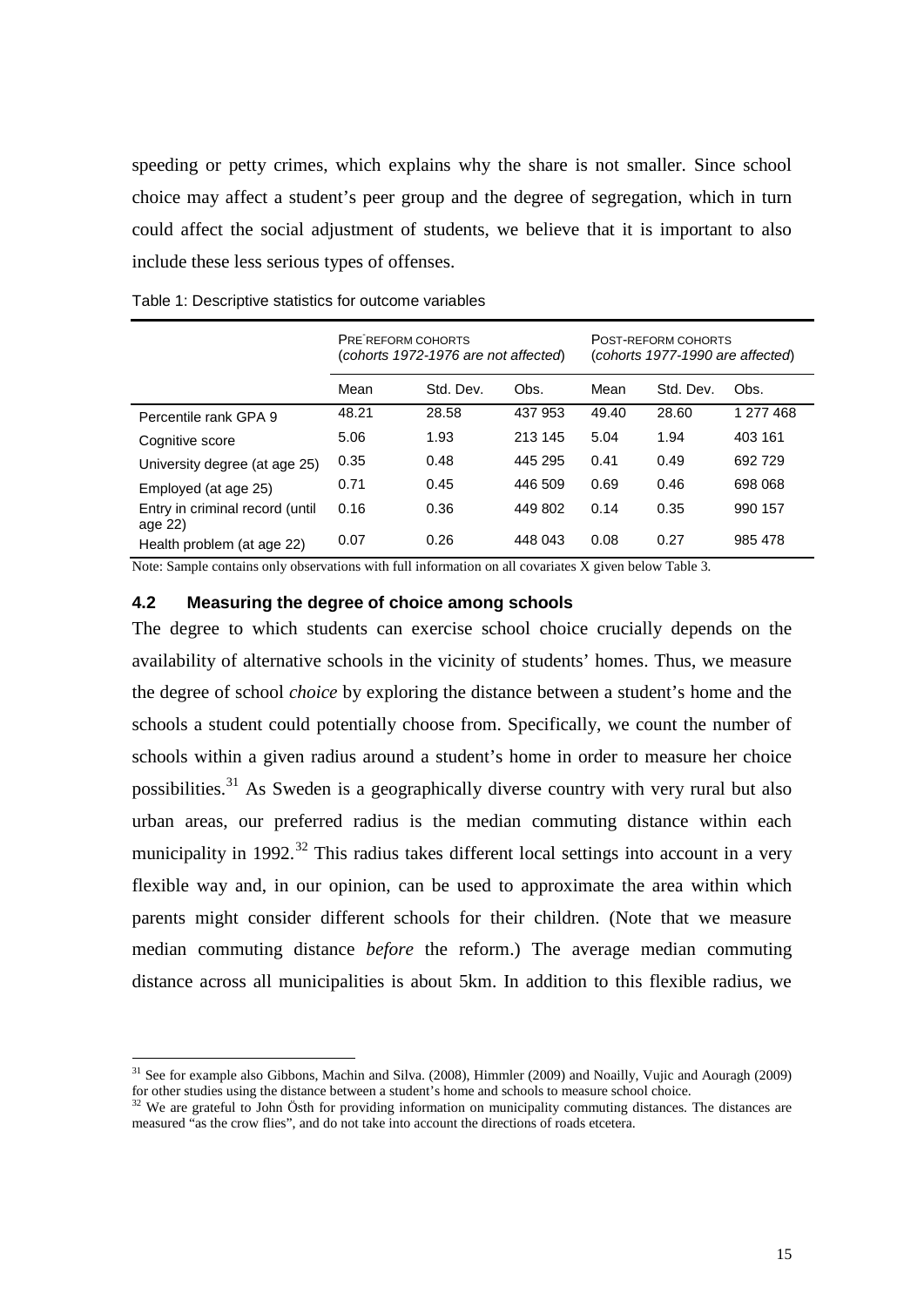will also estimate the effects using a 2km radius as a test of the robustness of the results. (We also explored several different other radii and obtained similar empirical results.)

Another issue refers to the point in time in a child's schooling career when one should measure the degree of available school choice. As explained above, in the Swedish compulsory schooling system, it is common not only to choose a school when starting first grade, but to also potentially change school at the beginning of  $7<sup>th</sup>$ , and sometimes also  $4<sup>th</sup>$ , grade. For this reason, there are three points in time in the schooling career at which the degree of school choice might potentially be important. We find that these measures are very highly correlated, i.e. having more schools in the neighbourhood that offer grades 1-3 is highly correlated with also having more schools that offer grades 7-9 nearby. Because of the high correlations, we will only include choice measured at one grade level at a time in the estimations, and following the previous Swedish studies, which all analyse choice and competition in grade 9, we focus on choice opportunities when choosing a school that offers grades 7-9. Note also that this is a point in a child's educational career at which parents might pay special attention to choosing a school, as the marks at the end of  $9<sup>th</sup>$  grade are important for admission into high school. In our main specification, we thus measure how many schools offering grades 7-9 a child may choose from at the age of 13, which is when children enter  $7<sup>th</sup>$  grade, or, as will be further explained in section [5,](#page-19-0) in 1991, if the child started seventh grade after the reform. However, since we lack geographical information on schools prior to year 1988, students born in the years 1972-1974, who should be matched to schools' location in the years 1985-87, will be matched to schools' location in the year 1988 instead.

[Table 2](#page-18-0) shows descriptive statistics for our choice measures separately for affected and non-affected cohorts. The average number and the standard deviation of schools offering grades 7-9 within median commuting distance around a student's home are 3.45 and 4.66 for the non-affected cohorts<sup>[33](#page-16-2)</sup>. With a mean of 5.91, students born after 1976 have on average more schools within their median commuting distance, measured at their place of residence in 1991 and taking into account schools existing in 1991 only.

<span id="page-17-0"></span><sup>&</sup>lt;sup>33</sup> The average median commuting distance over all municipalities is 5.8km, with a standard deviation of 4.2km, minimum of almost 1km and a maximum of 26km.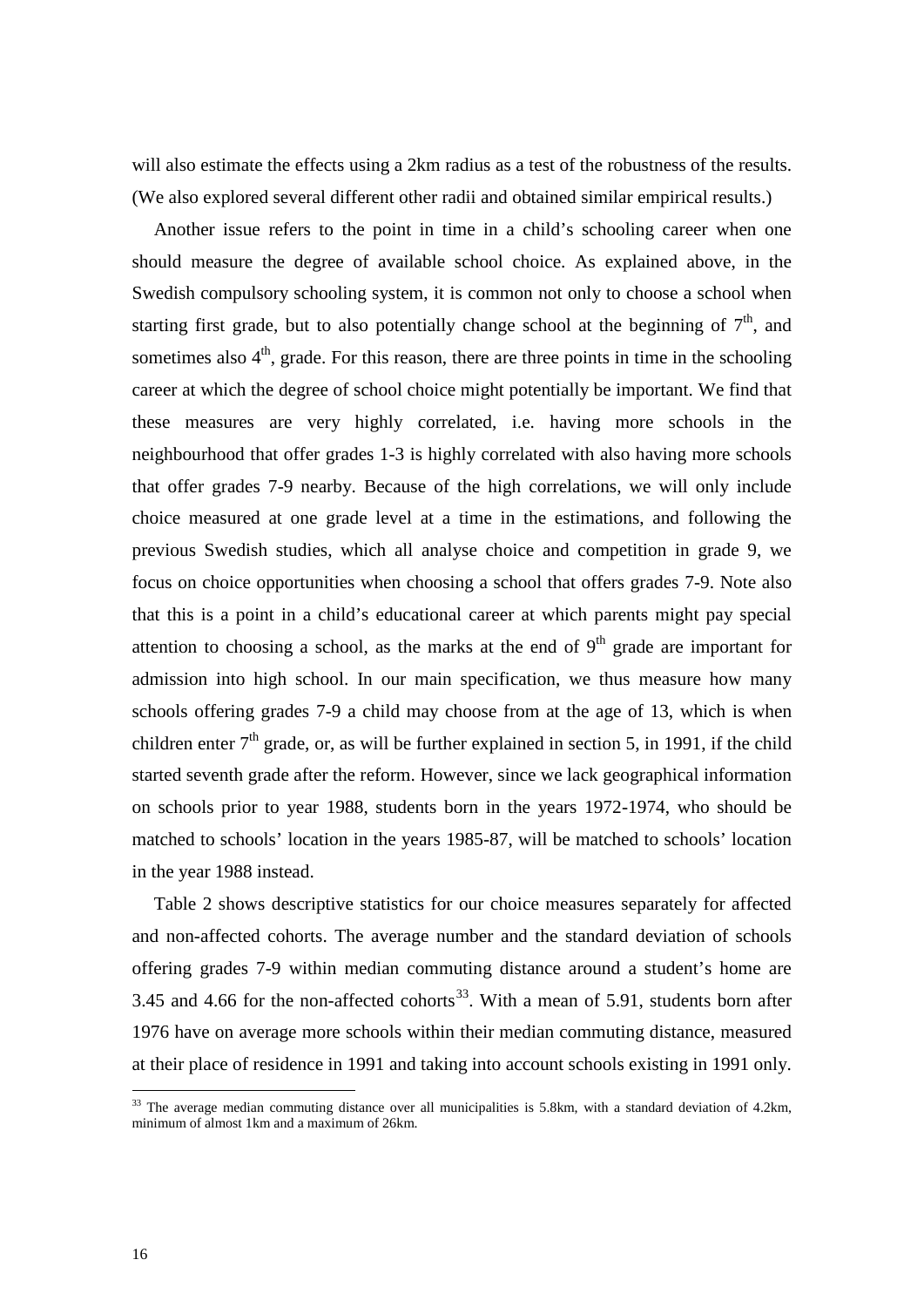The reason for this increase is that our choice-measures take the 1994 law change into account that enabled students to attend public schools also in other municipalities, something which was previously restricted to special cases or private schools. For the smaller radius of 2 km, this change has less impact, and the average number of schools within 2 km around a student's home only increases from 1.24 to 1.35 schools for affected versus non-affected cohorts.

|                                                          | <b>PRE-REFORM COHORTS</b><br>(cohorts 1972-1976 are not affected) |           |        |         |      | POST-REFORM COHORTS<br>(cohorts 1977-1990 are affected) |        |        |  |
|----------------------------------------------------------|-------------------------------------------------------------------|-----------|--------|---------|------|---------------------------------------------------------|--------|--------|--|
|                                                          | Mean                                                              | Std. Dev. | Median | Obs.    | Mean | Std. Dev.                                               | Median | Obs.   |  |
| School choice                                            |                                                                   |           |        |         |      |                                                         |        |        |  |
| Number of schools<br>within median<br>commuting distance | 3.45                                                              | 4.66      | 2      | 449 802 | 5.91 | 9.35                                                    | 2      | 306879 |  |
| Number of schools<br>within 2km                          | 1.24                                                              | 1.50      |        | 449 802 | 1.35 | 1.69                                                    |        | 306879 |  |

<span id="page-18-0"></span>Table 2: Descriptive statistics for pre-reform choice measures

Note: The table displays pre-reform measures on grade level 7-9. Sample contains only observations with full information on all covariates X given below Table 3*.*

Another fact to note is that the median number of schools within 2 km from students' homes is only one, meaning that for at least 50% of the sample, this measure implies no choice close to home. When using the radius that is endogenous to local circumstances, namely the median commuting distance, the median number of schools is two, thus already capturing some choice also for those in the lower part of the distribution. The measures will thus compare different groups of people and will have a different power in measuring choice in different regions.

[Table 21](#page-70-0) in the Appendix in addition shows summary statistics for the standard deviation in the choice-measure within municipalities, both for students in all municipalities, and separately for the urban and non-urban municipalities.<sup>[34](#page-17-0)</sup> As in Table [2](#page-18-0) the values for pre- and post-reform cohorts are shown separately. As can be seen in [Table 21,](#page-70-0) the within-municipality variation is in general large: the within-municipality standard deviation for the commuting-distance based choice measure is 3.4 on average, and around 4 at the median, among both the pre- and the post-reform cohorts<sup>[35](#page-18-1)</sup>. The

<span id="page-18-1"></span> $34$  The definition for urban and non-urban municipality is the same as will be used, and defined, in sectio[n 6.3.](#page-36-0)  $35$  This average is calculated over the individuals, not the municipalities.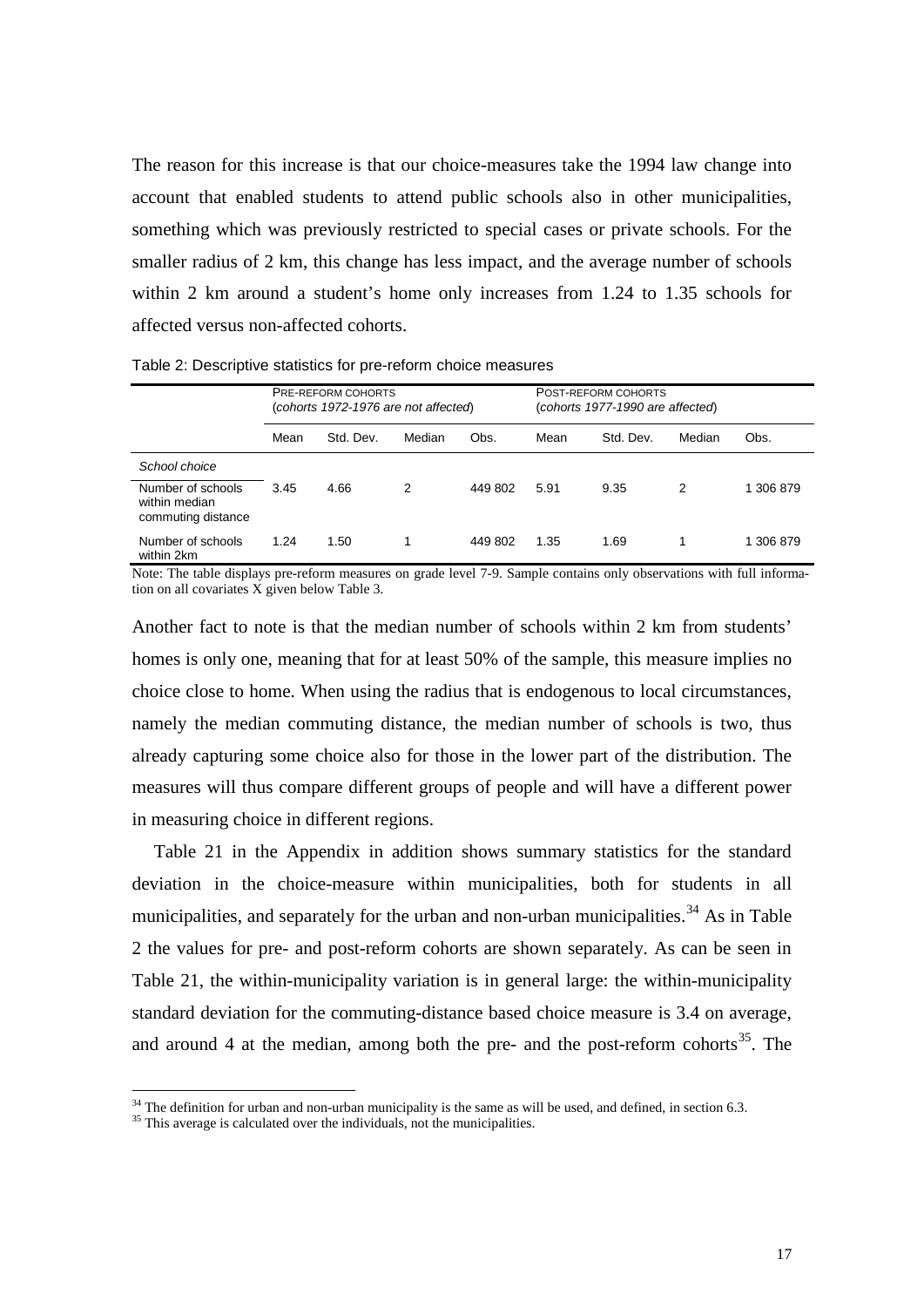average within-municipality standard deviation is furthermore much larger for the urban municipalities (larger than 5) than the non-urban municipalities (lower than 1), which is to be expected since the average number of schools is also much larger among the urban municipalities.

We conclude that there is substantial variation in our measure of choice opportunities, both overall and between students within a municipality.

## <span id="page-19-0"></span>**5 Empirical Strategy**

Let us, as a starting point, make the thought experiment that the amount of school choice available to each student was determined by a random experiment. In this case, the effects of the school choice reform could be measured by the β-coefficient from the following simple regression equation:

$$
(1) \t Y_i = \alpha + \beta c_i + u_i
$$

where  $Y_i$  denotes the outcome of student *i*,  $\alpha$  is a constant term,  $c_i$  is a measure of the amount of school choice available to student  $i$ , and  $u_i$  is a random error term.

Now, we know that the distribution of available school choice is unlikely to be random across students, and equation (1) is hence probably inadequate to measure the effects of school choice. In order to estimate the causal effect of school choice as introduced by the 1992 reform, we need to adjust the specification to address a set of challenges. The first is to separate the effect of having more school choice due to the reform from effects of other factors that are related to our choice measure. The second is the potential endogeneity of schools' choice of location and parents' choice of residence after the reform.

Let us start by discussing the first, i.e. to separate the effect of school choice from other factors that are correlated with living in an area with many schools. Our main strategy to deal with this is to pool the observations from all cohorts, both pre- and postreform, and define the reform effect as the differential effect of our choice-indicator for affected and unaffected cohorts. Thus, we estimate the *additional* effect of having more schools nearby for cohorts that went to school after the reform was implemented, compared to cohorts that went to school before the reform. This allows us to control for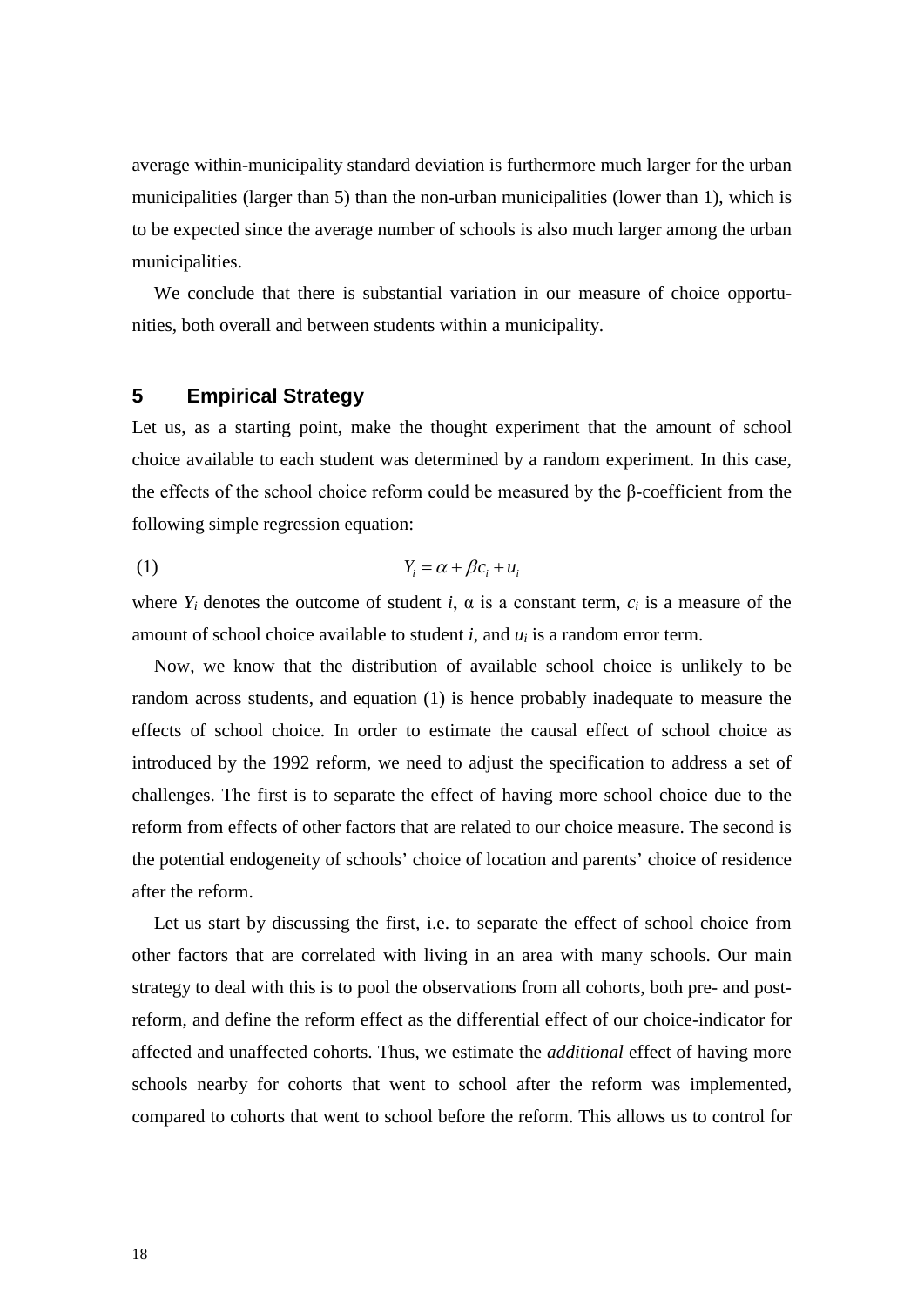time-invariant influences of unobserved factors that are correlated with both the choice measure and the outcome variable. In addition, we include many regional- and individual-level covariates to our estimation, to control for observable factors, as well as municipality and cohort fixed effects. These additions result in the following regression equation:

<span id="page-20-0"></span>(2) 
$$
Y_i = \alpha c_i + \beta D_i c_i + \lambda_{\text{municipality}} + \gamma_{\text{chort}} + \delta X_i + u_i
$$

where, as before,  $Y_i$  denotes the outcome of student *i*,  $c_i$  is the choice measure, and  $u_i$  is a random error term. Furthermore,  $D_i$  is an indicator variable for being in compulsory school post-reform, which means that β measures the effect of the school choice reform, while  $\alpha$  captures the pre-reform correlation between the choice-measure and the outcome, that is, correlation related to having many schools around but unrelated to the actual possibility to choose a school. Note that we do not assume a causal interpretation for the pre-reform coefficient α. Regional- and individual-level covariates are denoted *Xi*, municipality fixed effects λ*municipality*, and cohort fixed effects are denoted γ*cohort*,.

The identifying assumption underlying equation (2) is thus that the effect of having many schools nearby in the counterfactual situation, i.e. if the 1992-reform had never been enacted, can be estimated by the effect of having many schools nearby for cohorts that left compulsory school before the reform was enacted.

This assumption is not directly testable, but we can assess its credibility by performing *placebo tests* on the five pre-reform student cohorts (i.e. those having left the school system before the reform). That is, we pretend the reform had happened two years earlier and estimate the effect of this "placebo"-reform. In a similar fashion, we can test for time trends in the effect of having more schools nearby in the pre-reform cohorts. Not finding any such placebo-effects or pre-reform trends can be seen as an indication that the results of our analysis are not due to time trends that are unrelated to the choice reform. Finally, even in cases where we do find evidence of time trends before the reform, we can use the five non-affected cohorts of students to estimate and control for such pre-reform time-trends when we estimate the choice-effect of the reform.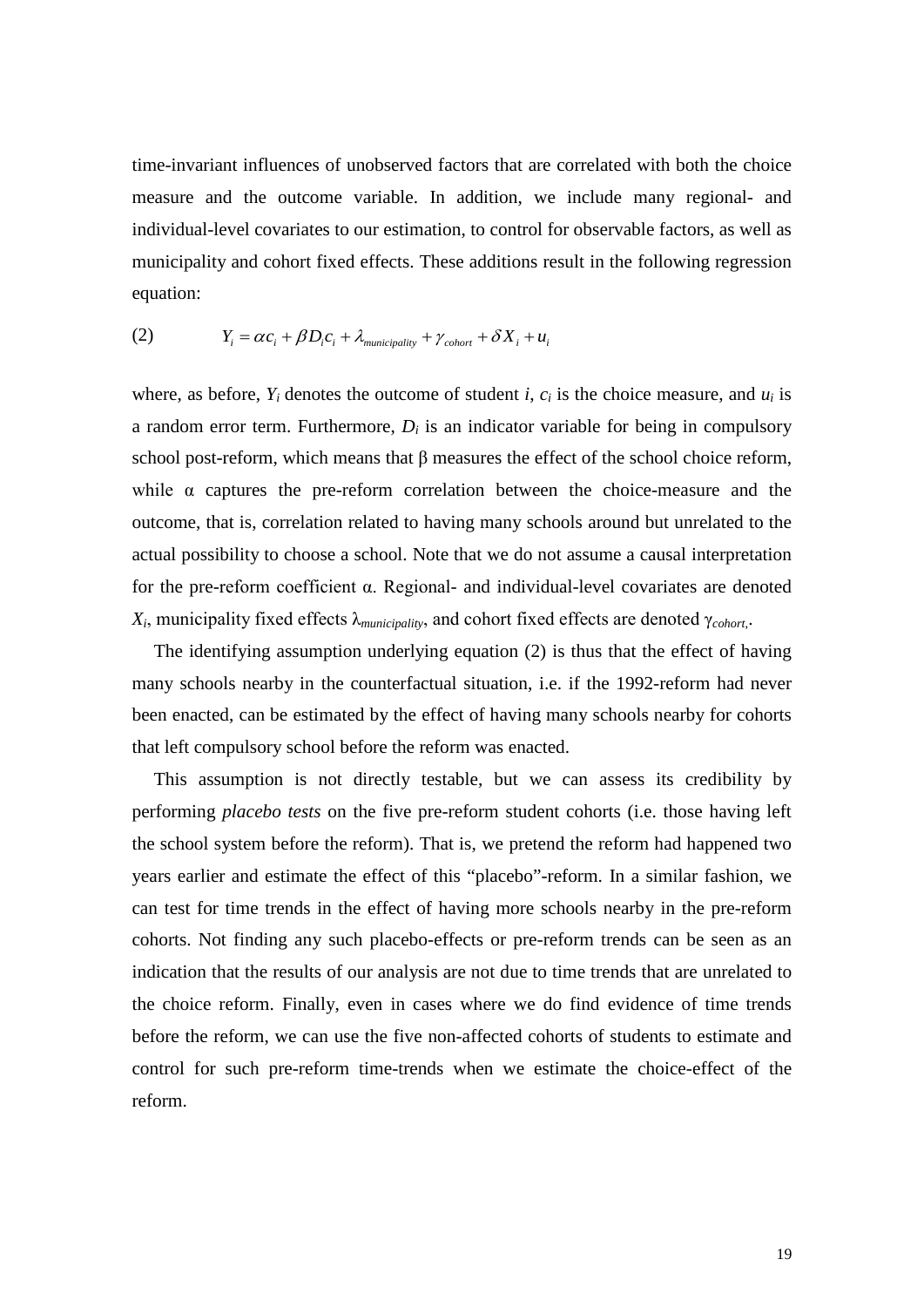The second empirical challenge that we need to address stems from the location choice of new schools, and the residential choice of parents, after the reform. Many new private schools opened up and their chosen locations are certainly not random. Some of them operate as for-profit schools and would base their location decision on expected profits. Also not-for-profit schools that follow a social mission would not choose geographical location randomly. Ignoring such deliberate location choices in a regression analysis would lead to biased results, where the direction of the bias is uncertain. It could be positive if schools locate in areas where students perform well, e.g. in order to cream skim the best students, or to meet a demand for good schools in areas where parents and students are eager to learn and willing to invest time in actively choosing a school. On the other hand, the bias could be negative if schools locate in areas where the educational quality was previously low.

To deal with these problems, our empirical strategy is to base our measure of choice on the *pre-reform* location of schools and students. Since the school reform came as a surprise to the population, due to the tight race in the 1991 national election, we can consider them as pre-determined and thus not endogenously affected by the reform itself. Hence, for cohorts that chose a school after 1991, we will approximate the amount of choice they faced by measuring the amount of schools they had nearby in 1991, just before the reform. For cohorts that chose school before the reform, we use students' actual location of residence in the year they enter  $7<sup>th</sup>$  grade. For the same reason, we will also measure all municipal- and parish-level covariates in 1991 if the choice for grade 7 was taken after 1991. For students who started grade 7 before the reform, we measure all variables at the time when they started grade 7 or, if we do not have data from that year, the most current information.

By measuring choice via the pre-reform location of schools and students, we will measure the overall effect of the reform that goes through having more schools nearby at the beginning of the process. This effect will comprise all dynamic processes happening after the reform, such as new schools opening up or schools closing down, that are related to the initial choice setting. We can hence interpret the identified effect like an intention-to-treat-effect. We believe that our approach captures the policyrelevant parameter, particularly for a school reform that encourages and supports *non-*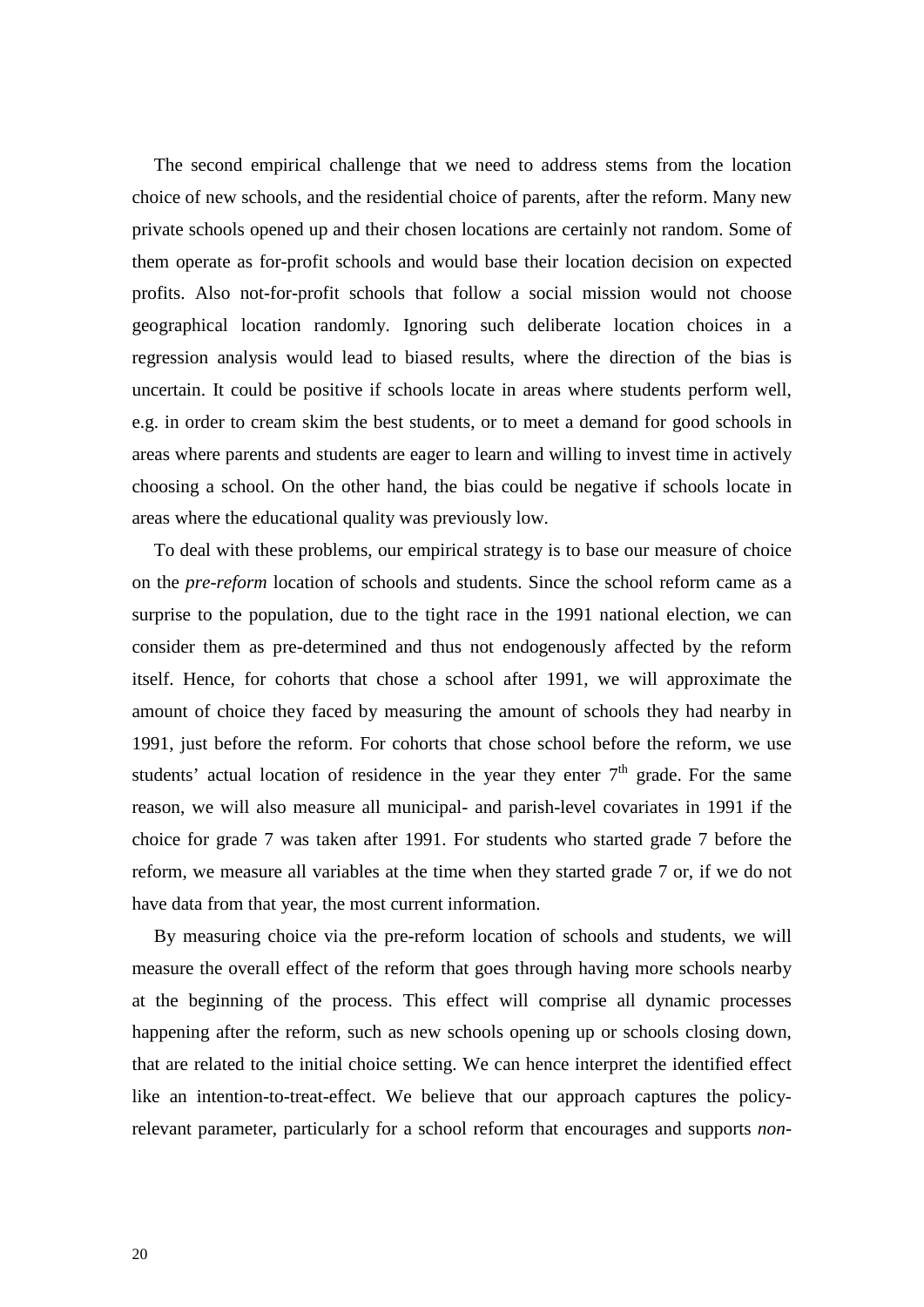*public* schools, such that the exact placement of these schools is more market-driven and less centrally determined.

It is however true that the pre-reform location will not remain a relevant measure forever; in particular for the later cohorts, there is likely to be more measurement error in this variable due to the processes of schools and individuals re-locating. Still, we believe that for the 20-year-period after the reform that we study, our approach provides an interesting method for analysing the effects of the reform. In later sections we will also examine how the school choice reform affected the number of public and private schools, i.e. how our *pre-reform* measures of school choice are related to school choice measured after the reform.

A further issue to note is that equation [\(2\)](#page-20-0) estimates the average effect of the school choice reform for all post-reform students. However, as mentioned previously, it is likely that the reform-effect differs between the younger and older affected cohorts. In order to account for this, we could in principle permit the effect of the choice-reform to vary from year to year, i.e. one cohort happened to be in grade five when the reform was enacted, the next cohort was in grade six etc. For statistical precision and also because choice is usually exercised only at grades 1, 4 or 7 and rarely at the others, we will instead define treatment windows that capture whether choice could be exercised at grade level 1-3, 4-6 or 7-9, in our main specification. Hence, we define the five dummy variables:

(3)

\n
$$
\begin{cases}\nD_i^1 = 1 \text{ if born in 1977 or 1978; zero otherwise} \\
D_i^2 = 1 \text{ if born in 1979 or 1980 or 1981; zero otherwise} \\
D_i^3 = 1 \text{ if born in 1982 or 1983 or 1984; zero otherwise} \\
D_i^4 = 1 \text{ if born in 1985 or 1986 or 1987; zero otherwise} \\
D_i^5 = 1 \text{ if born in 1988 or 1989 or 1990; zero otherwise}\n\end{cases}
$$

and note that all these treatment dummies are zero for the pre-reform cohorts.

[Figure 1](#page-23-0) illustrates the grade level at which students belonging to each cohort could potentially have chosen a school, together with the corresponding treatment groups  $D<sup>1</sup>$ to  $D<sup>5</sup>$  that we define. One can see that the first cohort to be possibly affected by the school choice reform at grade level 7–9 is the cohort born in 1977. Even though they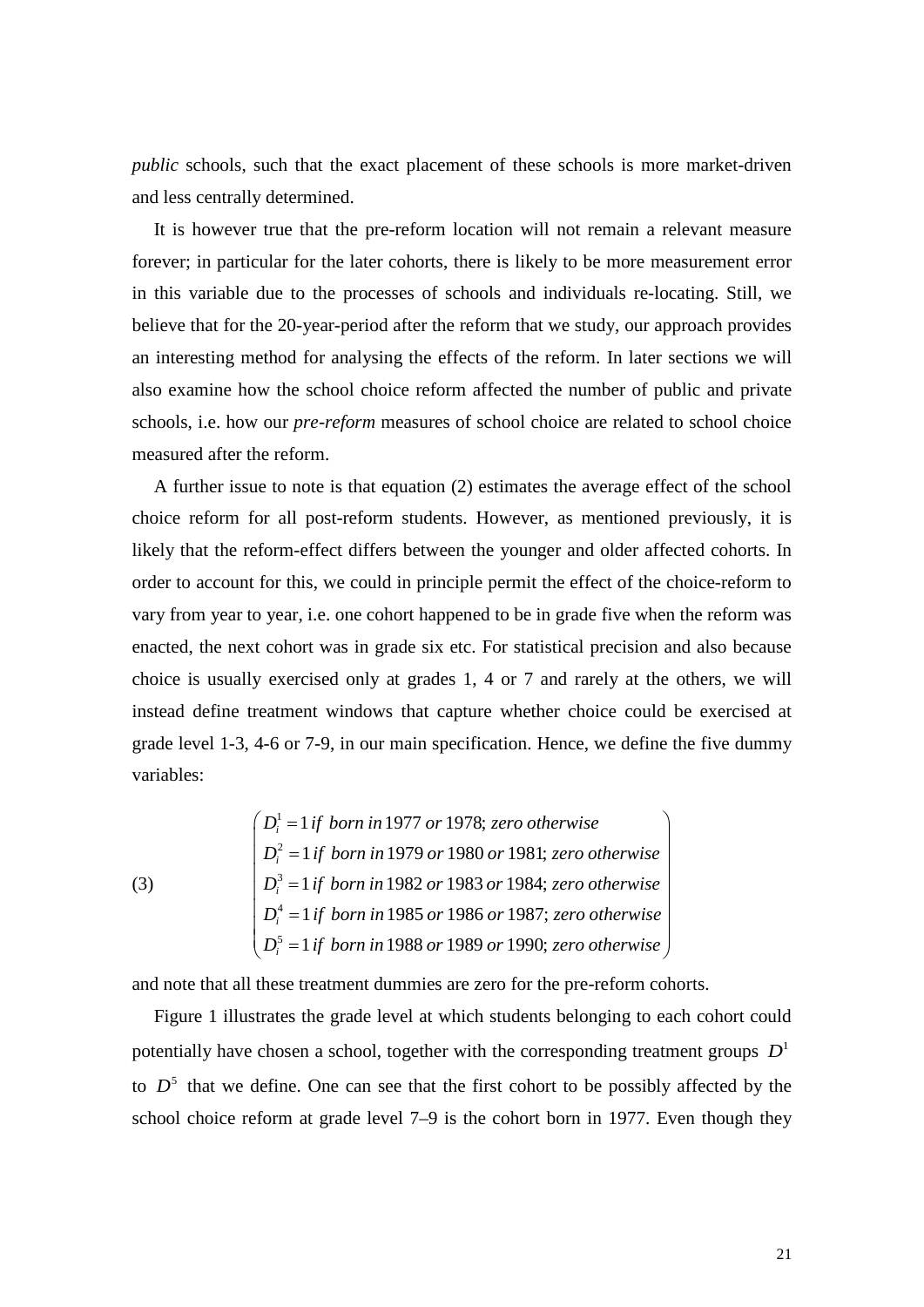already went to ninth grade in 1992 and are unlikely to switch school one year before graduation, they might still be affected by the reform through increased competitive pressure on schools. A similar reasoning holds for students from cohort 1978, who started eighth grade in 1992. These two cohorts therefore form no clean control group and are defined to belong to the treatment window  $D<sup>1</sup>$ . The first cohort of students to be more likely affected by the new choice options is born in 1979, as they started grade 7 in fall 1992. Only students born *before 1977* were not at all affected by the reform.

<span id="page-23-0"></span>Figure 1: Treated cohorts



Using these treatment windows, the regression specification that we will estimate is:

<span id="page-23-1"></span>
$$
(4) Y_i = \alpha c_i + \beta_1 D_i^1 c_i + \beta_2 D_i^2 c_i + \beta_3 D_i^3 c_i + \beta_4 D_i^4 c_i + \beta_5 D_i^5 c_i + \lambda_{\text{municipality}} + \gamma_{\text{color}} + \delta X_i + u_i
$$

In equation [\(4](#page-23-1)), the coefficients  $\beta_1$  to  $\beta_5$  measure the choice reform effects for the postreform cohorts in the respective treatment windows, while the rest of the notation and interpretation remains as in equation [\(2\)](#page-20-0). We will estimate equation [\(4\)](#page-23-1) using OLS for continuous outcomes, and Probit for binary outcomes, and we cluster standard errors at the school level.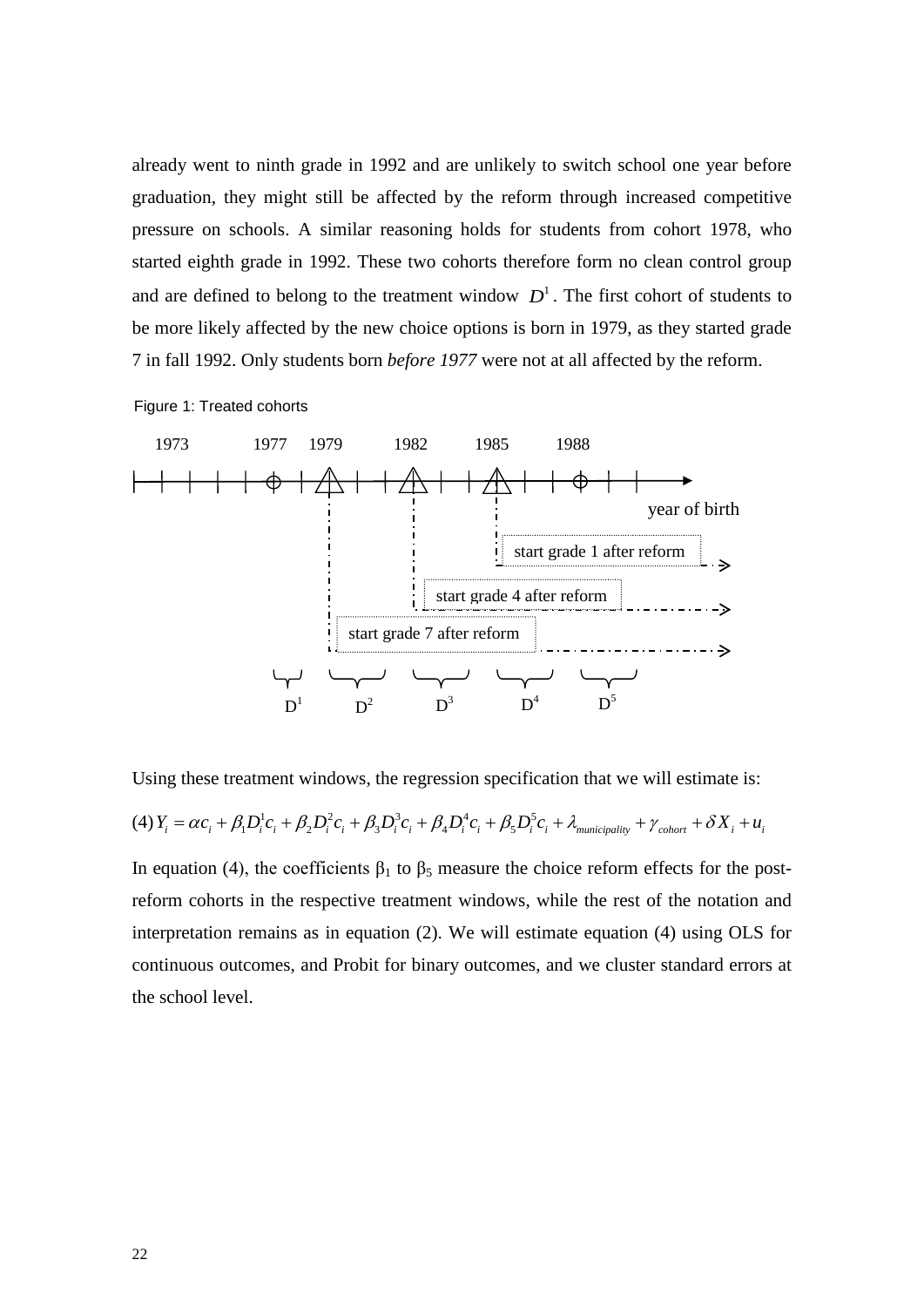# **6 Results**

#### **6.1 Main specifications**

This section presents the estimation results of the regression equations that were described in section [5,](#page-19-0) and, as previously discussed, the estimates denote the overall effects of the choice reform that work through having more schools nearby at the place of residence right before the reform.

[Table 3](#page-25-0) shows regression results from estimating equations (2) and (4) for grade level 7-9. These estimates denote the overall effects of the choice reform that work through having more schools nearby at the place of residence right before the reform.

Column 1 shows results from a specification corresponding to equation (2), where a constant treatment effect of the reform is assumed. That is, we compare the average effect of having more schools nearby for cohorts that left primary education before and after 1992. To that end, we interact the number of schools within the median commuting distance of the municipality, denoted "Choice" in the table, with a treatment window indicator that captures all cohorts that were potentially affected by the reform, i.e. all individuals born in or after 1977. The resulting point estimate shows that having one more school within the median commuting distance increases the percentile rank in GPA of cohorts that are affected by the reform by 0.06. Taking into account the observed variation in the sample<sup>[36](#page-18-1)</sup>, a one standard deviation increase in the choice measure, that is 9.35 more schools, leads to an increase in the percentile rank by about 0.56. The effect is thus very small.

However, as the reform was enacted only gradually over time, allowing for a timevarying effect is potentially important. The second column of [Table 3](#page-25-0) therefore shows results from estimating equation (4), with treatment windows as specified in equation system (3). The estimated effect of choice is not significantly different from zero for students born between and in the years 1977 and 1984, but is positive and significant for cohorts 1985–1990, who started first grade after the choice reform was enacted.

<span id="page-24-0"></span><sup>&</sup>lt;sup>36</sup> We use the standard deviation for the post-reform cohorts here.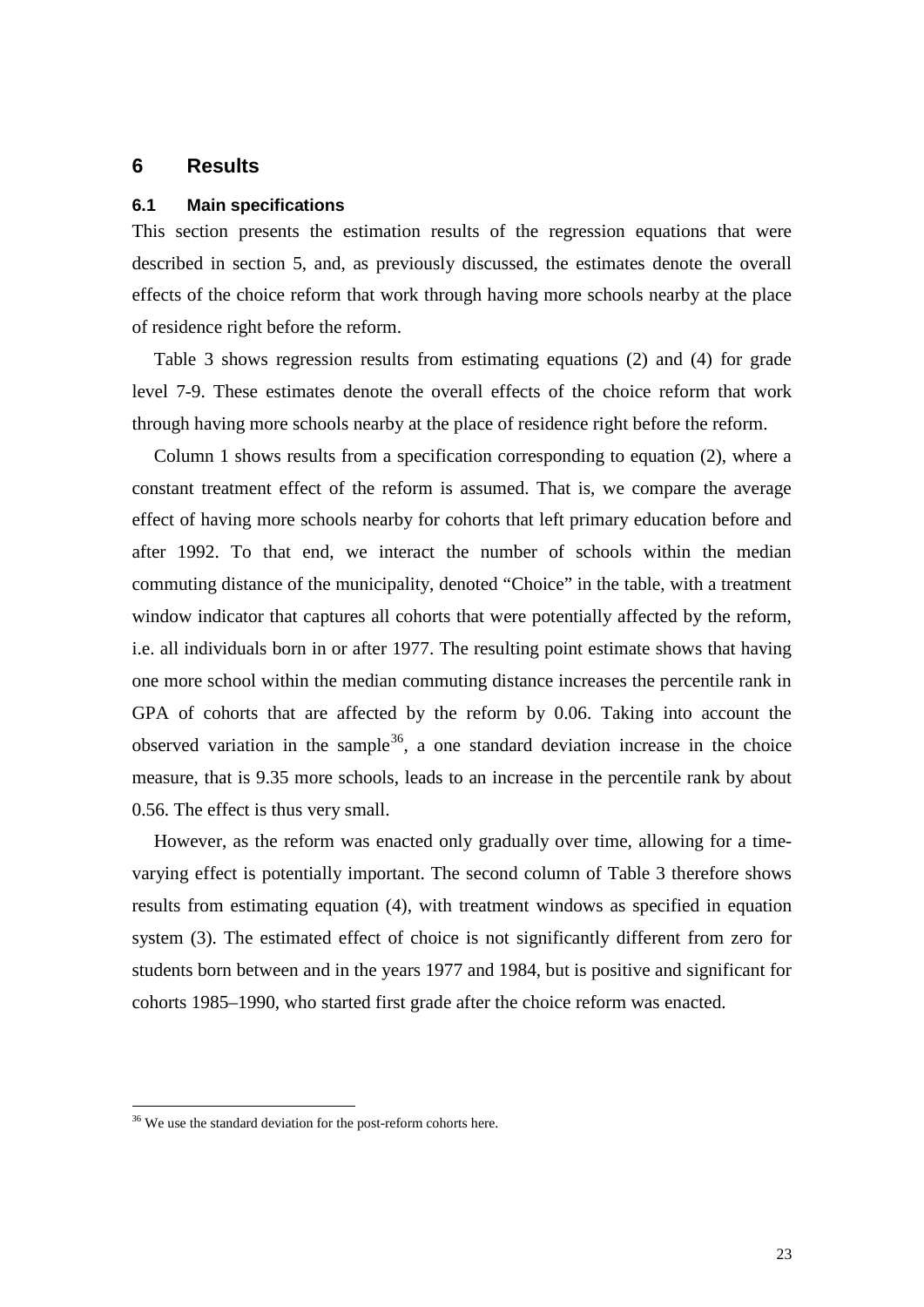#### <span id="page-25-0"></span>Table 3: Results from main estimation for percentile rank in marks in grade 9

#### **Outcome**: Percentile rank GPA Grade 9 **Choice Measure**: Number of schools within median commuting distance **Grade Level**: 7-9

|                                                    | Constant<br>treatment effect | Piecewise constant<br>treatment effect | Placebo treatment<br>effect |
|----------------------------------------------------|------------------------------|----------------------------------------|-----------------------------|
| Choice $\times$ Cohorts 1988-1990                  |                              | $\overline{0.130}$ ***                 | $0.125***$                  |
| Choice $\times$ Cohorts 1985-1987                  |                              | (0.0183)<br>$0.0772***$                | (0.0228)<br>$0.0717***$     |
|                                                    |                              | (0.0186)                               | (0.0229)                    |
| Choice $\times$ Cohorts 1982-1984                  |                              | 0.0100                                 | 0.00444                     |
|                                                    |                              | (0.0183)                               | (0.0227)                    |
| Choice $\times$ Cohorts 1979-1981                  |                              | 0.0231                                 | 0.0175                      |
|                                                    |                              | (0.0195)                               | (0.0236)                    |
| Choice $\times$ Cohorts 1977-1978                  |                              | $-0.0139$                              | $-0.0195$                   |
|                                                    |                              | (0.0227)                               | (0.0266)                    |
| Choice $\times$ Cohorts 1977-1990                  | $0.0607***$                  |                                        |                             |
|                                                    | (0.0168)                     |                                        |                             |
| Choice                                             | $-0.0195$                    | $-0.0334*$                             | $-0.0280$                   |
|                                                    | (0.0172)                     | (0.0173)                               | (0.0219)                    |
| Placebo test:<br>Choice $\times$ Cohorts 1975-1976 |                              |                                        | $-0.0107$<br>(0.0267)       |
| Constant                                           | 25.33***                     | $26.95***$                             | $27.01***$                  |
|                                                    | (5.099)                      | (5.055)                                | (5.055)                     |
|                                                    |                              |                                        |                             |
| <b>Observations</b>                                | 1,715,421                    | 1,715,421                              | 1,715,421                   |
| R-squared                                          | 0.186                        | 0.186                                  | 0.186                       |

Notes: Robust standard errors in parentheses. Statistical significance at 1, 5 and 10% level is denoted by \*\*\*, \*\*, \*. The definition of the placebo tests is explained in Section 5. The following control variables are included in the estimation:

On the municipality level: population density, taxable income and taxable income squared.

On the parish level: share of Swedish citizens among the 16-64 year old, mean earnings of the 20 to 64 year olds, share of university graduates among the 20 to 64 year olds, share of employed persons among the 20 to 64 year olds, indicator variables for whether the population density of 7-15 year olds is in the lowest or highest quartile across Sweden

On the individual level: household income and household income squared, whether the household received welfare, age of the mother at birth, whether living in a single parent household, number of children in the household, whether child was only child, whether child has Swedish citizenship, indicator variables on mothers and fathers citizenship separately (Swedish, Nordic (=Norwegian, Finnish, Danish), from other western country(=Western Europe, North America, Australia), rest of the world is base category), indicator variables on whether mother and/or father graduated from university or secondary education

Moreover, with an increase in the percentile rank of 0.13 for each additional school within the commuting distance, the effect is largest for the youngest cohorts. It is, however, not increasing in a linear way, which is why we prefer modelling the effect in the piecewise constant fashion rather than with a time trend. In terms of a standard deviation increase in the number of schools within the median commuting distance, the percentile rank in GPA increases on average by 1.2 for cohorts born between 1988 and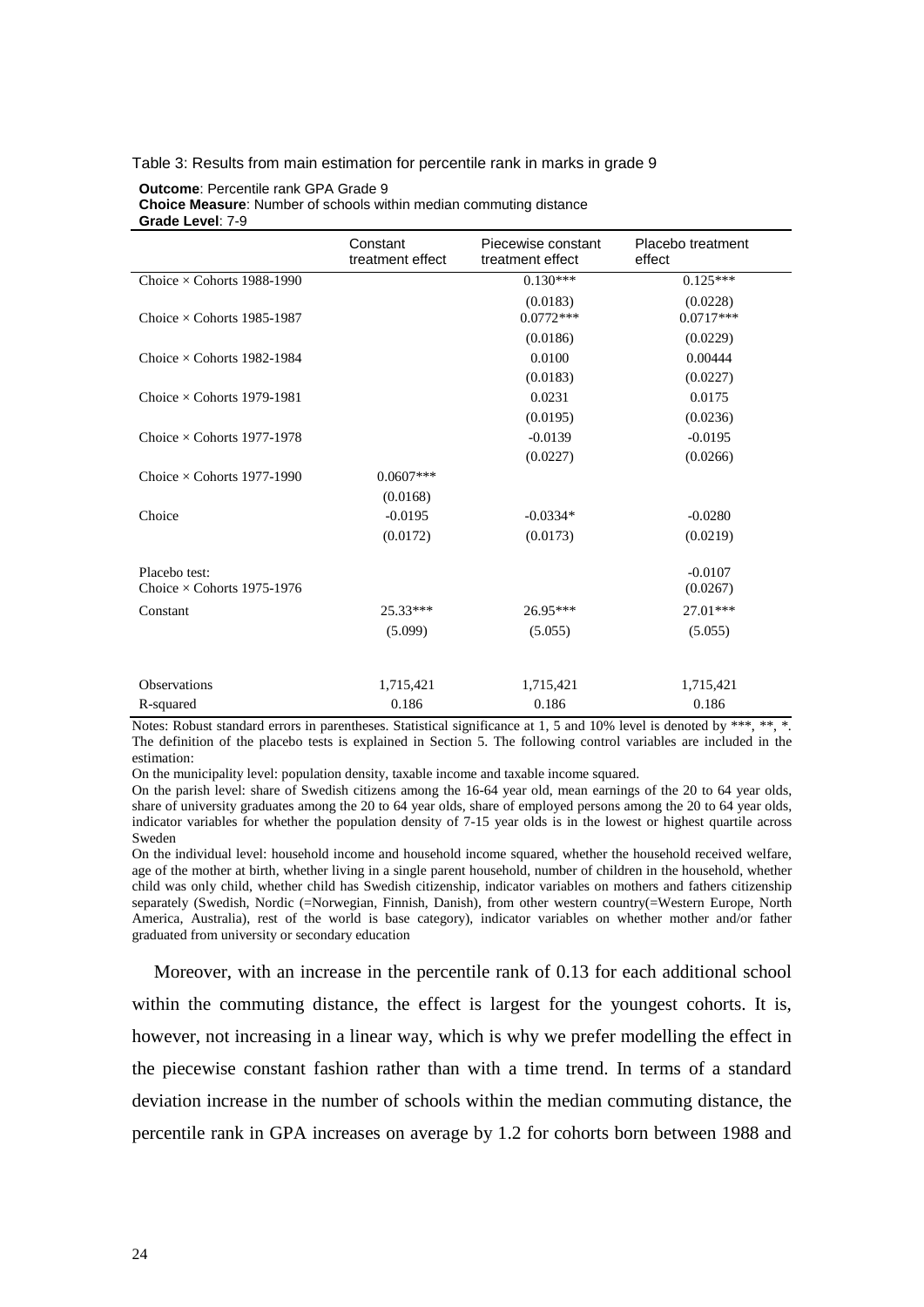1990, and by 0.7 for cohorts born between 1985 and 1987. Thus, the effect of having more schools nearby on the marks in  $9<sup>th</sup>$  grade is modest also for these later cohorts.

It can be noted that excluding the set of individual- parish- and municipality-level covariates does not qualitatively affect the results: as is shown in [Table 22](#page-70-1) in the Appendix the marginal effects change a bit but are not substantially affected. The third column of [Table 3](#page-25-0) depicts the results from performing a placebo test, in which we pretend that the reform was enacted two years earlier. That is, we generate another treatment window variable that is one for the truly untreated cohorts 1975–1976. The effect on the interaction of this placebo dummy and the choice variable is not statistically different from zero. There is hence no indication of any remaining timevarying correlation between the outcome variable and our choice measure during the pre-reform period, conditional on the included covariates. This is confirmed when estimating Equation (5) and thus allowing for a linear pre-reform trend in the choice effect: the coefficient for this pre-reform trend is again not statistically significant. These results are reassuring concerning the identifying assumption of common-trends in the outcome between groups with low and high values of choice.

[Table 4](#page-27-0) shows results for the effect of choice on later outcomes, using the treatment window specification corresponding to Equation (4). Column one repeats the results for the percentile rank in order to ease comparability. The military test score in column two is a continuous outcome that varies between one and nine. All other outcomes are binary and denote the probability of a certain outcome being true. The table shows coefficients and clustered standard errors for the cognitive score, and marginal effects at the mean and corresponding standard errors for all other outcomes.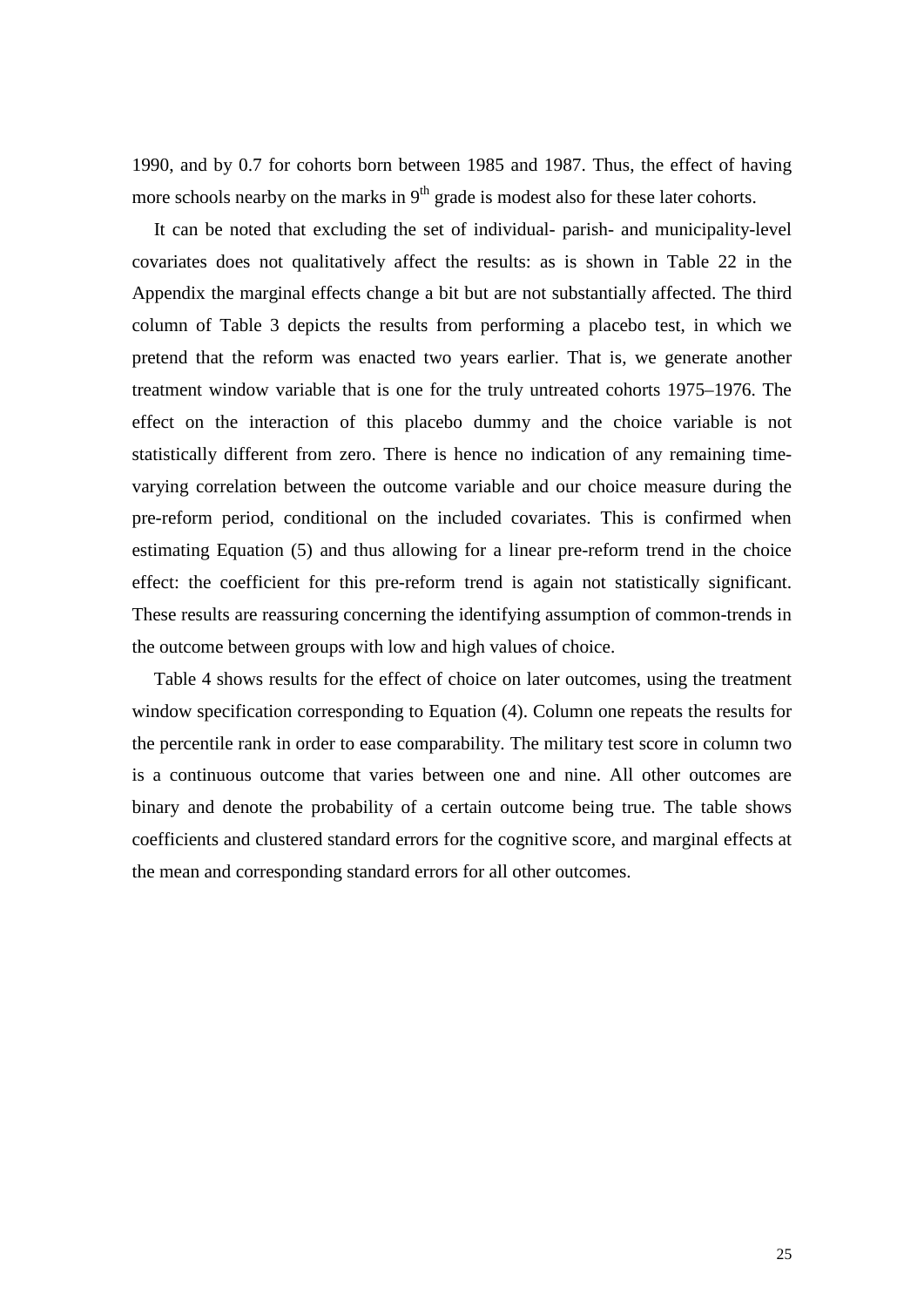#### <span id="page-27-0"></span>Table 4: Results for later outcomes

| Choice Measure: Number of schools in median commuting distance<br>Grade Level: 7-9 |                               |                                               |                                       |                    |                           |                  |  |  |  |
|------------------------------------------------------------------------------------|-------------------------------|-----------------------------------------------|---------------------------------------|--------------------|---------------------------|------------------|--|--|--|
|                                                                                    | Percentile<br>Rank<br>Grade 9 | Cognitive<br><b>Draft Score</b><br>(Men only) | University<br>Degree<br>at Age $25^+$ | Employed<br>Age 25 | Any Crime<br>until Age 22 | Health<br>Age 22 |  |  |  |
| Cohorts 1988-1990                                                                  | $0.130***$                    |                                               |                                       |                    |                           |                  |  |  |  |
| rel, to untreated                                                                  | (0.0183)                      |                                               |                                       |                    |                           |                  |  |  |  |
| Cohorts 1985-1987                                                                  | $0.0772***$                   | 0.00203                                       |                                       |                    | $-0.000560$ ***           | $0.000262**$     |  |  |  |
| rel, to untreated                                                                  | (0.0186)                      | (0.00154)                                     |                                       |                    | (0.000190)                | (0.000118)       |  |  |  |
| Cohorts 1982-1984                                                                  | 0.0100                        | 0.000503                                      | $0.00138***$                          | $0.000724***$      | $-0.000680$ ***           | 0.000131         |  |  |  |
| rel, to untreated                                                                  | (0.0183)                      | (0.00155)                                     | (0.000292)                            | (0.000258)         | (0.000195)                | (0.000120)       |  |  |  |
| Cohorts 1979-1981<br>rel, to untreated                                             | 0.0231                        | $-0.000367$                                   | 0.000183                              | $0.000621**$       | $-0.000577***$            | $0.000252*$      |  |  |  |
|                                                                                    | (0.0195)                      | (0.00162)                                     | (0.000308)                            | (0.000282)         | (0.000209)                | (0.000129)       |  |  |  |
| Cohorts 1977-1978                                                                  | $-0.0139$                     | 0.00267                                       | $-0.000581$                           | 0.000012           | $-0.000022$               | 0.000201         |  |  |  |
| rel, to untreated                                                                  | (0.0227)                      | (0.00213)                                     | (0.000395)                            | (0.000328)         | (0.000278)                | (0.000165)       |  |  |  |
|                                                                                    |                               |                                               |                                       |                    |                           |                  |  |  |  |
| <b>Untreated Cohorts</b>                                                           | $-0.0334*$                    | 0.000143                                      | $-0.000191$                           | $-0.00121***$      | $0.000744***$             | $-0.000333***$   |  |  |  |
| $(1972 - 1976)$                                                                    | (0.0173)                      | (0.00155)                                     | (0.000290)                            | (0.000265)         | (0.000195)                | (0.000117)       |  |  |  |
|                                                                                    |                               |                                               |                                       |                    |                           |                  |  |  |  |
| Placebo test:                                                                      | Pass                          | Pass                                          | Fail                                  | Fail               | Pass                      | Pass             |  |  |  |
| Specification                                                                      | Treatment                     | Treatment                                     | Treatment                             | Treatment          | Treatment                 | Treatment        |  |  |  |
|                                                                                    | Windows                       | Windows                                       | Windows                               | Windows            | Windows                   | Windows          |  |  |  |
| <b>Observations</b>                                                                | 1,715,421                     | 610,182                                       | 1,120,459                             |                    | 1,409,092                 |                  |  |  |  |
|                                                                                    |                               |                                               |                                       | 1,120,845          |                           | 1,402,829        |  |  |  |
| R-squared $‡$                                                                      | 0.186                         | 0.146                                         | 0.126                                 | 0.0300             | 0.0382                    | 0.0290           |  |  |  |

Notes: Robust standard errors in parentheses. Statistical significance at 1, 5 and 10% level is denoted by \*\*\*, \*\*, \*. For a complete list of included covariates see Table 3. The definition of the placebo tests is explained in Section [5.](#page-19-0) The mean of the cognitive score is 5, the standard deviation 1.9.

✝For the outcome university degree at age 25, we had to leave out household income and its squared term to achieve convergence. The results are qualitatively the same when leaving the variables in and stopping the estimation after 25 iterations, and when comparing OLS results including the variables to those that do not.

‡Pseudo R-squared for binary outcomes.

The point estimates for the effect of having more choice among schools on the cognitive score are very small for all cohorts and none of them is significantly different from zero. However, it shall be noted that this sample differs from the other outcomes in two aspects: First the vast majority of the draftees (more than 99 percent in our sample) are males. Second, as previously mentioned, although the draft is still mandatory, in practise it has over time become more voluntary, and among the younger cohorts, there is an increasing share who did not take the test, which raises issues of selection problems for this variable. Section [0](#page-75-0) in the Appendix shows that the selection into taking the test is slightly related to our choice measure, but the correlation is very small. However, the fact that the draftees are predominantly males could still give rise to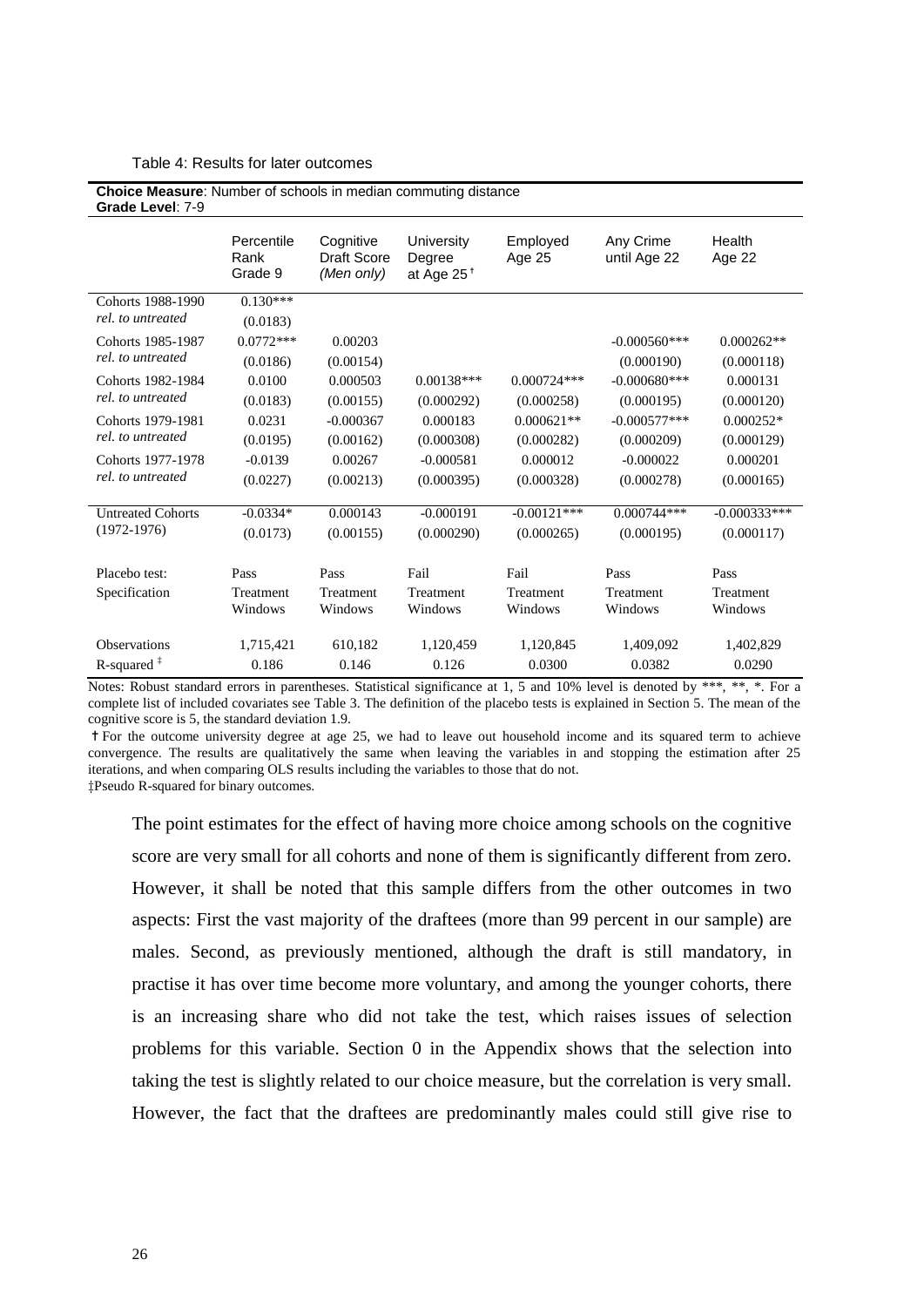different estimates, and in order to get an idea of whether this is the case, we re-estimate the baseline specification for the outcome marks in grade 9, separately for females, males and also for the sample that is used in the draft-regression. The results, which are shown in [Table 23](#page-71-1) in the Appendix, suggest that the effect of the choice reform is a bit larger for girls than for boys. This, together with the fact that information on the draftees is lacking for the youngest cohorts, who are according to our estimates most affected by the reform, suggests that the non-significant estimates for the draft-scores could be specific to the sample of draftees.

Column three in [Table 4](#page-27-0) shows marginal effects at the mean for the probability of having a university degree at age 25. For the youngest cohorts, which is the only one for which we find a marginal effect that is significantly different from zero, we estimate an increase of 0.14 percentage points in the probability of having a university degree for each extra school within the commuting distance. This is again a very small effect. However, it shall be noted that the placebo-test for this outcome fails: students born in years 1975-1976 had a disadvantage, compared to those born between 1972-1974, from having more schools nearby<sup>37</sup>. This cannot be attributed to the reform, as the reform had not been enacted yet while cohorts 1975-1976 where in compulsory education. Since this violates our identifying assumption, the marginal effects for this outcome cannot easily be interpreted, even though the negative placebo-effect suggests that the found effect may be a lower bound. Also for the outcome "being employed at age 25", the estimates indicate a placebo-effect, although again very small. With a marginal effect of 0.12, it is positive and in the range of the marginal effects we find for the youngest cohorts; that is an increase in the probability of being employed by 0.07 percentage points. Even though the placebo-test fails, we see that both estimates are very small, which indicates that there is no notable effect on employment at age 25.

<span id="page-28-0"></span>We find nearly zero effects for the probability of ever having been convicted for a criminal offense (largest estimate is -0.07 percentage points per extra school, see column five) or having serious health problems at age 22 (only significant above the 95

<sup>&</sup>lt;sup>37</sup> The estimated marginal effect for cohorts 1975-1976 is -0.12 percentage points for each additional school, so again, a very small effect.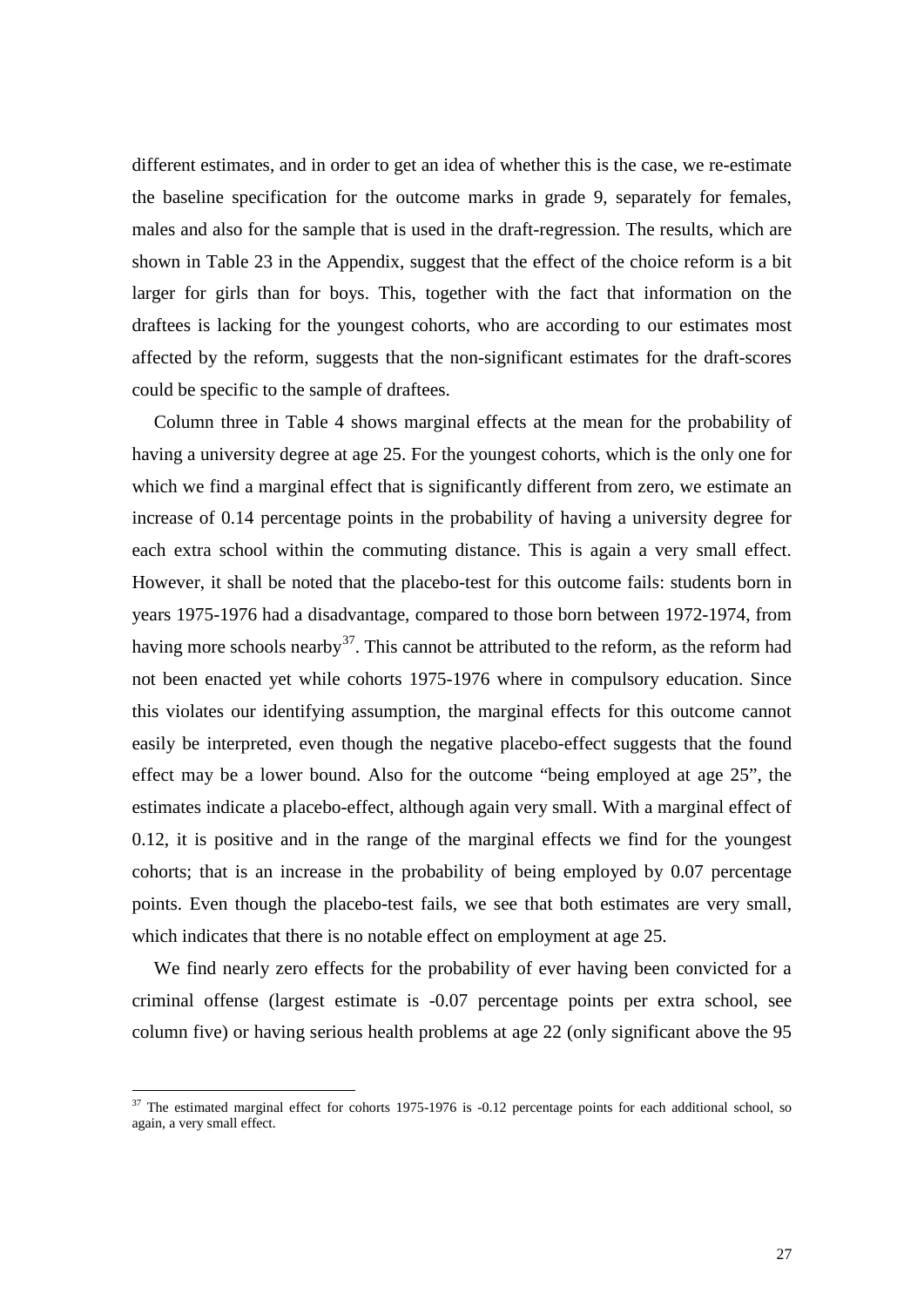percent level for the youngest cohort, with a marginal effect of 0.026 percentage points per extra school, see column six).

Summing up, our main results, using the number of schools within the median commuting distance of the home municipality in 1991, show that more choice leads to marginally higher grades at the end of  $9<sup>th</sup>$  grade but does not seem to have affected our long-term outcomes in an economically significant way (keeping in mind the identification problems for some of the long-term outcomes). Although we cannot exclude possible grade inflation, additional empirical analysis suggests that it cannot be the main explanation.<sup>[38](#page-28-0)</sup> Hence, choice seems to have (very) small effects on grades, but these fade out as the children grow older.

### **6.2 Sensitivity Analysis**

The results of the main analysis in the former section indicated small positive, or nonexistent, effects of choice opportunities on student short-term and long-term outcomes. This section presents a number of additional specifications that test the robustness of the main analysis.

### **6.2.1 Alternative measure of choice opportunities**

First, we use another distance as cut-off value for the construction of the choice measure. Instead of defining the choice options as the number of schools available within the median commuting distance within the municipality, we use a fixed radius of 2 km for all municipalities. This alternative measure has the advantage of being easier to relate to and always within close reach of students' home, but has the disadvantage of not being related to the local geography. For many children who live in rather rural areas it does not even comprise the nearest school and may therefore give a too crude picture of the degree of choice in these areas,  $39$  but it may still be too large to distinguish between choice and no-choice areas in larger cities.

<span id="page-29-1"></span> $38$  Available data on  $9<sup>th</sup>$  grade standardized test scores in English, Swedish and math, taken in years 2005–2008, have enabled us to partially test for different degrees of grade inflation between high and low choice areas. The results reported in Section [0](#page-71-0) in the Appendix suggest that there is some grade inflation related to having more schools to choose from, but that its effect on our estimates is probably small.

<span id="page-29-0"></span><sup>&</sup>lt;sup>39</sup> In terms of the exogenous pre-reform measures, 68% of the individuals in the sample have no or only one school offering grades 7-9 within 2 kilometres around their home. This share reduces to 45% when using the median commuting distance of the municipality instead.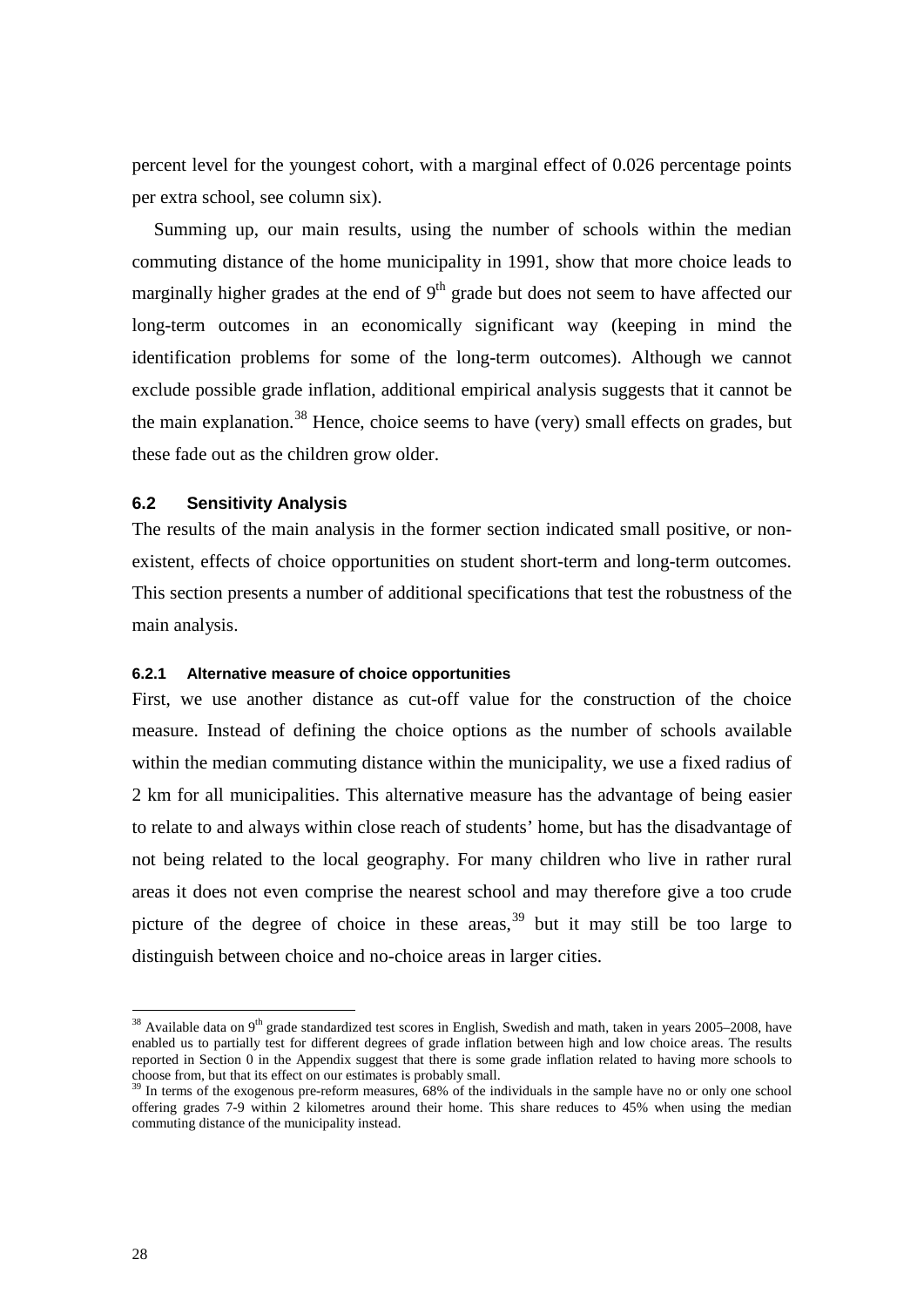[Table 5](#page-31-0) shows the results of repeating the main estimations but using the choice measure based on the 2km radius. The choice effect of having one additional school within 2 km on the percentile rank in  $9<sup>th</sup>$  grade GPA is now negative but insignificant, or marginally insignificant, for all cohorts that were already in compulsory school when the reform was enacted. For the youngest cohorts, i.e. those born between 1988 and 1990, having one more school within a 2 km radius of their place of residence in 1991 significantly increases the percentile rank by 0.298. This effect is larger than the increase caused by an additional school in the median commuting distance. However, taking the observed variation into account, an increase in this choice measure by one standard deviation, that is 1.69 schools, amounts to a 0.5 percentile rank improvement in the GPA, i.e. rather close to what we find using the median commuting distance as radius.

Turning to the effect on cognitive skills as measured by the military draft test score, we can see that one more school within 2 km distance raises the cognitive score by about 0.01 to 0.02 points for the younger cohorts. With a standard deviation in the outcome of 1.9, this amounts to a very small effect of 0.5-1% of a standard deviation. So again, even though we now find a significant effect, the effect is economically small. The pattern is similar for the other outcomes: the point estimates are larger when using this measure, but economically, they are still small.

As in we find again that for the outcome "employed at  $25$ " the placebo tests fail.<sup>[40](#page-29-1)</sup> such that the result for this variable shall be interpreted with caution. Nevertheless, the estimated marginal effect is below 0.3 percentage points for each additional school within 2km, and thus, again, economically small. We do not find any significant effects on the probability of having been convicted for a criminal offence until age 22 or having health problems at that age.

<span id="page-30-0"></span> $40$  When estimating the probability of having received a university degree until the age of 25, we left out household income and its squared term to achieve convergence. The results are qualitatively the same when leaving the variables in and stopping the estimation after 25 iterations, and when comparing OLS results including the variables to those that do not. The only difference is that the placebo test for the outcome "university degree at age 25" is not significant when excluding household income and its squared term. We are therefore careful in our interpretation of these results.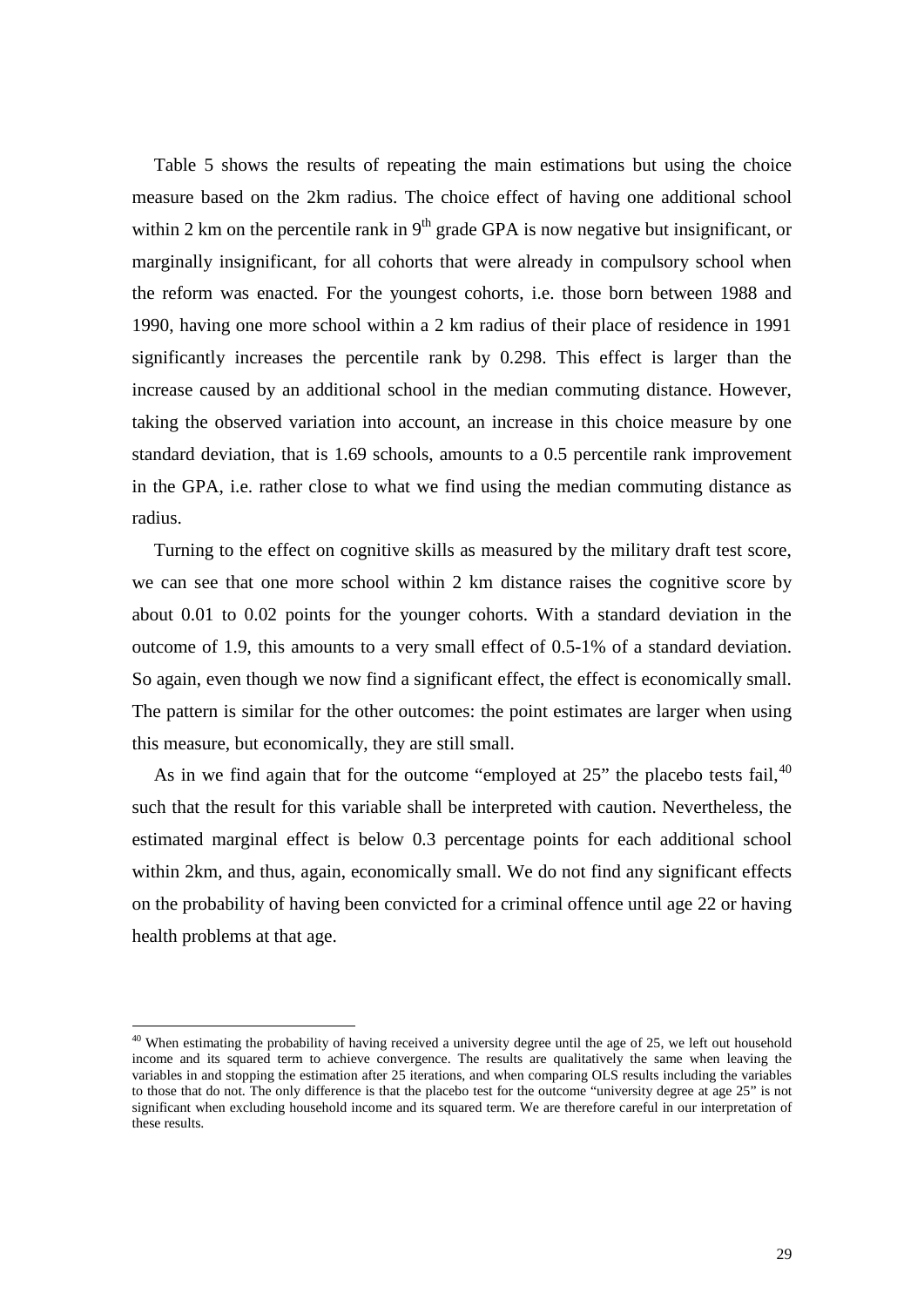Summing up, we find that, qualitatively, the results are robust to using a different radius to approximate the area in which parents may consider choosing schools.<sup>[41](#page-30-0)</sup>

<span id="page-31-0"></span>

| Table 5: Estimation results using number of schools within 2 km as distance measure |  |
|-------------------------------------------------------------------------------------|--|
|-------------------------------------------------------------------------------------|--|

| <b>Choice Measure:</b> Number of schools within 2 km<br>Grade Level: 7-9 |                               |                                  |                                       |                             |                           |                            |  |  |  |
|--------------------------------------------------------------------------|-------------------------------|----------------------------------|---------------------------------------|-----------------------------|---------------------------|----------------------------|--|--|--|
|                                                                          | Percentile<br>Rank<br>Grade 9 | Cognitive<br>Score<br>(Men Only) | University<br>Degree<br>at Age $25^+$ | Employed<br>Age 25          | Any Crime<br>until Age 22 | Health<br>Age 22           |  |  |  |
| Cohorts 1988-1990 rel. to<br>untreated                                   | $0.298***$<br>(0.0570)        |                                  |                                       |                             |                           |                            |  |  |  |
| Cohorts 1985-1987 rel. to<br>untreated                                   | 0.0722<br>(0.0614)            | $0.0193***$<br>(0.00507)         |                                       |                             | 0.000351<br>(0.000592)    | $0.000690*$<br>(0.000413)  |  |  |  |
| Cohorts 1982-1984 rel. to<br>untreated                                   | $-0.115*$<br>(0.0602)         | $0.0103**$<br>(0.00519)          | $0.00565***$<br>(0.00103)             | $0.00229***$<br>(0.000827)  | 9.73e-05<br>(0.000628)    | $-3.35e-05$<br>(0.000435)  |  |  |  |
| Cohorts 1979-1981 rel. to<br>untreated                                   | $-0.0729$<br>(0.0638)         | $0.0110**$<br>(0.00534)          | $0.00257**$<br>(0.00103)              | 0.00129<br>(0.000875)       | $-0.000174$<br>(0.000658) | 0.000283<br>(0.000441)     |  |  |  |
| Cohorts 1977-1978 rel. to<br>untreated                                   | $-0.106$<br>(0.0653)          | $0.0138**$<br>(0.00615)          | 0.000383<br>(0.00119)                 | 0.00141<br>(0.00101)        | 0.00117<br>(0.000784)     | 0.000456<br>(0.000475)     |  |  |  |
| <b>Untreated Cohorts</b><br>$(1972 - 1976)$                              | $0.138***$<br>(0.0411)        | $-0.0122***$<br>(0.00371)        | 0.000259<br>(0.000721)                | $-0.00549***$<br>(0.000656) | 0.000524<br>(0.000464)    | $-0.000465*$<br>(0.000282) |  |  |  |
| Placebo test                                                             | Pass                          | Pass                             | Pass <sup><math>+</math></sup>        | Fail                        | Pass                      | Pass                       |  |  |  |
| Specification                                                            | Treatment<br>Windows          | Treatment<br>Windows             | Treatment<br>Windows                  | Treatment<br>Windows        | Treatment<br>Windows      | Treatment<br>Windows       |  |  |  |
| <b>Observations</b>                                                      | 1,715,421                     | 610,182                          | 1,120,459                             | 1,120,845                   | 1,409,092                 | 1,402,829                  |  |  |  |
| R-squared $‡$                                                            | 0.186                         | 0.146                            | 0.126                                 | 0.0301                      | 0.0382                    | 0.0290                     |  |  |  |

Notes: Robust standard errors in parentheses. Statistical significance at 1, 5 and 10% level is denoted by \*\*\*, \*\*, \*. For a complete list of included covariates see Table 3. The definition of the placebo tests is explained in Section 5. The mean of the cognitive score is 5, the standard deviation 1.9.

✝For the outcome university degree at age 25, we had to leave out household income and its squared term to achieve convergence. The results are qualitatively almost the same when leaving the variables in and stopping the estimation after 25 iterations, and when comparing OLS results including the variables to those that do not. The only difference is that the Placebo test does not pass in these cases.

‡Pseudo R-squared for binary outcomes.

#### **6.2.2 Allowing the covariate coefficients to vary over time**

Second, we acknowledge that the correlation between the included covariates and students' outcomes may not be stable over time, and we allow the estimated coefficients for all municipality-level, parish-level and individual-level covariates to differ between the treatment windows. $42$  The results from running such estimations for all outcomes,

 <sup>41</sup> Results using a radius of 3km, 4km or 5km lie within the region spanned by results using 2 kilometres and the commuting distance (which is about 5km on average).

<span id="page-31-1"></span> $42$  This is done by adding interactions between the treatment windows and the covariates to the regression.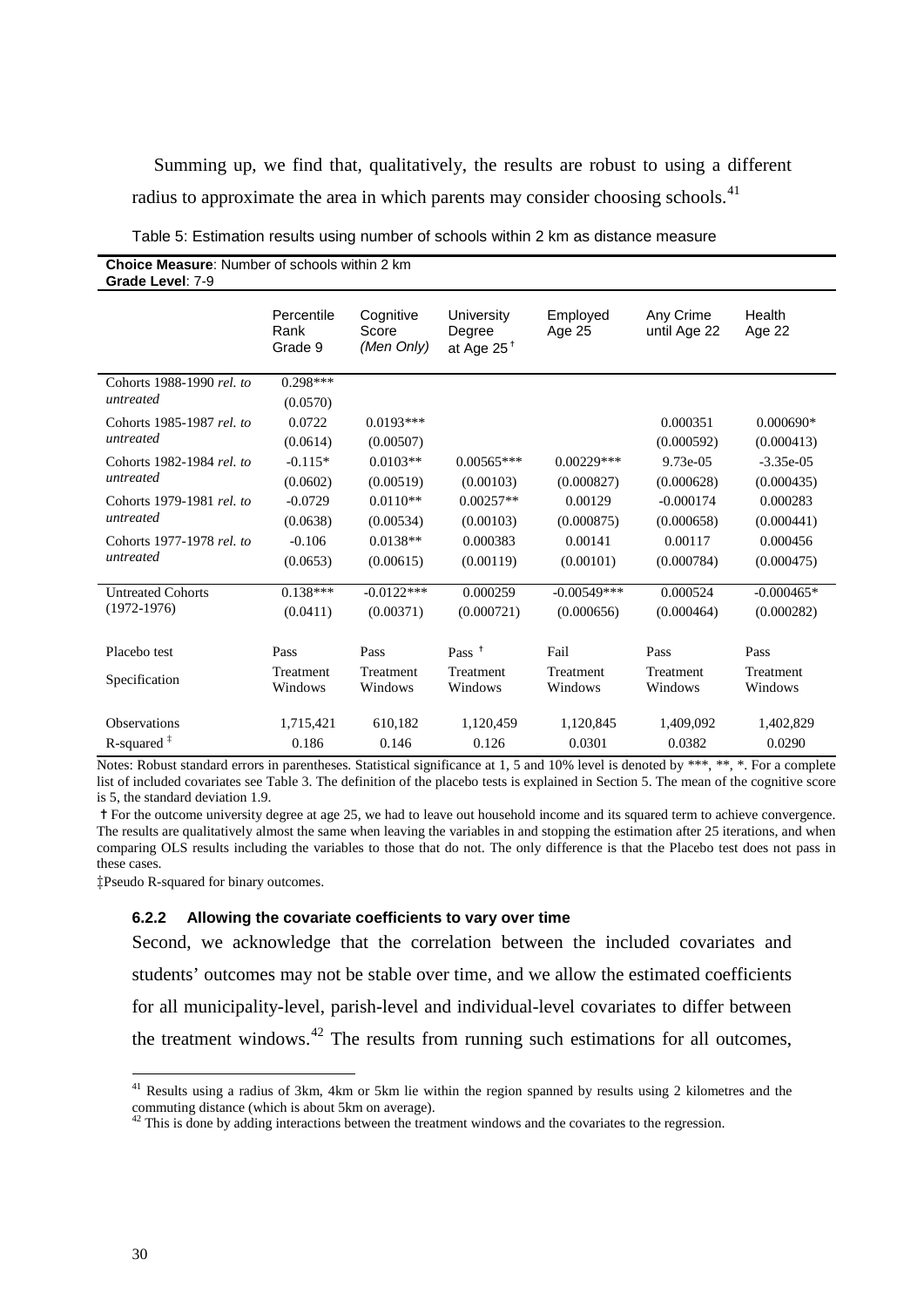for the choice measures based on commuting distance and the 2 km-radius, respectively, are shown in [Table 6](#page-32-0) and Table 7. We see that altering the specification in this manner reduces the effect of choice on the percentile rank in  $9<sup>th</sup>$  grade GPA by half in the specification using commuting-distance for the choice measure, and even turns negative and insignificant for some cohorts when the 2km-choice measure is used. For the other outcomes, the effects are mostly smaller but approximately the same as for the baseline case. Qualitatively, our finding that the intention-to-treat effect of the reform is small or non-existent is thus not substantially altered. The exercise rather leads us to interpret the results on the short-term outcome "marks at the end of ninth grade" more cautiously.

<span id="page-32-0"></span>Table 6: Results when allowing the coefficients for the covariates to vary between treatment windows **Choice Measure**: Number of schools in median commuting distance **Grade Level**: 7-9

| טו מע <del>כ</del> בכγכו. רט |                               |                                               |                                   |                    |                           |                  |
|------------------------------|-------------------------------|-----------------------------------------------|-----------------------------------|--------------------|---------------------------|------------------|
|                              | Percentile<br>Rank Grade<br>9 | Cognitive<br><b>Draft Score</b><br>(Men only) | University<br>Degree<br>at Age 25 | Employed<br>Age 25 | Any Crime<br>until Age 22 | Health<br>Age 22 |
| Cohorts 1988-1990 rel.       | $0.0734***$                   |                                               |                                   |                    |                           |                  |
| to untreated                 | (0.0233)                      |                                               |                                   |                    |                           |                  |
| Cohorts 1985-1987 rel.       | 0.0326                        | 0.0030                                        |                                   |                    | $-0.0007$ ***             | $-0.0001$        |
| to untreated                 | (0.0241)                      | (0.0020)                                      |                                   |                    | (0.0003)                  | (0.0002)         |
| Cohorts 1982-1984 rel.       | $-0.0057$                     | 0.0015                                        | $0.0011***$                       | 0.0004             | $-0.0008$ ***             | $-0.0000$        |
| to untreated                 | (0.0239)                      | (0.0020)                                      | (0.0004)                          | (0.0003)           | (0.0003)                  | (0.0002)         |
| Cohorts 1979-1981 rel.       | 0.0263                        | $-0.0001$                                     | 0.0003                            | $0.0008**$         | $-0.0007**$               | $-0.0001$        |
| to untreated                 | (0.0245)                      | (0.0021)                                      | (0.0004)                          | (0.0004)           | (0.0003)                  | (0.0002)         |
| Cohorts 1977-1978 rel.       | $-0.0030$                     | $-0.0007$                                     | $-0.0007$                         | 0.0004             | 0.0004                    | 0.0000           |
| to untreated                 | (0.0331)                      | (0.0030)                                      | (0.0006)                          | (0.0005)           | (0.0004)                  | (0.0003)         |
| <b>Untreated Cohorts</b>     | 0.0000                        | $-0.0000$                                     | $-0.0001$                         | $-0.0012***$       | $0.0008$ ***              | $-0.0001$        |
| $(1972-1976)$                | (0.0217)                      | (0.0019)                                      | (0.0004)                          | (0.0003)           | (0.0002)                  | (0.0001)         |
| Placebo test:                | Pass                          | Pass                                          | Fail                              | Fail               | Pass                      | Pass             |
| <b>Observations</b>          | 1,715,421                     | 610,182                                       | 1,120,459                         | 1,120,845          | 1,409,092                 | 1,402,829        |
| R-squared $‡$                | 0.187                         | 0.148                                         | 0.127                             | 0.0306             | 0.0385                    | 0.0295           |

Notes: Robust standard errors in parentheses. Statistical significance at 1, 5 and 10% level is denoted by \*\*\*, \*\*, \*. For a complete list of included covariates see Table 3.

The definition of the placebo tests is explained in Section [5.](#page-19-0) The mean of the cognitive score is 5, the standard deviation 1.9. ‡Pseudo R-squared for binary outcomes.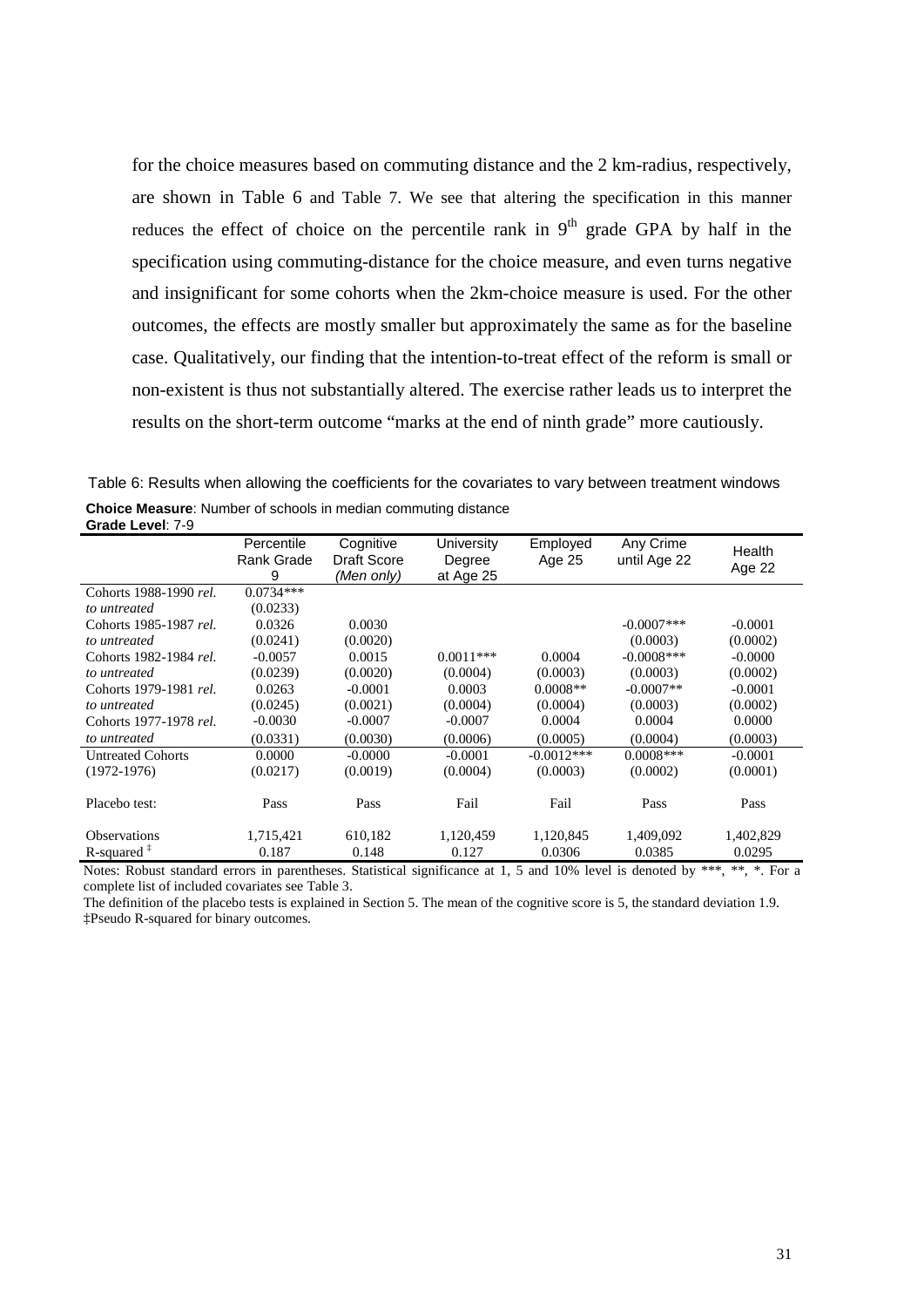Table 7: Results using number of schools within 2 km as distance measure, when allowing the coefficients for the covariates to vary between treatment windows

**Choice Measure**: Number of schools within 2 km **Grade Level**: 7-9

|                           | Percentile<br>Rank<br>Grade 9 | Cognitive<br>Score<br>(Men Only | University<br>Degree<br>at Age 25 | Employed<br>Age 25 | Any Crime<br>until Age 22 | Health<br>Age 22 |
|---------------------------|-------------------------------|---------------------------------|-----------------------------------|--------------------|---------------------------|------------------|
| Cohorts 1988-1990 rel. to | $-0.0613$                     |                                 |                                   |                    |                           |                  |
| untreated                 | (0.0650)                      |                                 |                                   |                    |                           |                  |
| Cohorts 1985-1987 rel. to | $-0.1490**$                   | $0.0158**$                      |                                   |                    | 0.0012                    | $-0.0001$        |
| untreated                 | (0.0709)                      | (0.0065)                        |                                   |                    | (0.0008)                  | (0.0005)         |
| Cohorts 1982-1984 rel. to | $-0.1420*$                    | $0.0153**$                      | $0.0026**$                        | 0.0004             | $0.0020**$                | $-0.0005$        |
| untreated                 | (0.0769)                      | (0.0066)                        | (0.0013)                          | (0.0011)           | (0.0008)                  | (0.0006)         |
| Cohorts 1979-1981 rel. to | $-0.0043$                     | $0.0168**$                      | $0.0030**$                        | $-0.0005$          | $0.0016**$                | $-0.0007$        |
| untreated                 | (0.0744)                      | (0.0069)                        | (0.0013)                          | (0.0011)           | (0.0008)                  | (0.0006)         |
| Cohorts 1977-1978 rel. to | $-0.0700$                     | 0.0075                          | 0.0015                            | 0.0016             | $0.0024**$                | 0.0005           |
| untreated                 | (0.0793)                      | (0.0073)                        | (0.0015)                          | (0.0013)           | (0.00105)                 | (0.0006)         |
| <b>Untreated Cohorts</b>  | $0.2160***$                   | $-0.0112***$                    | 0.0010                            | $-0.0045***$       | $-0.0005$                 | $-0.0001$        |
| $(1972-1976)$             | (0.0450)                      | (0.0041)                        | (0.0008)                          | (0.0007)           | (0.0005)                  | (0.0003)         |
| Placebo test              | Pass                          | Pass                            | Pass                              | Fail               | Pass                      | Pass             |
| <b>Observations</b>       | 1,715,421                     | 610,182                         | 1,120,459                         | 1,120,845          | 1,409,092                 | 1,402,829        |
| R-squared $*$             | 0.187                         | 0.148                           | 0.161                             | 0.038              | 0.034                     | 0.014            |

Notes: Robust standard errors in parentheses. Statistical significance at 1, 5 and 10% level is denoted by \*\*\*, \*\*, \*. For a complete list of included covariates see Table 3.

The definition of the placebo tests is explained in Section [5.](#page-19-0) The mean of the cognitive score is 5, the standard deviation 1.9.

‡Pseudo R-squared for binary outcomes.

#### **6.2.3 Estimating non-linear effects of choice opportunities**

Third, we examine whether the effects of school choice may be non-linear, in the sense that going from, say, 2 to 3 schools to choose from near their home could affect student outcomes differently than going from, say, 9 to 10 schools. In order to account for this possibility, we re-estimate the regression equation, but allow the effect of choice to differ between students in different segments of the choice-distribution. In particular, we allow for the slope of the regression line to differ between the following segments of the choice-variable: 0-4 schools, 4-8 schools, 8-12 schools, and 12 and more schools, which is implemented via spline estimation. In other words, we estimate a piecewise linear function, which allows the effect of the choice reform to differ between students with the above categories of number of schools near their home.

presents the results from this exercise, showing only the preferred specification that models the treatment effect as a piecewise constant function of cohorts. The figures for the different choice-categories display the marginal effects of an additional school nearby for students that already have different degrees of potential choice. We see that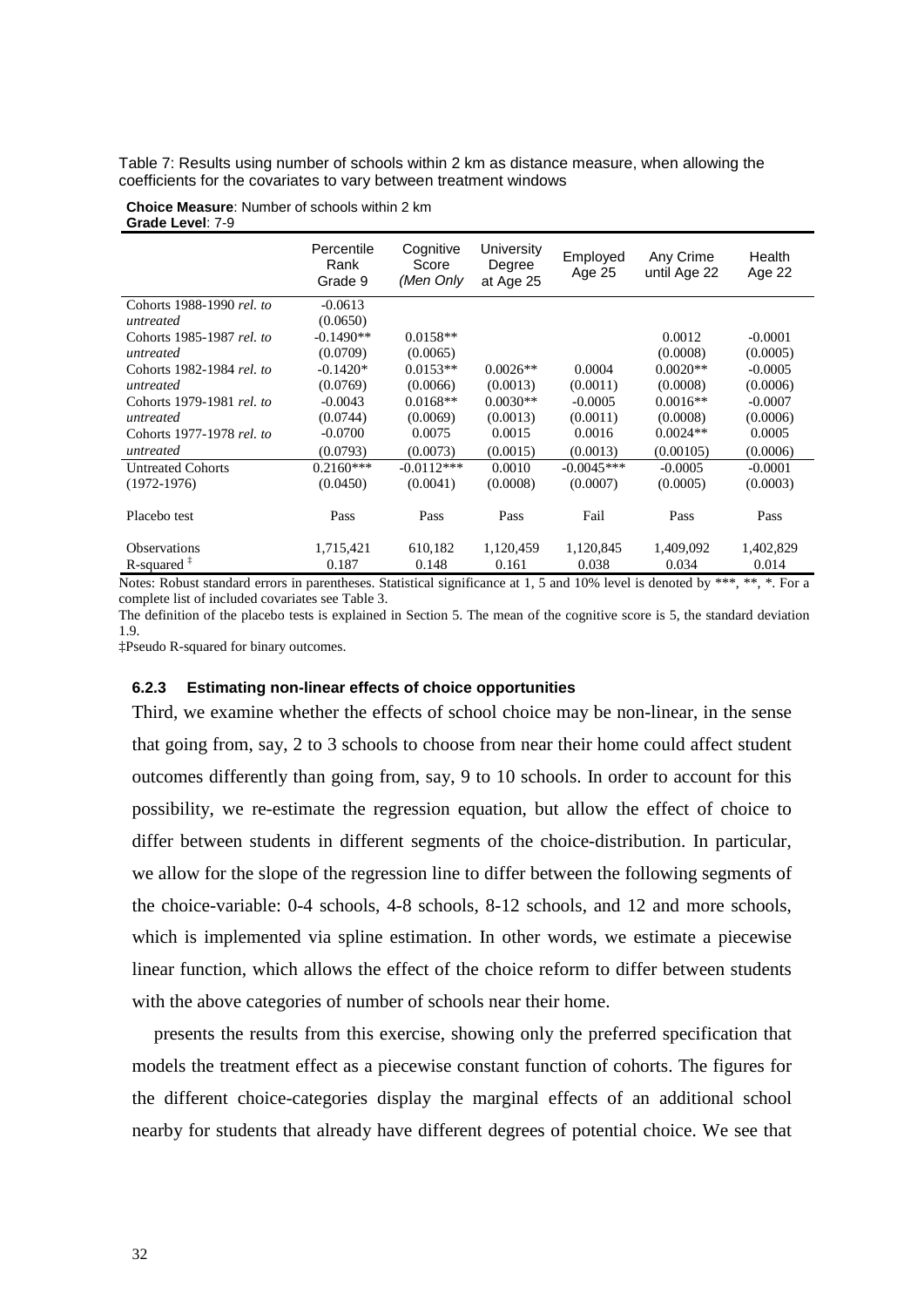the point estimates are mostly smallest for those that have 0-4 schools near their home, and that the effect of an additional school is often largest for those that have between 4- 8 schools or sometimes also more than 12 schools in the area. However, the standard errors of the marginal effects are much larger than before, rendering the estimates less robust and more imprecise. There is also no clear pattern of an increasing or decreasing effect size over all categories of choice: the point estimates in the category 8-12 schools are often smaller than those in the category 4-8 or 12+. Furthermore, the variation used to identify effects of an additional school nearby when starting from an already large number of schools comes mostly from the urban areas, for which the estimated average effects tend to be larger (see the Appendix).

To sum up, this exercise shows that the choice effect of adding an additional school seems to be larger in markets that already exhibit a certain degree of choice.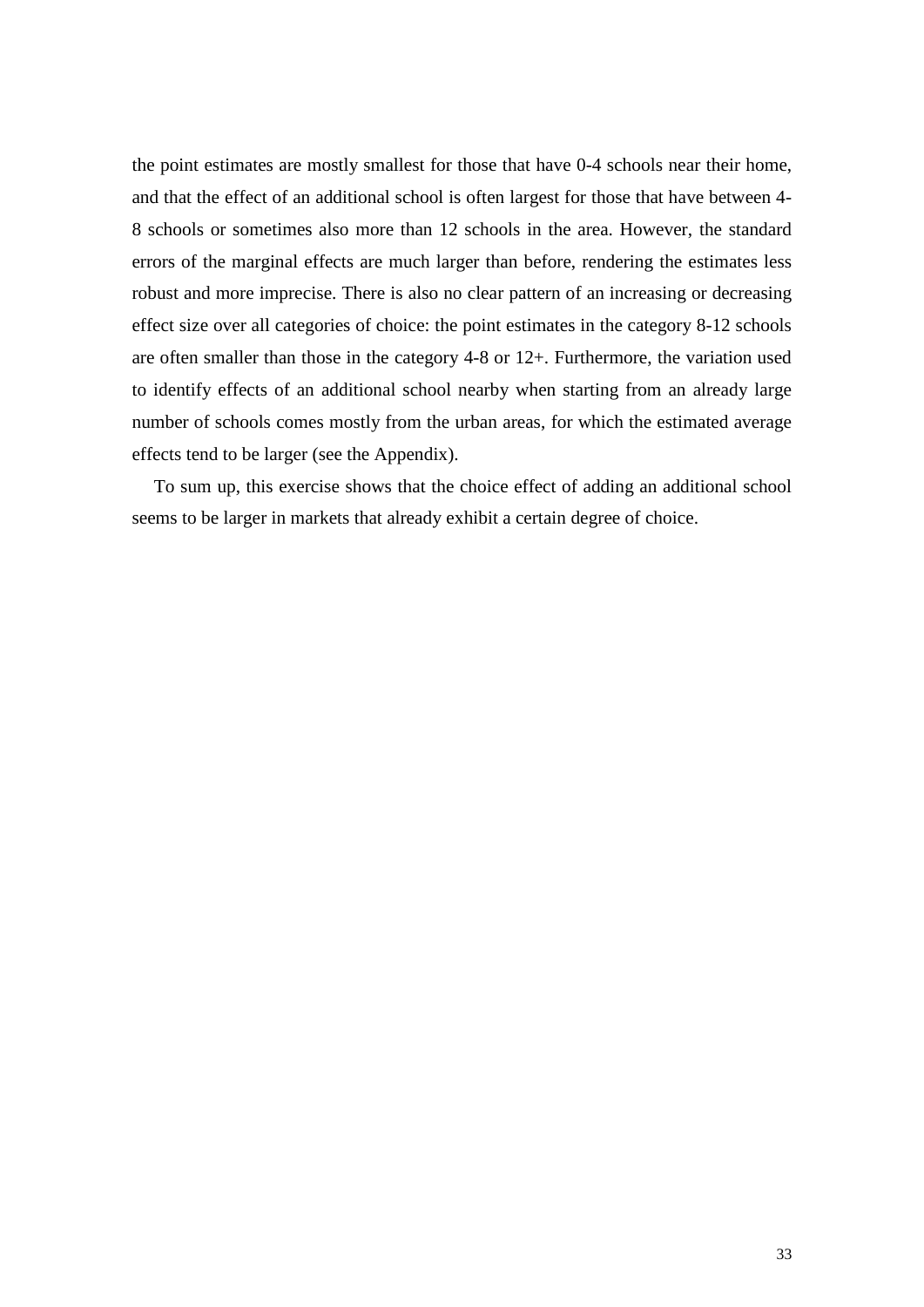#### Table 8: Results when estimating the effect of choice as a piece-wise linear function

#### **Outcome:** Percentile rank GPA Grade 9

**Choice Measure:** Number of schools within median commuting distance

| Grade Level: 7-9              |                                    |                                      |                                      |                                     |                    |                           |                  |
|-------------------------------|------------------------------------|--------------------------------------|--------------------------------------|-------------------------------------|--------------------|---------------------------|------------------|
|                               | Choice-<br>interval: Nr<br>Schools | Percentile<br><b>Rank Grade</b><br>9 | <b>Cognitive Score</b><br>(Men Only) | University<br>Degree at<br>Age 25 + | Employed<br>Age 25 | Any Crime<br>until Age 22 | Health Age<br>22 |
| Cohorts 1988-1990 rel. to     | $0 - 4$                            | $-0,096$                             |                                      |                                     |                    |                           |                  |
| untreated                     |                                    | (0.0694)                             |                                      |                                     |                    |                           |                  |
|                               | $4 - 8$                            | $0.376***$                           |                                      |                                     |                    |                           |                  |
|                               |                                    | (0.115)                              |                                      |                                     |                    |                           |                  |
|                               | $8 - 12$                           | 0.138                                |                                      |                                     |                    |                           |                  |
|                               |                                    | (0.128)                              |                                      |                                     |                    |                           |                  |
|                               | $12 -$                             | $0.192***$                           |                                      |                                     |                    |                           |                  |
|                               |                                    | (0.0425)                             |                                      |                                     |                    |                           |                  |
| Cohorts 1985-1987 rel. to     | $0 - 4$                            | $-0.0734$                            | $-0.0016$                            |                                     |                    | $-0.0013$                 | $0.0011*$        |
| untreated                     |                                    | (0.0729)                             | (0.0072)                             |                                     |                    | (0.0008)                  | (0.0006)         |
|                               | $4 - 8$                            | $0.242**$                            | $0.0306***$                          |                                     |                    | 0.0009                    | $-0.0010$        |
|                               |                                    | (0.123)                              | (0.0117)                             |                                     |                    | (0.0012)                  | (0.0009)         |
|                               | $8 - 12$                           | 0.0481                               | $-0.0152$                            |                                     |                    | $-0.0009$                 | $0.0025**$       |
|                               |                                    | (0.140)                              | (0.0134)                             |                                     |                    | (0.0017)                  | (0.0010)         |
|                               | $12 -$                             | $0.154***$                           | $-0.0051$                            |                                     |                    | $-0.0005$                 | $-0.0010***$     |
|                               |                                    | (0.0424)                             | (0.0038)                             |                                     |                    | (0.0005)                  | (0.0004)         |
| Cohorts 1982-1984 rel. to     | $0 - 4$                            | $-0.0716$                            | $-0.0053$                            | $-0.0035***$                        | 0.0012             | $-0.0011$                 | 0.0003           |
| untreated                     |                                    | (0.0781)                             | (0.0069)                             | (0.0013)                            | (0.0011)           | (0.0009)                  | (0.0006)         |
|                               | $4 - 8$                            | 0.0663                               | 0.0175                               | $0.0113***$                         | $-0.0018$          | 0.0014                    | 0.0013           |
|                               |                                    | (0.130)                              | (0.0116)                             | (0.0022)                            | (0.0017)           | (0.0014)                  | (0.0011)         |
|                               | $8 - 12$                           | $-0.0434$                            | $-0.0056$                            | $-0.0013$                           | 0.0014             | $-0.0033*$                | $-0.0001$        |
|                               |                                    | (0.145)                              | (0.0136)                             | (0.0025)                            | (0.0020)           | (0.0017)                  | (0.0009)         |
|                               | $12 -$                             | $0.105**$                            | $-0.0062$                            | $0.0020***$                         | 0.0003             | $-0.0004$                 | $-0.0009**$      |
|                               |                                    | (0.0428)                             | (0.0039)                             | (0.0007)                            | (0.0006)           | (0.0005)                  | (0.0004)         |
| Cohorts 1979-1981 rel. to     | $0 - 4$                            | $-0.0852$                            | $-0.0040$                            | $-0.0039***$                        | 0.0012             | 0.0002                    | 0.0009           |
| untreated                     |                                    | (0.0673)                             | (0.0067)                             | (0.0012)                            | (0.0010)           | (0.0008)                  | (0.0006)         |
|                               | $4 - 8$                            | 0.135                                | $0.0202**$                           | $0.0075***$                         | $-0.0027*$         | 0.0002                    | $-0.0010$        |
|                               |                                    | (0.110)                              | (0.0100)                             | (0.0020)                            | (0.0015)           | (0.0012)                  | (0.0009)         |
|                               | $8 - 12$                           | $-0.0766$                            | $-0.0112$                            | $-0.0023$                           | 0.0017             | $-0.0049***$              | $0.0022**$       |
|                               |                                    | (0.140)                              | (0.0124)                             | (0.0024)                            | (0.0019)           | (0.0016)                  | (0.0011)         |
|                               | $12 -$                             | $0.119***$                           | $-0.0075*$                           | 0.0010                              | 0.0005             | 0.0003                    | $-0.0009**$      |
|                               |                                    | (0.0459)                             | (0.0040)                             | (0.0007)                            | (0.0007)           | (0.0005)                  | (0.0004)         |
| Cohorts 1977-1978 rel. to     | $0 - 4$                            | $-0.0506$                            | $0.0149**$                           | $-0.0035**$                         | $-0.0014$          | 0.0009                    | 0.0007           |
| untreated                     |                                    | (0.0777)                             | (0.0072)                             | (0.0015)                            | (0.0012)           | (0.0009)                  | (0.0006)         |
|                               | $4 - 8$                            | $-0.00277$                           | $-0.0051$                            | 0.0009                              | 0.0011             | $-0.0003$                 | $-0.0009$        |
|                               |                                    | (0.121)                              | (0.0109)                             | (0.0021)                            | (0.0017)           | (0.0013)                  | (0.0009)         |
|                               | $8 - 12$                           | $-0.0418$                            | 0.0153                               | 0.0026                              | 0.0001             | $-0.0001$                 | 0.0014           |
|                               |                                    | (0.157)                              | (0.0151)                             | (0.0029)                            | (0.0023)           | (0.0022)                  | (0.0011)         |
|                               | $12 -$                             | 0.0538                               | $-0.0080$                            | $-0.0003$                           | $-0.0005$          | $-0.0002$                 | $-0.0006$        |
|                               |                                    | (0.0588)                             | (0.0063)                             | (0.0010)                            | (0.0009)           | (0.0008)                  | (0.0005)         |
| Untreated Cohorts (1972-1976) | $0 - 4$                            | $0.179***$                           | $-0.0089*$                           | $0.0086***$                         | $-0.0068***$       | $0.0027***$               | $-0.0009**$      |
|                               |                                    | (0.0469)                             | (0.0045)                             | (0.0009)                            | (0.0008)           | (0.0006)                  | (0.0004)         |
|                               | $4 - 8$                            | 0,0061                               | 0.0008                               | $-0.0052***$                        | 0.0007             | $-0.0022***$              | 0.0005           |
|                               |                                    | (0.0709)                             | (0.0066)                             | (0.0013)                            | (0.0011)           | (0.0008)                  | (0.0006)         |
|                               | $8 - 12$                           | $-0.164*$                            | 0,0055                               | 0.0020                              | 0.0003             | $0.0040***$               | $-0.0017***$     |
|                               |                                    | (0.0904)                             | (0.0091)                             | (0.0017)                            | (0.0015)           | (0.0012)                  | (0.0005)         |
|                               | $12 -$                             | $-0.109***$                          | 0,0058                               | $-0.0018***$                        | $-0.0008$          | 0.0003                    | $0.0008**$       |
|                               |                                    | (0.0389)                             | (0.0036)                             | (0.0006)                            | (0.0006)           | (0.0005)                  | (0.0003)         |
| Observations                  |                                    | 1,715,421                            | 610,182                              | 1,120,459                           | 1,120,845          | 1,409,092                 | 1,402,829        |
| R-squared $\ddagger$          |                                    | 0.186                                | 0.146                                | 0.1258                              | 0.0301             | 0.0382                    | 0.0290           |
|                               |                                    |                                      |                                      |                                     |                    |                           |                  |

Notes: Robust standard errors in parentheses. Statistical significance at 1, 5 and 10% level is denoted by \*\*\*, \*\*, \*. For a complete list of included covariates see Table 3.

✝For the outcome university degree at age 25, we had to leave out household income and its squared term to achieve convergence. The results are qualitatively the same when leaving the variables in and stopping the estimation after 25 iterations, and when comparing OLS results including the variables to those that do not.

‡Pseudo R-squared for binary outcomes.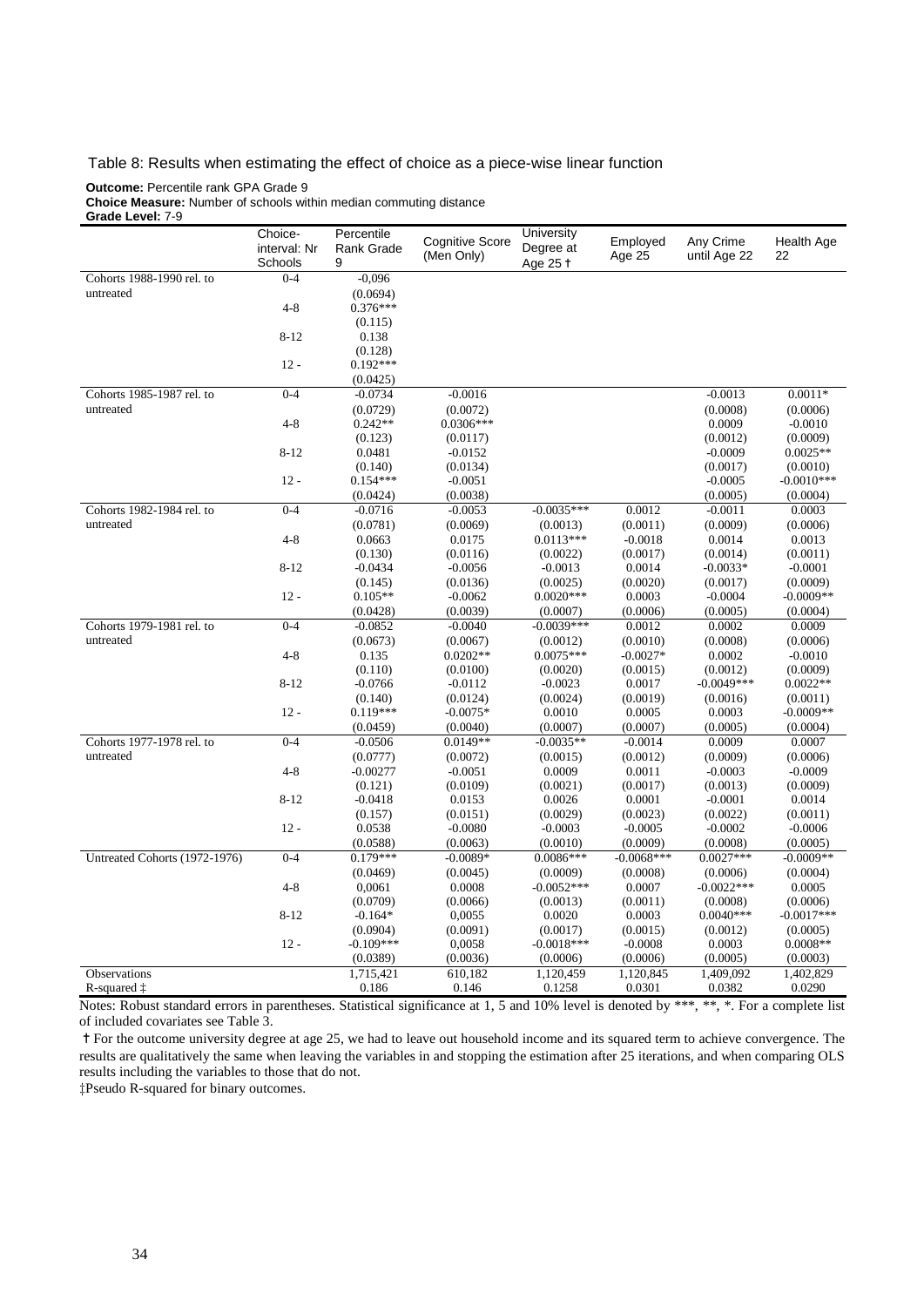# **6.3 Heterogeneity of effects with respect to region**

The previous sections explored the average effect of choice and competition introduced by the choice reform. However, it is possible that different types of municipalities have had different policies on school choice, which means that the effects may vary across municipalities. In order to address this issue, in this section, we re-estimate our baseline specifications for  $9<sup>th</sup>$  grade GPA and military draft test score, when we divide municipalities along the following two dimensions.

First, we analyse the effects separately for individuals living in urban and non-urban municipalities before the reform<sup>43</sup>. The reason for this division is that school choice is likely to be more of an urban phenomenon, due to for example the higher population density and easier transportation in urban areas.

Second, even for municipalities in the more urban areas, the impact of the school choice reform is likely to differ due to differences in local policy. In order to take this into account, we focus on the municipalities in the county of Stockholm and divide them into municipalities that were early or late adopters of school choice, in terms of actively facilitating and encouraging residents to make active school choices.<sup>[44](#page-36-0)</sup> The early adopters consist of those that actively encouraged school choice in the early or mid 1990s, for example through providing information on schools and how to make a choice in practise, or by having clear student-based systems for allocating resources between schools, whereas the late adopters are those where school choice became more of an issue later on in the 2000s.

<sup>&</sup>lt;sup>43</sup> The classification of municipalities as urban and rural follows the classification of the Swedish Association of Local Authorities, see http://www.skl.se/kommuner\_och\_landsting/om\_kommuner/kommungruppsindelning. This divides municipalities into nine categories (Metropolitan, suburban, large cities, commuter, sparsely populated, manufacturing, and other – divided into population  $>25,000$ , 12,500-25,000 and <12,500) on the basis of structural parameters such as population, commuting patterns and economic structure as of Jan 1 2005. We classify a municipality as urban if it is thus defined as a city, suburb or "large town". This results in 68 municipalities being labeled as urban.

<span id="page-36-1"></span><span id="page-36-0"></span><sup>&</sup>lt;sup>44</sup> In order to make this division of the sample, we contacted the municipalities in the county of Stockholm and asked them if they have a policy to actively facilitate and encourage residents to make an active school choice, and if so, when this policy was implemented. It shall be noted that, even though school choice is today a normal phenomenon in these urban municipalities, it was often not easy to find out exactly when it became common practise. The information gathered is therefore often not very detailed. In addition, we failed to receive answers from 11 out of 26 municipalities, although most of the non-respondents were the smaller municipalities in the county. The respondents were the following municipalities: Danderyd, Tyresö, Sollentuna, Haninge, Nacka, Norrtälje, Vallentuna, Upplands-Bro, Stockholm, Upplands-Väsby, Huddinge, Salem, Ekerö, Botkyrka and Täby. The non-respondents were: Lidingö, Solna, Sundbyberg, Södertälje, Järfälla, Österåker, Värmdö, Nykvarn, Vaxholm, Sigtuna and Nynäshamn. The following of these were classified as being early adopters of school choice: Tyresö, Stockholm, Vallentuna, Nacka, Danderyd, Täby and Upplands-Bro.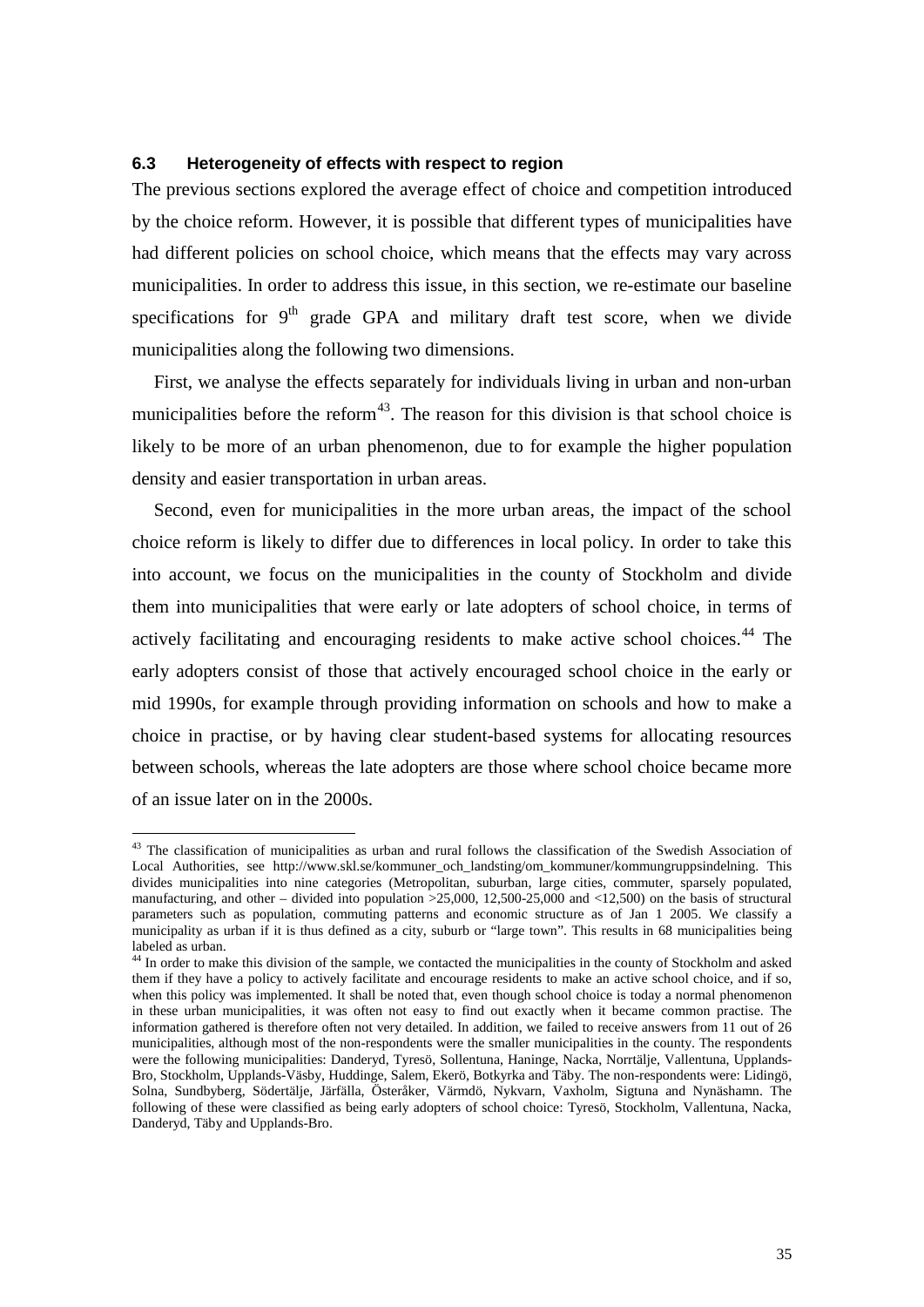[Table 9](#page-38-0) and [Table 10](#page-39-0) present separate estimations for the two groups of urban and non-urban municipalities, and [Table 11](#page-40-0) and [Table 12](#page-41-0) show the corresponding for the two groups of early and late school choice adopters within Stockholm county.

Focusing first on the division of municipalities into urban and non-urban, the overall pattern in [Table 9](#page-38-0) and [Table 10](#page-39-0) is that school choice is related to more positive outcomes in the urban municipalities, while there is some indication of a negative relation for the non-urban municipalities. Specifically, the regressions on  $9<sup>th</sup>$  grade GPA (see [Table 9](#page-38-0) Columns 3 and 5) yield positive and statistically significant estimates for the treated cohorts in the urban municipalities, which are similar to the estimates from the pooled baseline specification (see first Column in [Table 4\)](#page-27-0). In contrast, the estimation including only non-urban municipalities yields non-significant effects when the median commuting distance is used, see Column 2, although the empirical identification is problematic for this outcome<sup>[45](#page-36-1)</sup>, and negative effects when we use the choice-measure based on the 2-km radius [\(Table 9,](#page-38-0) Column 4). With around -0.4 to -0.5 percentile ranks per additional school, the effect is however small, especially when taking into account that the standard deviation of this choice measure in non-urban areas is only 0.85. We conclude that the positive, albeit small, estimated effect of school choice seems to be limited to the urban municipalities, and that there is some, although weak, evidence of negative effects in the non-urban municipalities.

The estimates for the outcome cognitive skills from the military draft test scores in [Table 10](#page-39-0) show, similarly to the main estimations, little evidence of any significant effect when using the median commuting distance as radius (Columns 1-2), while the radius 2 km yields small positive effects of more choice in both urban and non-urban municipalities, although the estimates are almost only significant for the former.

<span id="page-37-0"></span><sup>&</sup>lt;sup>45</sup> Note that the result in column 1 suggests statistically significant estimates for the youngest cohorts and those born between 1982 and 1984. However, we also find a significantly negative placebo effect of -0.251 percentile rank, implying that the negative effects were not necessarily caused by the reform but already there before it was enacted. When we include a pre-reform trend and interact all our treatment windows with the trend (Equation 5), this placebotest is no longer significant, though the pre-reform trend also is not. In this specification, shown in the second column, the standard errors are much larger and the point estimates are now positive and no longer significantly different from zero. However, since the pre-reform trend that is estimated on cohorts 1972-1976 is being extrapolated to form a control group as far as 14 years into the future, this specification is very sensitive to the estimated trend. Since the pre-reform trend is not even statistically significant from zero, one should be very cautious in interpreting this result.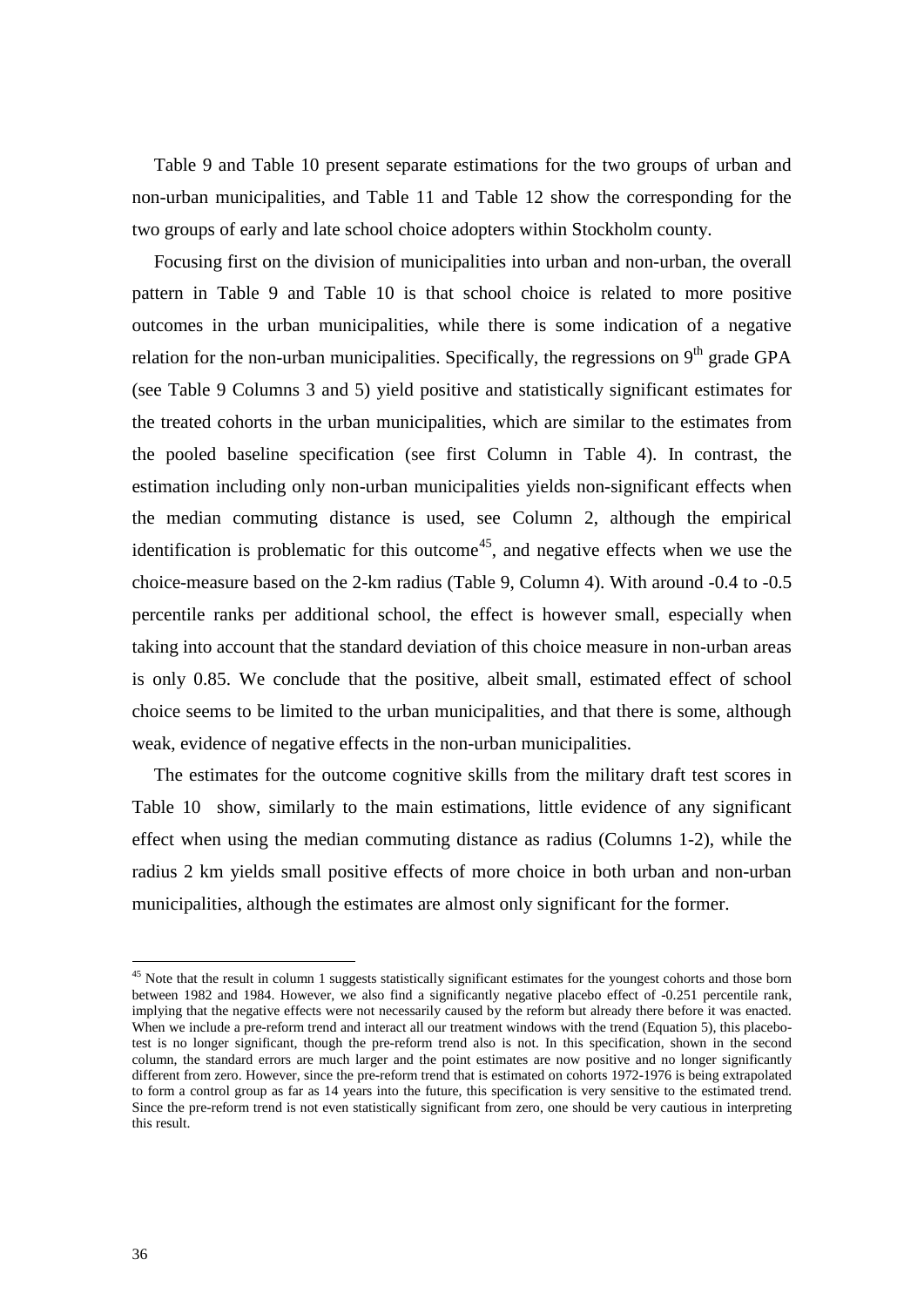<span id="page-38-0"></span>Table 9: Heterogeneity of effects with respect to urban vs. non-urban municipalities and outcome percentile rank GPA 9

#### **Outcome**: Percentile rank Grades 9 **Choice Measure**: Number of schools within radius… **Grade Level**: 7-9

|                           |                      | Radius: median commuting distance | Radius: 2km          |                      |                      |
|---------------------------|----------------------|-----------------------------------|----------------------|----------------------|----------------------|
|                           | Non-urban area       |                                   | Urban area           | Non-urban<br>area    | Urban Area           |
| Marginal effects          |                      |                                   |                      |                      |                      |
| Cohorts 1988-1990 rel. to | $-0.235**$           | 0.807                             | $0.147***$           | $-0.494***$          | $0.349***$           |
| untreated                 | (0.0914)             | (0.682)                           | (0.0201)             | (0.122)              | (0.0646)             |
| Cohorts 1985-1987 rel. to | $-0.0715$            | 0.763                             | $0.102***$           | $-0.419***$          | $0.165**$            |
| untreated                 | (0.0942)             | (0.549)                           | (0.0205)             | (0.131)              | (0.0702)             |
| Cohorts 1982-1984 rel. to | $-0.198**$           | 0.426                             | $0.0409**$           | $-0.369***$          | 0.0325               |
| untreated                 | (0.0942)             | (0.414)                           | (0.0200)             | (0.138)              | (0.0681)             |
| Cohorts 1979-1981 rel. to | $-0.107$             | 0.291                             | $0.0497**$           | $-0.153$             | 0.0130               |
| untreated                 | (0.0929)             | (0.284)                           | (0.0216)             | (0.126)              | (0.0747)             |
| Cohorts 1977-1978 rel. to | $-0.0604$            | 0.182                             | 0.00708              | $-0.193$             | $-0.0118$            |
| untreated                 | (0.115)              | (0.196)                           | (0.0248)             | (0.144)              | (0.0739)             |
| <b>Untreated Cohorts</b>  | $0.250***$           |                                   | $-0.0632***$         | $0.385***$           | 0.0562               |
| $(1972-1976)$             | (0.0695)             |                                   | (0.0189)             | (0.0843)             | (0.0470)             |
| Coefficients              |                      |                                   |                      |                      |                      |
| Choice                    |                      | $0.392***$                        |                      |                      |                      |
|                           |                      | (0.115)                           |                      |                      |                      |
| Trend×Choice              |                      | $-0.0699$                         |                      |                      |                      |
| (pre-reform trend)        |                      | (0.0453)                          |                      |                      |                      |
| Constant                  | 15.93**              | $16.95**$                         | 30.33***             | $17.31**$            | 24.40***             |
|                           | (6.959)              | (6.996)                           | (6.216)              | (6.960)              | (6.471)              |
| Placebo test              | Fail                 | Pass                              | Pass                 | Pass                 | Pass                 |
| Specification             | Treatment<br>Windows | Treatment<br>Windows×Trend        | Treatment<br>Windows | Treatment<br>Windows | Treatment<br>Windows |
| Observations              | 784,494              | 784,494                           | 930,927              | 784,494              | 930,927              |
| R-squared                 | 0.164                | 0.164                             | 0.199                | 0.164                | 0.199                |

Notes: Robust standard errors in parentheses. Statistical significance at 1, 5 and 10% level is denoted by \*\*\*, \*\*, \*. For a complete list of included covariates see Table 3. The definition of the placebo tests is explained in Section 5.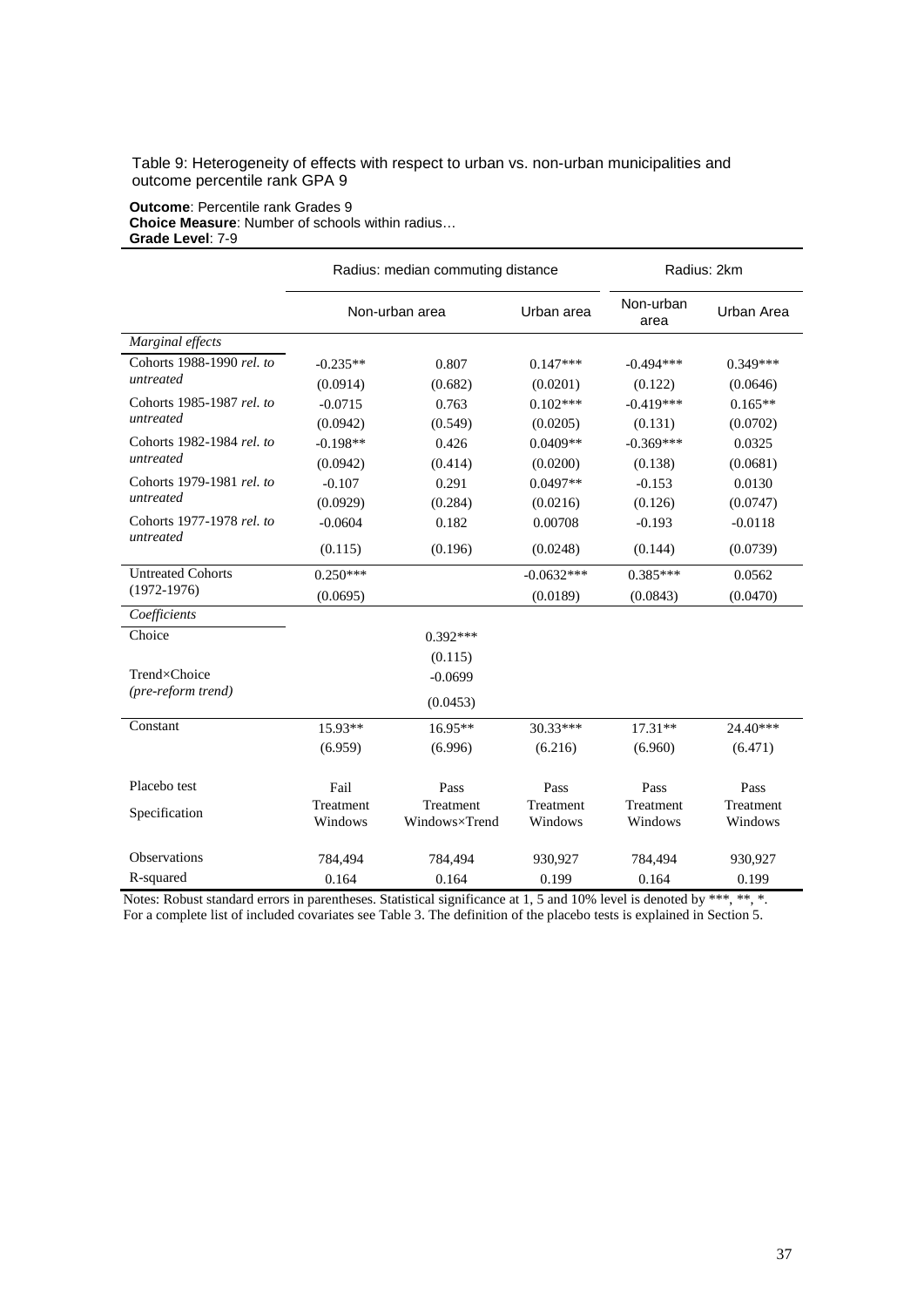<span id="page-39-0"></span>Table 10: Heterogeneity of effects with respect to urban vs. non-urban municipalities and outcome cognitive skills

#### **Outcome**: Cognitive skills **Choice Measure**: Number of schools within radius… **Grade Level**: 7-9

|                           | Radius: median commuting distance |             | Radius: 2km    |              |  |
|---------------------------|-----------------------------------|-------------|----------------|--------------|--|
|                           | Non-urban Area                    | Urban area  | Non-urban area | Urban area   |  |
| Cohorts 1985-1987 rel. to | $0.0194**$                        | 0.00146     | 0.0114         | $0.0223***$  |  |
| untreated                 | (0.00954)                         | (0.00172)   | (0.0135)       | (0.00589)    |  |
| Cohorts 1982-1984 rel. to | 0.0121                            | 0.000786    | $0.0243*$      | $0.0145**$   |  |
| untreated                 | (0.00885)                         | (0.00174)   | (0.0135)       | (0.00612)    |  |
| Cohorts 1979-1981 rel. to | 0.00757                           | $-0.000396$ | 0.00816        | $0.0154**$   |  |
| untreated                 | (0.00946)                         | (0.00183)   | (0.0127)       | (0.00637)    |  |
| Cohorts 1977-1978 rel. to | 0.00583                           | 0.000771    | 0.0125         | $0.0118*$    |  |
| untreated                 | (0.0115)                          | (0.00239)   | (0.0146)       | (0.00710)    |  |
| Untreated Cohorts (1972-  | $-0.0146**$                       | 0.000842    | $-0.0270***$   | $-0.0110***$ |  |
| 1976)                     | (0.00675)                         | (0.00170)   | (0.00840)      | (0.00426)    |  |
| Constant                  | 0.927                             | $2.566***$  | 0.968          | 2.229***     |  |
|                           | (0.639)                           | (0.473)     | (0.639)        | (0.471)      |  |
| Placebo test              | Pass                              | Pass        | Pass           | Pass         |  |
| Specification             | Treatment                         | Treatment   | Treatment      | Treatment    |  |
|                           | Windows                           | Windows     | Windows        | Windows      |  |
| <b>Observations</b>       | 281,734                           | 328,448     | 281,734        | 328,448      |  |
| R-squared                 | 0.124                             | 0.161       | 0.124          | 0.161        |  |

Notes: Robust standard errors in parentheses. Statistical significance at 1, 5 and 10% level is denoted by \*\*\*, \*\*, \*. For a complete list of included covariates see Table 3. The definition of the placebo tests is explained in Section 5. The mean of the cognitive score is 5, the standard deviation 1.9.

Turning to the division between early and late adopters among the municipalities in Stockholm county<sup>[46](#page-37-0)</sup>, [Table 11](#page-40-0) shows that when we use the choice-measure based on median commuting distance (Columns 1–2), students living in the early-choiceadopting municipalities seem to have benefited slightly more in terms of receiving higher grades, while students in the late choice-municipalities sometimes even have a negative effect of having more schools nearby. However, this effect disappears when looking at the measure using a 2km radius: In Columns 3–4, we see that students in both municipalities seem to have benefited from having more schools nearby, even though

<span id="page-39-1"></span><sup>&</sup>lt;sup>46</sup> Naturally, the sample for this analysis is restricted to students living in municipalities, that provided information in our survey, in 1991 or the year they make the decision to start  $7<sup>th</sup>$  grade, if that was before 1991, respectively.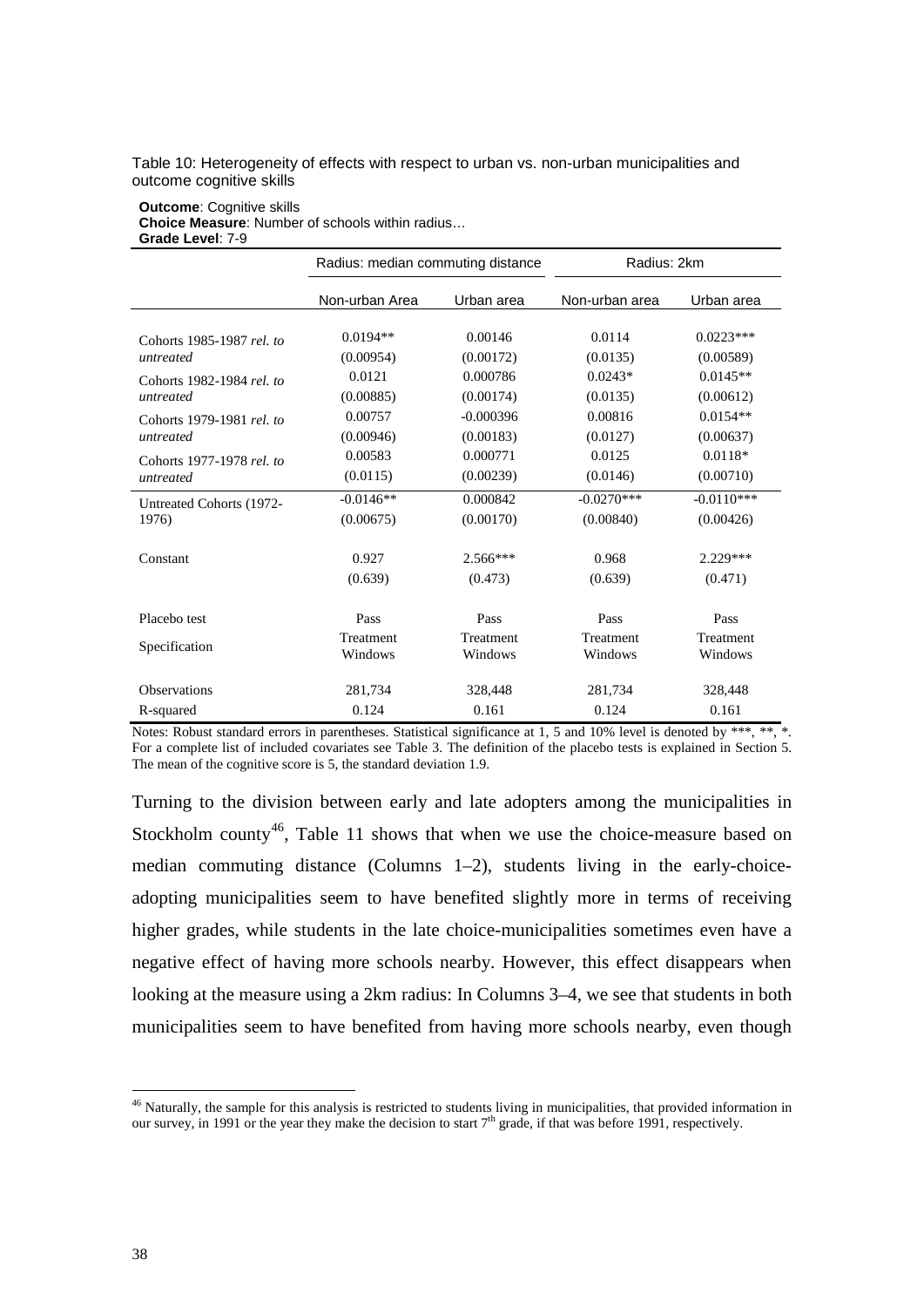the standard errors are a bit larger in the smaller sample living in the "late-adopting" municipalities, thus causing the marginal effects to be less often statistically significant.

[Table 12](#page-41-0) presents results for the outcome cognitive skills. They indicate some significantly negative effects of having more schools nearby in the "late-adopting" municipalities, when we use the larger radius "commuting distance". However, the negative effects and the differences between the two groups vanish when using the 2km radius for the Stockholm region.

<span id="page-40-0"></span>Table 11: Heterogeneity of effects within Stockholm county and outcome percentile rank GPA 9

**Outcome**: Percentile rank Grades 9 **Choice Measure**: Number of schools within… **Sample**: early vs. late adopters within Stockholm **Grade Level**: 7-9

|                                     | Radius: median<br>commuting distance |             |            | Radius: 2km |
|-------------------------------------|--------------------------------------|-------------|------------|-------------|
|                                     | Late                                 | Early       | Late       | Early       |
|                                     | Adopter                              | Adopter     | Adopter    | Adopter     |
| Cohorts 1988-1990 rel. to untreated | $-0.130$                             | $0.129***$  | $0.577*$   | $0.557***$  |
|                                     | (0.0948)                             | (0.0432)    | (0.316)    | (0.123)     |
| Cohorts 1985-1987 rel. to untreated | $-0.158*$                            | $0.0866*$   | 0.0931     | $0.437***$  |
|                                     | (0.0951)                             | (0.0457)    | (0.332)    | (0.142)     |
| Cohorts 1982-1984 rel. to untreated | $-0.194**$                           | 0.0382      | 0.458      | 0.178       |
|                                     | (0.0946)                             | (0.0462)    | (0.345)    | (0.141)     |
| Cohorts 1979-1981 rel. to untreated | $-0.156$                             | 0.0238      | $1.027***$ | $-0.0572$   |
|                                     | (0.0952)                             | (0.0463)    | (0.330)    | (0.155)     |
| Cohorts 1977-1978 rel. to untreated | $-0.0285$                            | $-0.00243$  | 0.663      | 0.0281      |
|                                     | (0.137)                              | (0.0426)    | (0.411)    | (0.142)     |
| Untreated Cohorts (1972-1976)       | $0.216**$                            | $-0.0823**$ | $-0.242$   | $-0.149$    |
|                                     | (0.0979)                             | (0.0348)    | (0.243)    | (0.0944)    |
| Constant                            | $-37.56$                             | 29.27***    | $-4.459$   | $27.36***$  |
|                                     | (68.16)                              | (8.584)     | (67.65)    | (8.379)     |
| Placebo test                        | Pass                                 | Pass        | Pass       | Pass        |
|                                     | Treatment                            | Treatment   | Treatment  | Treatment   |
| Specification                       | Windows                              | Windows     | Windows    | Windows     |
| <b>Observations</b>                 | 83,024                               | 144,247     | 83,024     | 144,247     |
| R-squared                           | 0.176                                | 0.205       | 0.176      | 0.205       |

Notes: Robust standard errors in parentheses. Statistical significance at 1, 5 and 10% level is denoted by \*\*\*, \*\*, \*. For a complete list of included covariates see Table 3. The definition of the placebo tests is explained in Section 5.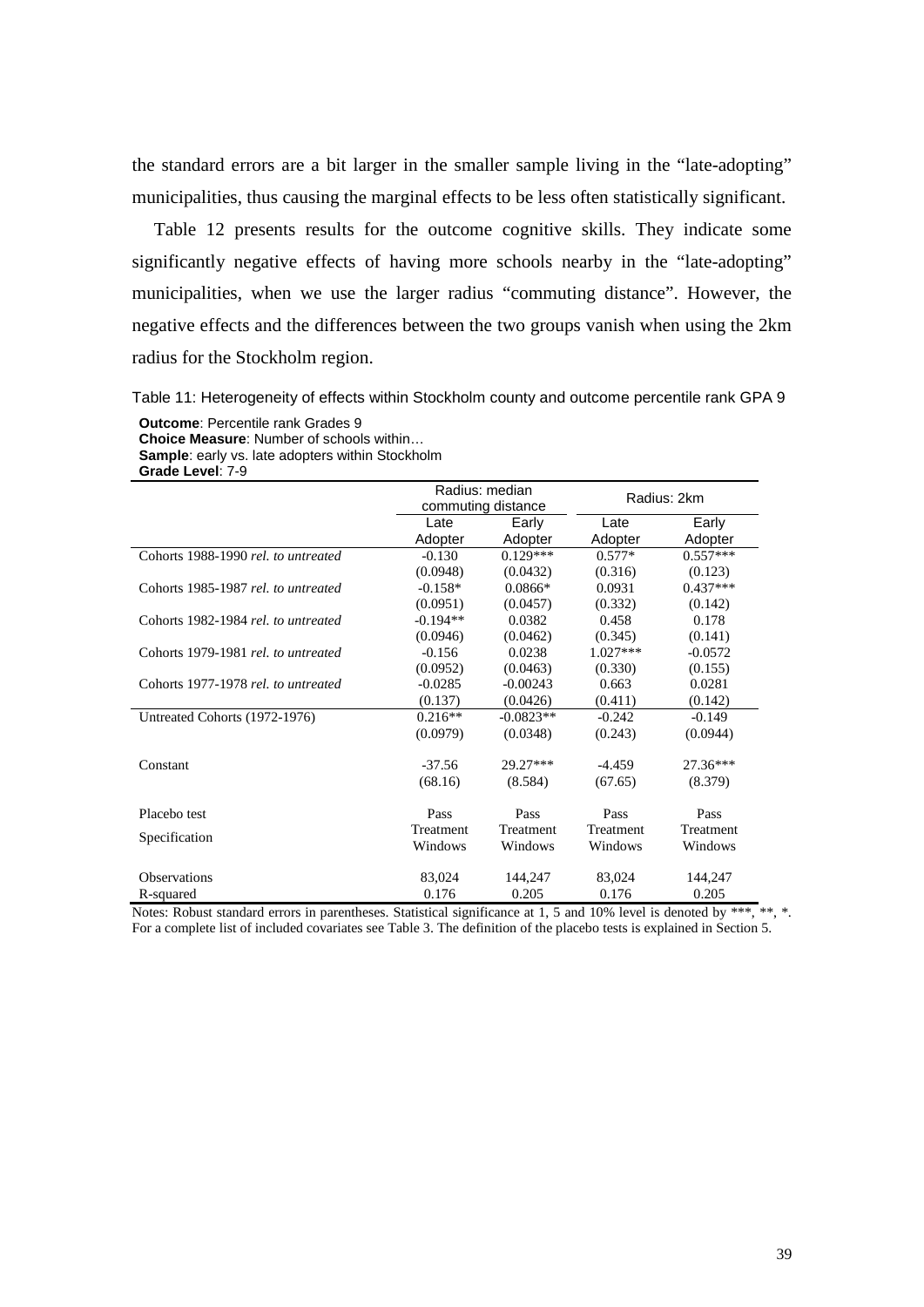<span id="page-41-0"></span>Table 12: Heterogeneity of effects within Stockholm county and outcome cognitive skills

**Outcome**: Cognitive skills **Choice Measure**: Number of schools within radius… **Sample**: early vs. late adopters in Stockholm **Grade Level**: 7-9

|                                     | <b>RADIUS: MEDIAN</b><br><b>COMMUTING DISTANCE</b> |                  | RADIUS: 2KM     |                  |
|-------------------------------------|----------------------------------------------------|------------------|-----------------|------------------|
|                                     | Late<br>Adopter                                    | Early<br>Adopter | Late<br>Adopter | Early<br>Adopter |
| Cohorts 1985-1987 rel. to untreated | $-0.0233***$                                       | $-0.00101$       | $0.0519*$       | $-0.000437$      |
|                                     | (0.00832)                                          | (0.00357)        | (0.0313)        | (0.0116)         |
| Cohorts 1982-1984 rel. to untreated | $-0.0292***$                                       | $-0.000454$      | 0.0209          | $-0.0216*$       |
|                                     | (0.00834)                                          | (0.00375)        | (0.0319)        | (0.0120)         |
| Cohorts 1979-1981 rel, to untreated | $-0.0298***$                                       | $-0.000499$      | 0.0256          | $-0.00473$       |
|                                     | (0.00840)                                          | (0.00371)        | (0.0327)        | (0.0123)         |
| Cohorts 1977-1978 rel. to untreated | $-0.0178$                                          | $-0.00617$       | 0.00655         | 0.000848         |
|                                     | (0.0117)                                           | (0.00456)        | (0.0367)        | (0.0148)         |
| Untreated Cohorts (1972-1976)       | $0.0301$ ***                                       | 0.00320          | 0.00244         | $-0.0138$        |
|                                     | (0.00873)                                          | (0.00285)        | (0.0225)        | (0.00878)        |
|                                     |                                                    |                  |                 |                  |
| Constant                            | 3.349                                              | $1.871**$        | 5.119           | $2.201***$       |
|                                     | (6.795)                                            | (0.783)          | (6.636)         | (0.792)          |
| Placebo test                        | Pass                                               | Pass             | Pass            | Pass             |
| Specification                       | Treatment                                          | Treatment        | Treatment       | Treatment        |
|                                     | Windows                                            | Windows          | Windows         | Windows          |
| <b>Observations</b>                 | 28,684                                             | 48,433           | 28,684          | 48,433           |
| R-squared                           | 0.167                                              | 0.166            | 0.166           | 0.167            |

Notes: Robust standard errors in parentheses. Statistical significance at 1, 5 and 10% level is denoted by \*\*\*, \*\*,

\*. For a complete list of included covariates see Table 3. The definition of the placebo tests is explained in Section 5. The mean of the cognitive score is 5, the standard deviation 1.9.

Summarizing, we find that having more schools nearby right after the reform seems to have had more positive effects on marks and cognitive skills of students living in urban areas at that time, even though the size of the effect is still small. Looking at Stockholm county only, differences only show up when using the radius "commuting distance" to measure choice, but mostly vanish when using the 2km-radius.

## <span id="page-41-1"></span>**6.4 Disentangling the effects of choice and competition**

As discussed in Section [3,](#page-11-0) the school choice reform might have affected student outcomes through various channels. On the one hand, students have more choice, and on the other hand schools may compete to attract students. While these concepts are related in the sense that they both stem from the school choice reform, they are distinct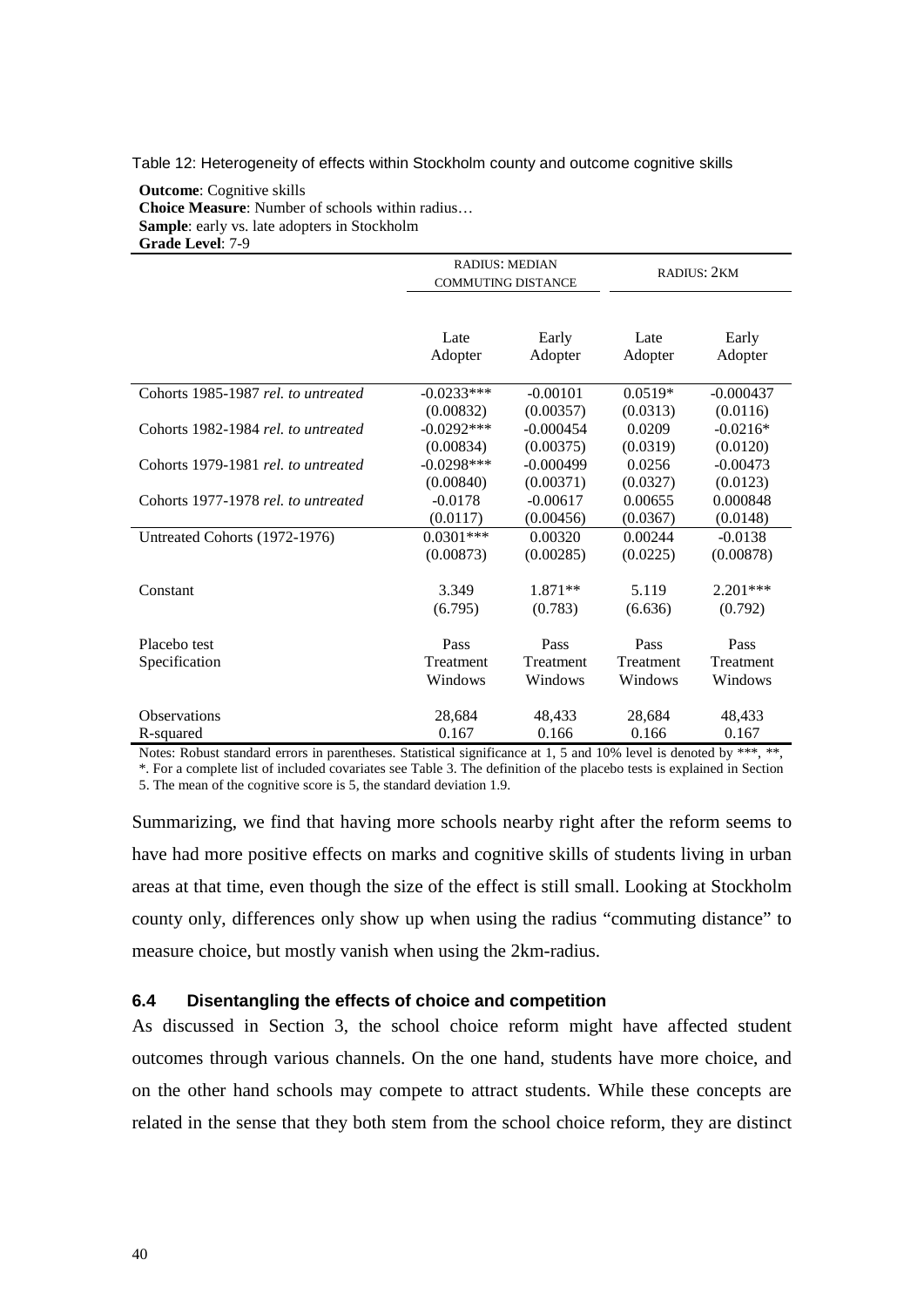in the sense that they refer to distinct channels through which the reform could affect student outcomes. The former, choice, refers to effects that are directly related to students making school choices, such as effects through matching between student and school, or through changing peer composition. The latter, competition, instead refers to the competitive pressure that could arise as a result of school choice, and is hence a more indirect result of opening up for school choice.

In this section, we try to distinguish these two mechanisms – competition and choice – by adding a competition variable to the estimations. Since it is not obvious which is the appropriate radius for measuring choice and competition, we will present results for different definitions of choice and competition in order to gauge the sensitivity of the results.[47](#page-39-1) It serves to emphasize that even though choice and competition as conceptually different, they are of course in practise closely related: where there are large possibilities for choice, we also expect larger competition between schools. This means that separating their effects on student outcomes is bound to be cumbersome. In this section we attempt to generate a measure of competition which both meets the criterion of being relevant and that of being sufficiently different from our choice measure to avoid estimation problems due to multicollinearity.

This is done by constructing, for each school, the competitive pressure it experiences by taking into account the number of nearby schools as well as the size of their student bodies. The exact formula for the competition measure *comp* of school *j* is:

(5) 
$$
comp_j = \sum_{k=1}^{K} \frac{1}{dist_{k,j}} \cdot size_k ,
$$

where  $k = 1, ..., K$  indexes potential competitors within a radius of 100 km,  $dist_{k}$  is the distance between school j and school k and  $size_k$  is the number of students visiting school  $k<sup>48</sup>$  $k<sup>48</sup>$  $k<sup>48</sup>$  We assign each student the competition measure of the school she attends in

<span id="page-42-1"></span> $47$  It should also be kept in mind that assigning a competition measure to a student is less accurate than assigning a choice measure, as we cannot use the actual school the student went to for affected cohorts.

<span id="page-42-0"></span> $^{48}$  We will also use alternative measures of competition where we simply count the number of schools within a certain distance of the school. We note that the appropriate geographical range for the definition of competition is clearly ambiguous since competitive pressure might be felt at different levels. At first sight it appears that the school director should mostly be concerned about being compared to its immediate neighbours. In addition, though, there is a competition for good teachers, particularly when larger numbers of new private schools opened up who need to hire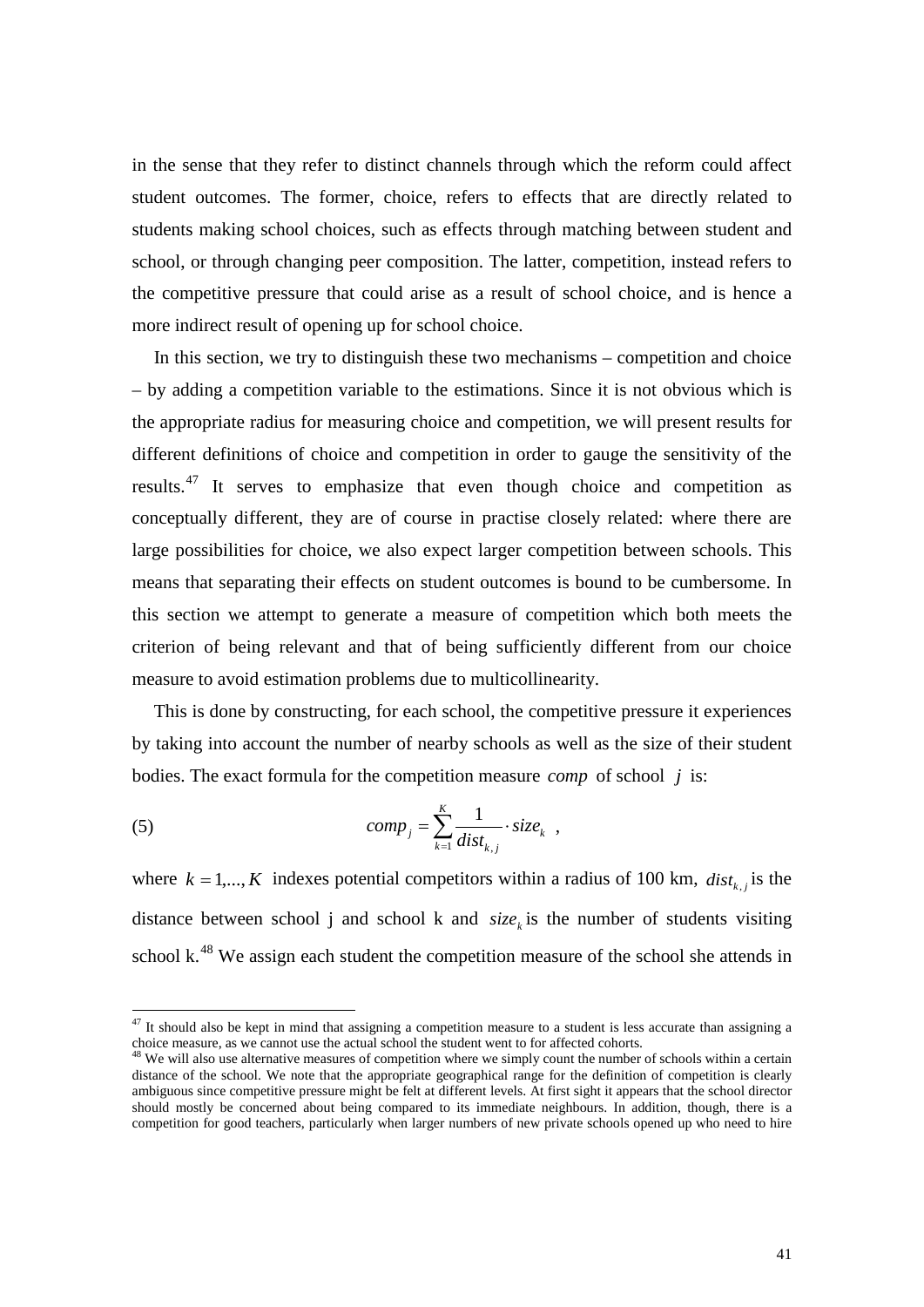$9<sup>th</sup>$  grade, or, for post-reform cohorts, of the closest school offering grades 7–9 measured in year 1991.<sup>[49](#page-42-1)</sup>

The resulting measure of competition is related to the measure of school choice but still has a number of distinct features. First, while a student's choice options are not directly influenced by the relative size of the schools she might attend, the competitive pressure a school (director) faces from a neighbouring school is strongly influenced by the capacity of the competing school to take up a significant share of its own students. Second, while only schools that offer the grade level a student plans to attend in the following school year are relevant for her choice, schools will also feel competitive pressure from schools that offer other common grade levels.

Nevertheless, as discussed above, the measures for school competition and school choice capture similar phenomena and are therefore highly correlated, and the results shall therefore be interpreted with caution. [Table 13](#page-44-0) shows descriptive statistics for our competition measure separately for affected and non-affected cohorts.<sup>[50](#page-43-0)</sup> The large difference in the average competition measure for the two cohort groups, i.e. 7.13 compared to 14.6, is due to the fact that starting from 1994, we include schools also in other municipalities as competitors, since a law change from this year at least in theory opened up for choosing a school – public or private – in another municipality, something which was for public school in general only possible under certain circumstances.

teachers. Yet teacher labour markets certainly pass beyond the immediate vicinity. We therefore also examined various other definitions of competition in our robustness analyses.

<sup>&</sup>lt;sup>49</sup> Competition will more likely have an effect in all classes 7-9. However, in order to make it more comparable to the choice measure, we count the number of schools again at the point in time when the decision for a school is made. Since school codes cannot be linked over time in our dataset, when assigning the actual school the child went to, which we only know in grade 9, we measure competition around the child's school in grade 9. For students born in the year 1977 and 1978, who attended  $9<sup>th</sup>$  grade after the reform, we will assign the competition measure of the closest school when they started grade 7.

<span id="page-43-1"></span><span id="page-43-0"></span> $50$  Non-affected cohorts are those that have left 9<sup>th</sup> grade before autumn 1992, i.e. before the reform. These are all students born in the years 1972 to 1976. Note that this way of assigning the competition measure requires more information than the assignment of choice measures. In particular, in order to assign the competition measure for nonaffected cohorts, we need to know the school-code that the individual went to. Since this is sometimes missing or a school might be missing in the data, we have fewer observations for the competition measure.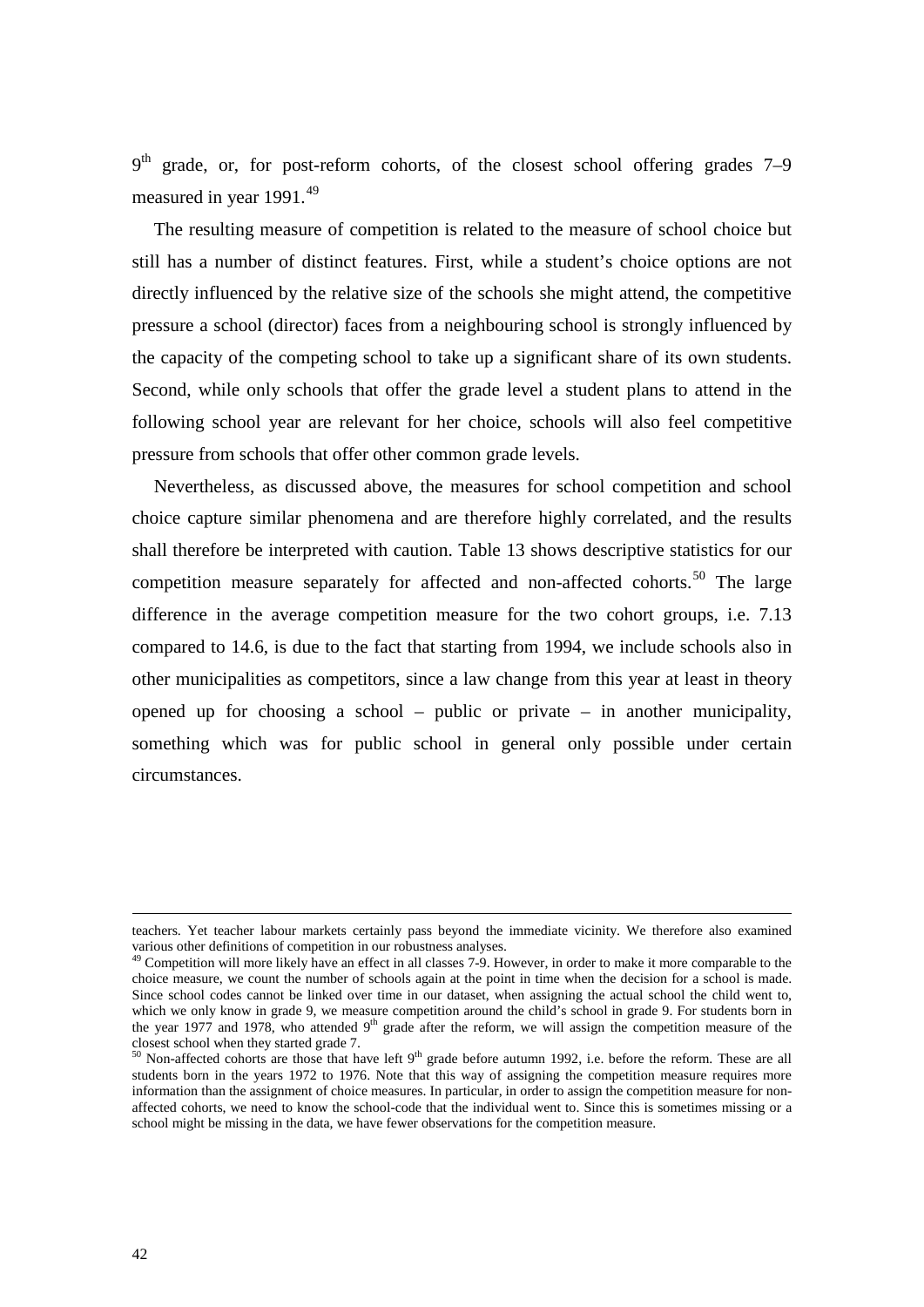|                                                                                     | PRE-REFORM COHORTS<br>(cohorts 1972-1976 are not affected) |           |        | POST-REFORM COHORTS<br>(cohorts 1977-1990 are affected) |       |           |        |        |
|-------------------------------------------------------------------------------------|------------------------------------------------------------|-----------|--------|---------------------------------------------------------|-------|-----------|--------|--------|
|                                                                                     | Mean                                                       | Std. Dev. | Median | Obs.                                                    | Mean  | Std. Dev. | Median | Obs.   |
| School competition                                                                  |                                                            |           |        |                                                         |       |           |        |        |
| No. of schools within<br>100km, weighted by<br>distance and size of<br>student body | 7.13                                                       | 11.24     | 3.70   | 412.203                                                 | 14.60 | 17.44     | 8.61   | 306494 |

<span id="page-44-0"></span>Table 13: Descriptive statistics for the competition measure

Note: The table displays pre-reform measures on grade level 7-9. Sample contains only observations with full information on all covariates X given below Table 3*.*

[Table 14](#page-45-0) shows the effect of choice and competition at grade level 7-9 on the percentile rank in GPA in grade 9 for different combinations of our choice and competition measures, when including both measures in the regression. The first two rows of the table display which measure was used for choice and which one for competition. In column one, choice is defined as the number of schools within the median commuting distance and competition as the number of schools within a 100km radius, weighted by their distance and student body size (see Equation 6) for the mathematical formula). Columns two to five show the results for all combinations of choice and competition measures that count the number of schools within a 2km and the median commuting distance radius $51$ .

The overall pattern that emerges from this exercise is that the positive but small effect of choice that was found in the baseline analysis is in most specifications robust to adding our measures of competition. The size of the choice effects is fairly similar to the baseline result: whereas they vary between the specifications in the table, they are always small, and are often positive and statistically significant.

<span id="page-44-1"></span><sup>&</sup>lt;sup>51</sup> We do not show the combination: choice 2km with competition 100km, since the geographical reach of these measures is too different.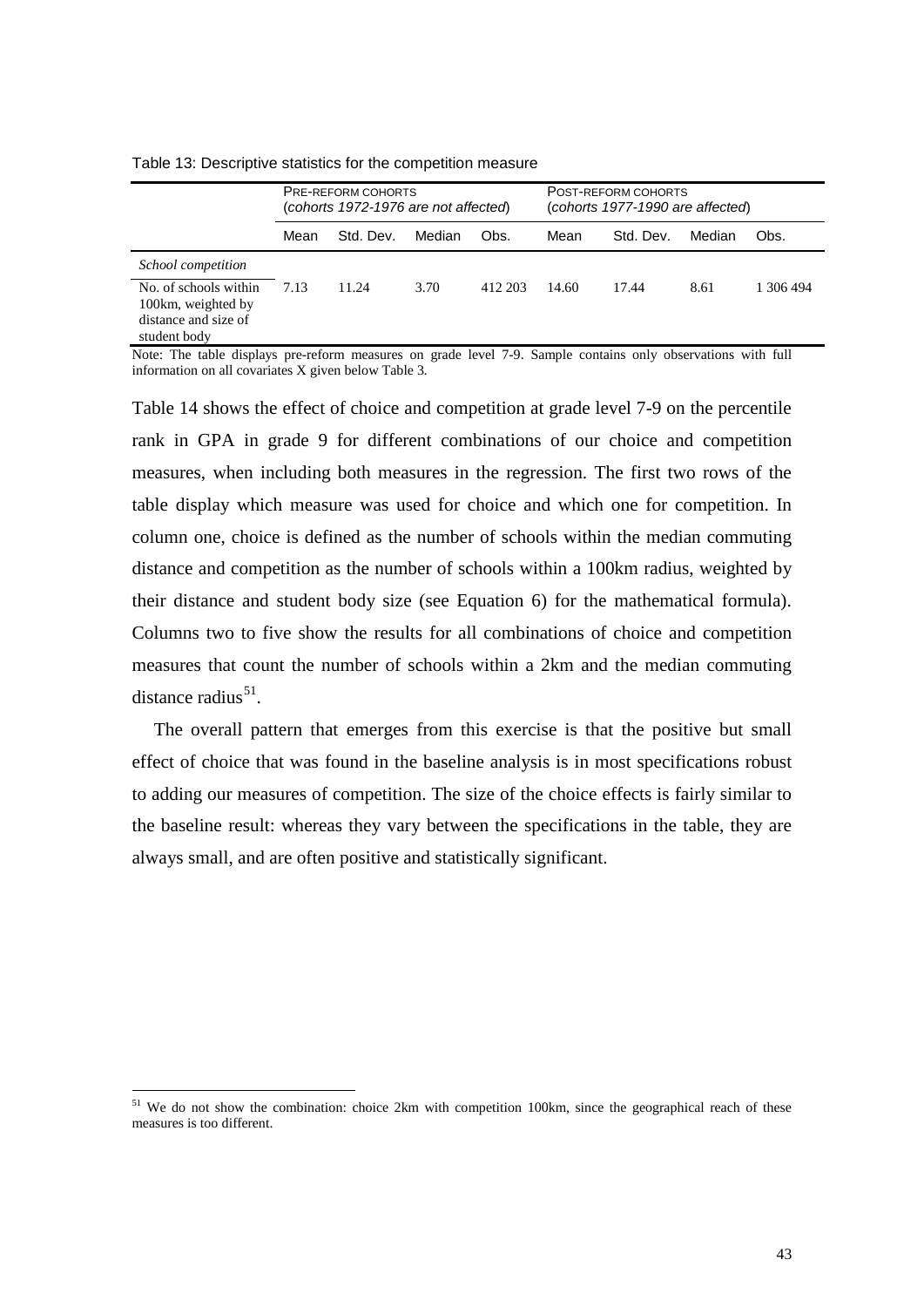## <span id="page-45-0"></span>Table 14: Results disentangling effects of choice and competition

**Outcome**: Percentile rank GPA in Grade 9

**Choice Measure**: Number of schools within certain radius around students' home **Competition Measure**: Number of other schools within certain radius around school **Grade Level**: 7-9

|                           |                                                     | Radius: median commuting distance          | Radius: 2km    |                                            |                |
|---------------------------|-----------------------------------------------------|--------------------------------------------|----------------|--------------------------------------------|----------------|
|                           | Weighted by<br>distance and<br>student body<br>size | Radius:<br>median<br>commuting<br>distance | Radius:<br>2km | Radius:<br>median<br>commuting<br>distance | Radius:<br>2km |
| Choice                    |                                                     |                                            |                |                                            |                |
| Cohorts 1988-1990 rel. to | $0.116***$                                          | $0.237***$                                 | $0.157***$     | $0.114*$                                   | $0.236***$     |
| untreated                 | (0.0200)                                            | (0.0330)                                   | (0.0204)       | (0.0631)                                   | (0.0751)       |
| Cohorts 1985-1987 rel. to | $0.0865***$                                         | $0.212***$                                 | $0.112***$     | 0.0159                                     | 0.106          |
| untreated                 | (0.0204)                                            | (0.0325)                                   | (0.0208)       | (0.0665)                                   | (0.0749)       |
| Cohorts 1982-1984 rel. to | 0.0315                                              | $0.167***$                                 | $0.0459**$     | $-0.0514$                                  | $-0.0265$      |
| untreated                 | (0.0200)                                            | (0.0328)                                   | (0.0205)       | (0.0667)                                   | (0.0762)       |
| Cohorts 1979-1981 rel. to | $0.0611***$                                         | $0.216***$                                 | $0.0695***$    | 0.0817                                     | $0.133*$       |
| untreated                 | (0.0208)                                            | (0.0353)                                   | (0.0212)       | (0.0697)                                   | (0.0754)       |
| Cohorts 1977-1978 rel. to | 0.0343                                              | $0.236***$                                 | 0.0377         | $0.130*$                                   | 0.116          |
| untreated                 | (0.0249)                                            | (0.0416)                                   | (0.0264)       | (0.0767)                                   | (0.0819)       |
| Untreated Cohorts (1972-  | $-0.0492***$                                        | $-0.179***$                                | $-0.0742***$   | $0.112**$                                  | 0.0342         |
| 1976)                     | (0.0182)                                            | (0.0299)                                   | (0.0196)       | (0.0461)                                   | (0.0523)       |
| Competition               |                                                     |                                            |                |                                            |                |
| Cohorts 1989-1990 rel. to | 0.00928                                             | $-0.126***$                                | $-0.0486$      | $0.0584**$                                 | 0.0531         |
| untreated                 | (0.00966)                                           | (0.0388)                                   | (0.0883)       | (0.0268)                                   | (0.104)        |
| Cohorts 1986-1988 rel. to | $-0.0152*$                                          | $-0.162***$                                | $-0.233***$    | 0.0121                                     | $-0.135$       |
| untreated                 | (0.00892)                                           | (0.0372)                                   | (0.0876)       | (0.0259)                                   | (0.0985)       |
| Cohorts 1983-1985 rel. to | $-0.0221**$                                         | $-0.178***$                                | $-0.181**$     | $-0.0350$                                  | $-0.132$       |
| untreated                 | (0.00922)                                           | (0.0375)                                   | (0.0877)       | (0.0261)                                   | (0.0993)       |
| Cohorts 1980-1982 rel. to | $-0.0377***$                                        | $-0.217***$                                | $-0.352***$    | $-0.0676**$                                | $-0.373***$    |
| untreated                 | (0.00897)                                           | (0.0387)                                   | (0.0875)       | (0.0263)                                   | (0.0980)       |
| Cohorts 1977-1979 rel. to | $-0.0413***$                                        | $-0.290***$                                | $-0.336***$    | $-0.126***$                                | $-0.407***$    |
| untreated                 | (0.00897)                                           | (0.0430)                                   | (0.0904)       | (0.0285)                                   | (0.0981)       |
| Untreated Cohorts (1972-  | $0.0269***$                                         | $0.179***$                                 | $0.338***$     | 0.0412                                     | $0.250***$     |
| 1976)                     | (0.00760)                                           | (0.0352)                                   | (0.0737)       | (0.0253)                                   | (0.0804)       |
| Placebo test              | Pass                                                | Pass                                       | Pass           | Pass                                       | Pass           |
| Specification             | Treatment                                           | Treatment                                  | Treatment      | Treatment                                  | Treatment      |
|                           | Windows                                             | Windows                                    | Windows        | Windows                                    | Windows        |
| Observations              | 1,688,234                                           | 1,688,234                                  | 1,688,234      | 1,688,234                                  | 1,688,234      |
|                           | 0.186                                               | 0.186                                      | 0.186          | 0.186                                      | 0.186          |
| R-squared                 |                                                     |                                            |                |                                            |                |

Notes: Robust standard errors in parentheses. Statistical significance at 1, 5 and 10% level is denoted by \*\*\*, \*\*, \*. The combination (choice 2km, competition 100km) not shown because of very different geographical range. For a complete list of included covariates see Table 3. The definition of the placebo tests is explained in Section 5.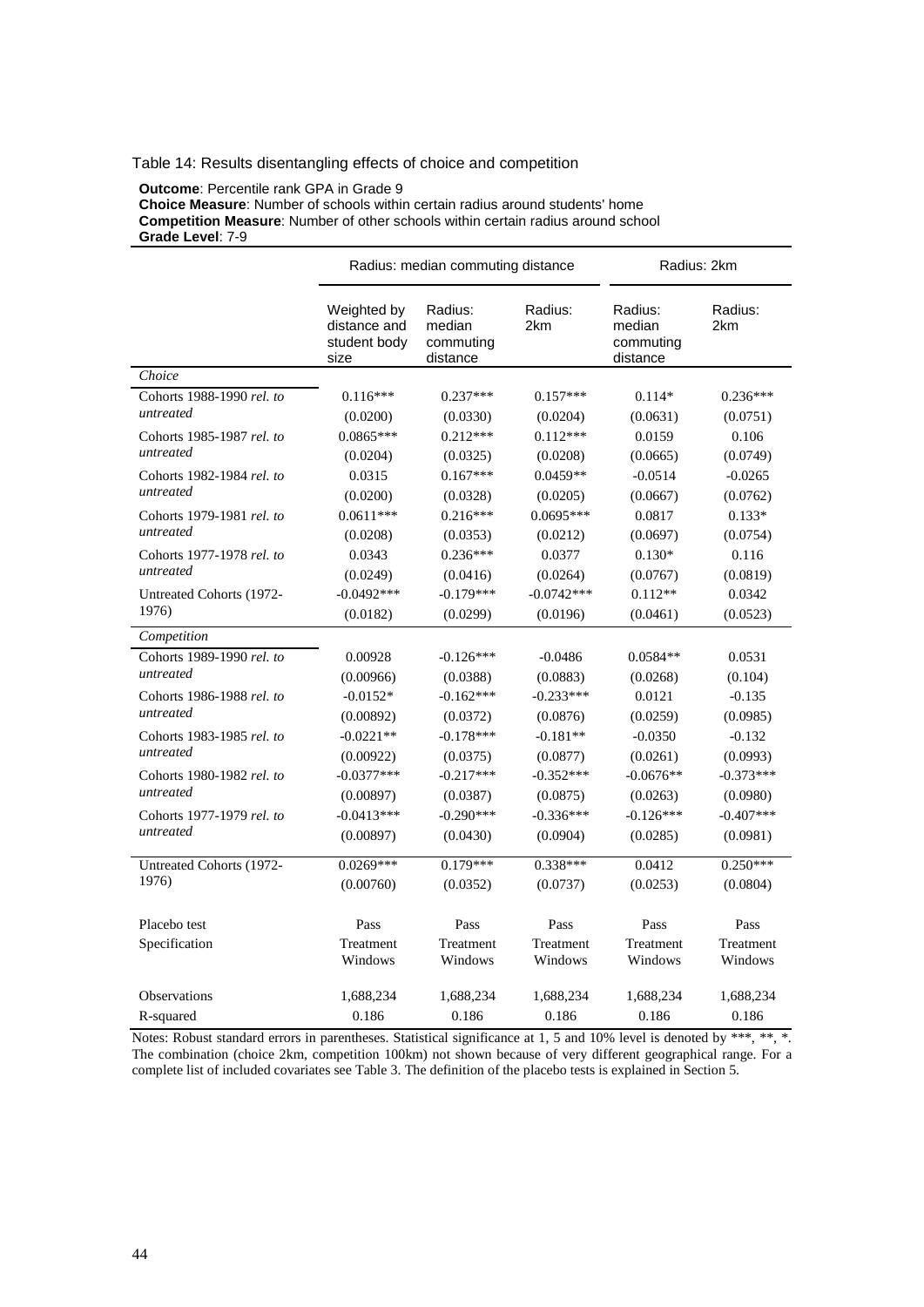On the contrary, the effect of the nearest school facing a lot of competitive pressure is negative and significant for the older cohorts. However, it gets more positive for the youngest cohorts and, depending on the choice measure used, even reaches positive significance for the youngest cohorts. Again, all effects are economically small. One interpretation of these results is that the competitive pressure might at first have shaken up the system and caused disruptions<sup>[52](#page-44-1)</sup>, resulting in a lower school quality, but that this effect faded out as schools learned to adjust to the new situation. Another possibility is that the growing school age cohorts the years after the choice reforms were implemented mitigated the competitive pressure due to the entry of the private schools.

## **6.5 Effects of time-varying post-reform measures of choice**

In our empirical analysis so far, we examined the impacts of choice and competition based on the pre-determined location of schools and individuals, since these were plausibly not affected by the choice reform.

It is likely that the reform itself started an endogenous process of school development, where some schools, particularly non-public schools, started up, and others were closed. This process may also have affected families' choices of where to live. In order to shed light on these processes, in this section we will study the relation between the pre-determined and the actual availability of schools, and we will re-run the baseline regression equation using the actual locations of residence and schools to measure choice and competition, instead of the pre-reform measures.

We will label definitions of choice based on the location of schools and individuals before the reform as *pre-reform* measures, whereas the *post-reform* measures (also called *actual* measures in the below sections) will refer to the location at the time when a student potentially chooses school, i.e. when starting grade 7, in our analysis. For example, for students entering first grade in 1995, the post-reform measure will be calculated based on the locations in 1995, for those entering in 1996, the locations in 1996 will be used, etcetera.

<span id="page-46-0"></span> $52$  See Waslander et al. (2010) for a related case study on Stockholm.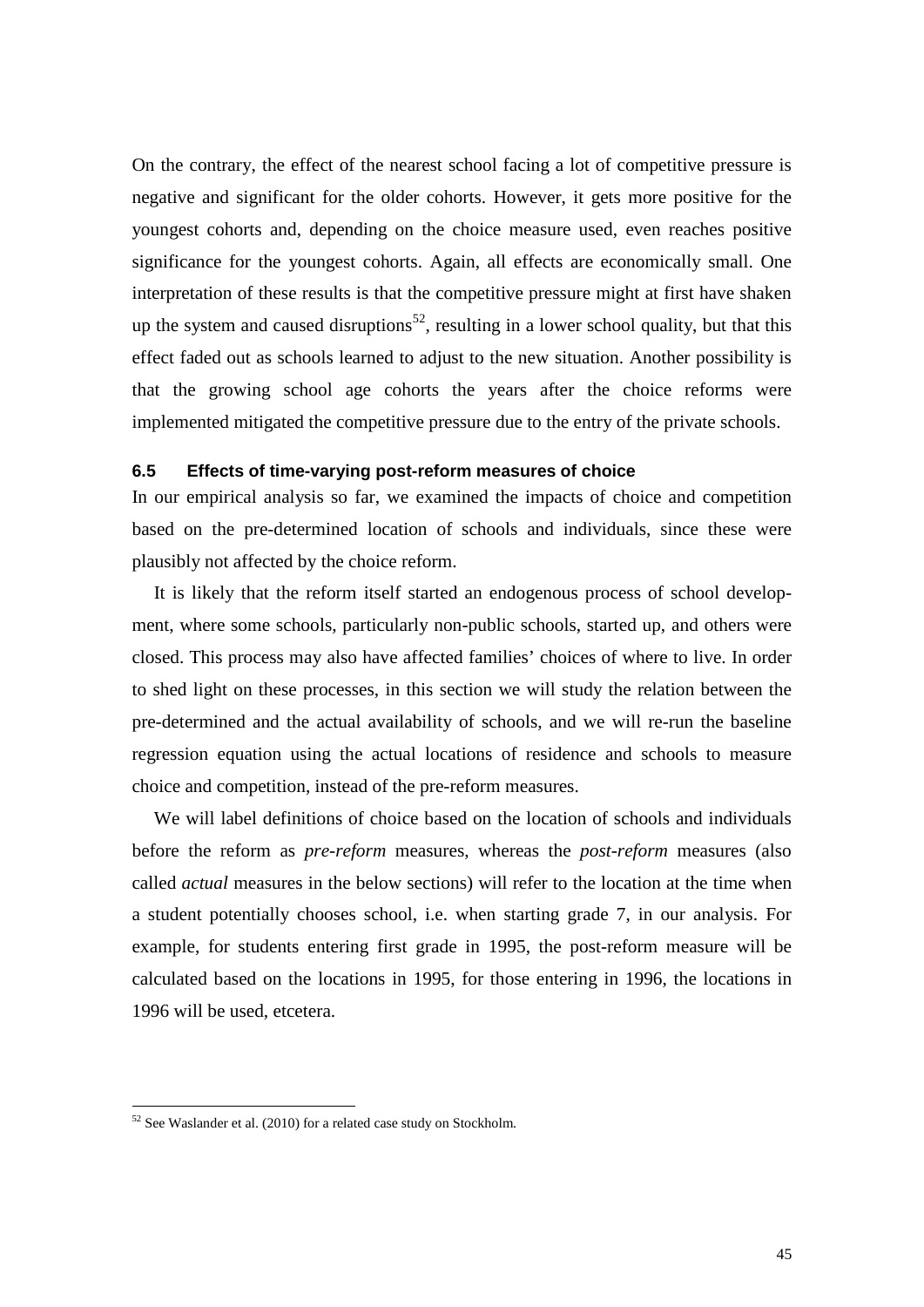### **6.5.1 Number of schools before and after the reform**

We start by exploring how the pre-reform and post-reform choice measures differ. The aim is to achieve a better understanding of how the pre-reform situation is related to the choice situation that evolves after the reform. Specifically, we will test if the change over time in the number of available schools, as measured by our choice-index, is correlated with the choice-index at the time the reform was implemented.

In order to do so, we take the difference between the post-reform and the pre-reform choice measures, and regress this difference on the pre-reform choice measure and on a linear trend that is interacted with the pre-reform choice measure.<sup>[53](#page-46-0)</sup> This specification will show how the change in the number of available schools over time is correlated with the initial choice situation that a student faced in 1991. In a second specification we add all control variables used in the main estimations and, additionally, the parishaverage  $9<sup>th</sup>$  grade percentile rank of cohort 1972, i.e. the first cohort for which we have information on educational outcomes and who finished  $9<sup>th</sup>$  grade in 1988, four years before the choice reform.<sup>[54](#page-47-0)</sup> The idea of controlling for the latter variable is to explore whether the difference in the number of schools is correlated with previous educational outcomes. Keeping the notation used in Section [5,](#page-19-0) the estimation equation for the second specification, including all covariates, reads as follows:

$$
(6) \ \ c_i^{post-reform} - c_i^{pre-reform} = \alpha \cdot c_i^{pre-reform} + \beta \cdot c_i^{pre-reform} \cdot t_i + \gamma_{chort} + \lambda_{municipality} + \delta \cdot X_i + u_i
$$

where  $t_i$  = year of birth – 1972.

[Table 15](#page-48-0) shows the results of the estimations. We focus on the choice measure "number of schools within median commuting distance" and run separate regressions looking at all schools, only public schools, and only private schools, respectively.<sup>[55](#page-47-1)</sup> Note that the difference between the pre- and post-reform measures is due both to schools opening up and closing down, and to students moving. For the private schools, the difference between the pre-reform and the post-reform measure reflects the growth

<span id="page-47-2"></span> $53$  The estimations include only data on individuals that started grade seven in or after the year 1992, i.e. birth cohorts 1979-1990, as these are the ones for which we use the pre-reform measures in the main estimation

<span id="page-47-1"></span><span id="page-47-0"></span> $54$  As in the previous estimations, all control variables are again based on the pre-reform location of residence.<br>
<sup>55</sup> Note that we always use the median commuting distance *before* the reform, i.e. the range of the ge considered is not permitted to be endogenously changed by the reform.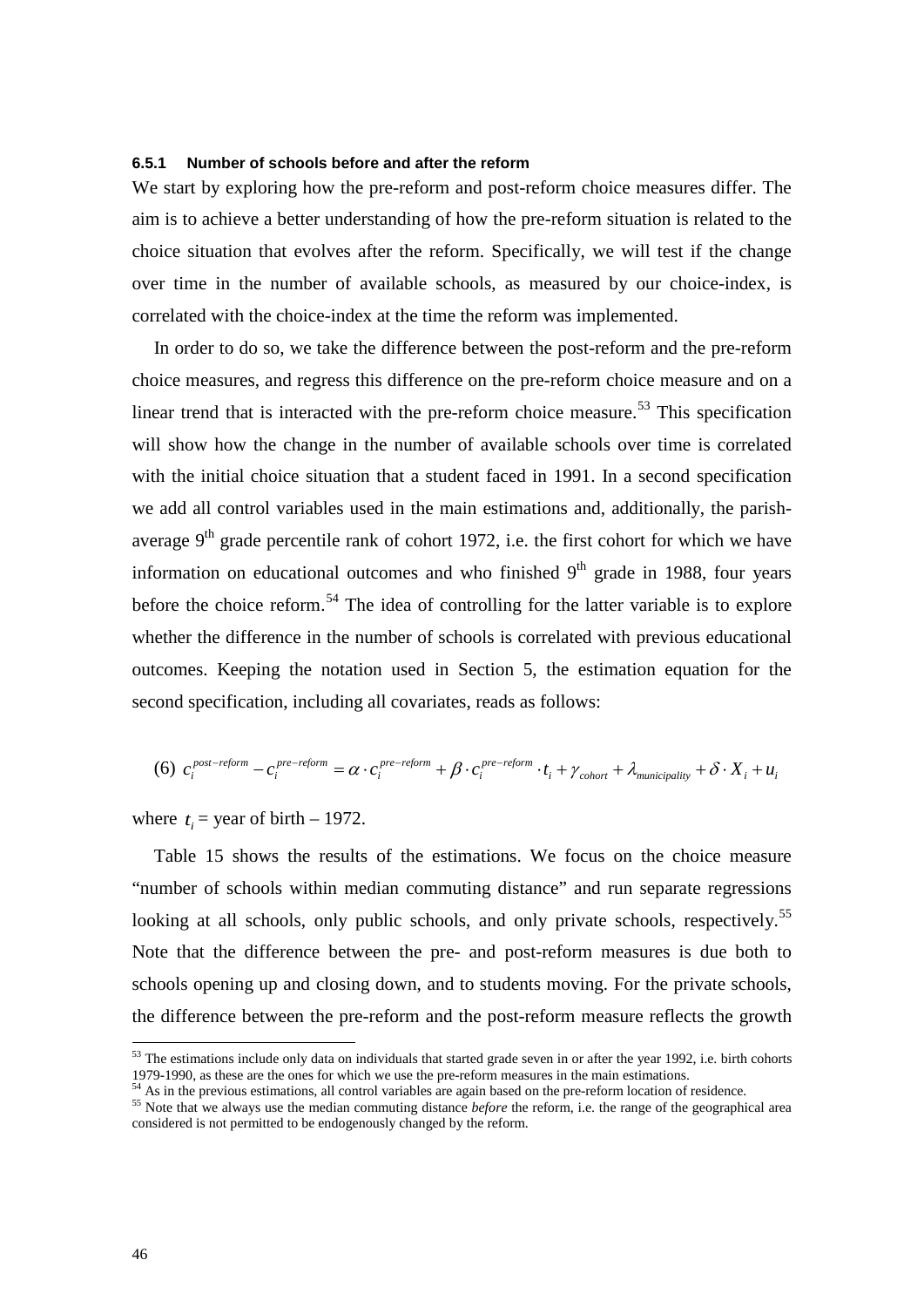of the private school sector after the reform, as there were almost no private schools in

Sweden before the reform.

<span id="page-48-0"></span>Table 15: Relation between pre-reform and post-reform number of schools

**Outcome**: Difference between number of schools before and after the reform **Choice Measure**: Number of schools within median commuting distance **Grade Level**: 7-9

|                                 | All schools    | All schools  | Public<br>schools | Public<br>schools | Private<br>schools | Private<br>schools |
|---------------------------------|----------------|--------------|-------------------|-------------------|--------------------|--------------------|
| Coefficients                    |                |              |                   |                   |                    |                    |
| Pre-reform no. of schools       | $-0.534***$    | $-1.012***$  | $-0.161***$       | $-0.495***$       | $-0.373***$        | $-0.517***$        |
|                                 | (0.0423)       | (0.0466)     | (0.0245)          | (0.0339)          | (0.0261)           | (0.0260)           |
| Pre-reform no. of schools       | $0.0600***$    | $0.0655***$  | $0.0174***$       | $0.0195***$       | $0.0427***$        | $0.0461***$        |
| ×Linear trend (cohort-<br>1972) | (0.00432)      | (0.00387)    | (0.00282)         | (0.00282)         | (0.00218)          | (0.00192)          |
| Pre-reform parish average       |                | $-0.00667$   |                   | $-0.00491$        |                    | $-0.00176$         |
| percentile rank GPA 9           |                | (0.00762)    |                   | (0.00423)         |                    | (0.00475)          |
| Constant                        | $0.893***$     | 91.71***     | $0.754***$        | 70.34***          | $0.139**$          | $21.37***$         |
|                                 | (0.172)        | (12.50)      | (0.134)           | (9.533)           | (0.0552)           | (3.188)            |
| Marginal Effects+               |                |              |                   |                   |                    |                    |
| Cohorts 1988-1990               | $0.486***$     | $0.102**$    | $0.134***$        | $-0.164***$       | $0.353***$         | $0.265***$         |
|                                 | (0.0346)       | (0.0410)     | (0.0267)          | (0.0324)          | (0.0158)           | (0.0168)           |
| Cohorts 1985-1987               | $0.306***$     | $-0.0948***$ | $0.0815***$       | $-0.222***$       | $0.225***$         | $0.127***$         |
|                                 | (0.0227)       | (0.0337)     | (0.0189)          | (0.0270)          | (0.0112)           | (0.0141)           |
| Cohorts 1982-1984               | $0.126***$     | $-0.291***$  | $0.0294**$        | $-0.281***$       | $0.0967***$        | $-0.0108$          |
|                                 | (0.0132)       | (0.0294)     | (0.0121)          | (0.0236)          | (0.00940)          | (0.0133)           |
| Cohorts 1979-1981               | $-0.0539***$   | $-0.488***$  | $-0.0226**$       | $-0.339***$       | $-0.0313***$       | $-0.149***$        |
|                                 | (0.0129)       | (0.0294)     | (0.00893)         | (0.0230)          | (0.0117)           | (0.0150)           |
| Cohort dummies                  | N <sub>o</sub> | Yes          | N <sub>o</sub>    | Yes               | N <sub>0</sub>     | Yes                |
| Municipality dummies            | N <sub>0</sub> | Yes          | N <sub>0</sub>    | Yes               | N <sub>0</sub>     | Yes                |
| Full set of covariates          | N <sub>o</sub> | Yes          | No                | Yes               | N <sub>0</sub>     | Yes                |
| <b>Observations</b>             | 1,214,130      | 1,117,774    | 1,214,130         | 1,117,774         | 1,214,130          | 1,117,774          |
| R-squared                       | 0.207          | 0.503        | 0.035             | 0.416             | 0.524              | 0.640              |

Notes: Robust standard errors in parentheses. Statistical significance at 1, 5 and 10% level is denoted by \*\*\*, \*\*, \*. For a list on the full set of covariates see Table 3.

<sup>+</sup> The marginal effects are averages of the cohort specific marginal effects of all cohorts in the respective treatment window. A cohort specific marginal effect is computed by adding the base coefficient to the product of the interaction coefficient and the value of the trend variable for the specific cohort.

The upper panel of [Table 15](#page-48-0) shows the coefficients on the pre-reform choice measure and its interaction with a trend. The resulting marginal effects for each treatment window cohort group are displayed in the lower panel. Note that these are averages of the cohort specific marginal effects of all cohorts in the respective treatment window. A cohort specific marginal effect is computed by adding the base coefficient to the product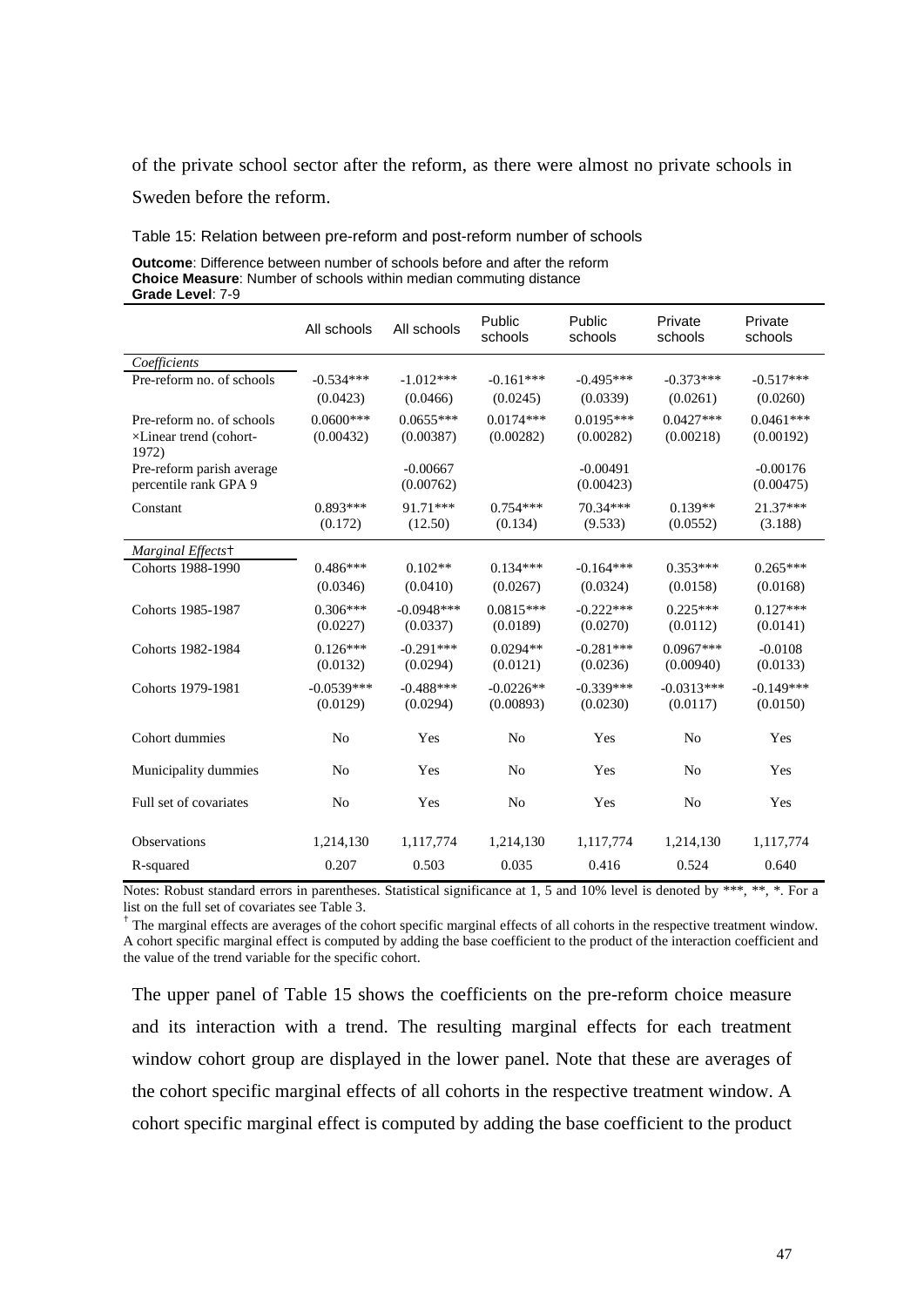of the interaction coefficient and the value of the trend variable for the specific cohort. Columns two, four and six include additional covariates.

Focusing first on the marginal effects when no additional covariates are included, that is columns one, three and five in the lower panel, we see that having more schools around before the reform is associated with a more positive difference between the actual and the pre-reform number of overall, public and private schools for all cohorts except for those in the first treatment window, cohorts 1979–1981. This holds both when we pool the public and private schools, and when we run separate regressions.

However, including all covariates, we find that this relationship reverses for all cohorts, except for those in the last treatment window, when we pool the private and public schools in column two. Column four shows that negative marginal effects are estimated for all cohorts when we use only the public schools, while for the private schools, in column six, the marginal effects are negative for the two first cohort treatment windows, and then turn positive. This indicates that, for cohorts born between 1979 and 1987, conditional on all included covariates, the difference between the number of public and private schools after the reform and the number of public schools nearby in 1991, is smaller the more schools were around in 1991. This pattern stems mainly from the public schools: for the private schools, the relation is negative only for students starting  $7<sup>th</sup>$  grade in the first years after the reform. Starting from cohort 1985, we see again that having more schools nearby before is related to a larger increase in the number of private schools, and for cohorts 1988–1990, this also holds for the aggregate of public and private schools. Since these effects are a combination of schools opening and closing, and families moving homes, it is hard to interpret this in terms of school openings only, especially for the public schools<sup>[56](#page-47-2)</sup>. However, an important fact to note

<span id="page-49-0"></span><sup>&</sup>lt;sup>56</sup> To illustrate this, imagine for example a student who will start  $7<sup>th</sup>$  grade in the year 2000. In the year 1991, when we measure the pre-reform choice value, her parents might not have thought much about schooling yet, and may thus live in a region that has relatively few schools. By 2000, they may have moved to a region that allows their child to attend a school nearby. So we see an increase between the post- and the pre-reform measure. Another family in the same situation may be living in an area with many schools since long, so once their child starts school they do not need to move, and the difference between their pre-reform measure and the actual measure is zero, if no school has opened up or closed. So without any new schools opening up, we see that the difference between the actual measure and the pre-reform measure is negatively related to having many schools nearby before the reform. The second mechanism is the opening up of new schools. Ignoring any moves by families, having more schools nearby before the reform may mean that fewer schools open up in the same area after the reform, and there may even be more potential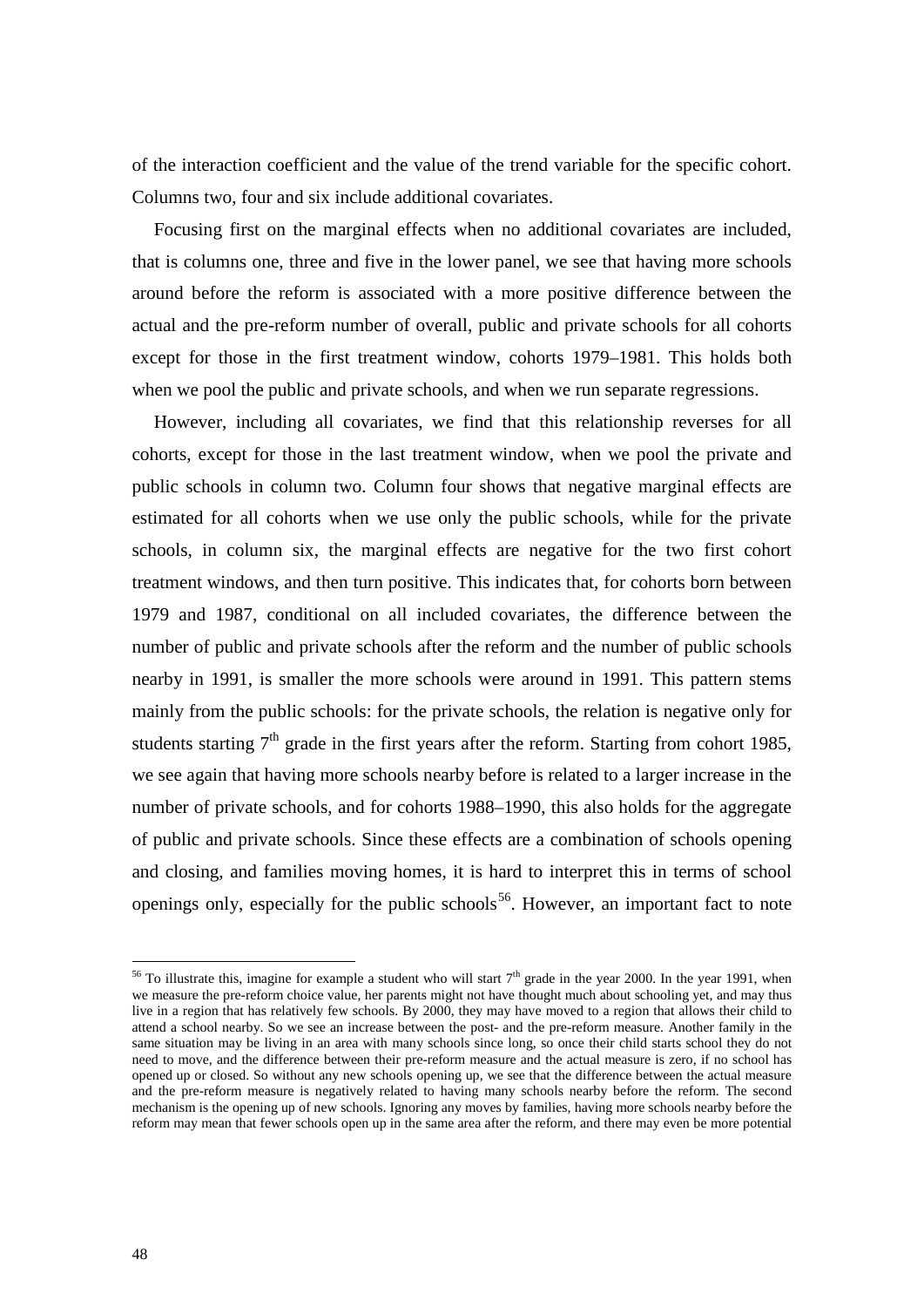for the interpretation of our results is that the pre-reform measures of choice and competition are positively correlated with their post-reform counterparts in levels, and that having a higher pre-reform choice measure is positively related to the increase in the number of available private schools. This means that our pre-reform measure also captures the opening up of private schools after the reform, and that this dynamic process is thus included in our estimated effects.

[Table 15](#page-48-0) also reports the effect of the parish level average of the percentile rank in  $9<sup>th</sup>$  grade GPA of students born in 1972 (that is the class finishing  $9<sup>th</sup>$  grade in 1988), see the upper panel. This is always negative, though very small and statistically insignificant. This suggests that, conditional on parental and parish level characteristics such as income and education, on average private schools do not seem to sort into areas based on student grades.<sup>[57](#page-49-0)</sup>

### **6.5.2 Effects of choice when using the actual choice opportunities at 7th grade**

The previous section indicated that, as expected, the choice-index changes somewhat over time. In this section we therefore, for the sake of comparison, show the results of our main regression specification when we, instead of using the pre-reform measures, use the actual measures of choice (that is, measured at the time a student starts grade 7). There are a few issues that are worth to discuss before we turn to the results.

First, using the actual measures instead of the pre-reform counterparts means making a different set of assumptions, and also gives estimates that have a different interpretation. In particular, under the assumption that schools opened up randomly and parents did not move in reaction to the reform, using the actual choice-measure would estimate the pure effect of having more schools to choose from when entering grade 7. This is a different effect from the one we estimate when we use the pre-reform measures, which includes all dynamic processes (including subsequent changes in the number of schools and residential location) associated with having many schools nearby at the time of the implementation of the reform.

<span id="page-50-0"></span>for schools closing down. Again, this results in a negative correlation between the difference in the actual and the prereform choice measure and the number of schools nearby before the reform.

 $57$  Under the assumption that student grades is a valid indicator of ability, this can be generalized to indicating that the choice of location of private schools is not endogenous with respect to student ability.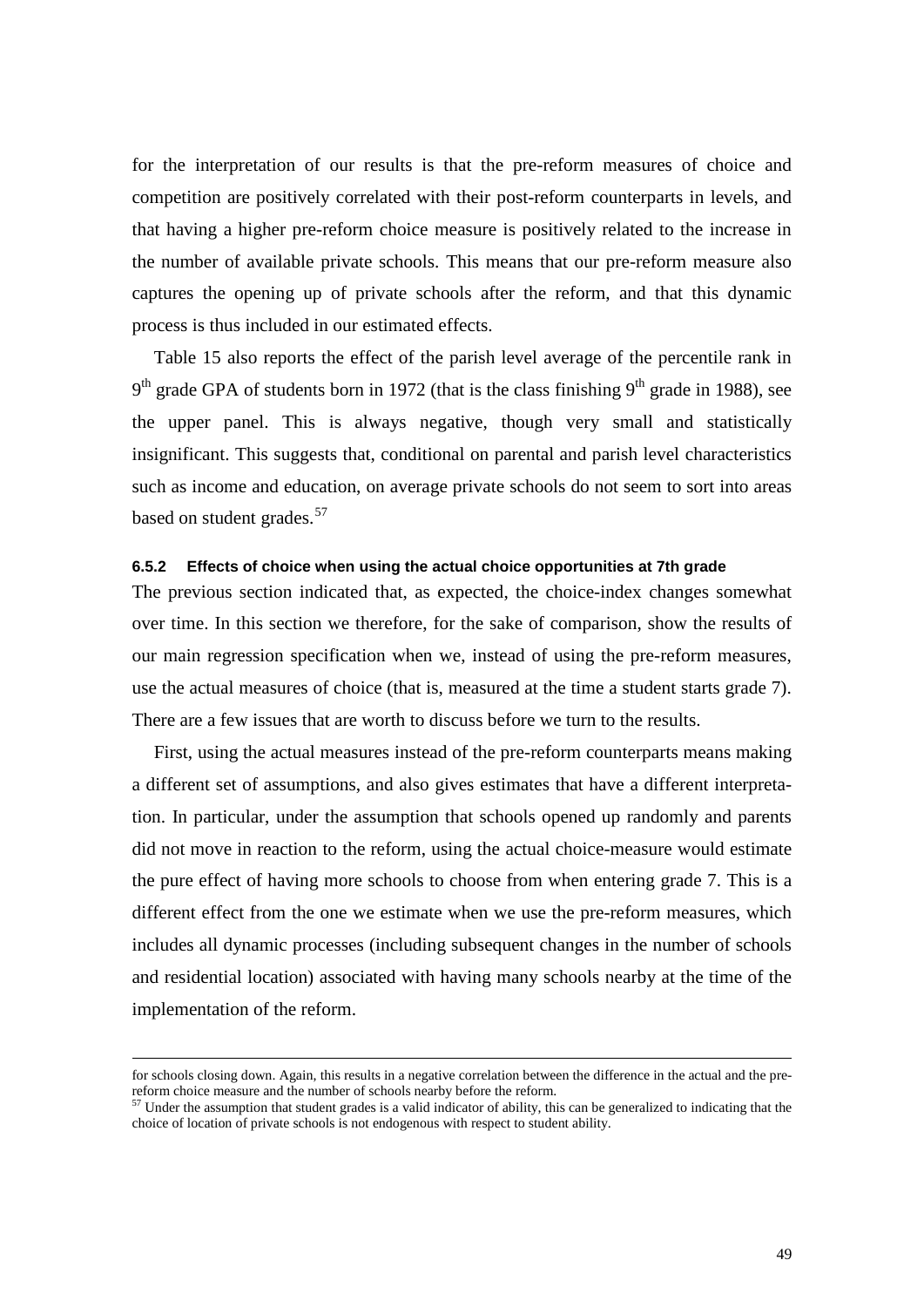Second, however, as discussed in Section [5,](#page-19-0) there are reasons to believe that the assumptions stated above, that schools opened up randomly and parents did not move in reaction to the reform, might not hold. For example, schools that work for profit will probably have chosen the location of business such as to maximize profits, and parents who are concerned about their children's outcomes are more likely to move to areas that will increase the chances of educational success. By including our extensive set of control variables on regional and individual characteristics we may be able to reduce this endogeneity problem to some extent, but we cannot be certain that it is fully eliminated.

Third, another caveat is that, when we measure the number of schools contemporaneously, we do not know at which point we are in the equilibrium process of schools opening up and closing in response to parental/student demand. It could for example be that having more schools nearby in period *t* leads to the bad schools closing down or being overtaken in period *t+1*, which leads to having only few schools nearby in period *t+2*. If the market worked perfectly, the schools remaining would be the very good schools, which would lead us to observe a positive association between few schools (low measures of choice) and good outcomes. A low choice index in  $t+2$  could hence actually be the result of a highly competitive process. Thus, estimating the effect of more choice and competition in a dynamically evolving environment poses identifycation problems of a new nature.

Keeping this in mind, it is still interesting to analyse the association between the number of public and private schools nearby and student outcomes at the time when a choice is made. The first column of [Table 16](#page-52-0) presents the effect of the actual number of schools in the median commuting distance near a student's home offering grades 7-9 on the percentile rank in GPA 9 (estimated according to Equation [\(4\)](#page-23-0)). Rather surprisingly, we see that having more schools nearby at the time of making a decision has no significant positive effect for most cohorts, but even a small negative one for birth cohorts 1982-1984. Column three shows that using the number of schools within 2km as a choice measure leads to similar conclusions.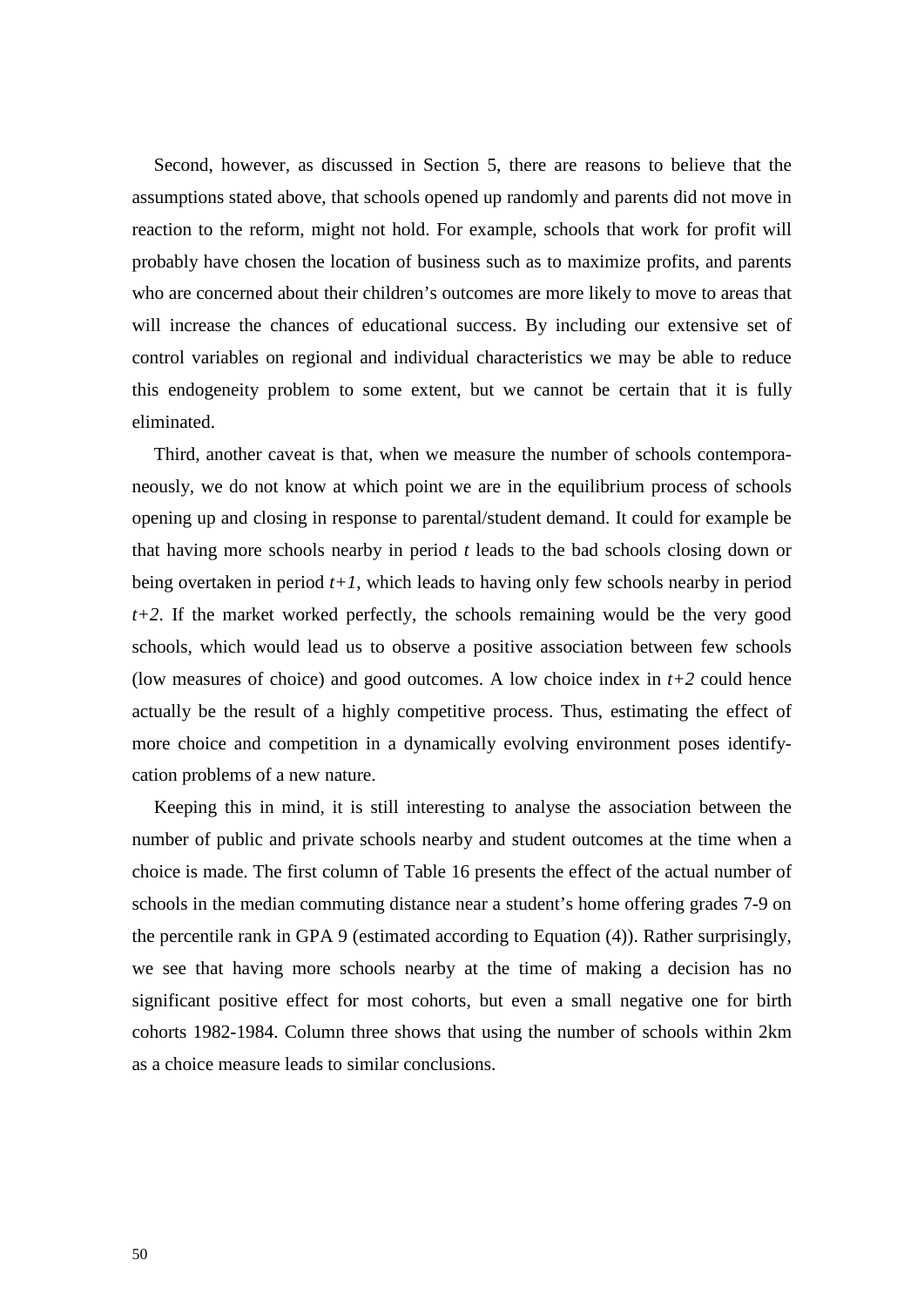## <span id="page-52-0"></span>Table 16: Effects of actual choice measures on percentile rank in GPA 9

#### **Outcome**: Percentile rank grades 9 **Choice Measure**: Number of schools within radius... **Grade Level**: 7-9

|                                             | Radius: median commuting<br>distance |                                | Radius: 2km            |                                |
|---------------------------------------------|--------------------------------------|--------------------------------|------------------------|--------------------------------|
|                                             | All schools                          | Public and<br>private separate | All schools            | Public and<br>private separate |
| Cohorts 1988-1990 rel. to<br>untreated      | 0.0137<br>(0.0185)                   |                                | $-0.0431$<br>(0.0489)  |                                |
| Cohorts 1985-1987 rel. to<br>untreated      | $-0.00643$<br>(0.0187)               |                                | $-0.0916*$<br>(0.0519) |                                |
| Cohorts 1982-1984 rel. to<br>untreated      | $-0.0387**$<br>(0.0185)              |                                | $-0.124**$<br>(0.0533) |                                |
| Cohorts 1979-1981 rel. to<br>untreated      | $-0.0145$<br>(0.0188)                |                                | $-0.0417$<br>(0.0584)  |                                |
| Cohorts 1977-1978 rel. to<br>untreated      | $-0.0184$<br>(0.0215)                |                                | $-0.0596$<br>(0.0624)  |                                |
| <b>Untreated Cohorts</b><br>$(1972 - 1976)$ | 0.0190<br>(0.0180)                   |                                | $0.205***$<br>(0.0406) |                                |
| Public choice                               |                                      |                                |                        |                                |
| Cohorts 1988-1990 rel. to                   |                                      | $-0.0127$                      |                        | $-0.192***$                    |
| untreated                                   |                                      | (0.0264)                       |                        | (0.0613)                       |
| Cohorts 1985-1987 rel. to                   |                                      | $-0.0230$                      |                        | $-0.212***$                    |
| untreated                                   |                                      | (0.0263)                       |                        | (0.0633)                       |
| Cohorts 1982-1984 rel. to<br>untreated      |                                      | $-0.0456*$                     |                        | $-0.160**$                     |
| Cohorts 1979-1981 rel. to                   |                                      | (0.0252)<br>0.0388             |                        | (0.0657)<br>$-0.0129$          |
| untreated                                   |                                      | (0.0245)                       |                        | (0.0636)                       |
| Cohorts 1977-1978 rel. to                   |                                      | $-0.0255$                      |                        | $-0.0661$                      |
| untreated                                   |                                      | (0.0310)                       |                        | (0.0736)                       |
| Untreated Cohorts (1972-                    |                                      | $-0.0243$                      |                        | $0.197***$                     |
| 1976)                                       |                                      | (0.0230)                       |                        | (0.0442)                       |
| Private choice                              |                                      |                                |                        |                                |
| Cohorts 1988-1990 rel. to                   |                                      | 0.0303                         |                        | 0.273                          |
| untreated                                   |                                      | (0.0700)                       |                        | (0.175)                        |
| Cohorts 1985-1987 rel. to<br>untreated      |                                      | 0.0746                         |                        | 0.291                          |
|                                             |                                      | (0.0753)                       |                        | (0.189)                        |
| Cohorts 1982-1984 rel. to<br>untreated      |                                      | 0.0634                         |                        | 0.0200                         |
|                                             |                                      | (0.0784)<br>$-0.206**$         |                        | (0.200)<br>$-0.151$            |
| Cohorts 1979-1981 rel. to<br>untreated      |                                      | (0.0881)                       |                        | (0.236)                        |
| Cohorts 1977-1978 rel. to                   |                                      | 0.0328                         |                        | $-0.0284$                      |
| untreated                                   |                                      | (0.102)                        |                        | (0.245)                        |
| <b>Untreated Cohorts</b>                    |                                      | $0.138**$                      |                        | 0.171                          |
| $(1972-1976)$                               |                                      | (0.0653)                       |                        | (0.162)                        |
| Constant                                    | 19.86***                             | $20.63***$                     | 19.04***               | 20.47***                       |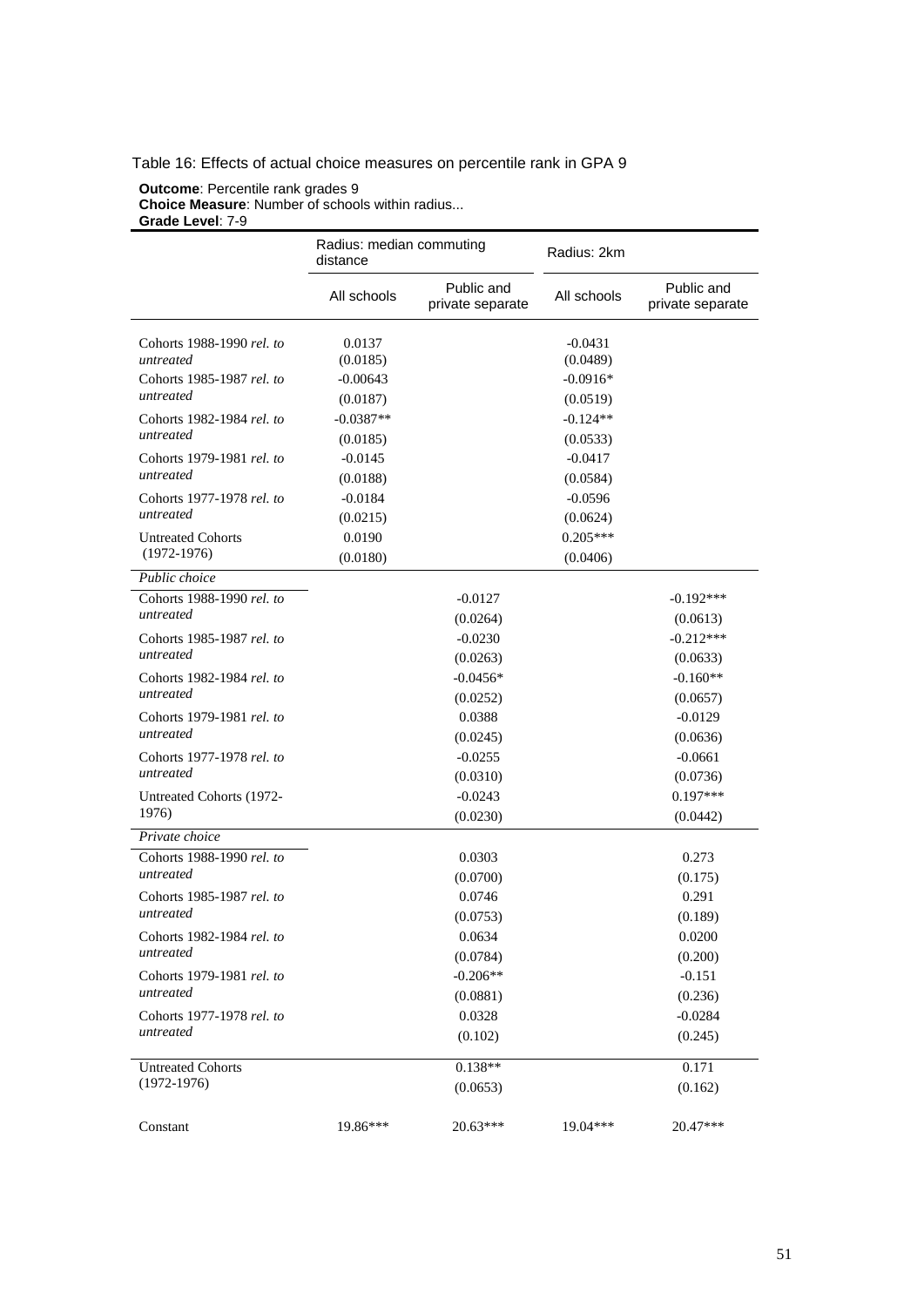#### **Outcome**: Percentile rank grades 9 **Choice Measure**: Number of schools within radius... **Grade Level**: 7-9

|                     | Radius: median commuting<br>distance |                                | Radius: 2km          |                                |  |
|---------------------|--------------------------------------|--------------------------------|----------------------|--------------------------------|--|
|                     | All schools                          | Public and<br>private separate | All schools          | Public and<br>private separate |  |
|                     | (3.176)                              | (3.134)                        | (3.157)              | (3.148)                        |  |
| Placebo test        | Pass                                 | Pass                           | Pass                 | Pass                           |  |
| Pre-reform trend    | N <sub>0</sub>                       | N <sub>0</sub>                 | No                   | No                             |  |
| Specification       | Treatment<br>Windows                 | Treatment<br>Windows           | Treatment<br>Windows | Treatment<br>Windows           |  |
| <b>Observations</b> | 1,743,753                            | 1,743,753                      | 1,743,753            | 1,743,753                      |  |
| R-squared           | 0.186                                | 0.186                          | 0.186                | 0.186                          |  |

Notes: Robust standard errors in parentheses. Statistical significance at 1, 5 and 10% level is denoted by \*\*\*, \*\*, \*. For a complete list of included covariates see Table 3. The definition of the placebo tests is explained in Section 5.

In order to obtain a better understanding of this result, we calculated the choice measures for public and private schools separately. Column two and four show results from estimations including these two measures and their interaction terms with treatment window dummies. For the radius "median commuting distance", the coefficients on the effect of having more public schools to choose from are always small and negative but only statistically significant at the 90% level for cohorts 1982-1984. However, using a 2km radius instead we find small but significant negative effects of having more public schools nearby on the percentile rank in marks. At the same time, the point estimates on the number of private schools are mostly positive, but again very small, economically zero, and almost never statistically significant.

Table 17 shows the results for the outcome "cognitive skills at age 18" which is estimated for men only. Also in this case the specifications using the choice measure based on the median commuting distance yields very small, basically zero, marginal effects. Using instead the 2km-choice radius yields somewhat larger effects, which are negative for the private but positive for the public schools.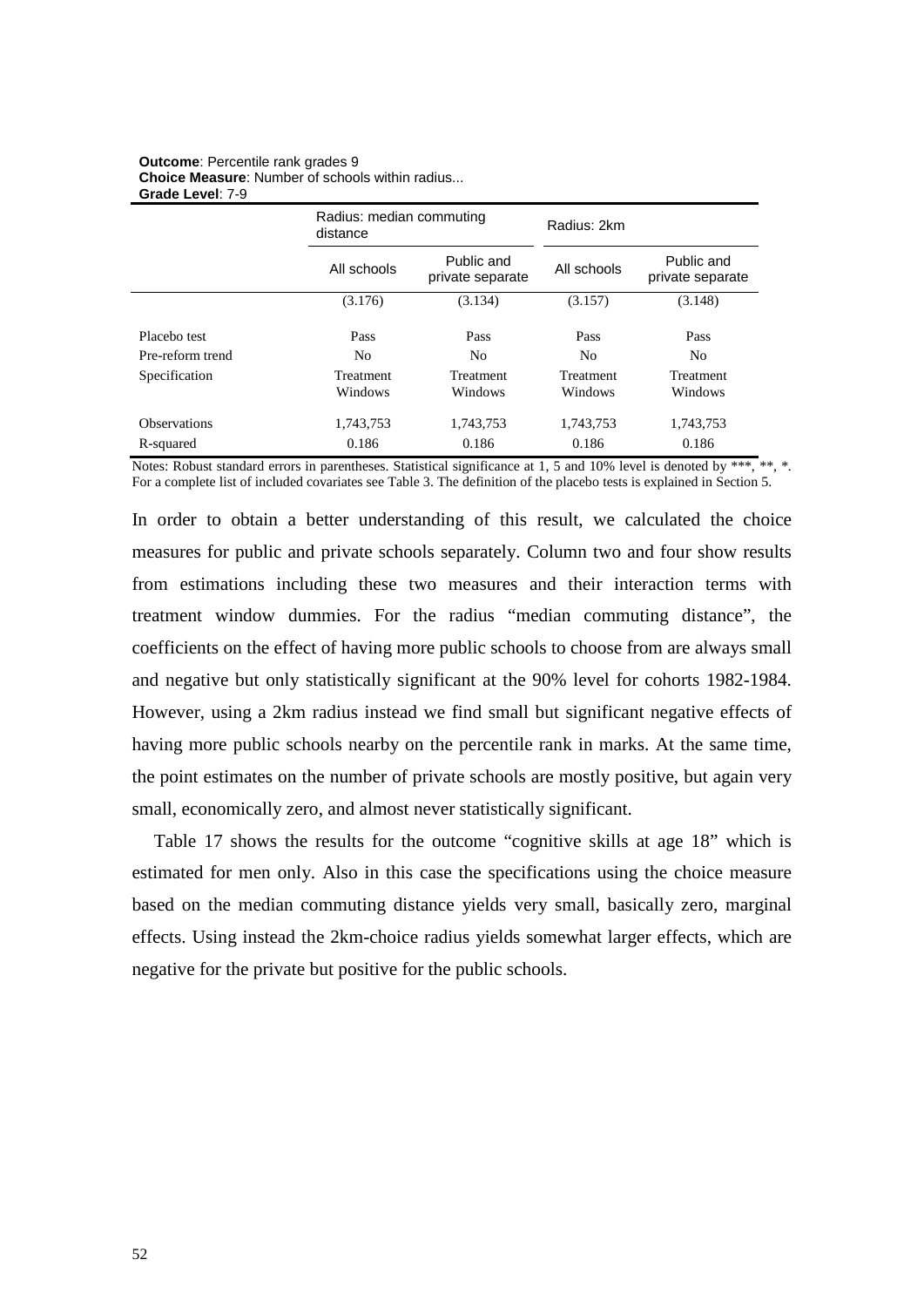### Table 17: Effects of actual choice measures on cognitive score

**Outcome**: Cognitive skills **Choice Measure**: Number of schools within radius... **Grade Level**: 7-9

|                                        | Radius: median commuting distance |                                | Radius: 2km           |                                |
|----------------------------------------|-----------------------------------|--------------------------------|-----------------------|--------------------------------|
|                                        | All Schools                       | Public and<br>private separate | All schools           | Public and<br>private separate |
| Cohorts 1985-1987 rel. to<br>untreated | $-0.000212$<br>(0.00160)          |                                | 0.00878*<br>(0.00478) |                                |
| Cohorts 1982-1984 rel. to              | $-0.000881$                       |                                | 0.00563               |                                |
| untreated                              | (0.00159)                         |                                | (0.00489)             |                                |
| Cohorts 1979-1981 rel. to              | $-0.00148$                        |                                | 0.00814               |                                |
| untreated                              | (0.00158)                         |                                | (0.00514)             |                                |
| Cohorts 1977-1978 rel. to              | 0.00262                           |                                | $0.0128**$            |                                |
| untreated                              | (0.00205)                         |                                | (0.00609)             |                                |
| Untreated Cohorts (1972-1976)          | 0.00109                           |                                | $-0.0116***$          |                                |
|                                        | (0.00159)                         |                                | (0.00375)             |                                |
| Public choice                          |                                   |                                |                       |                                |
| Cohorts 1985-1987 rel. to              |                                   | 0.00325                        |                       | $0.0157***$                    |
| untreated                              |                                   | (0.00228)                      |                       | (0.00573)                      |
| Cohorts 1982-1984 rel. to              |                                   | $0.00449**$                    |                       | $0.0192***$                    |
| untreated                              |                                   | (0.00221)                      |                       | (0.00585)                      |
| Cohorts 1979-1981 rel. to              |                                   | 0.00191                        |                       | $0.0162***$                    |
| untreated                              |                                   | (0.00220)                      |                       | (0.00605)                      |
| Cohorts 1977-1978 rel. to              |                                   | 0.00281                        |                       | $0.0158**$                     |
| untreated                              |                                   | (0.00292)                      |                       | (0.00708)                      |
| Untreated Cohorts (1972-1976)          |                                   | $-0.00207$                     |                       | $-0.0187***$                   |
|                                        |                                   | (0.00208)                      |                       | (0.00420)                      |
| Private choice                         |                                   |                                |                       |                                |
| Cohorts 1985-1987 rel. to              |                                   | $-0.0130**$                    |                       | $-0.0497***$                   |
| untreated                              |                                   | (0.00590)                      |                       | (0.0164)                       |
| Cohorts 1982-1984 rel. to              |                                   | $-0.0224***$                   |                       | $-0.0704***$                   |
| untreated                              |                                   | (0.00610)                      |                       | (0.0174)                       |
| Cohorts 1979-1981 rel. to              |                                   | $-0.0144**$                    |                       | $-0.0488**$                    |
| untreated                              |                                   | (0.00668)                      |                       | (0.0196)                       |
| Cohorts 1977-1978 rel. to<br>untreated |                                   | 0.00230                        |                       | $-0.0140$                      |
|                                        |                                   | (0.00839)                      |                       | (0.0239)                       |
| Untreated Cohorts (1972-1976)          |                                   | $0.0133***$                    |                       | $0.0462***$                    |
|                                        |                                   | (0.00493)                      |                       | (0.0147)                       |
| Constant                               | 2.518***                          | 2.457***                       | 2.449***              | $2.360***$                     |
|                                        | (0.267)                           | (0.269)                        | (0.267)               | (0.269)                        |
| Placebo test                           | Pass                              | Pass                           | Pass                  | Pass                           |
| Pre-reform trend                       | $\rm No$                          | Yes <sup>†</sup>               | ${\rm No}$            | $\rm No$                       |
| Specification                          | Treatment                         | Treatment                      | Treatment             | Treatment                      |
|                                        | Windows                           | Windows                        | Window                | Window                         |
| Observations                           | 615,225                           | 615,225                        | 615,225               | 615,225                        |
| R-squared                              | 0.150                             | 0.150                          | 0.150                 | 0.150                          |

Notes: Robust standard errors in parentheses. Statistical significance at 1, 5 and 10% level is denoted by \*\*\*, \*\*, \*. For a complete list of included covariates see Table 3. The definition of the placebo tests is explained in Section 5. The mean of the cognitive score is 5, the standard deviation 1.9.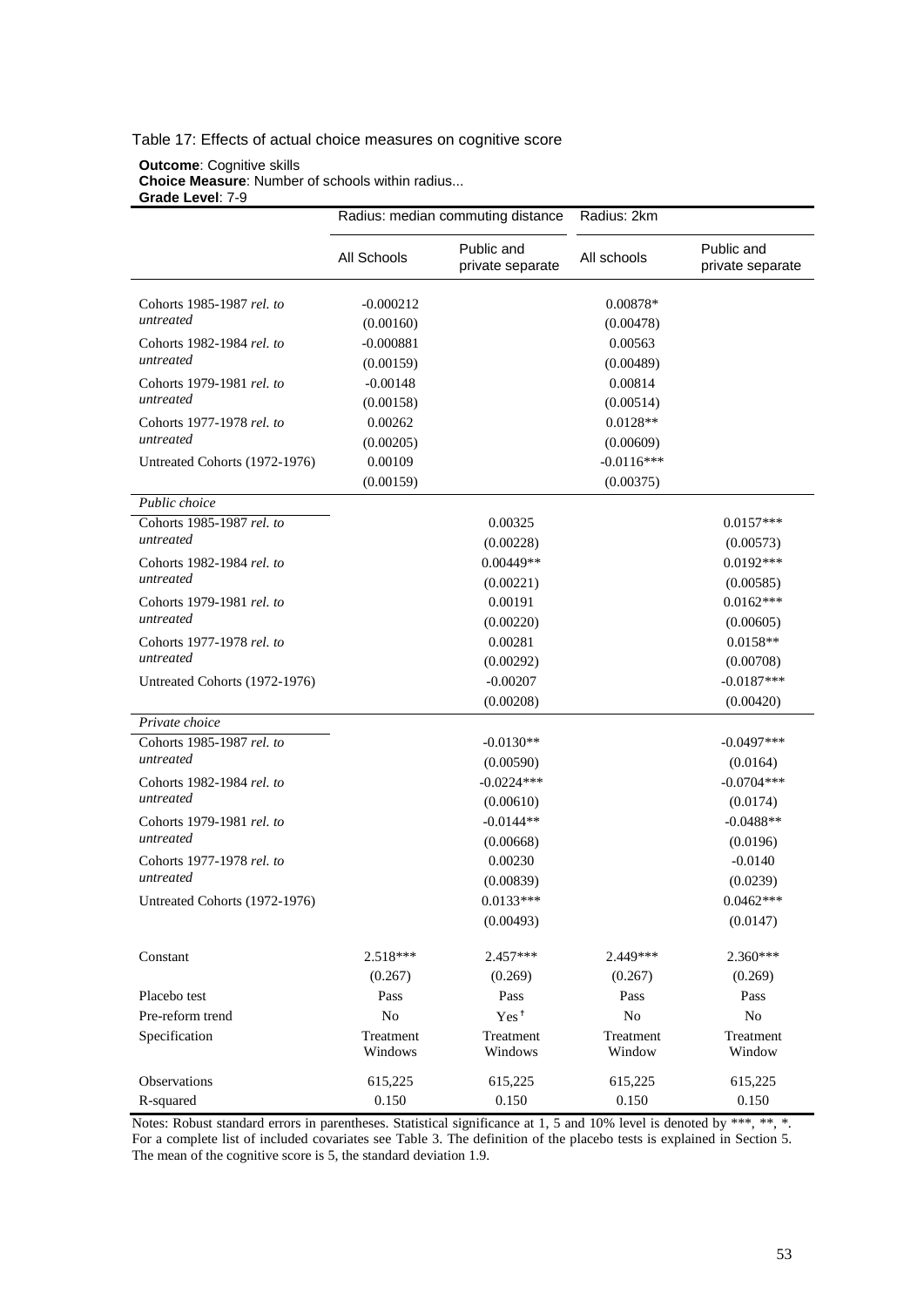In sum, using the actual measures of choice, measured at the time the student enters  $7<sup>th</sup>$ grade, yields small and often insignificant marginal effects, especially when we use the choice measure based on the commuting distance. For the specification with the 2kmchoice radius, the estimated effects shown in the table are a bit larger, and vary in sign between the outcomes and between private and public schools. However, given that the standard deviation for this choice index is only around two, the effects in terms of a one standard deviation increase are still very small.

# **7 Conclusion**

In this paper, we analyse the average effects of choice and competition caused by the introduction of the Swedish school choice reform in 1992. We identify the intention-totreat effect by assessing whether having more choice opportunities at the outset of the reform has affected average student outcomes in the short- and long-run. We find that more school choice, measured by having more schools nearby right before the reform, has small positive effects on marks at the end of compulsory schooling, and, depending on the choice measure used, very small effects on cognitive skills at age 18. We also analyse longer term outcomes such as university education, employment, criminal activity and health, and sometimes find small, but no economically relevant positive effects in these dimensions on average. Our estimates of the school choice effects are to be interpreted relative to a system with Tiebout choice, i.e. where the only possibility to choose is by moving residence, which was in place in Sweden before the reform and is still in place in many countries.

Previous studies on the Swedish reform, have reported effects of an increase in the private school share by 10 percentage points on the percentile rank in grades at the end of ninth grade in the range of 0 to 20 percent of a standard deviation, depending on the identification strategy and definition of the outcome variable. Our results fall close to the studies that estimate modest effects, such as Böhlmark and Lindahl (2012), and we find considerably smaller effects than for example Sandström and Bergström (2005). However, it is not surprising that we may arrive at a different conclusion than some of the previous studies, as these have looked specifically at effects of competition by private schools while this study focuses on choice and competition among public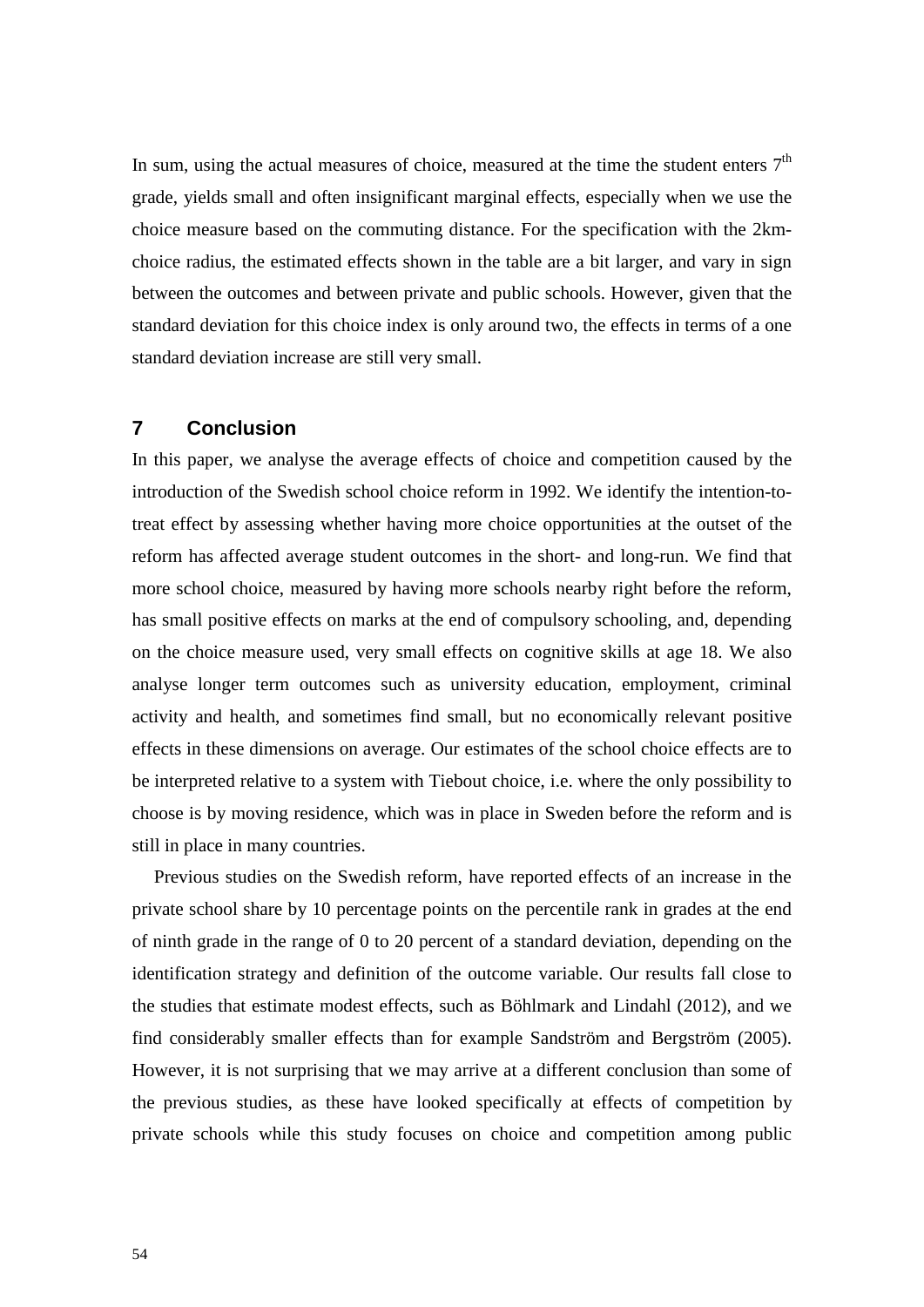schools. Moreover, in this paper, we do not identify the direct effect but the intentionto-treat effect of the reform, which we believe to be relevant as it includes the dynamic processes that are triggered by the introduction of the reform and related to the initial choice setting.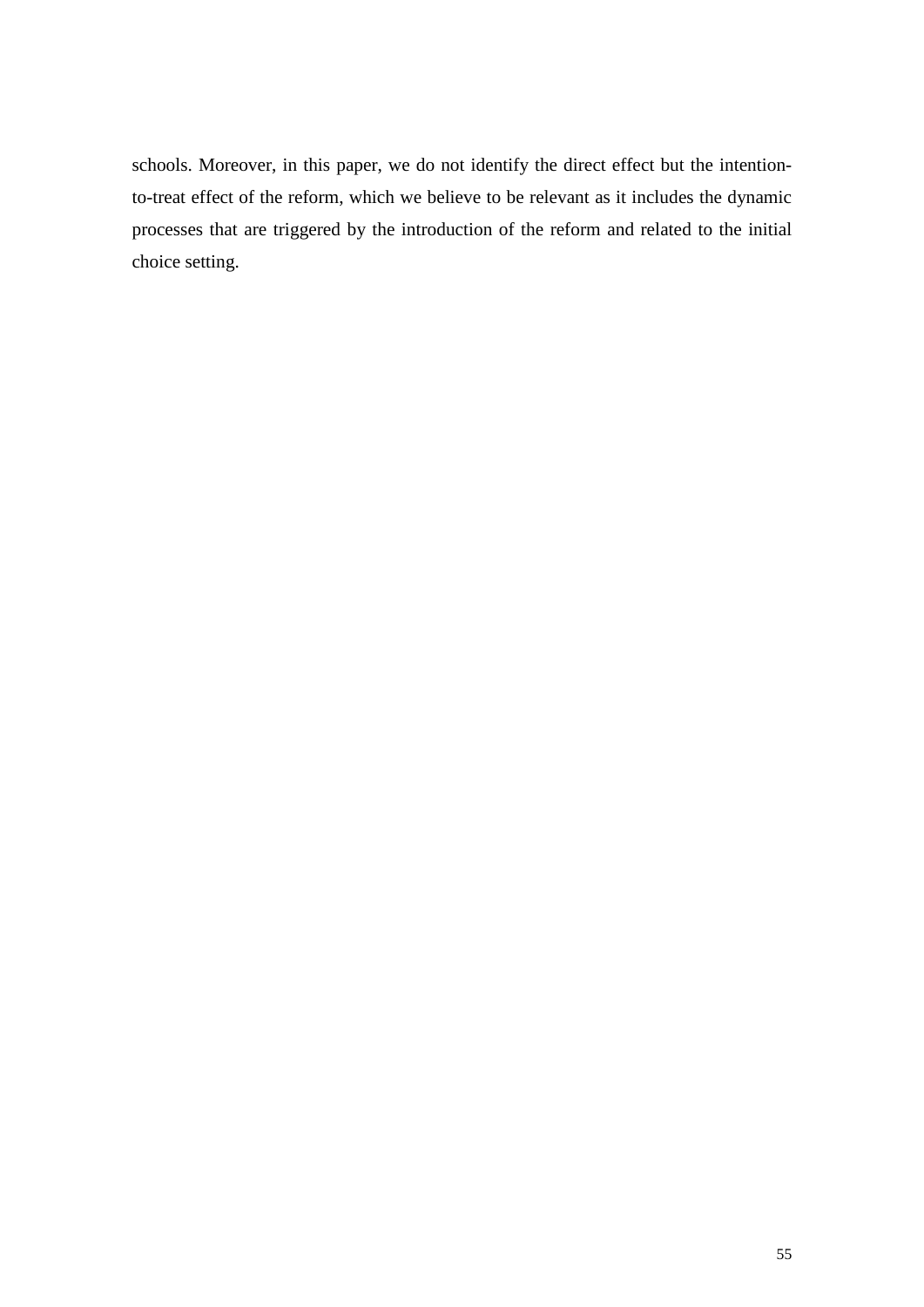# **References**

- Ahlin, Å (2003), "Does school competition matter? Effects of a large-scale school choice reform on student performance", Working Paper 2003:2, Department of Economic, Uppsala University.
- Ahlin, Å & E Mörk (2008), "Effects of decentralization on school resources", Economics of Education Review, vol 27, pp. 276–284.
- Ammermueller, A and J Pischke (2009), "Peer effects in European primary schools: Evidence from the Progress in International Reading Literacy Study", Journal of Labor Economics, 27(3), 315–348, 2009.
- Angrist, J and K Lang (2004) "Does school integration generate peer effects? Evidence from Boston's Metro program." American Economic Review, 94(5), pp.1613–1634.
- Bettinger, E (2011) "Educational vouchers in international contexts", in: Handbook of the Economics of Education, Volume 4 (Ed. Hanushek, E, Machin, S and L Woessmann), Elsevier, p. 551-572.
- Björklund, A, Edin, P, Fredriksson, P and A Krueger (2004), "Education, equality and efficiency – An analysis of Swedish school reforms during the 1990s", IFAU Report 2004:1.
- Björklund, A, Clark, M A, Edin, P-A, Fredriksson, P and A Krueger (2005), The Education Market Comes to Sweden. An Evaluation of Sweden's Surprising School Reforms, (Ed. Björklund, A.), Russel Sage Foundation, New York.
- Burgess, S, Greaves, E, Vignoles, A and D Wilson (2009), ["What Parents Want: School](http://www.bris.ac.uk/cmpo/publications/papers/2009/wp222.pdf)  [preferences and school choice"](http://www.bris.ac.uk/cmpo/publications/papers/2009/wp222.pdf), CMPO Working Paper 09/222.
- Böhlmark, A, and M Lindahl (2007), "The Impact of School Choice on Pupil Achievement, Segregation and Costs: Swedish Evidence", IZA DP No. 2786
- Böhlmark, A and M Lindahl (2012), "Independent schools and long-run educational outcomes: Evidence from Sweden's large scale voucher reform", IZA DP No. 6683.
- Epple, D and R E Romano, (1998), "Competition between Private and Public Schools, Vouchers and Peer Effects. The American Economic Review, 88(1), pp.33–62.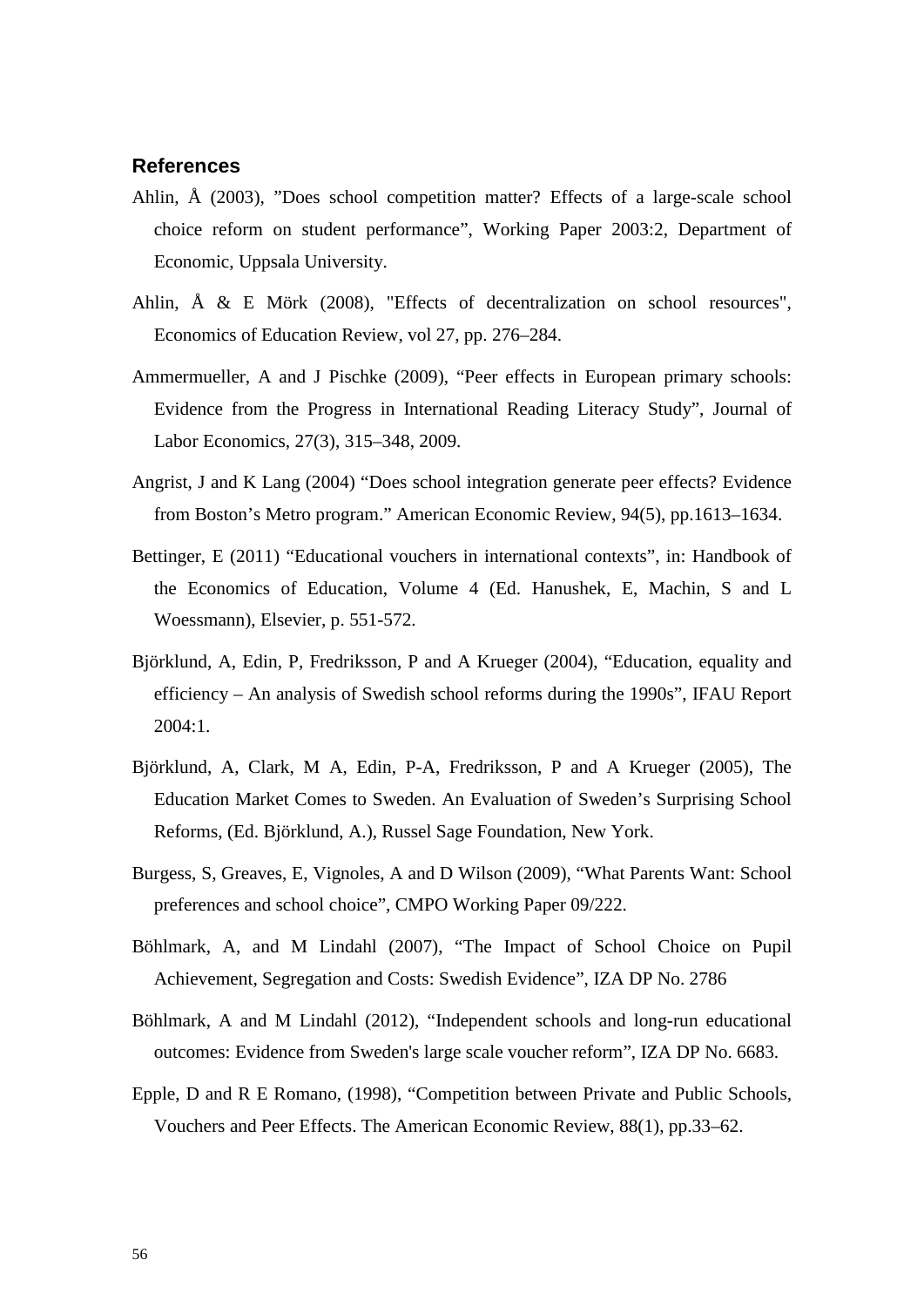- Gibbons, S, Machin, S and O Silva (2008) "Choice, Competition and Pupil Achievement", Journal of the European Economic Association, 6(4), pp. 912–947.
- Grönqvist, E, Öckert, B and J Vlachos (2010) "The intergenerational transmission of cognitive and non-cognitive abilities", IFAU Working Paper 2010:12.
- Hensvik, L (2012), "Competition, Wages and Teacher Sorting: Lessons Learned from a Voucher Reform", The Economic Journal, [Volume 122\(561\), p](http://onlinelibrary.wiley.com/doi/10.1111/ecoj.2012.122.issue-561/issuetoc)ages 799–824.
- Hanushek, E (1986), "The Economics of Schooling: Production and Efficiency in Public Schools", Journal of Economic Literature, vol 24(3), pp.1141–1177.
- Hanushek, E, Kain, J, Markman, J and S Rivkin (2002), "Does peer ability affect student achievement?" Journal of Applied Econometrics, 18, pp. 527–544.
- Himmler, O (2009), "The Effects of School Competition on Academic Achievement and Grading Standards", [CESifo Working Paper Series No. 2676.](http://papers.ssrn.com/sol3/papers.cfm?abstract_id=1427131##)
- Hoxby, C (2000a), "Does competition among public schools benefit students and taxpayers?", The American Economic Review, vol 90, pp. 1209-1238.
- Hoxby, C (2000b), "Peer effects in the classroom: Learning from gender and race variation", NBER Working Paper No. 7867.
- Hoxby, C (2003), "School choice and school productivity. Could school choice be a tide that lifts all boats?", in: The Economics of School Choice (Ed. Hoxby, C), pp. 287- 342, National Bureau of Economic Research, Inc.
- Hoxby, C (2007), "Does competition among public schools benefit students and taxpayers? Reply", The American Economic Review, vol 97, pp. 2038-2055.
- Hsieh, C and M Urquiola (2006), "The effects of generalized school choice on achievement and stratification: Evidence from Chile's voucher program", Journal of Public Economics, vol 90, pp. 1477-1503.
- [Lavy,](http://www.nber.org/people/victor_lavy) V and A Schlosser (2007), "Mechanisms and Impacts of Gender Peer Effects at School", NBER Working Paper No. 13292.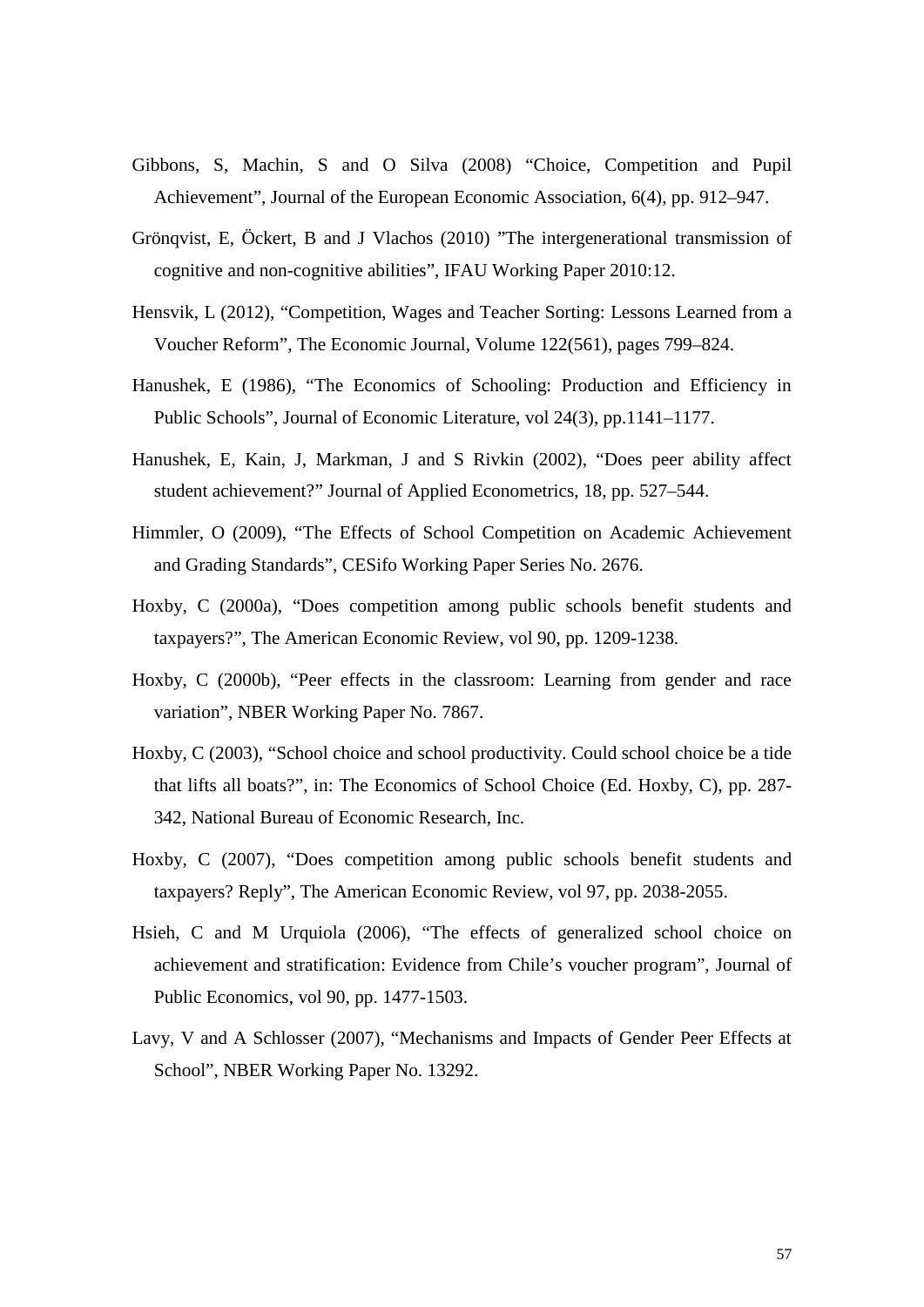- Lefgren, L (2004), "Educational peer effects and the Chicago public schools", Journal of Urban Economics, 56(2), pp. 169–191.
- Lindqvist, E and R Vestman (2011), ["The Labour Market Returns to Cognitive and](http://ideas.repec.org/a/aea/aejapp/v3y2011i1p101-28.html)  [Noncognitive Ability: Evidence from the Swedish Enlistment,](http://ideas.repec.org/a/aea/aejapp/v3y2011i1p101-28.html)" [American Economic](http://ideas.repec.org/s/aea/aejapp.html)  [Journal: Applied Economics,](http://ideas.repec.org/s/aea/aejapp.html) vol. 3(1), pp. 101–28.
- Noailly, J, Vujić, S and A Aouragh (2009), "The effects of competition on the quality of primary schools in the Netherlands", CPB Discussion Paper No 120.
- Rothstein, J (2007), "Does competition among public schools benefit students and taxpayers? Comment", The American Economic Review, vol 97, pp. 2026-2037.
- Sacerdote, B (2001), "Peer effects with random assignment: Results from Dartmouth roommates", Quarterly Journal of Economics, 116(2), pp. 681–704.
- Sandström, M and F Bergström (2005), "School vouchers in practise: competition won't hurt you", Journal of Public Economics, 89, pp. 351–380.
- SOU 2007:28, "Tydliga mål och kunskapskrav i grundskolan", Regeringskansliet.
- SOU 2007:101, "Tydlig och öppen förslag till en stärkt skolinspektion", Regeringskansliet.
- SOU 2008:8, "Bidrag på lika villkor", Delbetänkande av Utredningen om villkoren för fristående skolor, Regeringskansliet.
- The National Board of Education (Skolverket) (1996): "Att välja skola effekter av valmöjlighet i grundskolan", Report Nr 109.
- The National Board of Education (Skolverket) (2003): "Valfrihet och dess effekter inom skolområdet", Report 230.
- The National Board of Education (Skolverket) (2005): "Skolor som alla andra? Med fristående skolor i systemet 1991–2004", Report 271.
- The National Board of Education (Skolverket) (2009): "Resursfördelning utifrån förutsättningar och behov? Report 330.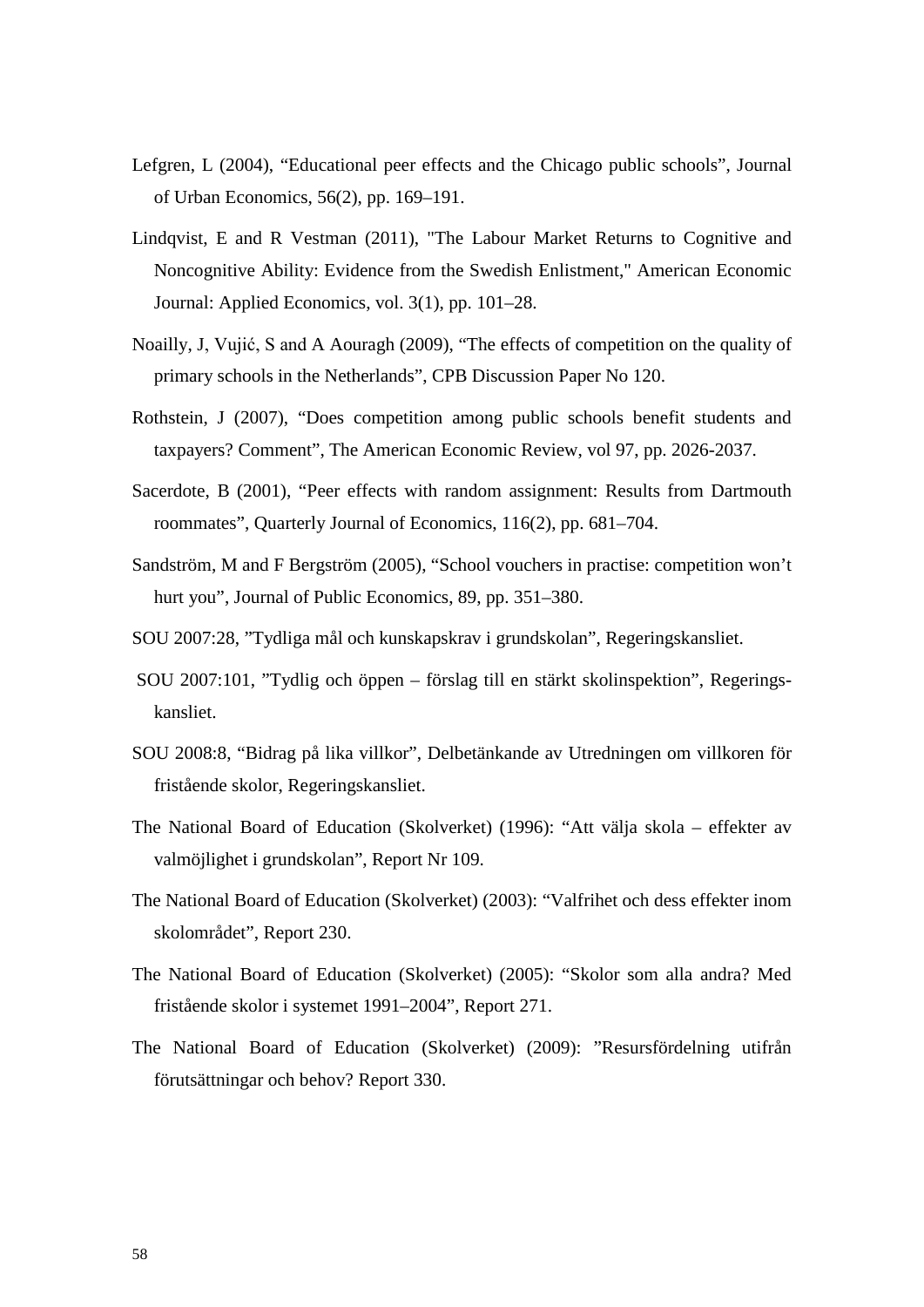- Tiebout, C M (1956), "A Pure Theory of Local Expenditures", Journal of Political Economy, Vol. 64(5), pp. 416 –424.
- Vlachos, J (2010), "Betygets värde. En analys av hur konkurrens påverkar betygssättningen vid svenska skolor." Uppdragsforskningsrapport 2010:6, Konkurrensverket.
- Von Greiff, C (2009), "En skola med lika resurser?, En ESO-rapport om likvärdighet och resursfördelning", ESO-rapport 2009:5.
- Waslander, S, Pater, C and M van der Weide (2010), "Markets in education: An analytical review of empirical research on market mechanisms in education", OECD Education Working Paper, No. 52.
- Wikström C and M Wikström (2005), "Grade inflation and school competition: an empirical analysis based on the Swedish upper secondary schools", Economics of Education Review, 24, pp. 309–322.
- Zimmerman, D (2003), "Peer effects in academic outcomes: Evidence from a natural experiment." Journal of Urban Economics, 85(1), pp. 9–23.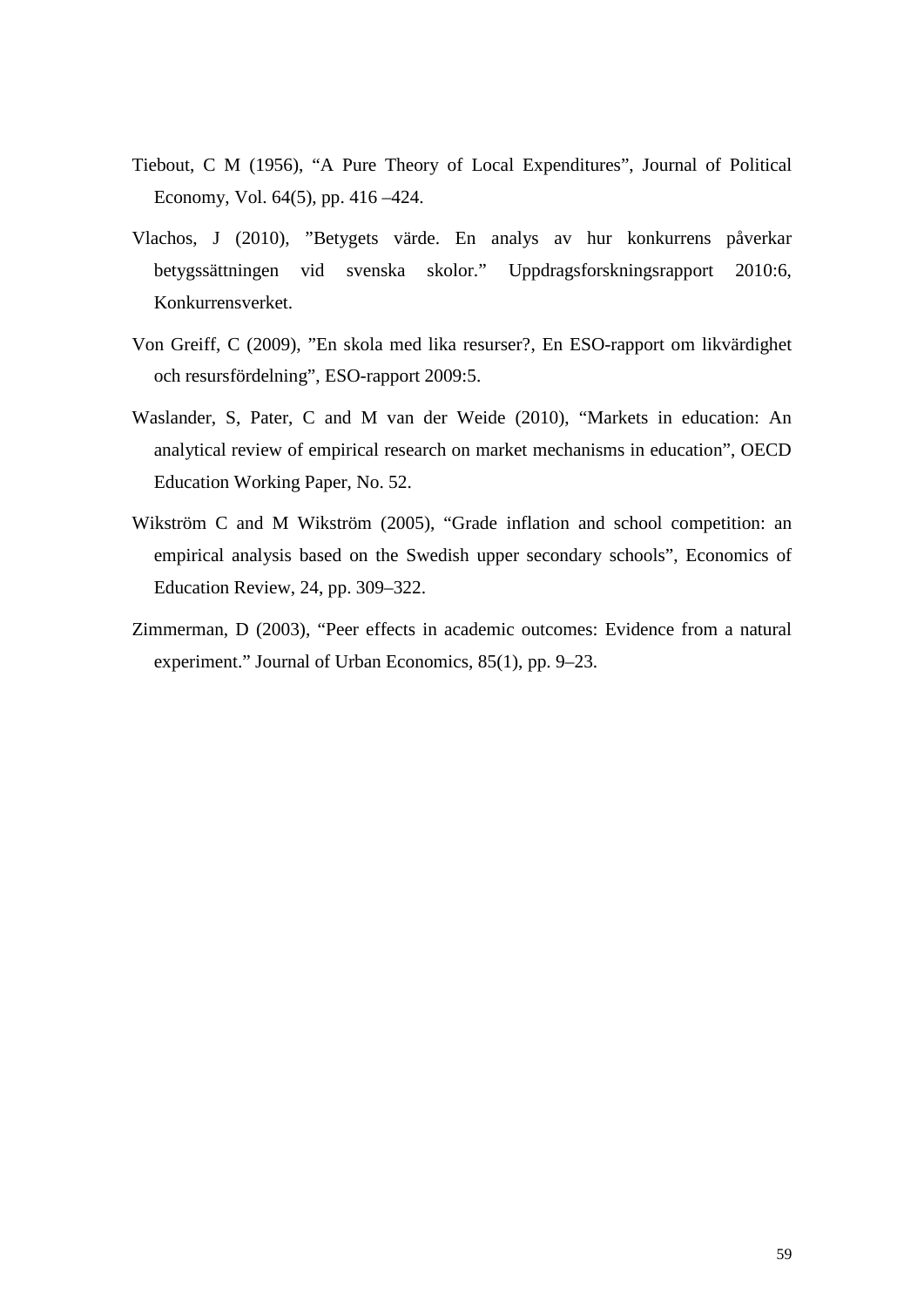# **Appendix**

# **School choice in practice**

For our study, it is important to know to what extent the reforms actually affected school choice as perceived by parents and students. This section aims to shed light on this issue.

The school choice reforms implemented in the early 1990s give quite some leeway for interpretation for the municipalities, who are in charge of providing compulsory schooling. Sweden's 290 municipalities vary a lot in size, from the small rural municipalities with a few thousand inhabitants and few schools, to the large densely populated urban municipalities with several hundred thousand inhabitants and many schools. It is hence likely that the practical implementation of the reforms differed between municipalities.

While information on the share of students opting for private schools is readily available, there exists relatively little information on the amount of active school choice taking place between public schools, especially for the early years after the reforms. Two surveys from the National Board of Education however provide information on the situation during school years 1994/95 and  $2000/01$ .<sup>[58](#page-50-0)</sup>

The 1994/95 survey, which contains information from the local authorities in ten large and predominantly urban municipalities<sup>59</sup>, reports that seven percent of the students switched to another school than the one they were assigned to before the start of the school year 1994/95. Out of these seven percent, two percent switched to a private school and five percent to a public school, and most of the changes took place between grade 3-4 and grade 6-7. In the country as a whole, only 1.5 percent of students chose another public school than the nearest one, while 1.8 percent of all students

<span id="page-61-1"></span><span id="page-61-0"></span> $58$  See The National Board of Education 1996; and 2003.<br> $59$  The surveyed municipalities are: Stockholm, Göteborg, Malmö, Uppsala, Linköping, Helsingborg, Södertälje, Botkyrka, Täby and Östersund. The study also contains case studies of 38 schools, out of which eight were private schools, in 12 municipalities.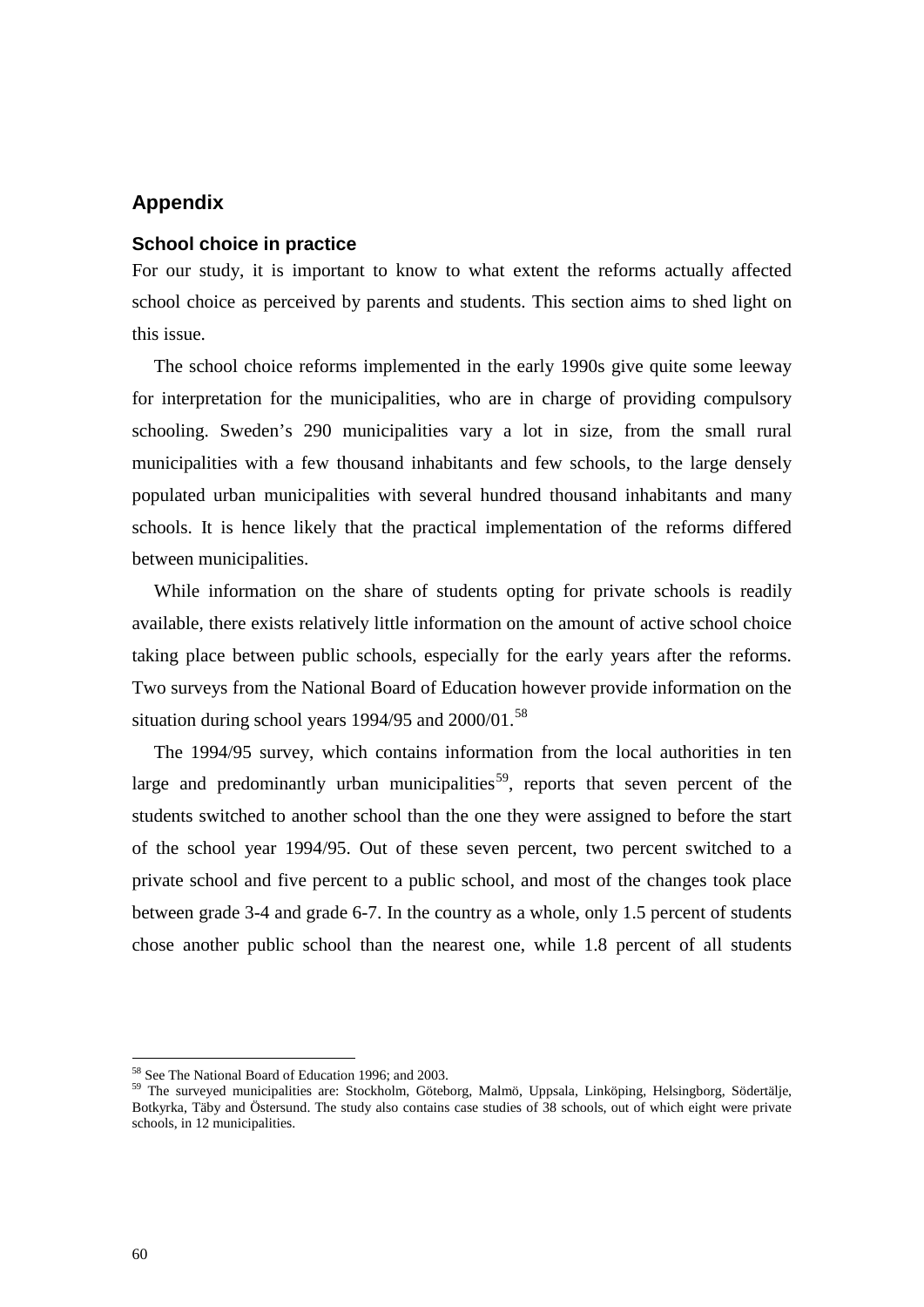attended private schools. $^{60}$  $^{60}$  $^{60}$  It hence seems that by the mid-nineties, a fairly small share of students chose another school than the one assigned.

By 2000/01, making an active school choice had become much more common: The report by the National Board of Education contains information from a survey to parents in six large urban municipalities where the scope for choice is deemed to be large<sup>[61](#page-62-0)</sup>, and in a set of smaller and more rural municipalities.<sup>[62](#page-62-1)</sup> In the survey, 67 percent of parents in the "high-choice municipalities", and 34 percent of parents in the "low-choice municipalities", state that they have made an active school choice. About two thirds of these, for both sets of municipalities, were however choices to the nearest public school, to which the student was assigned anyway. For the remaining third of those who had made an active choice, again for both sets of municipalities, choosing another public school than the nearest one was a bit more common than choosing a private school. A small share of parents, 1–3 percent, furthermore states that they made an active choice, but that they were not accepted due to lack of slots. It hence seems that the preferences of parents could be satisfied in the majority of cases. These figures suggest that by 2001, school choice was relatively common, but that there were large differences between municipalities.<sup>[63](#page-62-2)</sup>

The 2003 report also collected information from the local authorities in all municipalities and town districts. $^{64}$  $^{64}$  $^{64}$  According to the estimates of the local authorities, reported by the survey, in school year 2000/01, almost a quarter of all students lived in municipalities and town districts where five percent or more students attend another public school than the one in their catchment area, and five percent of students lived in municipalities and town districts where this share was 15 percent or higher.<sup>[65](#page-62-4)</sup> Regarding

<sup>&</sup>lt;sup>60</sup> See p 57 The National Board of Education (1996) for public schools, and, for private schools, the website of The National Board of Education: Table 1.1.A on http://www.skolverket.se/statistik och analys/.

<span id="page-62-0"></span>of These municipalities are large and urban, and were also covered in the 1996 report, see The National Board of<br>Education (1996).

<span id="page-62-1"></span> $^{62}$  The high-choice municipalities" are: Botkyrka, Stockholm, Södertälje, Uppsala, Helsingborg and Västerås. The survey info for the "low-choice municipalities" was gathered for a large set of municipalities – and they are not reported by name in the report.

<span id="page-62-3"></span><span id="page-62-2"></span> $\frac{63}{64}$  Source: The National Board of Education (2003), pp. 48f.  $\frac{64}{64}$  The larger municipalities are in general divided into town districts, which are responsible for some of the operations of the public sector.

<span id="page-62-5"></span><span id="page-62-4"></span>These figures were calculated using the raw data from the survey to the local authorities, which we were generously given access to from the National Board of Education. See also Table 3.8, The National Board of Education (2003)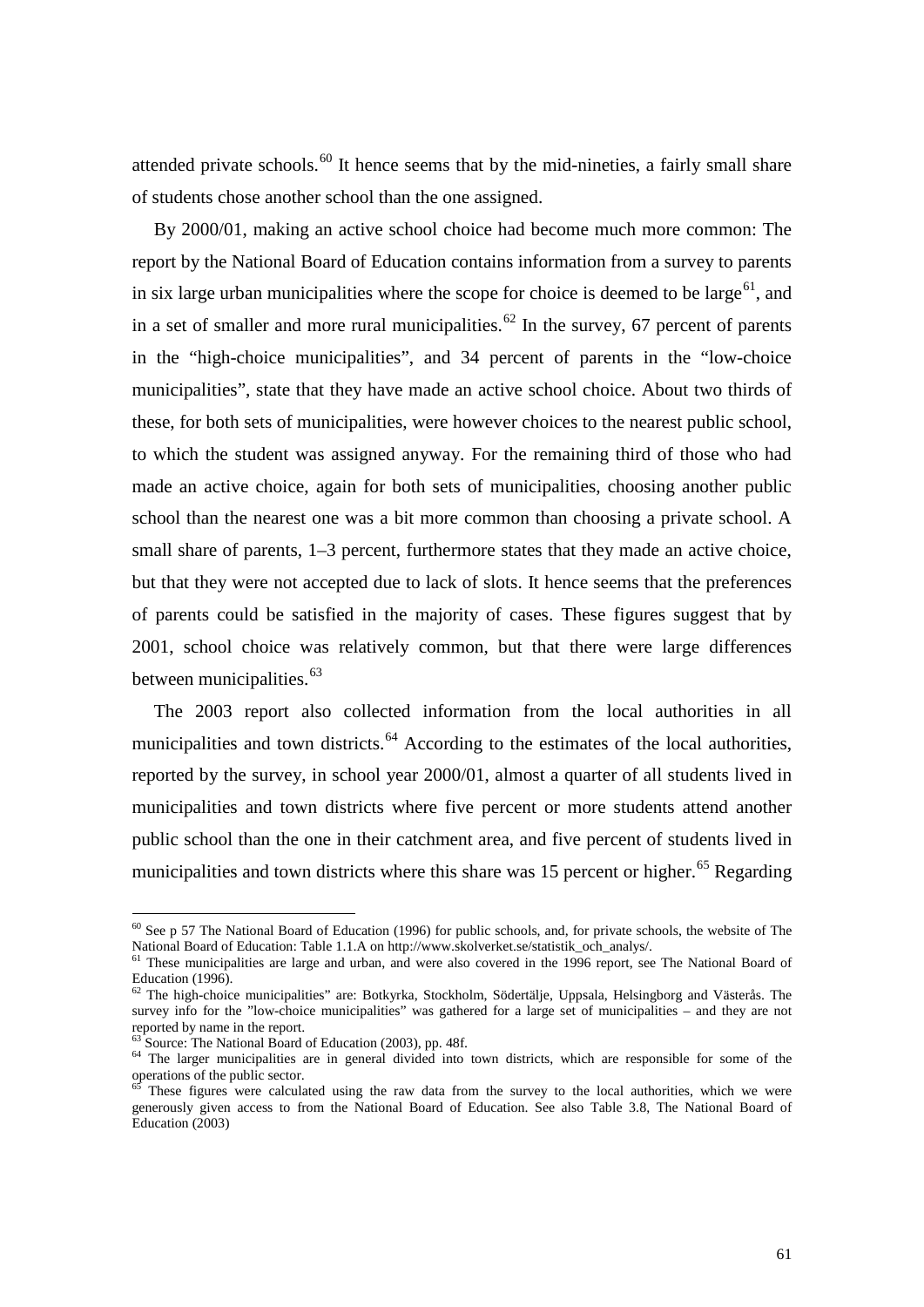the private schools, the National Board of Education (2005) reports that the number of private compulsory schools nationwide grew from a bit over 200 in 1995 to over 500 in 2005. In 2002 the municipality-wise share of students that attended a private school was on average 5 percent, and was considerably higher, 12 percent, among the large cities.<sup>[66](#page-62-5)</sup>

The 2003 survey from the National Board of Education also suggests that by 2000/01 a bit less than 30 percent of all municipalities and town districts<sup>67</sup>, predominantly in urban areas, have a policy to encourage parents/students to make an active school choice, and almost 40 percent provide parents/students with comprehensive information about the schools available in the municipality. About a quarter of the municipalities and town districts state that they provide school transport also to other schools than the nearest one.

About half of the parents in the 2003-survey also report that they had enough knowledge to make a well-informed choice.

We conclude that school choice has become increasingly common during the almost 20 years that have passed since the choice-reforms of the early 90s, and parents/students choose both to attend another public school than the nearest one and to attend private schools.

## **Other education-related reforms**

<span id="page-63-2"></span>The school choice reforms in the early 1990s were not the only education-related changes taking place in the 1990s, but they were part of a broad decentralization and choice-enhancing trend in the organization of the educational sector, as well as in the public sector in general. This section gives an overview of the other reforms that took place in the 1990s. This is useful both in order to provide a deeper understanding for the environment in which the school choice reforms took place, and in order to discuss other changes that took place in relation to our evaluation method.

One of the major education-related reforms of the 1990s, apart from the choice-reforms, was the 1991 decentralization of the Swedish compulsory school system.<sup>[68](#page-63-1)</sup> The

<span id="page-63-0"></span><sup>&</sup>lt;sup>66</sup> See the National Board of Education website for education statistics http://www.jmftal.artisan.se.  $67$  The survey was directed to officials of the municipalities, or, in the case of larger municipalities which are d into town districts, officials of the town districts.

<span id="page-63-1"></span><sup>&</sup>lt;sup>68</sup> See Proposition 1990/91:18, SOU 2008:8 (p. 49f), and von Greiff (2009).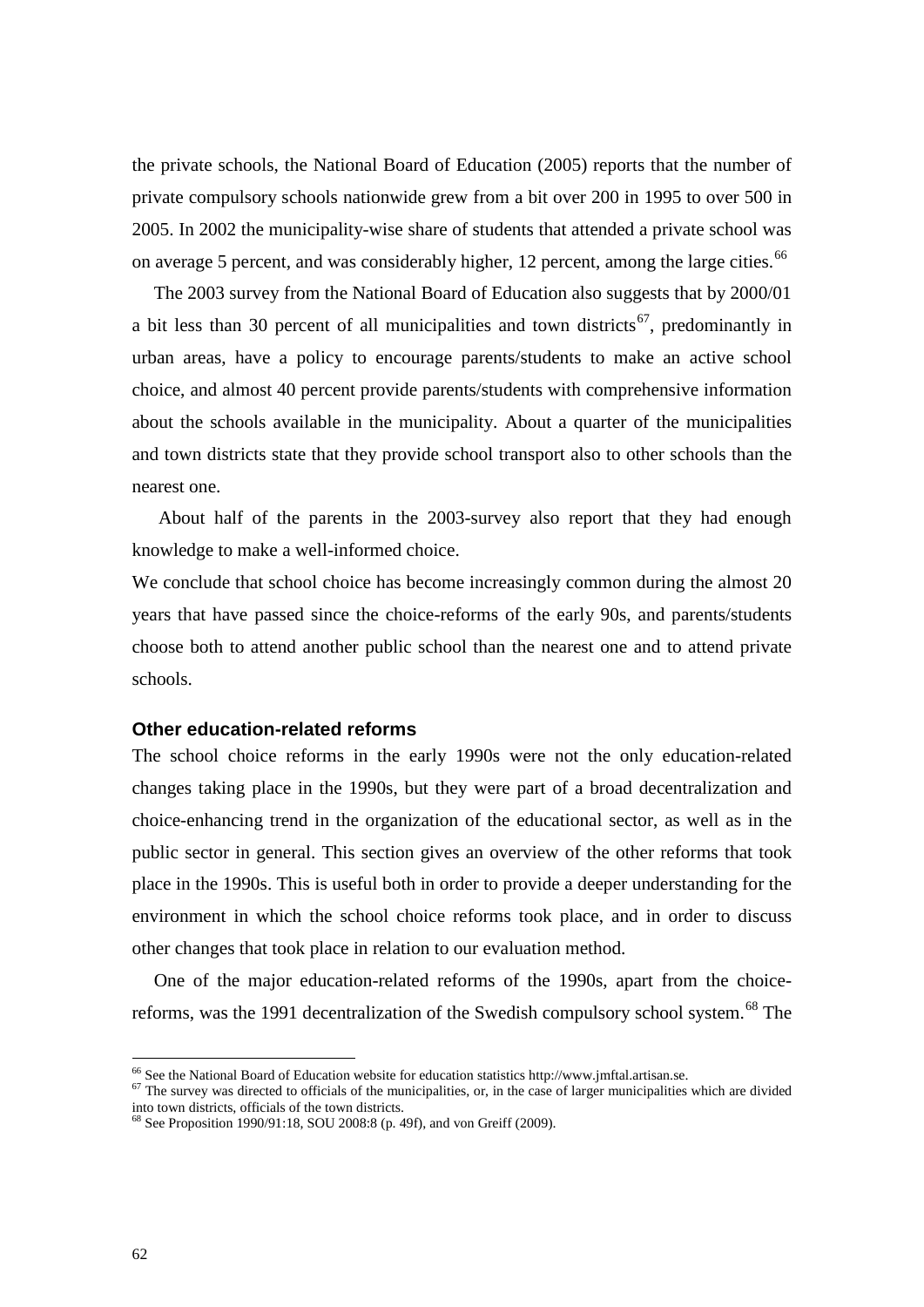reform changed the role of the central government from providing detailed regulation for the municipalities and schools to follow, to specifying broad goals on what the students should know at each completed level of education but by large leaving it to the schools and municipalities to decide how to achieve these goals. The evaluation of whether the schools meet the goals specified in the Law and National curriculum was, until the establishment of the Swedish Schools Inspectorate in 2008, by large left to the schools themselves.<sup>[69](#page-63-2) [70](#page-64-0)</sup>

After the reform, municipalities and the individual schools were thus given considerable freedom to design the education, as long as they follow the basic curriculum.<sup>[71](#page-64-1)</sup> The reform also made teachers and headmasters, previously state-employed, employees of the municipalities.<sup>[72](#page-64-2)</sup>

Another part of the decentralization trend of the early 90s, was the replacement of the previous ear-marked central government grants<sup>[73](#page-64-3)</sup> with a system of general grants in 1991. At first, the grants were sector-specific, but in 1993, the grants were made completely general. Through the reform, the local politicians were hence given more decision power over the use of central government grants, both in terms of how much to allocate to education per se, and how much to allocate to different education related items.

In addition to the reforms described above, there is a couple of changes in the economic regulations for municipalities that took place during the 90s merit mentioning. First, during 1991–1994, municipalities were prevented from raising the

 $^{69}$  National standardized grade 9 tests were in addition made mandatory in 2003, and in 2009 for grades 3 and 5. Previously, standardized tests were available, but were up to the schools to use or not.<br><sup>70</sup> See proposition 2008/09:87, SOU 2007:28, SOU 2007:101, and Björklund et al (2004).

<span id="page-64-1"></span><span id="page-64-0"></span><sup>&</sup>lt;sup>71</sup> The school law (1985:1100) names the overall goals for the education system, as well as overall guidelines for the overall design of the education. It specifies the minimum requirements that the schools need to fulfill, such as how much time should be devoted to each subject. There is also a National curriculum (Lpo 1994), which specifies the broad values that the school system shall follow, as well as the (more specific) educational goals that the students shall reach.

<span id="page-64-2"></span> $72$  At first, teacher pay negotiations remained centralized, but in 1995, the responsibility for the negotiations was transferred to the school level, and many schools adopted partly individualized wage schemes (Björklund et al  $(2005)$ ).

<span id="page-64-3"></span> $7<sup>3</sup>$  Until 1991, central government grants were earmarked for specific educational expenses. These grants were to cover for expenses that were directly related to actual teaching, with teacher salaries being the largest post. According to von Greiff (2009), the system for the allocation of the central government grants was very complex and nontransparent. The municipalities were responsible for financing, through income tax revenues, facilities, school food, school transport, school medical care and teaching material. In addition, they were free to add to the central government transfers for all posts except for the teacher salaries.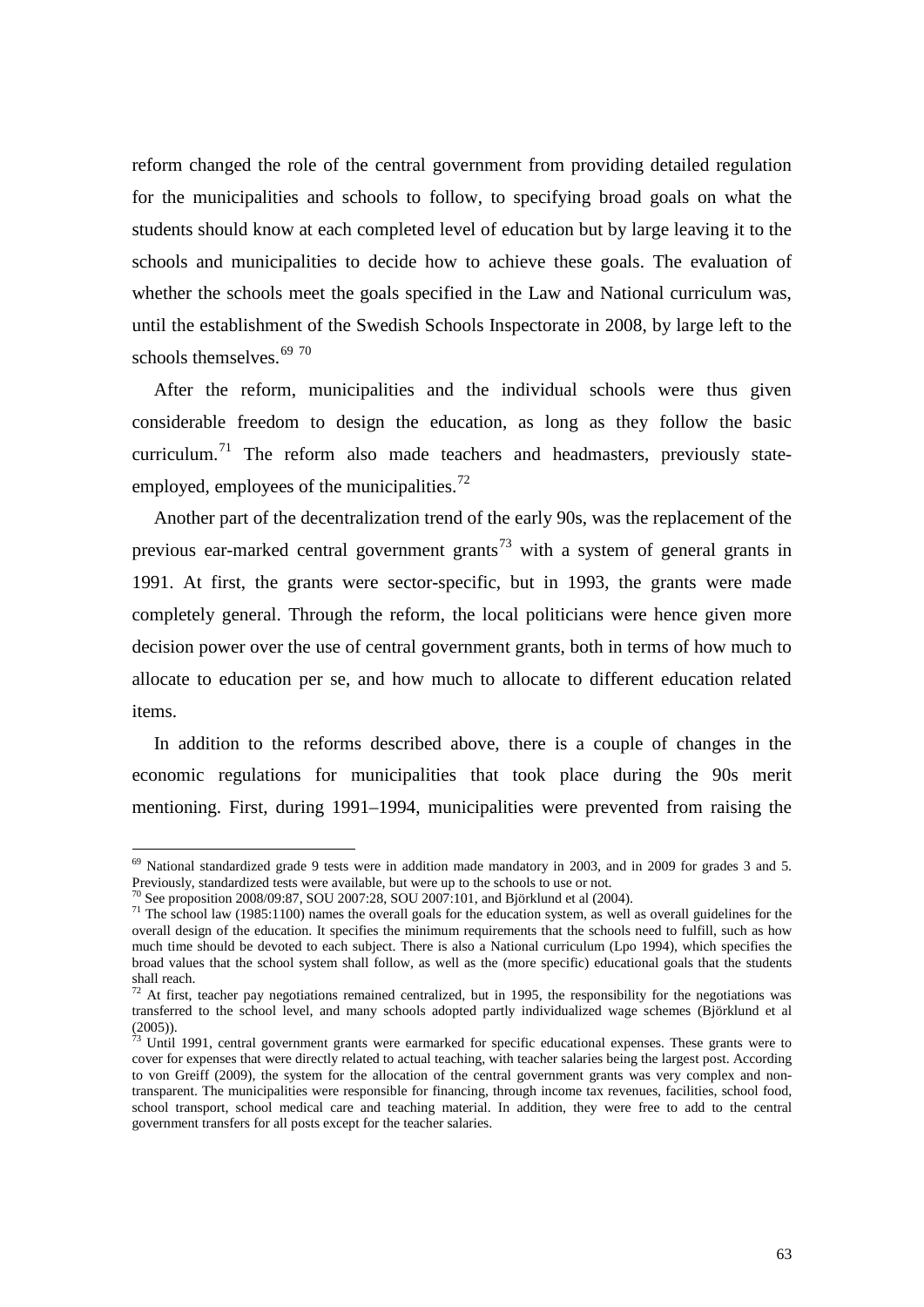local income tax, which constitutes their main source of income. Second, the rules for municipal budget balance have changed over time; the requirement for local budget discipline was relaxed in 1992, in order to become stricter again in 1997.<sup>[74](#page-64-2)</sup>

We can conclude that there is a set of other reforms that are related to the education sector during the period under study. In which sense are they relevant for our study?

First, the decentralization reforms gave the municipalities more say in how to organize compulsory education and how to allocate resources, while the tax rate cap and the stricter budget discipline are likely to have contributed to making the local education budget more sensitive to the local economic development. One can suspect that this may have given rise to larger variation in the education policy between the municipalities, but there is little guidance available from previous studies on whether this actually happened.<sup>[75](#page-65-0)</sup> Second, the decentralization reforms mean that schools have more freedom to choose pedagogical style and curriculum, and potentially also over the local budget process.<sup>[76](#page-65-1)</sup>

### **Moving patterns**

If Tiebout-migration (in terms of moving in order to get into a good school) was affected by the school choice reform, we would expect to see a different moving pattern after the reform for households with school aged children, and probably especially so for households in which the oldest child is about to enter school. In this section we therefore show descriptive statistics for households with children in different ages. Since the ability to afford to move near desirable schools was probably higher for highincome individuals, we would probably also expect larger changes in the moving patterns for these households, compared to low-income households. We therefore show shares that move separately for households in the upper and lower quartiles of the

 $74$  In 1992, the previous requirement of yearly balanced municipal budgets was changed to a more general statement that the local economy should follow "good economic housekeeping" (the Swedish term is: "god ekonomisk hushållning"). In 1997, the municipality law again was made stricter, stating that at the latest in 2000 all municipalities should follow a balanced budget over a 3-year period.<sup>74</sup>

<span id="page-65-0"></span><sup>&</sup>lt;sup>75</sup> In fact, the only evaluation study that we are aware of, Ahlin and Mörk (2008), find some evidence of a less disperse distribution of education resources (measured as per student costs and teacher density) between municipalities after the decentralization reform, and find no correlation between the municipal tax base and per student school resources (excluding costs for facilities), neither before nor after the reforms.

<span id="page-65-2"></span><span id="page-65-1"></span> $\frac{76}{76}$  See p 21 in The National Board of Education (2009).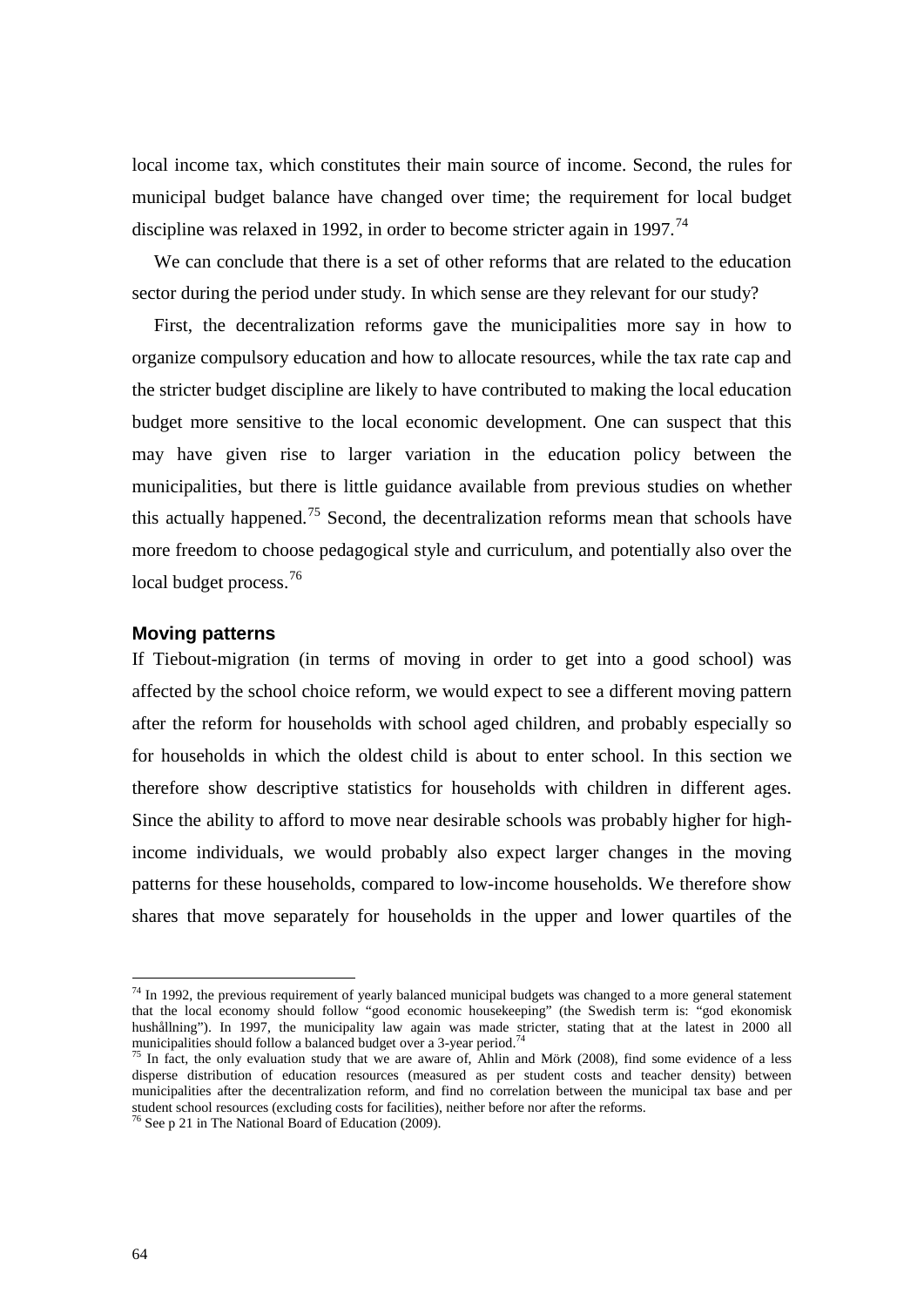income distribution, as well as for the households in the two mid-quartiles of the income distribution.

Unfortunately, we can only observe the migration patterns for households with and without children starting from year 1991, that is only one year before the reform, which is why it is hard to draw too much on the pre-reform moving patterns from the figures. Still, if Tiebout migration changes in response to the reform, it is likely that the moving pattern changes gradually, as there is evidence that the impact of the reform was also gradual (see Section [6.1\)](#page-24-0). We therefore use the data at hand to test for changes over time in the moving patterns.

In particular, [Table 18](#page-67-0) shows the municipality average for the share of households that moved during the year, separately for each income group, and separately for households in which the oldest child was aged 0–3, 4–6 etcetera (see the table), and in which there were no children aged  $0-17^{77}$ . Moving is defined as either moving into the municipality or moving between parishes within the municipality. The first row of [Table 18](#page-67-0) shows the average of the yearly moving shares over years 1991–1995, while rows 3 and 5 show to which extent the average moving shares during years 1996–2000, and 2001–2005, differ from the 1991–1995-average.

While the share that moves varies a bit over time, there is no clear indication in that the households for whom Tiebout-migration can be expected to be relevant, i.e. those with children that are just about to start school (i.e. children aged 4–6), or children that have just started school (children aged 7–10) have changed their moving pattern after the choice-reform. In general, there is a slight negative trend in the moving shares among households with the oldest child aged 4–6 or 7–10, compared to households with no or old children, but the magnitudes are mostly very small. The table neither suggests that households with different income levels have changed their moving behaviour to different extent. These qualitative conclusions hold also if recent immigrants are

<span id="page-66-0"></span> $77$  This analysis was conducted on data that was generously made available from the Institute for Labour Market Policy Evaluation (IFAU). These data contain indicators for number of children living in the household, in the age spans 0–3, 4–6, 7–10, 11–15 and 16–17.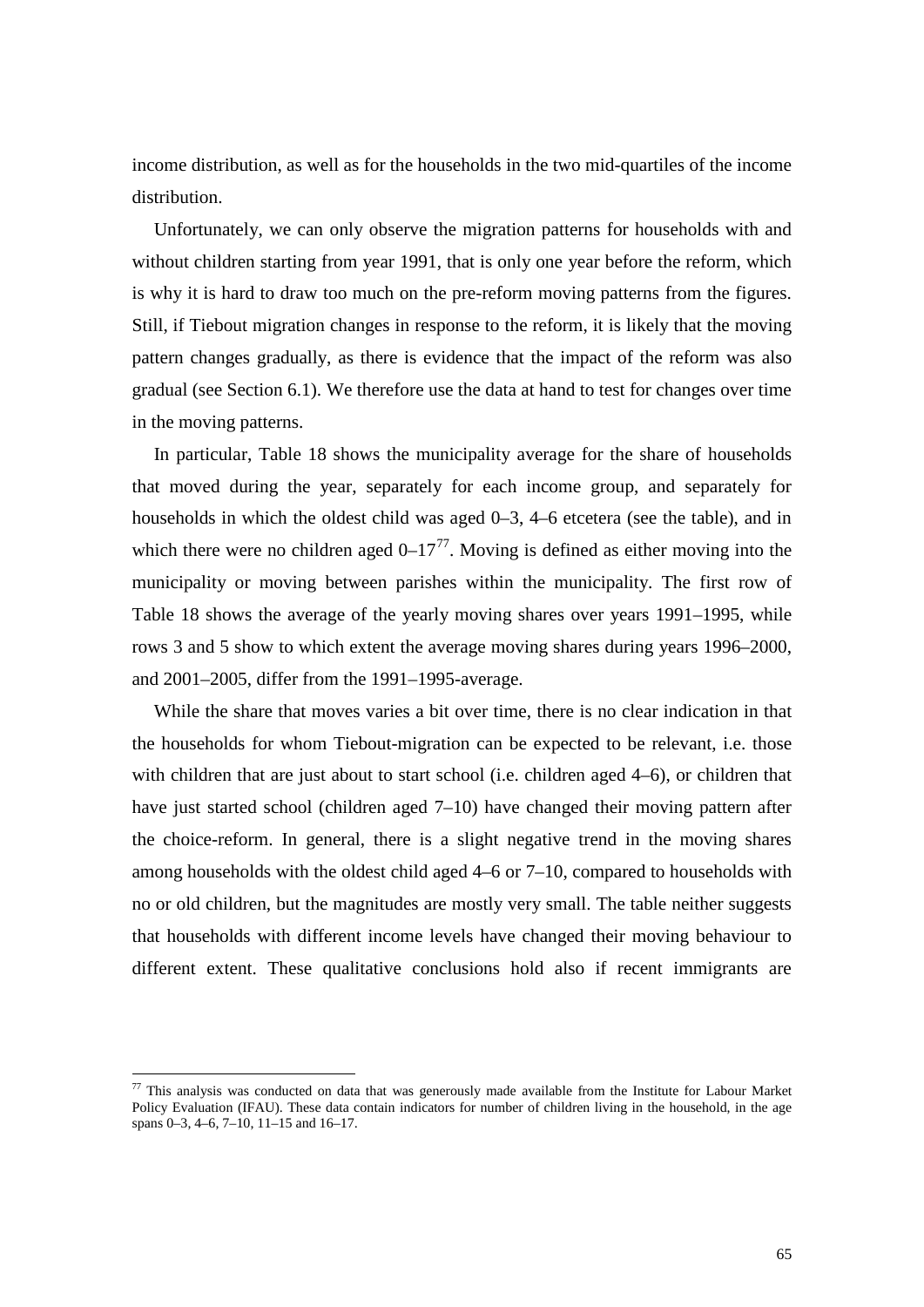excluded from the sample, or if we separately households based on the parents' education level.[78](#page-66-0)

<span id="page-67-0"></span>Table 18: Share of households that moves between parishes during the year, divided into: different time periods, and for households with different disposable income, and with the oldest child in different age categories.

|              | Oldest child in age span:    | $0 - 3$    | $4 - 6$      | $7 - 10$    | $11 - 15$  | $16 - 17$  | None 0-17  |
|--------------|------------------------------|------------|--------------|-------------|------------|------------|------------|
|              | 1991-1995                    | 0.203      | 0.147        | 0.122       | 0.106      | 0.107      | 0.148      |
|              |                              | (0.002)    | (0.003)      | (0.003)     | (0.002)    | (0.003)    | (0.000)    |
|              | 1996-2000:                   |            |              |             |            |            |            |
| below 25th   | Difference vs.<br>1991-1995  | 0.001      | 0.002        | $-0.010***$ | $-0.004$   | $-0.004$   | $0.013***$ |
| percentile   |                              | (0.003)    | (0.004)      | (0.004)     | (0.003)    | (0.005)    | (0.000)    |
|              | 2001-2005:<br>Difference vs. |            |              |             |            |            |            |
|              | 1991-1995                    | 0.003      | $-0.002$     | $-0.013***$ | $-0.004$   | $-0.002$   | $0.003***$ |
|              |                              | (0.003)    | (0.004)      | (0.004)     | (0.003)    | (0.004)    | (0.000)    |
| Obs          |                              | 101,450    | 45,676       | 49,149      | 63,023     | 27,908     | 6,941,489  |
|              | 1991-1995                    | 0.163      | 0.119        | 0.082       | 0.061      | 0.063      | 0.102      |
|              |                              | (0.001)    | (0.001)      | (0.001)     | (0.001)    | (0.001)    | (0.000)    |
|              | 1996-2000:<br>Difference vs. |            |              |             |            |            |            |
| 25th to 75th | 1991-1995                    | $-0.004**$ | $-0.002$     | $-0.001$    | $0.005***$ | $0.007***$ | $0.005***$ |
| percentile   |                              | (0.002)    | (0.001)      | (0.001)     | (0.001)    | (0.001)    | (0.000)    |
|              | 2001-2005:                   |            |              |             |            |            |            |
|              | Difference vs.<br>1991-1995  | $0.004*$   | $-0.009***$  | $-0.009***$ | $-0.001$   | $0.002*$   | $0.003***$ |
|              |                              | (0.002)    | (0.002)      | (0.001)     | (0.001)    | (0.001)    | (0.000)    |
| Obs          |                              | 215,840    | 274,946      | 451,263     | 684,827    | 314,002    | 12,879,735 |
|              | 1991-1995                    | 0.117      | 0.074        | 0.051       | 0.042      | 0.045      | 0.068      |
|              |                              | (0.001)    | (0.001)      | (0.001)     | (0.000)    | (0.001)    | (0.000)    |
|              | 1996-2000:                   |            |              |             |            |            |            |
| above 75th   | Difference vs.<br>1991-1995  | $0.007***$ | $-0.000$     | 0.000       | $0.003***$ | $0.006***$ | $0.006***$ |
| percentile   |                              | (0.002)    | (0.001)      | (0.001)     | (0.001)    | (0.001)    | (0.000)    |
|              | 2001-2005:                   |            |              |             |            |            |            |
|              | Difference vs.<br>1991-1995  | $0.003*$   | $-0.008$ *** | $-0.010***$ | $-0.001$   | $0.004***$ | $0.009***$ |
|              |                              | (0.002)    | (0.001)      | (0.001)     | (0.001)    | (0.001)    | (0.000)    |
| Obs          |                              | 215,701    | 219,260      | 380,336     | 747,223    | 453,871    | 4,427,760  |

Robust standard errors in parentheses. Statistical significance at 1, 5 and 10% level is denoted by \*\*\*, \*\*, \*

 <sup>78</sup> These tables are available upon request.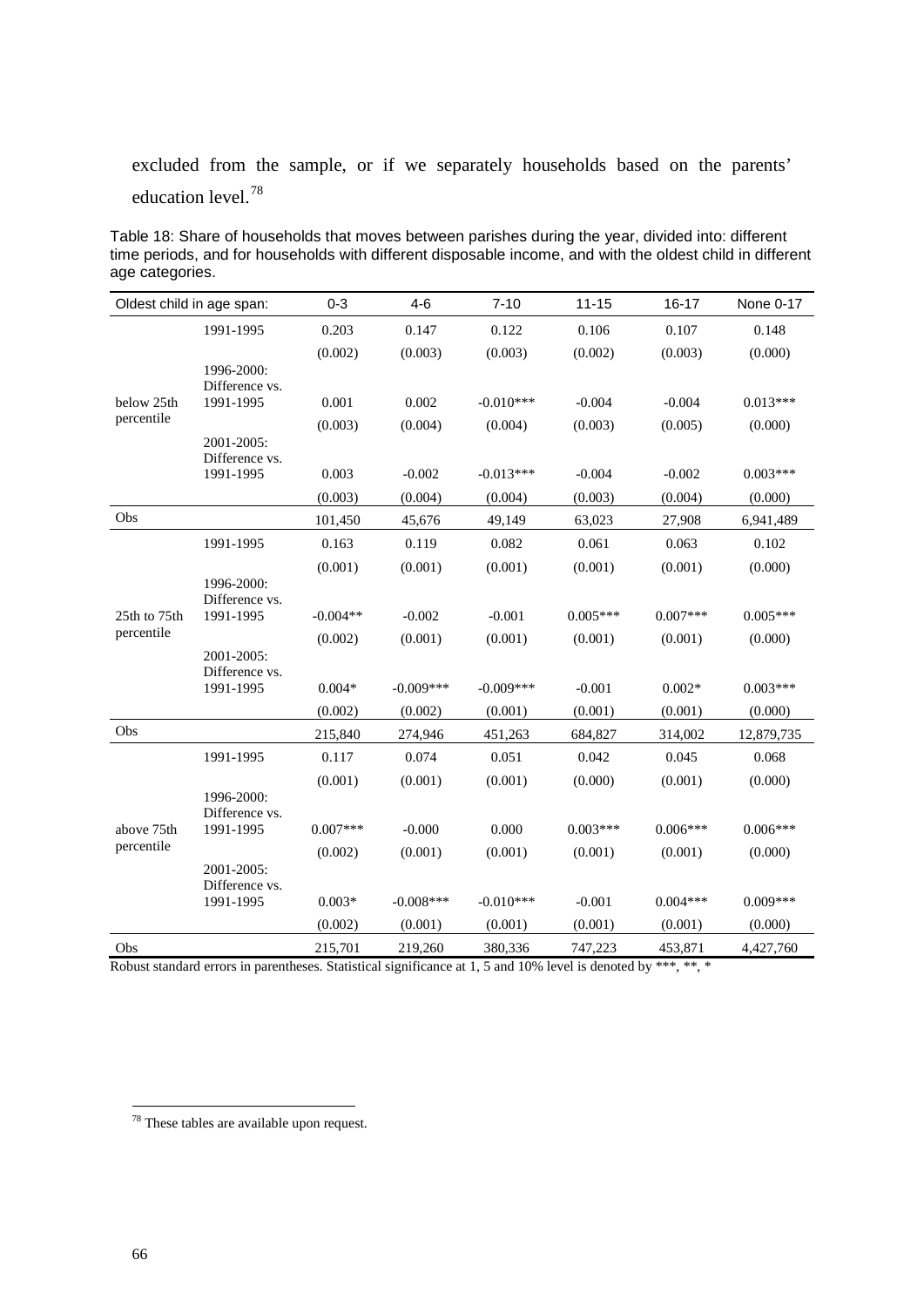## **Additional tables for descriptive statistics or alternative specifications**

[Table 19](#page-68-0) shows the correlation between the measures for choice and competition that are used in Section [6.4,](#page-41-1) and [Table 20](#page-69-0) shows descriptive statistics for the covariates that are included in the regressions. All monetary variables have been deflated to year 2006 monetary value, using the consumer price index (source: Statistics Sweden, [www.scb.se\)](http://www.scb.se/). The municipality level covariates were downloaded from the webpage of Statistics Sweden [\(www.scb.se\)](http://www.scb.se/), except for the indicator for urban municipality, which was constructed based on the 2005 year municipality classification by the Swedish Association of Local Authorities and regions (SKL). The parish level covariates were generated from individual level data generously made available from the Institute for Labour Market Policy Evaluation (IFAU). These data, as well as our individual level covariates, come from the national registers held by Statistics Sweden.

[Table 21–](#page-70-0)[Table 23](#page-71-0) show additional summary statistics or results that are referred to in the paper.

| <b>Choice measures:</b> Number of schools within radius             |                                      |             |  |  |  |  |
|---------------------------------------------------------------------|--------------------------------------|-------------|--|--|--|--|
|                                                                     | Radius: median commuting<br>distance | Radius: 2km |  |  |  |  |
| <b>Competition Measures</b>                                         |                                      |             |  |  |  |  |
| No. of schools, weighted by<br>distance and size of student<br>body | 0.6898                               | 0.5277      |  |  |  |  |
| No. of schools within median<br>commuting distance                  | 0.9462                               | 0.5016      |  |  |  |  |
| No. of schools within 2km                                           | 0.4482                               | 0.7594      |  |  |  |  |

<span id="page-68-0"></span>Table 19: Correlation between competition and choice measure on grade level 7-9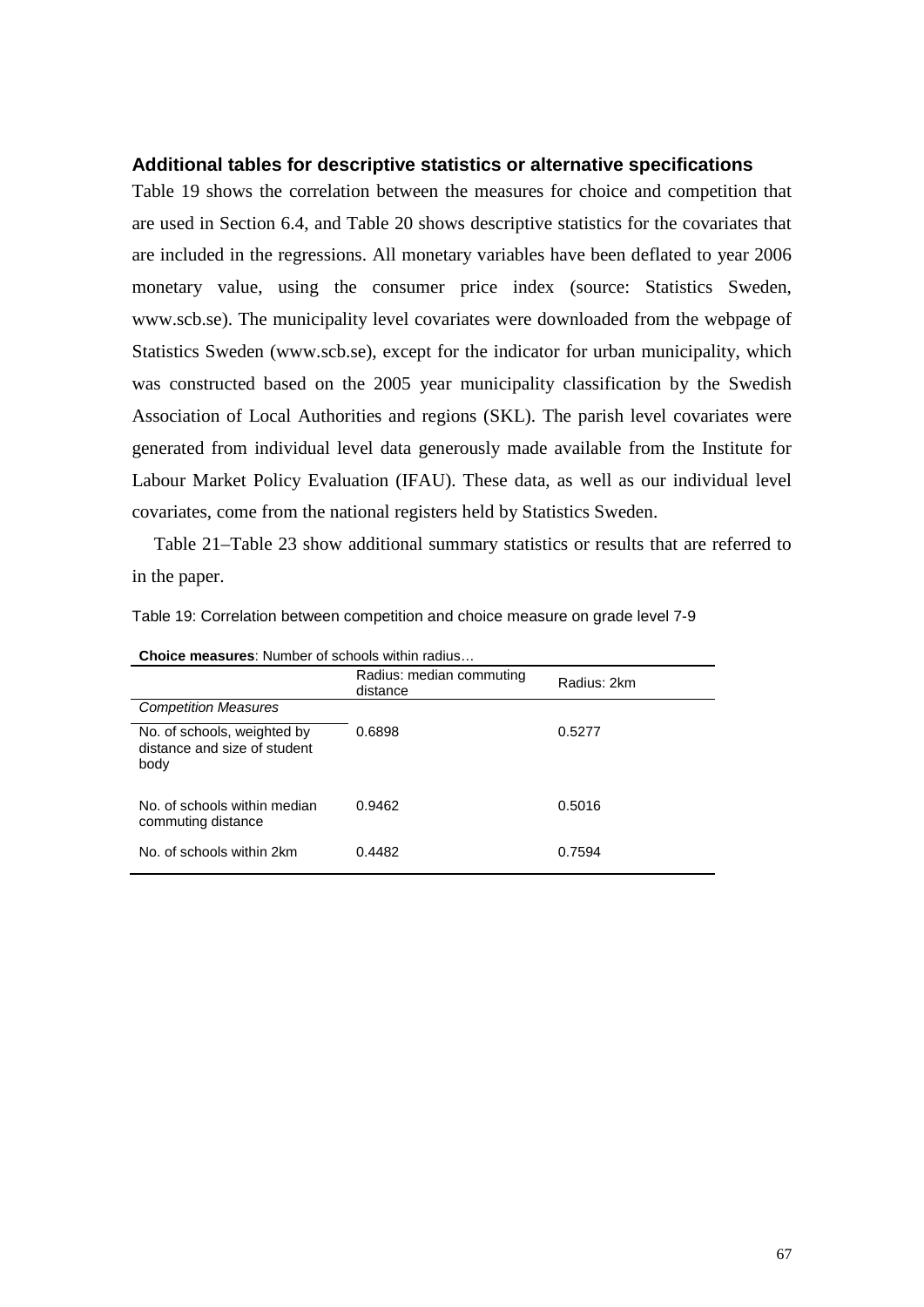|                                                                             | Mean     | Std. Dev. | Median   |
|-----------------------------------------------------------------------------|----------|-----------|----------|
| Municipality level variables                                                |          |           |          |
| Population density                                                          | 392.35   | 876.36    | 64.00    |
| Average taxable income in year t-2 in 100 SEK, deflated to 2006             | 1 079.05 | 153.39    | 1 067.89 |
| Urban municipality                                                          | 0.54     | 0.50      |          |
| Parish level variables                                                      |          |           |          |
| Share of 16-64 year olds born in Sweden                                     | 0.89     | 0.08      | 0.92     |
| Average yearly earnings of 20-64 year olds in 100 SEK                       | 1 140.46 | 224.25    | 1 150.94 |
| Share of 20-64 year olds with university degree                             | 0.20     | 0.09      | 0.18     |
| Share of 20-64 year olds that are employed                                  | 0.83     | 0.04      | 0.84     |
| Population density of 7-15 year olds in lower quartile of<br>distribution   | 0.09     | 0.28      |          |
| Population density of 7-15 year olds in highest quartile of<br>distribution | 0.64     | 0.48      |          |
| Individual level variables                                                  |          |           |          |
| Household income in 1000 SEK, deflated to 2006                              | 373.77   | 382.38    | 350.00   |
| Household received welfare                                                  | 0.06     | 0.24      |          |
| Age of mother at birth                                                      | 27.78    | 5.05      | 27.00    |
| Single parent household                                                     | 0.22     | 0.42      |          |
| Number of children                                                          | 2.23     | 1.01      | 2.00     |
| Only child                                                                  | 0.23     | 0.42      |          |
| Child born in Sweden                                                        | 0.96     | 0.19      |          |
| Mother born in Sweden                                                       | 0.89     | 0.32      |          |
| Mother born in Scandinavia, outside of Sweden                               | 0.05     | 0.21      |          |
| Mother born in western Europe, North America or Australia                   | 0.01     | 0.10      |          |
| Father born in Sweden                                                       | 0.88     | 0.32      |          |
| Father born in Scandinavia, outside of Sweden                               | 0.04     | 0.19      |          |
| Father born in western Europe, North America or Australia                   | 0.02     | 0.13      |          |
| Mother has university degree                                                | 0.31     | 0.46      |          |
| Mother's highest degree is from secondary education                         | 0.49     | 0.50      |          |
| Father has university degree                                                | 0.27     | 0.44      |          |
| Father's highest degree is from secondary education                         | 0.46     | 0.50      |          |

## <span id="page-69-0"></span>Table 20: Descriptive statistics on covariates in the estimation

Number of observations: 1 756 681

Notes: summary statistics are on individual level, thus, statistics on municipal and parish level variables are weighted with the share of inhabitants. E.g.: this says that 55% percent of the sample live in an urban municipality, it does not mean that 55% of municipalities are urban.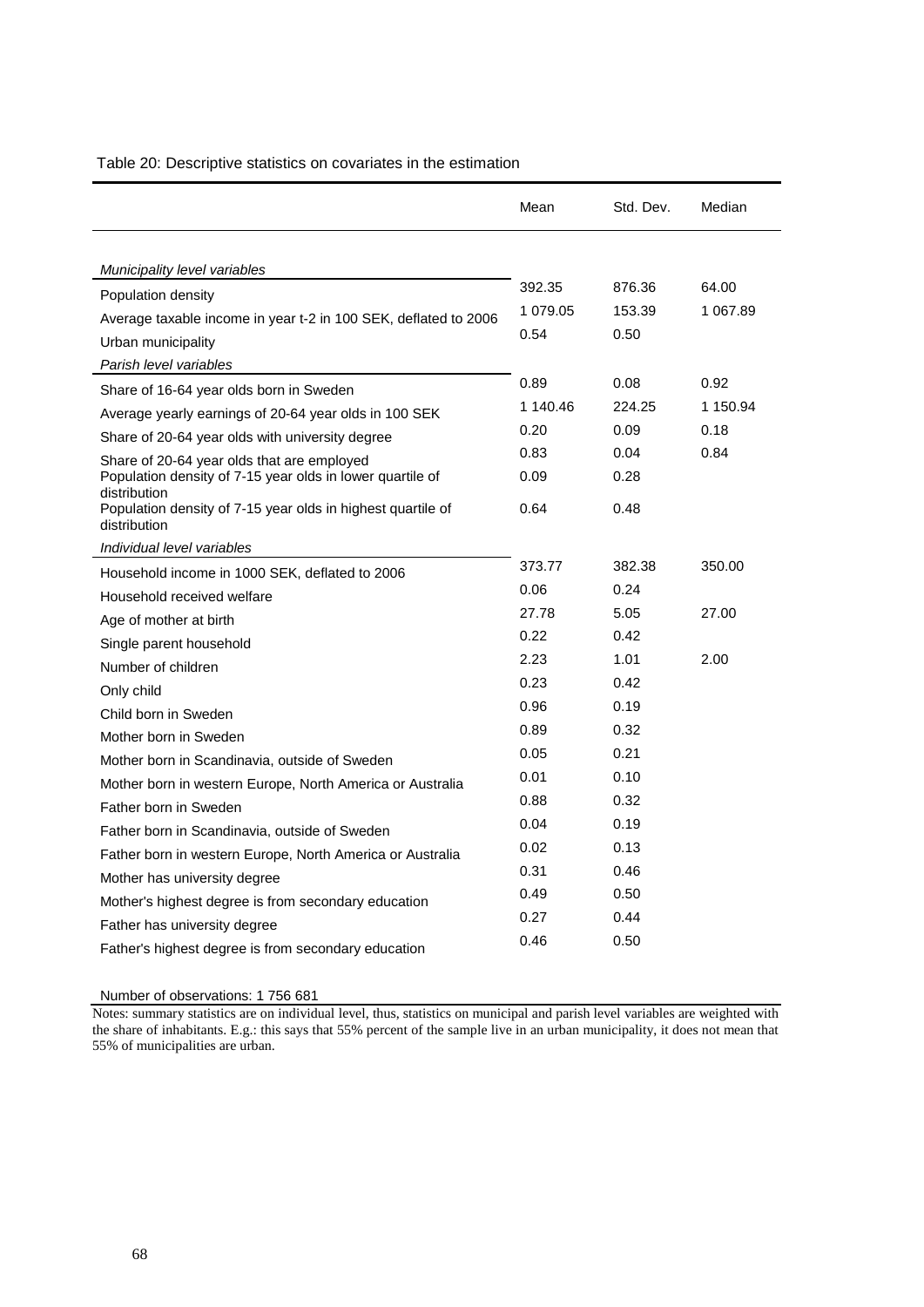<span id="page-70-0"></span>

| Table 21: Descriptive statistics for the within-municipality standard deviation for pre-reform choice |  |  |  |
|-------------------------------------------------------------------------------------------------------|--|--|--|
| measures                                                                                              |  |  |  |

|                                                       | Pre-reform cohorts                   |              |        |         | Post-reform cohorts              |              |        |           |
|-------------------------------------------------------|--------------------------------------|--------------|--------|---------|----------------------------------|--------------|--------|-----------|
|                                                       | (cohorts 1972-1976 are not affected) |              |        |         | (cohorts 1977-1990 are affected) |              |        |           |
|                                                       | Mean                                 | Std.<br>Dev. | Median | Obs.    | Mean                             | Std.<br>Dev. | Median | Obs.      |
| Number of schools within median<br>commuting distance |                                      |              |        |         |                                  |              |        |           |
| All municipalities                                    | 3.43                                 | 4.05         | 1.57   | 449 802 | 3.39                             | 3.96         | 1.57   | 1 306 879 |
| Urban municipalities                                  | 5.58                                 | 4.46         | 4.58   | 244087  | 5.49                             | 4.34         | 4.58   | 713 007   |
| Non-urban municipalities                              | 0.88                                 | 0.50         | 0.81   | 205 715 | 0.87                             | 0.50         | 0.80   | 593 872   |
| Number of schools within 2km                          |                                      |              |        |         |                                  |              |        |           |
| All municipalities                                    | 1.04                                 | 0.57         | 0.89   | 449802  | 1.06                             | 0.59         | 0.90   | 1 306 879 |
| Urban municipalities                                  | 1.31                                 | 0.59         | 1.16   | 244087  | 1.35                             | 0.60         | 1.18   | 713 007   |
| Non-urban municipalities                              | 0.71                                 | 0.31         | 0.61   | 205 715 | 0.70                             | 0.31         | 0.60   | 593 872   |

Note: The table displays pre-reform measures on grade level 7-9. Sample contains only observations with full information on all covariates X given below Table 3*.* The summary statistics in the table are calculated based on the individual level data.

Table 22: Results when individual-, parish- and municipality covariates are omitted from the regression. (Cohort and municipality fixed remain included).

#### **Choice Measure**: Number of schools in median commuting distance **Grade Level**: 7-9

|                                           | Percentile<br>rank<br>grade 9 | Cognitive<br>draft score<br>(Men only) | University<br>degree<br>at age $25^+$ | Employed<br>age 25 | Any crime<br>until age 22 | Health<br>age 22 |
|-------------------------------------------|-------------------------------|----------------------------------------|---------------------------------------|--------------------|---------------------------|------------------|
| Cohorts 1988-1990                         | $0.196***$                    |                                        |                                       |                    |                           |                  |
| rel, to untreated                         | (0.0238)                      |                                        |                                       |                    |                           |                  |
| Cohorts 1985-1987                         | $0.140***$                    | $-0.000280$                            |                                       |                    | $-0.00140***$             | $0.000217*$      |
| rel, to untreated                         | (0.0244)                      | (0.00188)                              |                                       |                    | (0.000183)                | (0.000117)       |
| Cohorts 1982-1984<br>rel, to untreated    | $0.0783***$                   | $-0.000980$                            | $0.000820**$                          | $0.00131***$       | $-0.00152***$             | $6.04e-05$       |
|                                           | (0.0237)                      | (0.00191)                              | (0.000373)                            | (0.000256)         | (0.000187)                | (0.000119)       |
| Cohorts 1979-1981<br>rel, to untreated    | $0.0828***$                   | $-0.000999$                            | 9.45e-05                              | 0.000417           | $-0.00116$ ***            | 8.31e-05         |
|                                           | (0.0259)                      | (0.00205)                              | (0.000413)                            | (0.000296)         | (0.000210)                | (0.000133)       |
| Cohorts 1977-1978<br>rel, to untreated    | 0.0438                        | 0.00226                                | $-5.71e-05$                           | $-0.00177***$      | $-2.83e-07$               | 9.21e-05         |
|                                           | (0.0357)                      | (0.00313)                              | (0.000584)                            | (0.000398)         | (0.000321)                | (0.000173)       |
| <b>Untreated Cohorts</b><br>$(1972-1976)$ | $-0.0431**$                   | $0.00403**$                            | $0.00140***$                          | $-0.00361$ ***     | $0.00183***$              | $0.000440***$    |
|                                           | (0.0217)                      | (0.00188)                              | (0.000368)                            | (0.000259)         | (0.000190)                | (0.000122)       |
|                                           |                               |                                        |                                       |                    |                           |                  |
| Observations                              | 1,821,110                     | 645,730                                | 1,195,838                             | 1,196,364          | 1,500,869                 | 1,493,822        |
| $R$ -squared $\frac{1}{4}$                | 0.016                         | 0.017                                  | 0.0159                                | 0.0096             | 0.0059                    | 0.0092           |

Notes: Robust standard errors in parentheses. Statistical significance at 1, 5 and 10% level is denoted by \*\*\*, \*\*, \*. The definition of the placebo tests is explained in Section 5. The mean of the cognitive score is 5, the standard deviation 1.9.

✝For the outcome university degree at age 25, we had to leave out household income and its squared term to achieve convergence. The results are qualitatively the same when leaving the variables in and stopping the estimation after 25 iterations, and when comparing OLS results including the variables to those that do not.

‡Pseudo R-squared for binary outcomes.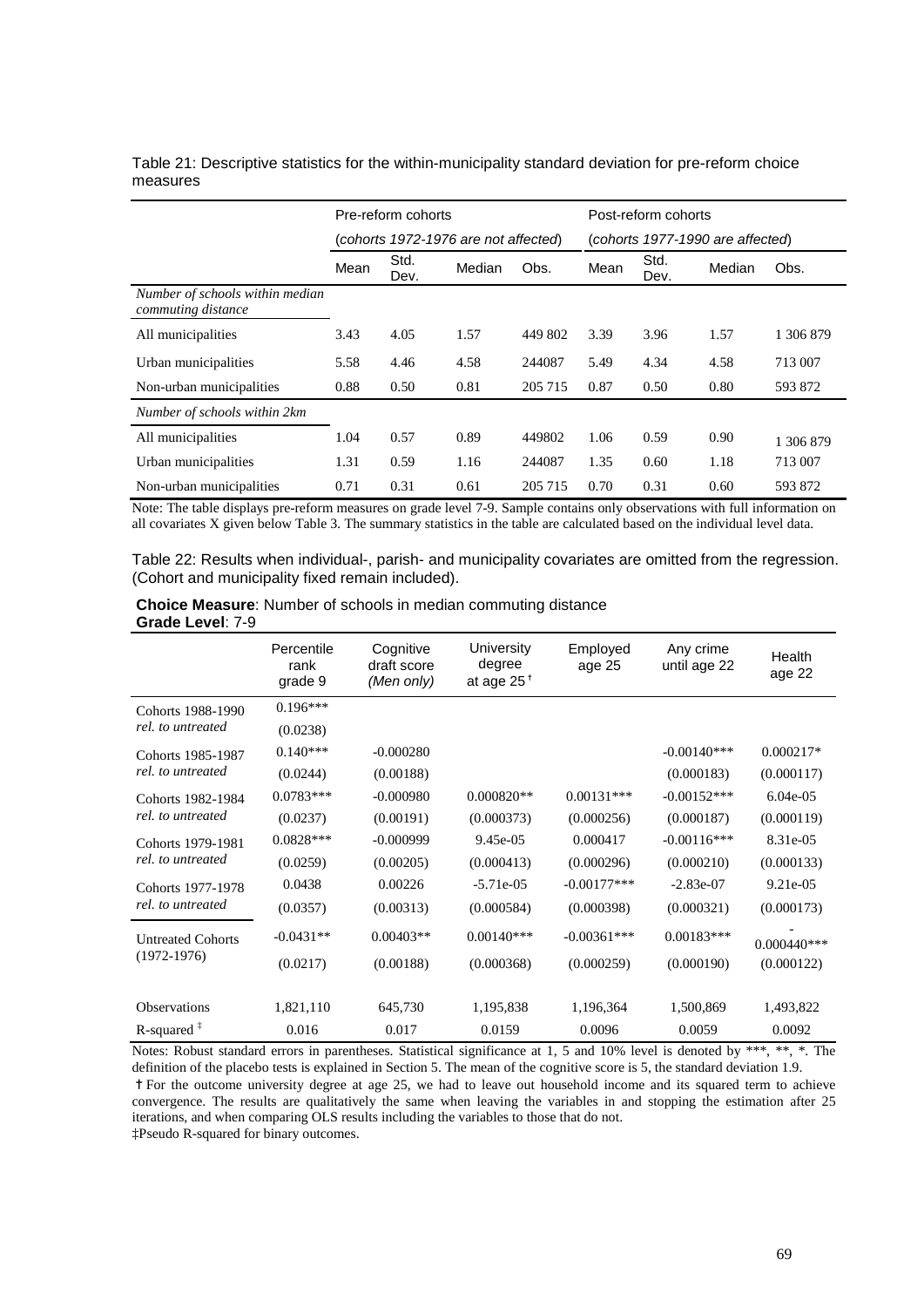### <span id="page-71-0"></span>Table 23: Results for Percentile Rank Grade 9 for different samples

**Choice Measure**: Number of schools in median commuting distance **Grade Level**: 7-9

|                                     | All         | Females      | Males       | <b>Draftees</b> |
|-------------------------------------|-------------|--------------|-------------|-----------------|
|                                     |             |              |             |                 |
|                                     | $0.130***$  | $0.190***$   | $0.0763***$ |                 |
| Cohorts 1988-1990 rel. to untreated | (0.0183)    | (0.0223)     | (0.0241)    |                 |
| Cohorts 1985-1987 rel. to untreated | $0.0772***$ | $0.122***$   | 0.0386      | 0.00491         |
|                                     | (0.0186)    | (0.0228)     | (0.0241)    | (0.0245)        |
| Cohorts 1982-1984 rel. to untreated | 0.0100      | $0.0682***$  | $-0.0417*$  | $-0.0721***$    |
|                                     | (0.0183)    | (0.0231)     | (0.0238)    | (0.0239)        |
| Cohorts 1979-1981 rel. to untreated | 0.0231      | $0.0895***$  | $-0.0295$   | $-0.0481*$      |
|                                     | (0.0195)    | (0.0249)     | (0.0254)    | (0.0253)        |
| Cohorts 1977-1978 rel. to untreated | $-0.0139$   | 0.00772      | $-0.0392$   | $-0.0312$       |
|                                     | (0.0227)    | (0.0293)     | (0.0308)    | (0.0305)        |
| Untreated Cohorts (1972-1976)       | $-0.0334*$  | $-0.0886***$ | 0.0132      | $0.0414*$       |
|                                     | (0.0173)    | (0.0218)     | (0.0231)    | (0.0232)        |
|                                     |             |              |             |                 |
| <b>Observations</b>                 | 1,715,421   | 835,696      | 879,725     | 607,086         |
| R-squared                           | 0.186       | 0.193        | 0.200       | 0.193           |

Robust standard errors in parentheses.

\*\*\* p<0.01, \*\* p<0.05, \* p<0.1

## **Grade Inflation**

It is a major concern that grades have been inflated since competition between schools has increased. If parents care about grades, schools have an incentive to give slightly better grades in order to attract more students. The grade point average at the end of  $9<sup>th</sup>$ grade determines admission into upper secondary schools in Sweden and will thus be an important and observable scholastic output for parents. In addition, standardized national tests, which can be used by teachers as a check for the grade levels, were not mandatory for schools to use during most of the years that we study. The schools' need to be attractive for students should be larger in areas with a lot of competition, such that any potential positive effects of more competition on marks cannot easily be disentangled from grade inflation.

How serious is this concern in the Swedish case? Wikström and Wikström (2005), who compare the final grades from upper secondary school in 1997 to the SweSAT national test scores, find no evidence that competition from private schools, as measured on the municipality level, leads to grade inflation. However, they find that the difference between a standardised test and grades at the end of upper secondary school is much larger in independent schools. Vlachos (2010), who uses data on grades and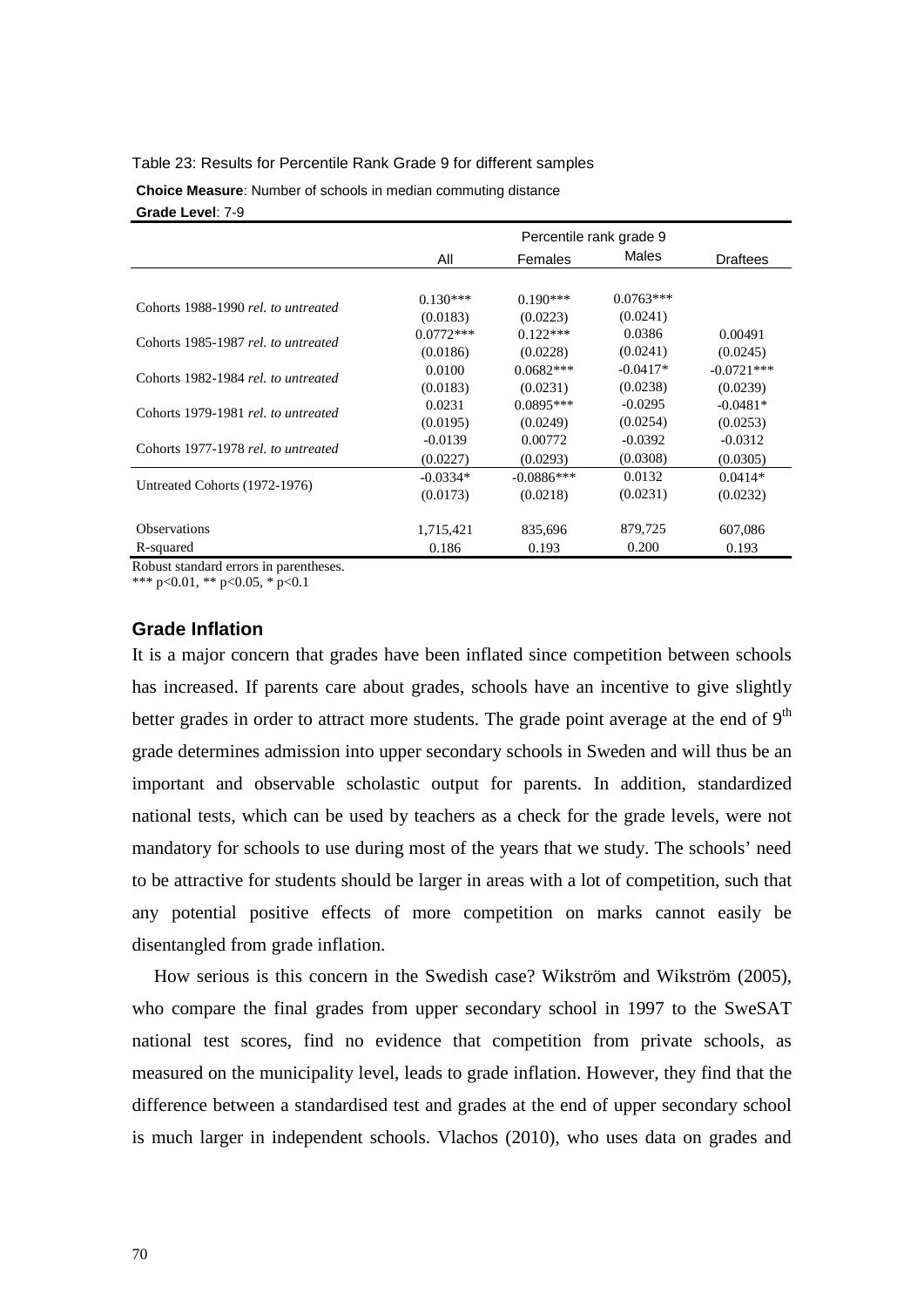national standardized test scores, finds no indication of different rates of grade inflation between private and public schools overall, but finds some evidence of higher grade inflation in private for-profit schools.

The potential link between school competition and grade inflation should still be taken seriously, and in this study we have addressed this by considering also outcomes determined outside of the school, like the cognitive score in the military test and labour market outcomes. However, it could still be that inflated grades permit admission to better high schools which in turn also improves these "real" outcomes. For that reason, we provide another robustness check by using data on student grades from mandatory standardized national tests in English, Swedish and Math, taken at the end of grade 9, that we have available for the years  $2003$ - $2008^{79}$  $2008^{79}$  $2008^{79}$ . We use these data to test if our school choice measures can predict grades even when we control for the test results, something which would indicate that grade inflation is present. However, it is to be kept in mind that this approach has a potential pitfall: if grades measure something different than just performance in tests, then any additional explanatory power of school choice over and above tests could result from choice positively affecting other skills that are necessary to obtain a good grade. $80$ 

Since we are interested in whether effects that we capture with our measures of choice and competition are driven by grade inflation, we use the exactly same measures as in the main estimations to test for grade inflation here. As we only observe the test scores for  $9<sup>th</sup>$  graders in the years 2003-2008, we only use cohorts from our sample that were 16 in these years, i.e. cohorts 1987-1990. We start by estimating Equation (7) separately for the grade in each subject *i* , Math, English and Swedish. Since the subject specific grades are given on an ordinal  $1-4$  scale (no pass, pass, pass with distinction and pass with special distinction) we estimate an ordinal probit regression for the four grade levels. As test grade regressors we use dummy variables for the three levels of pass-grades, denoted  $test_k$  in the regression equation, and let "no pass" be the reference

 $79$  Previously, these tests were voluntary for the schools, and are not centrally available, which is why we cannot use them for all cohorts.

<span id="page-72-1"></span><span id="page-72-0"></span><sup>&</sup>lt;sup>80</sup> In Sweden, teachers form grades by assessing the class room performance of students. Non-cognitive skills, such as pro-social behaviour, patience and the ability to control ones temperament, might be of higher importance in receiving a good grade in the class room than in performing well in a standardized test.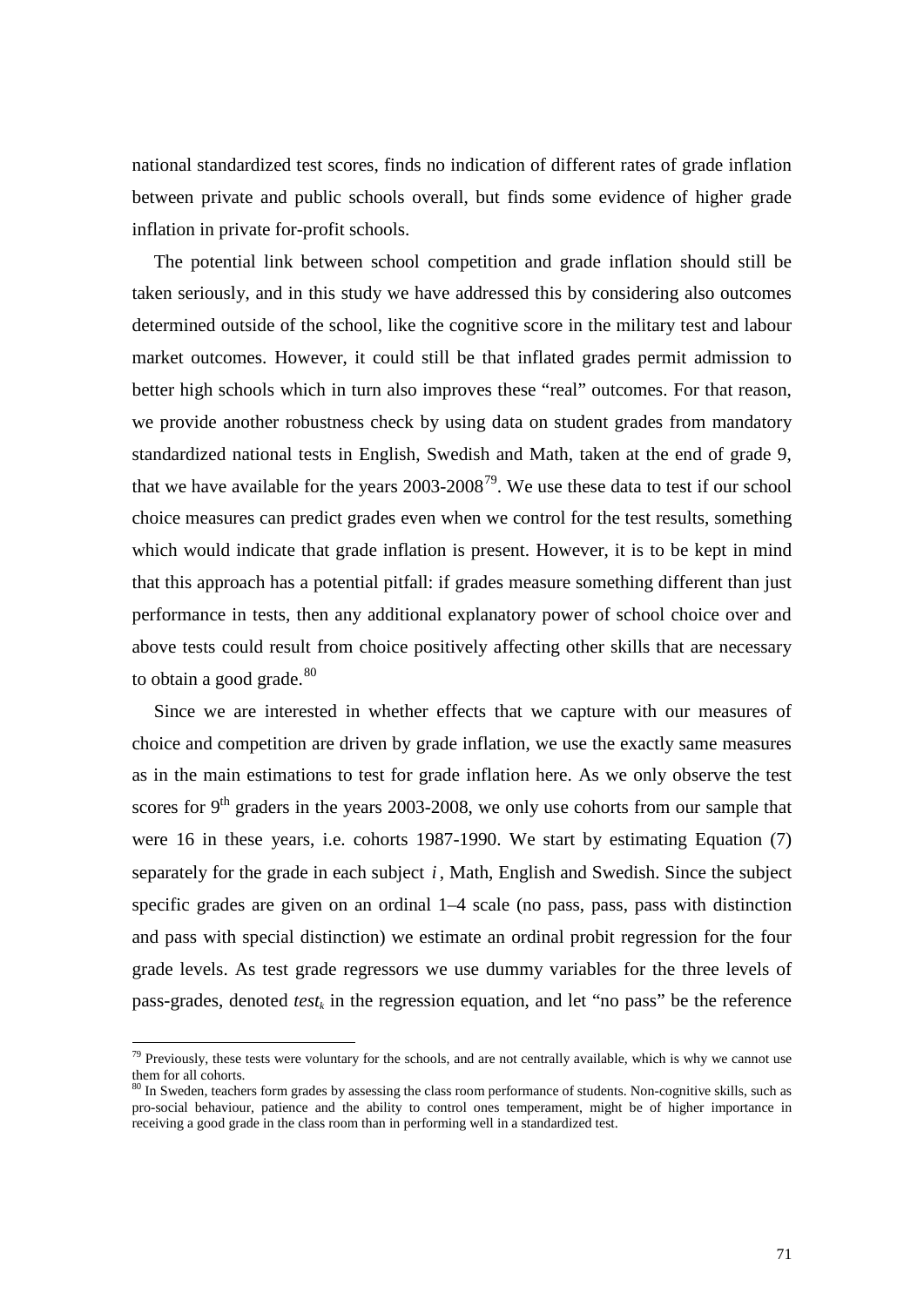category. In addition the regression includes all covariates included in the main estimations, except for the municipality dummies $^{81}$  $^{81}$  $^{81}$ .

(7) 
$$
grade_i = \alpha \cdot c_{i} + \beta_k \cdot test_{ik} + \gamma_{\text{color}} + \delta \cdot X_i + u_i,
$$

where  $c_i$  refers to the pre-reform choice measure.

[Table 24](#page-73-0) shows the resulting average marginal effects. They show that our measure of school choice is positively correlated with the grade received even after controlling for the respective test result, even though the marginal effects are very small. This indicates that there is potentially higher grade inflation in areas with higher levels of school choice. However, as the grades in the subject have another scale than the percentile rank in GPA in grade 9, it is hard to assess whether this can account for the complete effect that we found in Section [6.](#page-24-0)

<span id="page-73-0"></span>Table 24: Grade inflation, regressions for different subjects

| <b>Outcome:</b> Grade in subject |
|----------------------------------|
| Grade Level: 7-9                 |

|                     | No. schools within median<br>commuting distance |            | No. schools within 2 km |            |                |             |
|---------------------|-------------------------------------------------|------------|-------------------------|------------|----------------|-------------|
| Grade:              | Math                                            | Enalish    | Swedish                 | Math       | <b>English</b> | Swedish     |
| Test in respective  | $0.614***$                                      | $0.816***$ | $0.742***$              | $0.614***$ | $0.816***$     | $0.742***$  |
| subject:            | (0.00240)                                       | (0.00270)  | (0.00328)               | (0.00240)  | (0.00270)      | (0.00328)   |
| Choice              | 0.00257                                         | 0.00264    | $0.00505***$            | 0.00783    | $0.0241***$    | $0.0219***$ |
|                     | (0.00156)                                       | (0.00167)  | (0.00176)               | (0.00538)  | (0.00558)      | (0.00649)   |
| <b>Observations</b> | 332,001                                         | 194.647    | 189.725                 | 332,001    | 194.647        | 189,725     |
| R-squared           | 0.613                                           | 0.718      | 0.626                   | 0.613      | 0.718          | 0.626       |

Notes: Robust standard errors in parentheses. Statistical significance at 1, 5 and 10% level is denoted by \*\*\*, \*\*, \*. For a complete list of included covariates see Table 3.

The outcome variable "Grade in subject " as well as the variables "Test in respective Subject" are defined as the credit value corresponding to each grade level: No pass = 0 credits, Pass = 10 credits, Pass with distinction =  $15$ credits and Pass with special distinction = 20 credits.

In order to shed some light on this, we also estimate Equation (8), using the percentile rank in GPA in grade 9 as outcome and controlling for all three test results that we have information on (Swedish, English, math) at the same time. The test grades are included as dummies for each of the *k* pass-categories, as in the test specific regression above.

<span id="page-73-1"></span><sup>&</sup>lt;sup>81</sup> Adding the municipality dummies caused convergence problems for the ordered probit regressions, which is why they were dropped.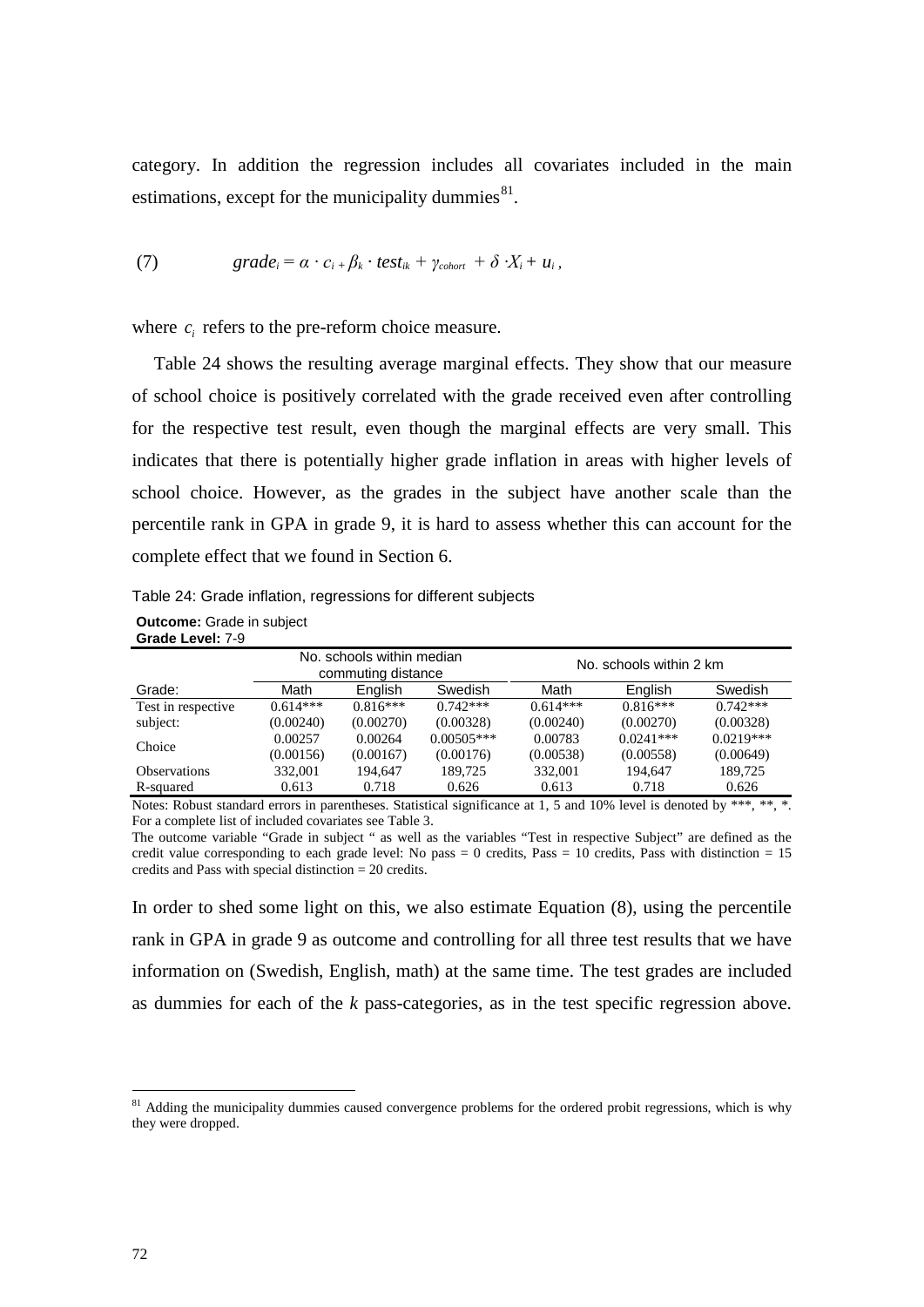We include the same covariates as we did in the main estimation, including the municipality dummies, and our choice measure.

(8) rank  $GPA_i = \alpha \cdot c_i + \beta_{km} \cdot math9_{ik} + \beta_{ks} \cdot swedish9_{ik} + \beta_{ke} \cdot english9_{ik} + \gamma_{chort} + \delta \cdot X_i + u_i$ 

*,*

where *rank GPA* refers to the percentile rank of GPA at the end of  $9<sup>th</sup>$  grade. The idea is that even though these test results only account for some of the grades that make up the grade point average, finding no effects of our choice-measure when we include them could be seen as an indication that grade inflation is probably not correlated with our choice-measure. [Table 25](#page-75-0) shows the results for the choice measures counting the number of schools within the median commuting distance and 2km around a student's home in columns one and two respectively. We find small statistically significant effects of choice on the grades. $82$  However, the coefficients are smaller than the marginal effects from our baseline estimation in Section [6.1.](#page-24-1) We can thus conclude that, even if there is some grade inflation related to having more schools to choose from, its effect on our estimates is probably small.

 $82$  Note, for the interpretation of the coefficients, that student test score grades are measured at an ordinal  $1-4$  scale, while our dependent variable for 9<sup>th</sup> grade GPA is in terms of percentile rank.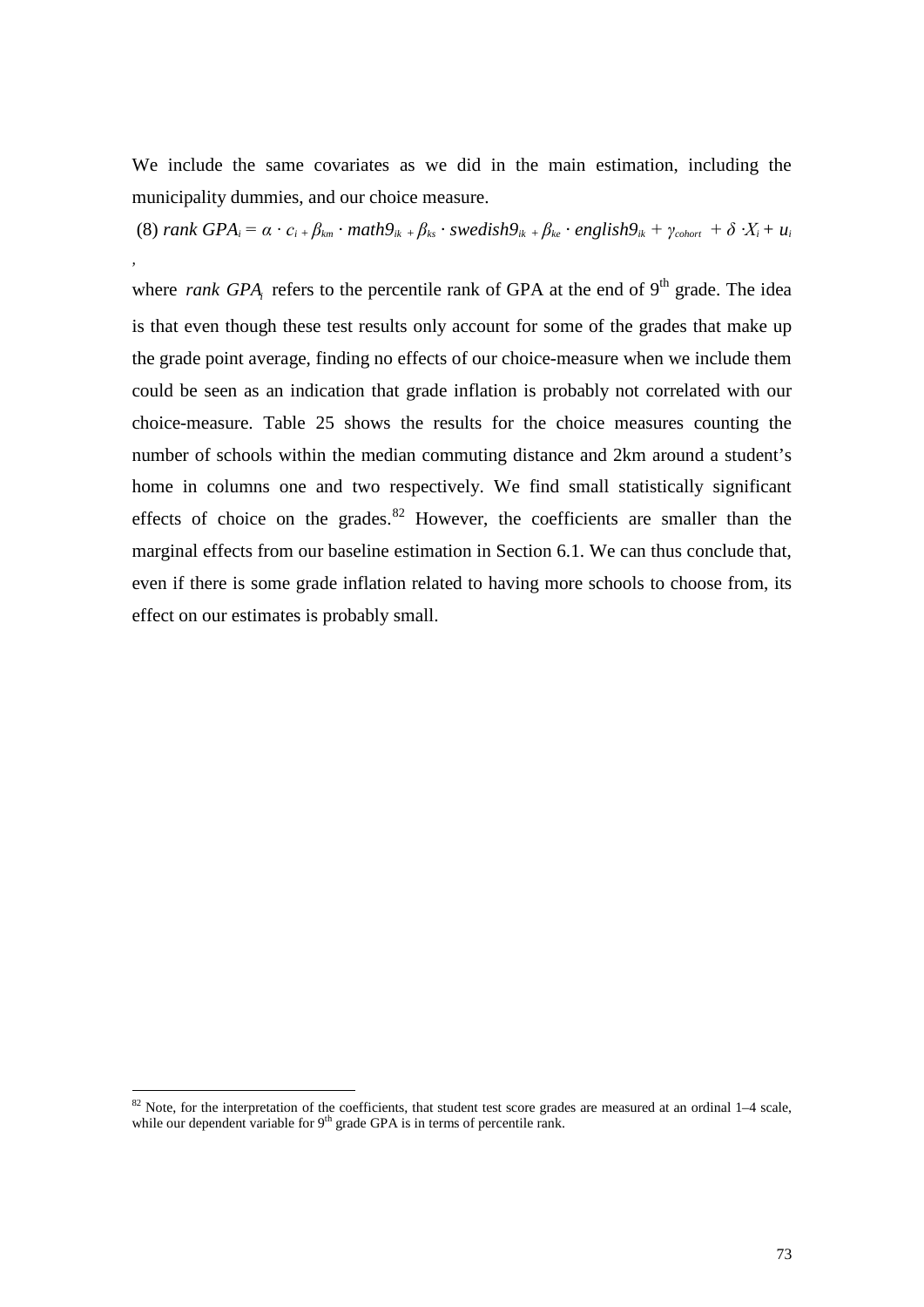## <span id="page-75-0"></span>Table 25: Grade inflation

## **Outcome**: Percentile rank GPA 9 **Choice Measure:** Number of schools within radius… **Grade Level:** 7-9

|                               | Radius: median commuting<br>distance | Radius: 2km |
|-------------------------------|--------------------------------------|-------------|
| Math:                         |                                      |             |
| Pass                          | $11.17***$                           | $11.17***$  |
|                               | (0.152)                              | (0.152)     |
| Pass with distinction         | $27.20***$                           | $27.20***$  |
|                               | (0.189)                              | (0.189)     |
| Pass with special distinction | $35.31***$                           | 35.31***    |
|                               | (0.208)                              | (0.208)     |
| English:                      |                                      |             |
| Pass                          | $6.297***$                           | $6.299***$  |
|                               | (0.210)                              | (0.210)     |
| Pass with distinction         | $12.18***$                           | $12.18***$  |
|                               | (0.236)                              | (0.236)     |
| Pass with special distinction | $16.34***$                           | $16.34***$  |
|                               | (0.263)                              | (0.263)     |
| Swedish:                      |                                      |             |
| Pass                          | 8.577***                             | 8.575***    |
|                               | (0.214)                              | (0.214)     |
| Pass with distinction         | 25.92***                             | $25.91***$  |
|                               | (0.257)                              | (0.257)     |
| Pass with special distinction | 36.25***                             | 36.25***    |
|                               | (0.289)                              | (0.289)     |
| Choice                        | $0.0320**$                           | $0.0737*$   |
|                               | (0.0126)                             | (0.0433)    |
| Constant                      | $213.3**$                            | $214.0**$   |
|                               | (102.8)                              | (102.9)     |
| <b>Observations</b>           | 173,284                              | 173,284     |
| R-squared                     | 0.666                                | 0.666       |

Notes: Robust standard errors in parentheses. Statistical significance at 1, 5 and 10% level is denoted by \*\*\*, \*\*, \*. For a complete list of included covariates see Table 3.

## **The military score**

As mentioned in Section [4,](#page-14-0) the share of men going through the drafting process declined significantly starting from the late 1990s. This means that for the younger cohorts in our sample, no longer all Swedish men took part in the military test. [Figure 2](#page-76-0) shows that the share of men not taking part in the draft test rose from around 7 percent for the cohort born in 1972 to around 43 percent for cohort 1987. The sharp increase started with men born in the years 1980 and 1981.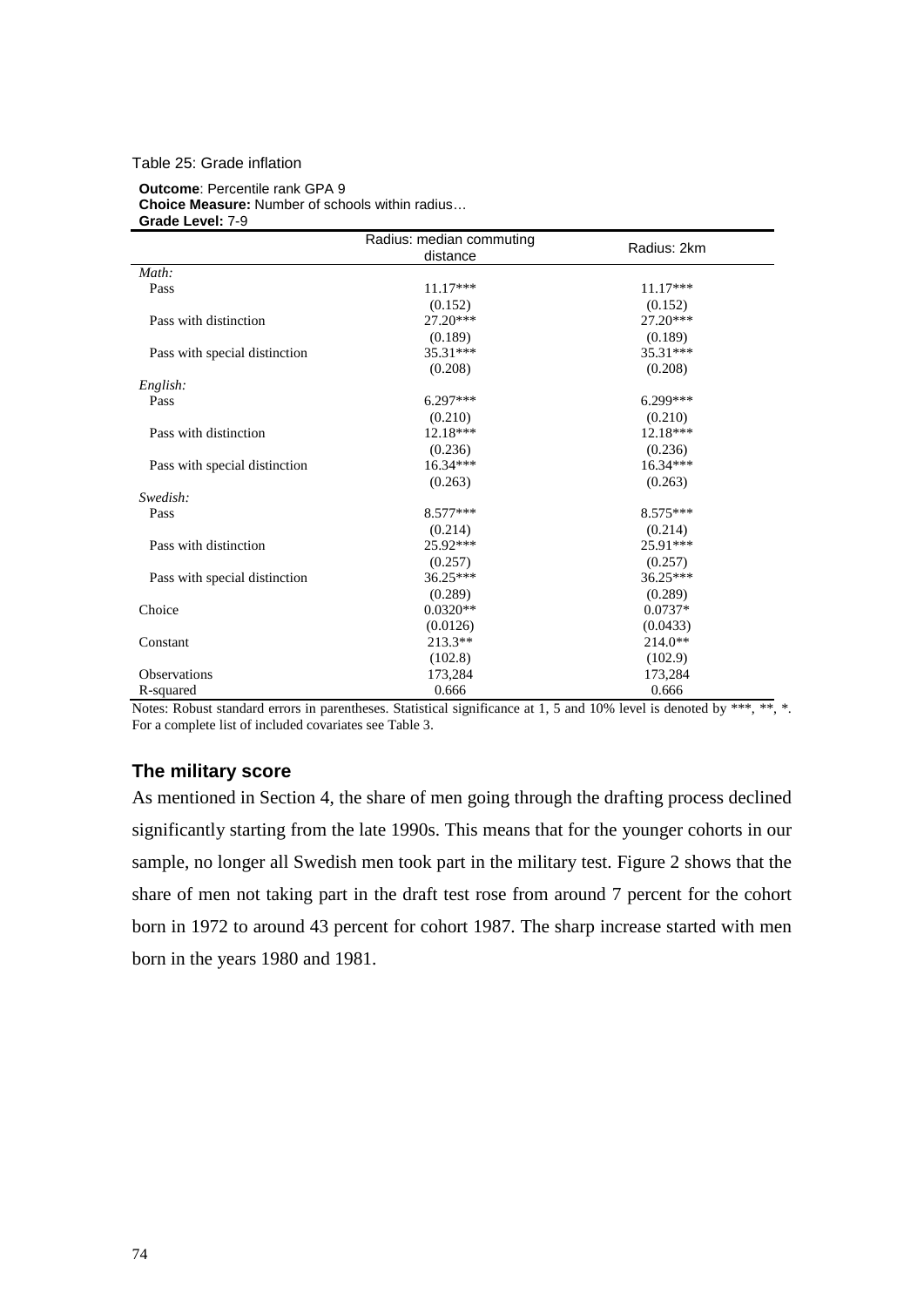

<span id="page-76-0"></span>Figure 2: Share of men in each cohort for which we do not observe the military test

This raises concerns about potential selection into taking the test and being ready to possibly serve in the military. In order to test whether such selection is likely to bias our results, we run our treatment effect analysis with the same covariates we use for the main estimations on the outcome "not taking part in the test". Results of this analysis are presented in [Table 26.](#page-76-1)

## <span id="page-76-1"></span>Table 26: Selection into taking the military test

| <b>Outcome:</b> Not taking the military test           |
|--------------------------------------------------------|
| <b>Choice measure:</b> Number of schools within radius |
| Grade Level: 7-9                                       |

|                                     | Radius: median<br>commuting distance | Radius: 2 km      |
|-------------------------------------|--------------------------------------|-------------------|
| Cohorts 1985-1987 rel. to untreated | $-0.00440***$                        | $-0.00651***$     |
|                                     | (0.000239)                           | (0.00103)         |
| Cohorts 1982-1984 rel. to untreated | $-0.00381***$                        | $-0.00619***$     |
|                                     | (0.000226)                           | (0.00110)         |
| Cohorts 1979-1981 rel. to untreated | $-0.00178$ ***                       | $0.00138*$        |
|                                     | (0.000210)                           | (0.000742)        |
| Cohorts 1977-1978 rel. to untreated | $-0.000639***$                       | 0.000904          |
|                                     | (0.000247)                           | (0.000777)        |
| Untreated Cohorts $(=1972-1976)$    | $0.00186***$                         | $0.00286***$      |
|                                     | (0.000175)                           | (0.000411)        |
| Placebo test                        | Pass                                 | Fail              |
| Specification                       | Treatment windows                    | Treatment windows |
| <b>Observations</b>                 | 723,147                              | 723,147           |
| Pseudo R-squared                    | 0.134                                | 0.134             |

Notes: Robust standard errors in parentheses. Statistical significance at 1, 5 and 10% level is denoted by \*\*\*, \*\*, \*. For a complete list of included covariates see Table 3.